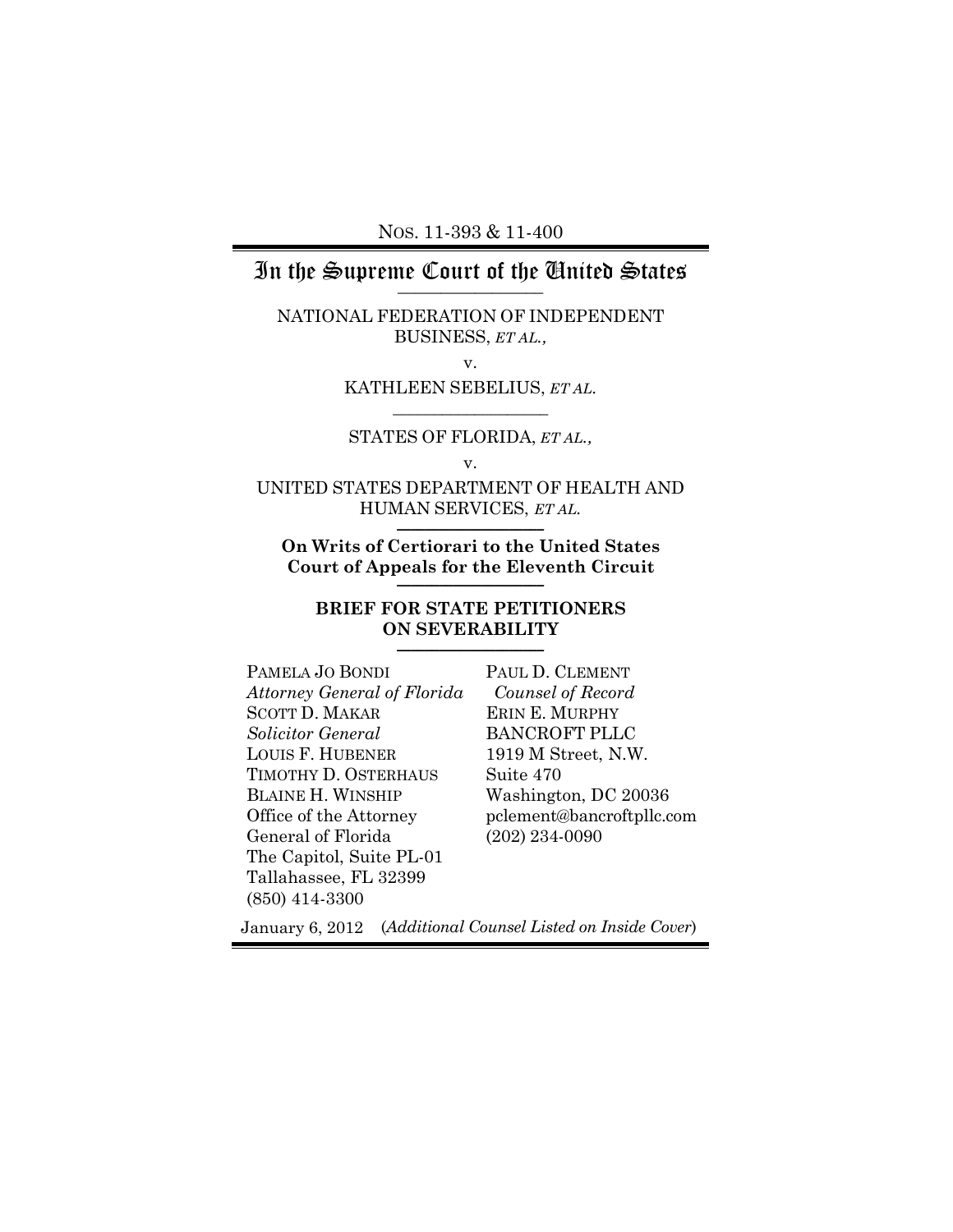GREG ABBOTT *Attorney General of Texas* BILL COBB *Deputy Attorney General for Civil Litigation*  Office of the Attorney General of Texas P.O. Box 12548 Capitol Station Austin, TX 78711 (512) 475-0131

ALAN WILSON *Attorney General of South Carolina* P.O. Box 11549 Columbia, SC 29211

LUTHER STRANGE *Attorney General of Alabama* 501 Washington Avenue Montgomery, AL 36130

BILL SCHUETTE *Attorney General of Michigan* P.O. Box 30212 Lansing, MI 48909

ROBERT M. MCKENNA *Attorney General of Washington* 1125 Washington Street S.E. Boise, ID 83720P.O. Box 40100 Olympia, WA 98504

JON BRUNING *Attorney General of Nebraska* KATHERINE J. SPOHN *Special Counsel to the Attorney General* Office of the Attorney General of Nebraska 2115 State Capitol Building Lincoln, NE 68508 (402) 471-2834

MARK L. SHURTLEFF *Attorney General of Utah* Capitol Suite #230 P.O. Box 142320 Salt Lake City, UT 84114

JAMES D. "BUDDY" CALDWELL *Attorney General of Louisiana* P.O. Box 94005 Baton Rouge, LA 70804

JOHN W. SUTHERS *Attorney General of Colorado* 1525 Sherman Street, Denver, CO 80203

LAWRENCE G. WASDEN *Attorney General of Idaho* P.O. Box 83720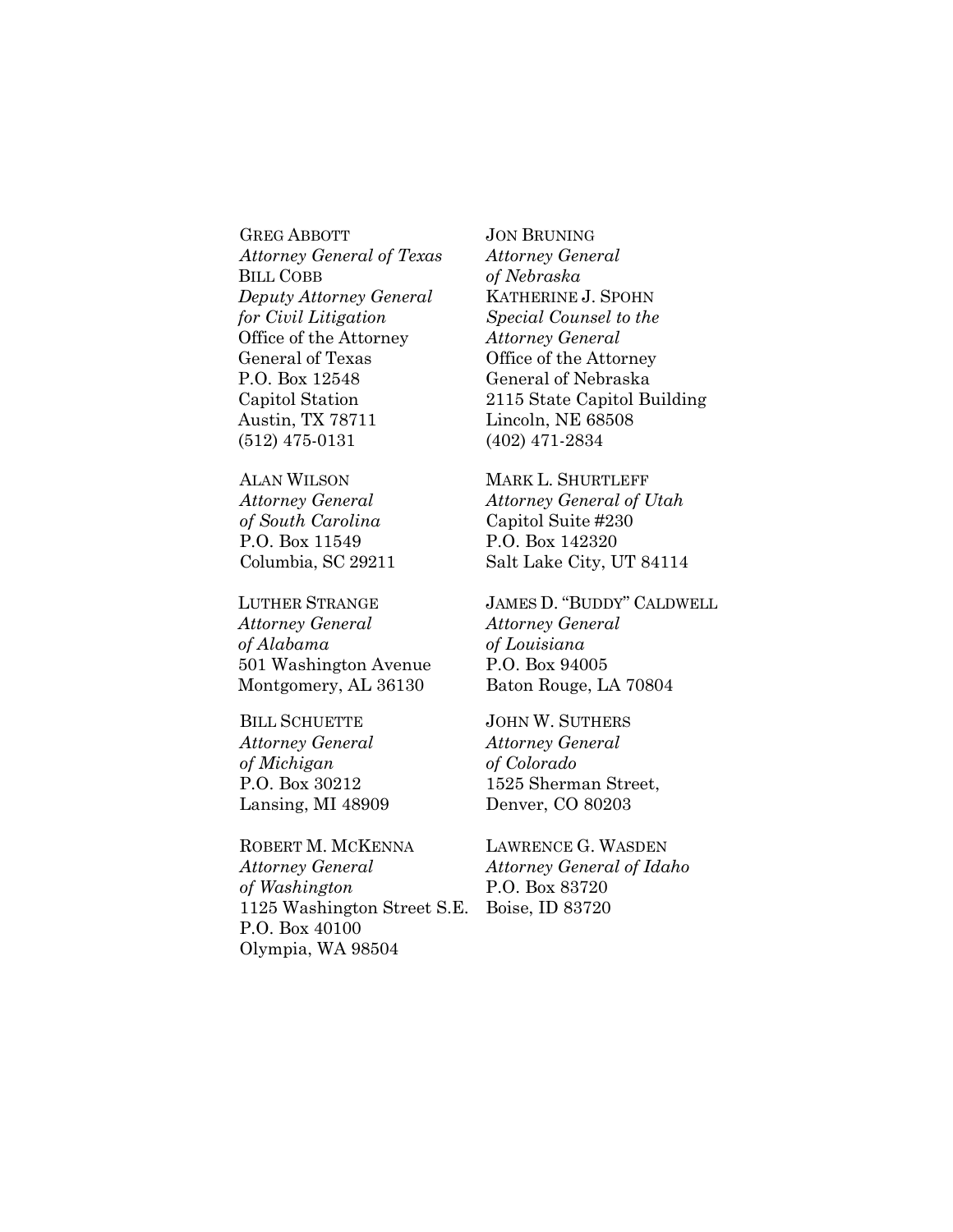THOMAS W. CORBETT, JR. *Governor*  LINDA L. KELLY *Attorney General* Commonwealth of Pennsylvania 16th Floor Strawberry Square Harrisburg, PA 17120

MARTY J. JACKLEY *Attorney General of South Dakota* 1302 East Highway 14 Pierre, SD 57501

GREGORY F. ZOELLER *Attorney General of Indiana* 302 West Washington Street Indianapolis, IN 46204

SAMUEL S. OLENS *Attorney General of Georgia* 40 Capitol Square, SW Atlanta, GA 30334

MICHAEL DEWINE *Attorney General of Ohio* DAVID B. RIVKIN LEE A. CASEY Baker & Hostetler LLP *Special Counsel* 30 East Broad Street 17th Floor Columbus, OH 43215

JOSEPH SCIARROTTA, JR. *General Counsel Office of Arizona Governor JANICE K. BREWER* TOM HORNE *Attorney General of Arizona* 1700 West Washington Street, 9th Floor Phoenix, AZ 85007

WAYNE STENEJHEM *Attorney General of North Dakota* State Capitol 600 East Boulevard Avenue Bismarck, ND 58505

BRIAN SANDOVAL *Governor of Nevada* State Capitol Building 101 North Carson Street Carson City, NV 89701

RICHARD SVOBODNY *Acting Attorney General of Alaska* P.O. Box 110300 Juneau, AK 99811

DEREK SCHMIDT *Attorney General of Kansas* Memorial Hall 120 SW 10th Street Topeka, KS 66612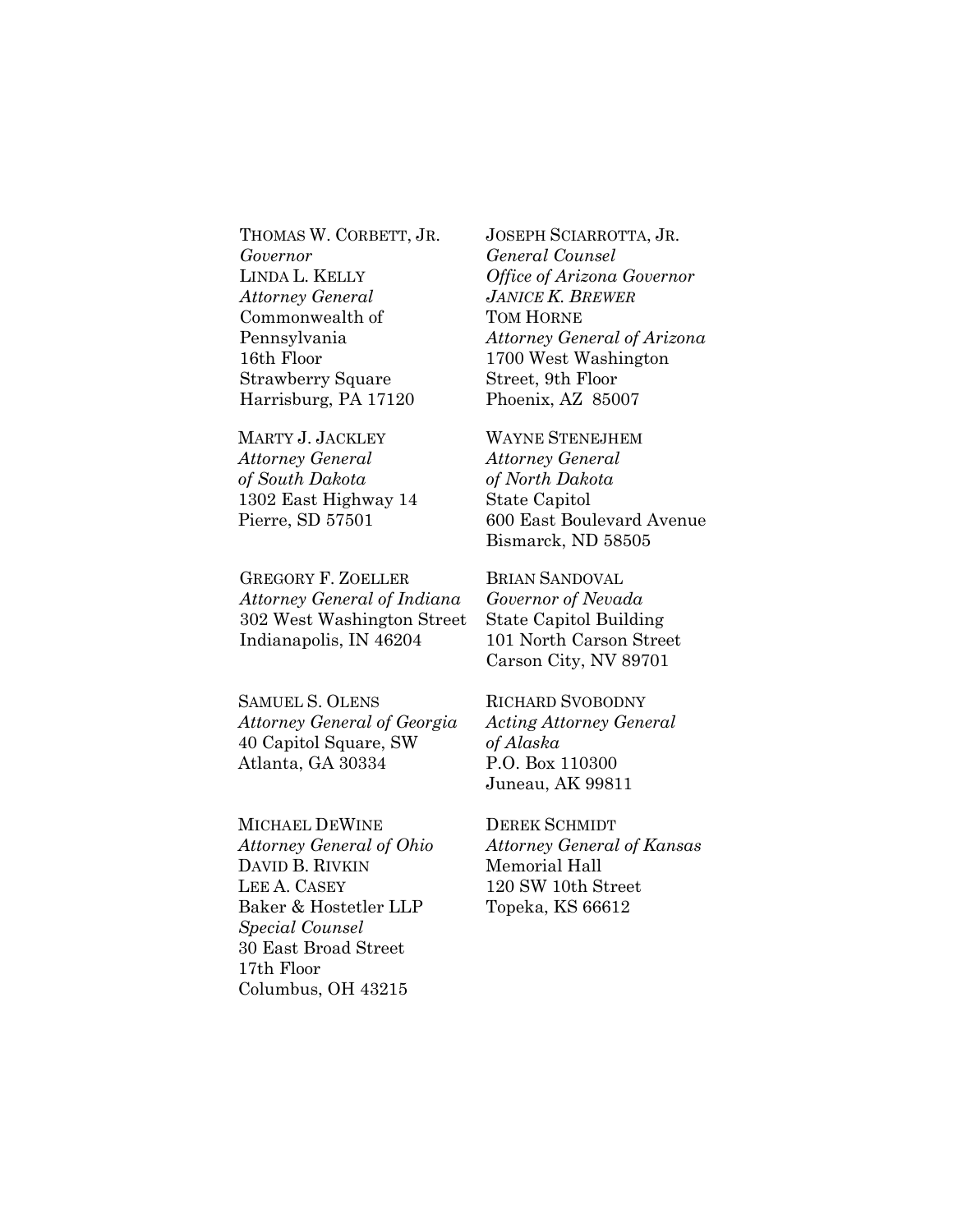MATTHEW MEAD *Governor of Wyoming* State Capitol 200 West 24th Street Cheyenne, WY 82002

WILLIAM J. SCHNEIDER *Attorney General of Maine* Six State House Station Augusta, ME 04333

J.B. VAN HOLLEN *Attorney General of Wisconsin* 114 East State Capitol Madison, WI 53702

TERRY BRANSTAD *Governor of Iowa* 107 East Grand Avenue Des Moines, IA 50319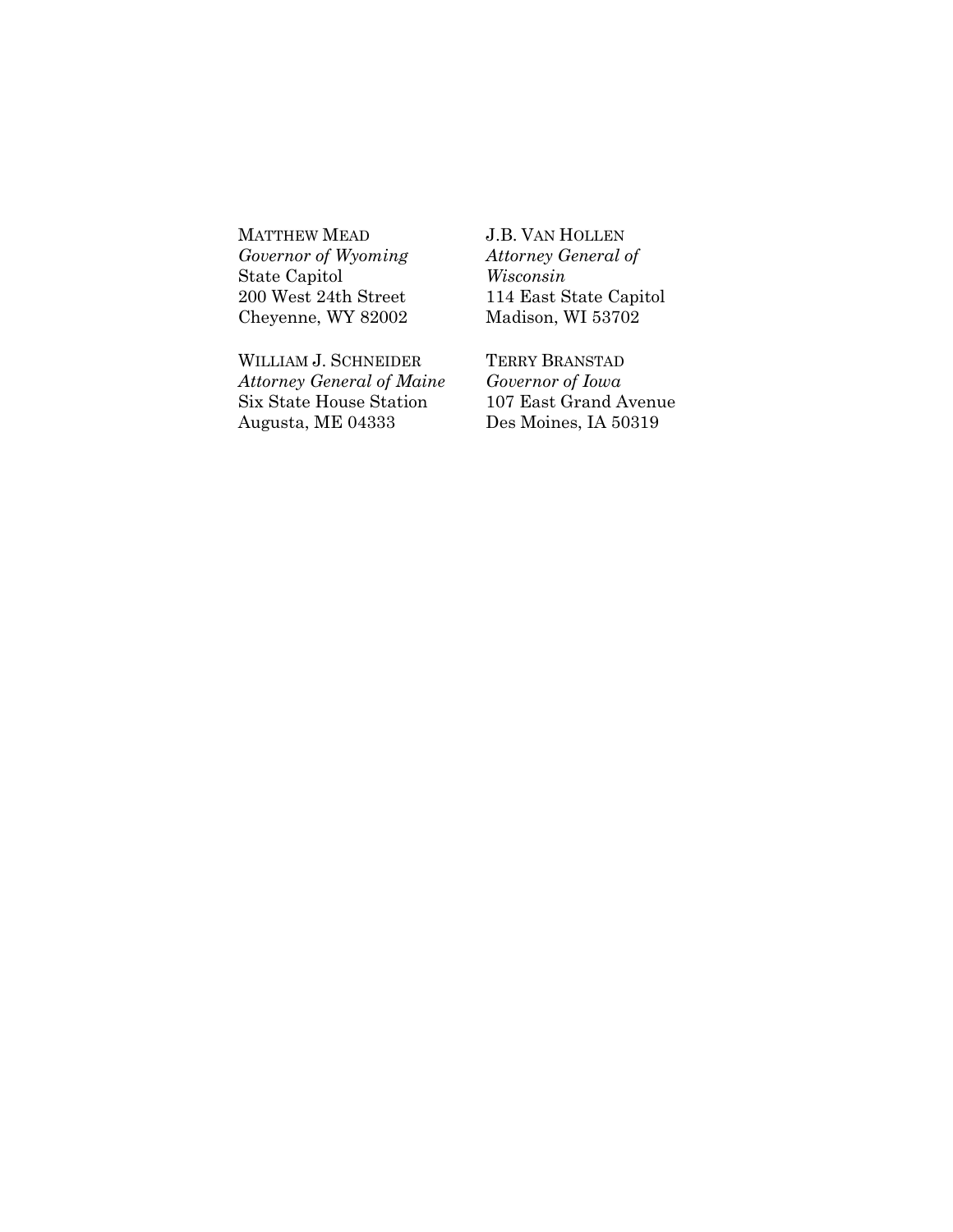# **QUESTION PRESENTED**

<span id="page-4-0"></span>If the Affordable Care Act's mandate that virtually every individual obtain insurance exceeds Congress' enumerated powers, to what extent (if any) can the mandate be severed from the remainder of the Act?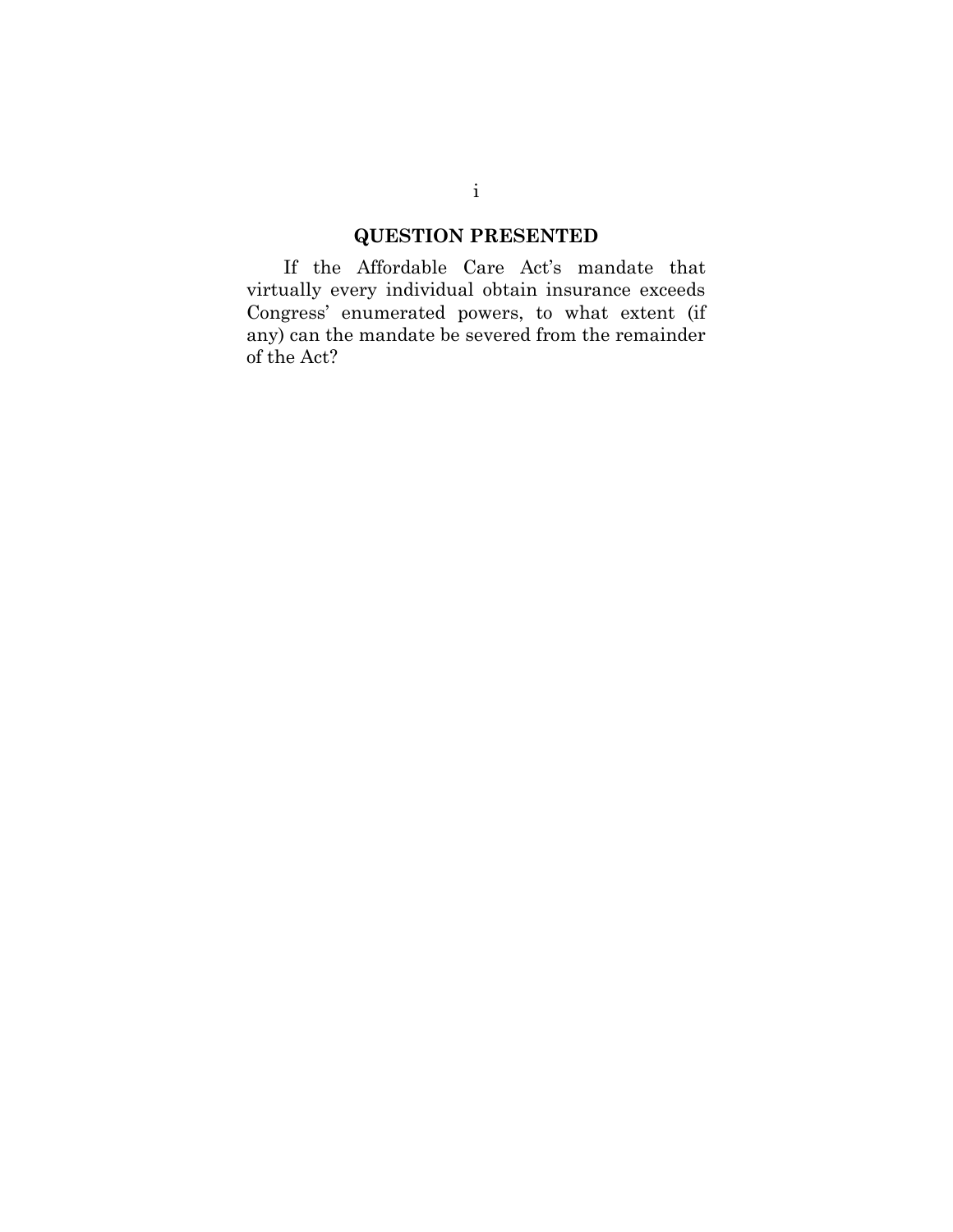#### **PARTIES TO THE PROCEEDINGS**

<span id="page-5-0"></span>Petitioners in No. 11-400, who were the appellees/cross-appellants below, are 26 States: Florida, by and through Attorney General Pam Bondi; South Carolina, by and through Attorney General Alan Wilson; Nebraska, by and through Attorney General Jon Bruning; Texas, by and through Attorney General Greg Abbott; Utah, by and through Attorney General Mark L. Shurtleff; Louisiana, by and through Attorney General James D. "Buddy" Caldwell; Alabama, by and through Attorney General Luther Strange; Attorney General Bill Schuette, on behalf of the People of Michigan; Colorado, by and through Attorney General John W. Suthers; Pennsylvania, by and through Governor Thomas W. Corbett, Jr., and Attorney General Linda L. Kelly; Washington, by and through Attorney General Robert M. McKenna; Idaho, by and through Attorney General Lawrence G. Wasden; South Dakota, by and through Attorney General Marty J. Jackley; Indiana, by and through Attorney General Gregory F. Zoeller; North Dakota, by and through Attorney General Wayne Stenehjem; Mississippi, by and through Governor Haley Barbour; Arizona, by and through Governor Janice K. Brewer and Attorney General Thomas C. Horne; Nevada, by and through Governor Brian Sandoval; Georgia, by and through Attorney General Samuel S. Olens; Alaska, by and through Acting Attorney General Richard Svobodny; Ohio, by and through Attorney General Michael DeWine; Kansas, by and through Attorney General Derek Schmidt; Wyoming, by and through Governor Matthew H. Mead; Wisconsin, by and through Attorney General J.B. Van Hollen; Maine,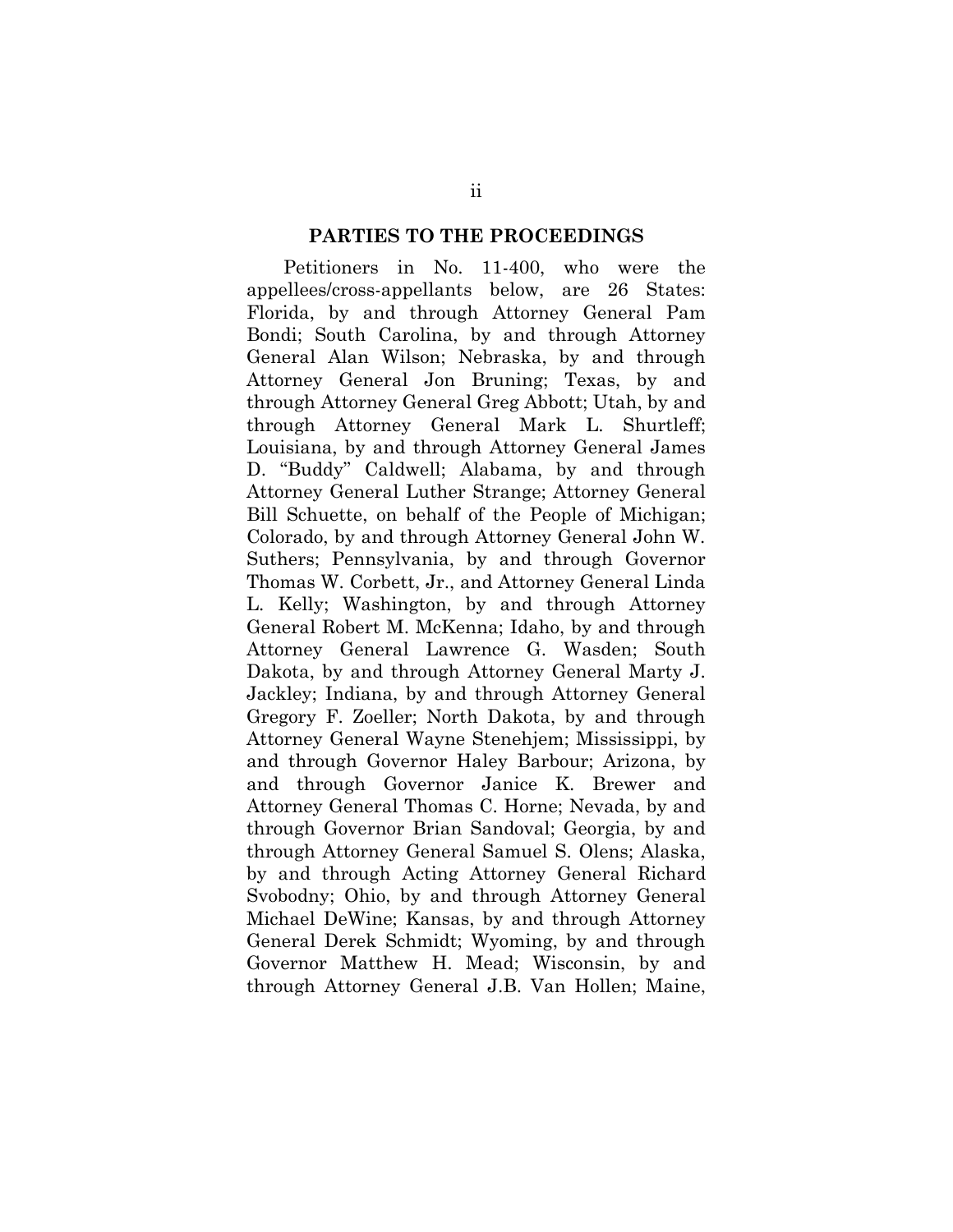by and through Attorney General William J. Schneider; and Governor Terry E. Branstad, on behalf of the People of Iowa.

Petitioners in No. 11-393 are the National Federation of Independent Business, Kaj Ahlburg, and Mary Brown, who were also appellees below.

Respondents in both cases, who were the appellants/cross-appellees below, are the U.S. Department of Health & Human Services; Kathleen Sebelius, Secretary, U.S. Department of Health & Human Services; the U.S. Department of Treasury; Timothy F. Geithner, Secretary, U.S. Department of Treasury; the U.S. Department of Labor; and Hilda L. Solis, Secretary, U.S. Department of Labor. The States are also Respondents by rule in No. 11-393, and NFIB, *et al.*, are also Respondents by rule in No. 11-400.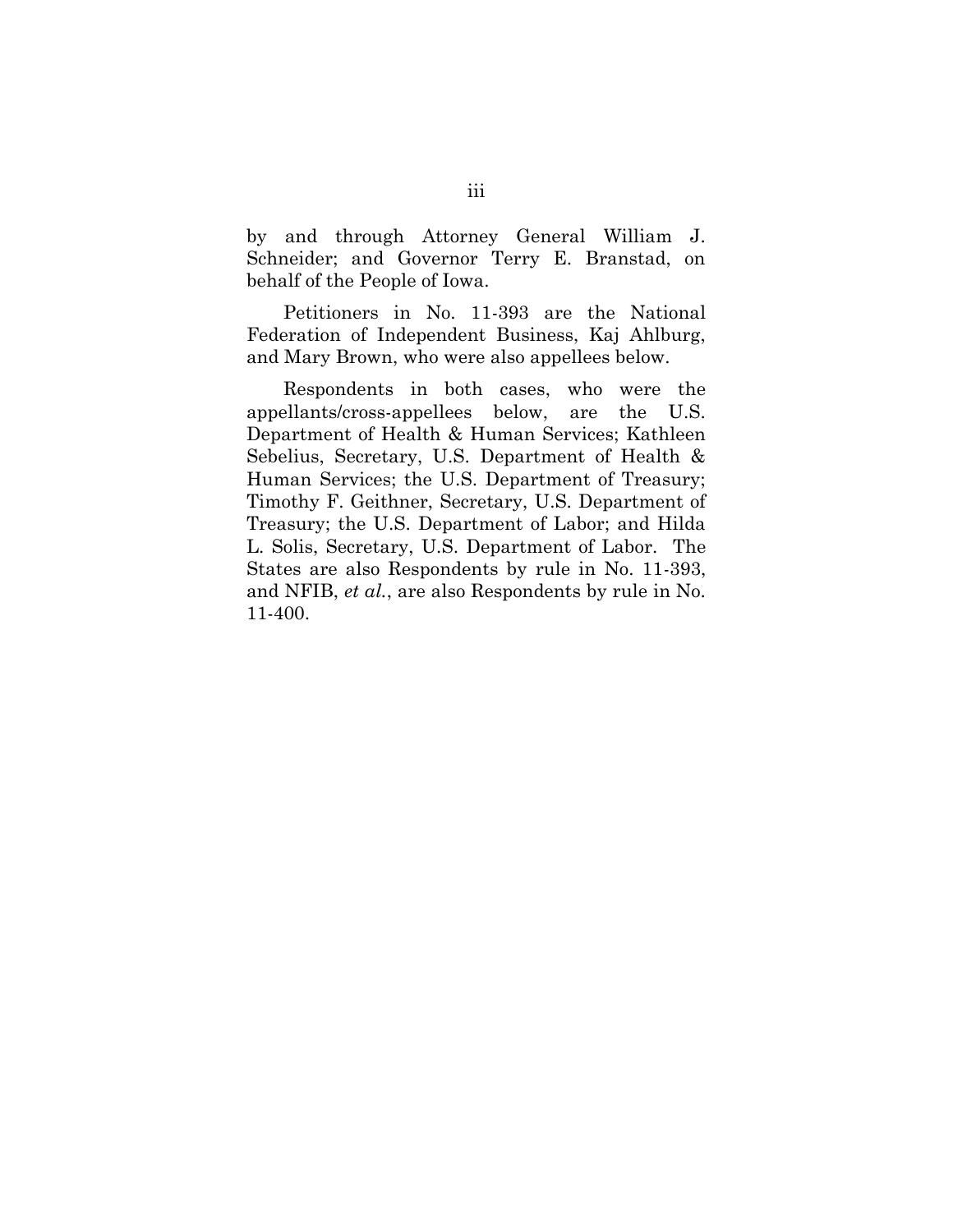## **TABLE OF CONTENTS**

| PARTIES TO THE PROCEEDINGS  ii                                                                                                     |  |
|------------------------------------------------------------------------------------------------------------------------------------|--|
|                                                                                                                                    |  |
|                                                                                                                                    |  |
|                                                                                                                                    |  |
| CONSTITUTIONAL AND STATUTORY                                                                                                       |  |
|                                                                                                                                    |  |
| The Tortuous Path to Enactment of the<br>A.                                                                                        |  |
| The Substance of the Affordable Care Act 4<br>B.                                                                                   |  |
| $C_{\cdot}$                                                                                                                        |  |
| The District Court's Decision  19<br>$\mathbf{1}$ .                                                                                |  |
| $2_{-}$                                                                                                                            |  |
|                                                                                                                                    |  |
|                                                                                                                                    |  |
| Severability Is A Remedial Inquiry That Is<br>L.                                                                                   |  |
| II. The ACA Is A Delicate Balance Of<br><b>Inextricably Intertwined Provisions, None</b><br>Of Which Can Survive Without The Act's |  |
| The Touchstone of Severability Analysis<br>А.                                                                                      |  |
| The ACA's Core Components Cannot<br>В.<br>Survive Without the Individual Mandate 42                                                |  |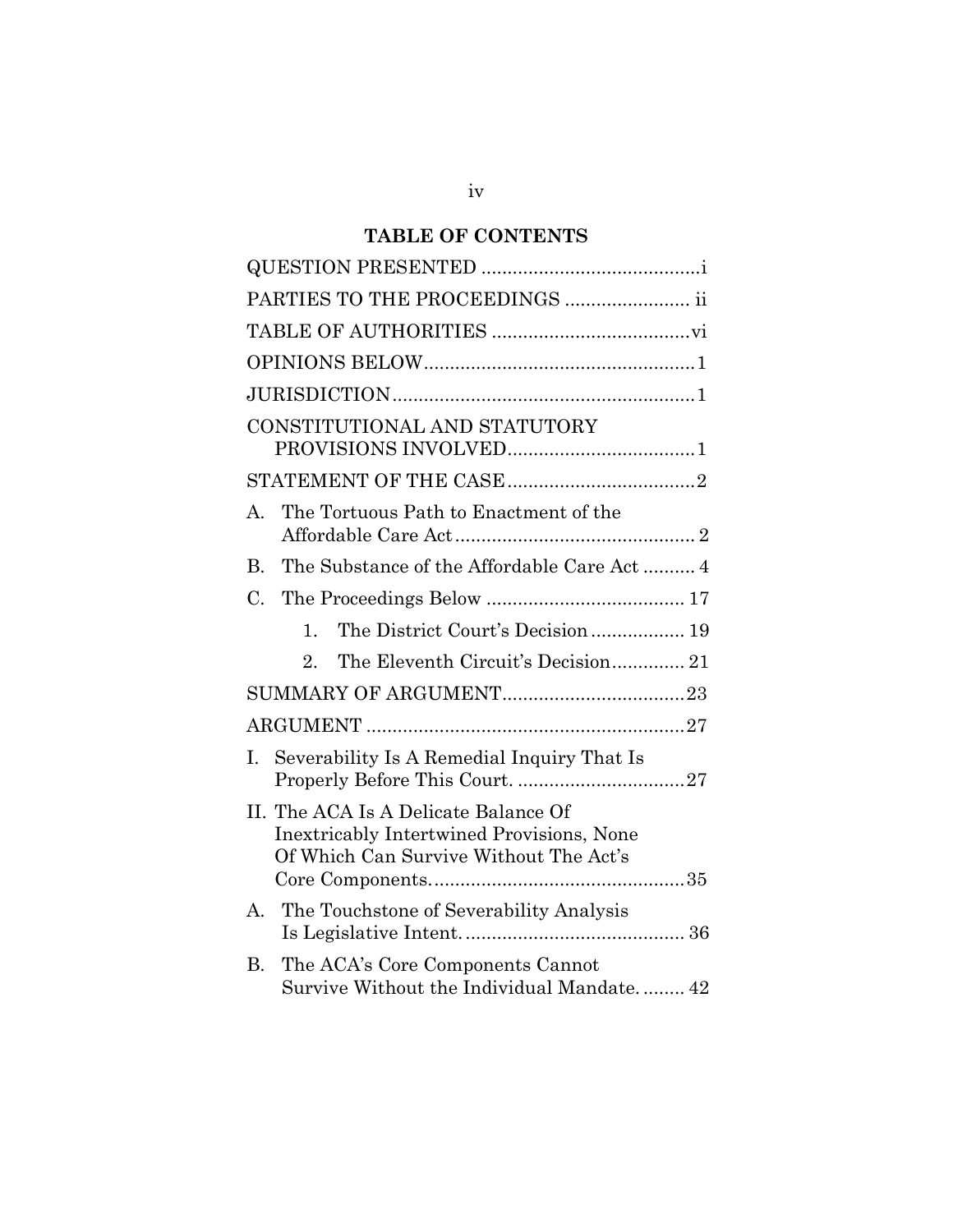| C. The ACA's Remaining Components<br>Cannot Survive Without Its Core Ones 51                                                                                                                                                                                                                                                                                                    |
|---------------------------------------------------------------------------------------------------------------------------------------------------------------------------------------------------------------------------------------------------------------------------------------------------------------------------------------------------------------------------------|
|                                                                                                                                                                                                                                                                                                                                                                                 |
| STATUTORY APPENDIX                                                                                                                                                                                                                                                                                                                                                              |
| Table of Contents of the Patient Protection<br>& Affordable Care Act, Pub. L. No. 111-<br>148, as amended by the Health Care &<br>Education Reconciliation Act of 2010, Pub.<br>Relevant Provisions of the Patient<br>Protection & Affordable Care Act, Pub. L.<br>No. 111-148, as amended by the Health<br>Care & Education Reconciliation Act of<br>2010, Pub. L. No. 111-152 |
|                                                                                                                                                                                                                                                                                                                                                                                 |
|                                                                                                                                                                                                                                                                                                                                                                                 |
|                                                                                                                                                                                                                                                                                                                                                                                 |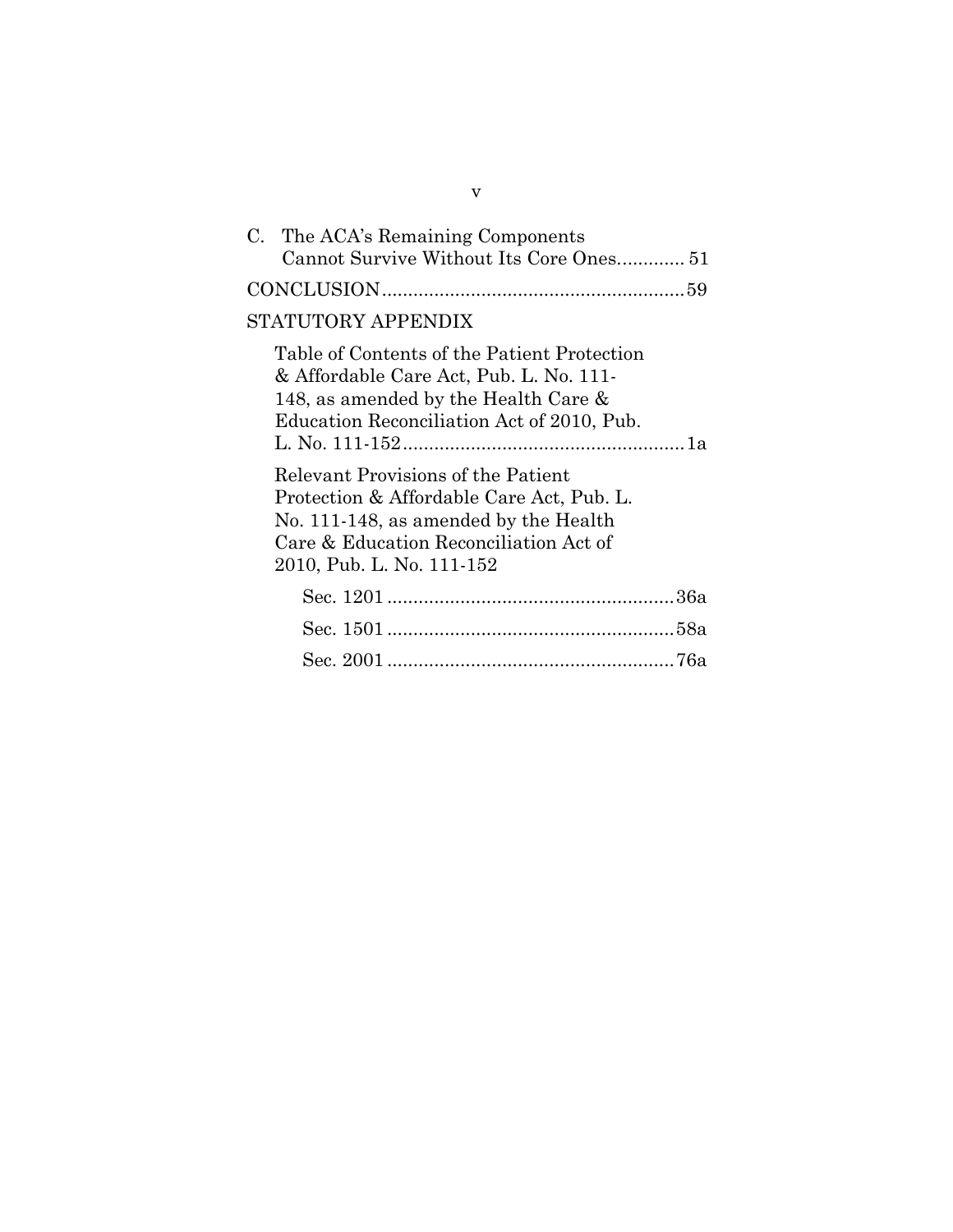### **TABLE OF AUTHORITIES**

### <span id="page-9-0"></span>**Cases**

| Ayotte v. Planned Parenthood of N. New<br>England, 546 U.S. 320 (2006)  27, 28, 37                                                     |
|----------------------------------------------------------------------------------------------------------------------------------------|
| Alaska Airlines, Inc. v. Brock,                                                                                                        |
| Califano v. Westcott,                                                                                                                  |
| Champlin Ref. Co. v. Corp. Comm'n of Okla.,                                                                                            |
| Denver Area Ed. Telecomm. Consortium v.                                                                                                |
| Elec. Bond & Share Co. v. SEC, 303 U.S. 419                                                                                            |
| <i>Employers' Liability Cases (Howard v. Ill.</i><br>Cent. R.R. Co.), 207 U.S. 462 (1908) 38                                           |
| Free Enter. Fund v. Pub. Co. Accounting<br>Oversight Bd.,                                                                              |
| Goudy-Bachman v. U.S. Dep't of Health &<br><i>Human Servs.</i> , __ F.Supp.2d __, No. 1:10-<br>CV-763, 2011 WL 4072875 (M.D. Pa. Sept. |
| Hill v. Wallace,                                                                                                                       |
| INS v. Chadha,                                                                                                                         |
| Legal Servs. Corp. v. Valazquez,                                                                                                       |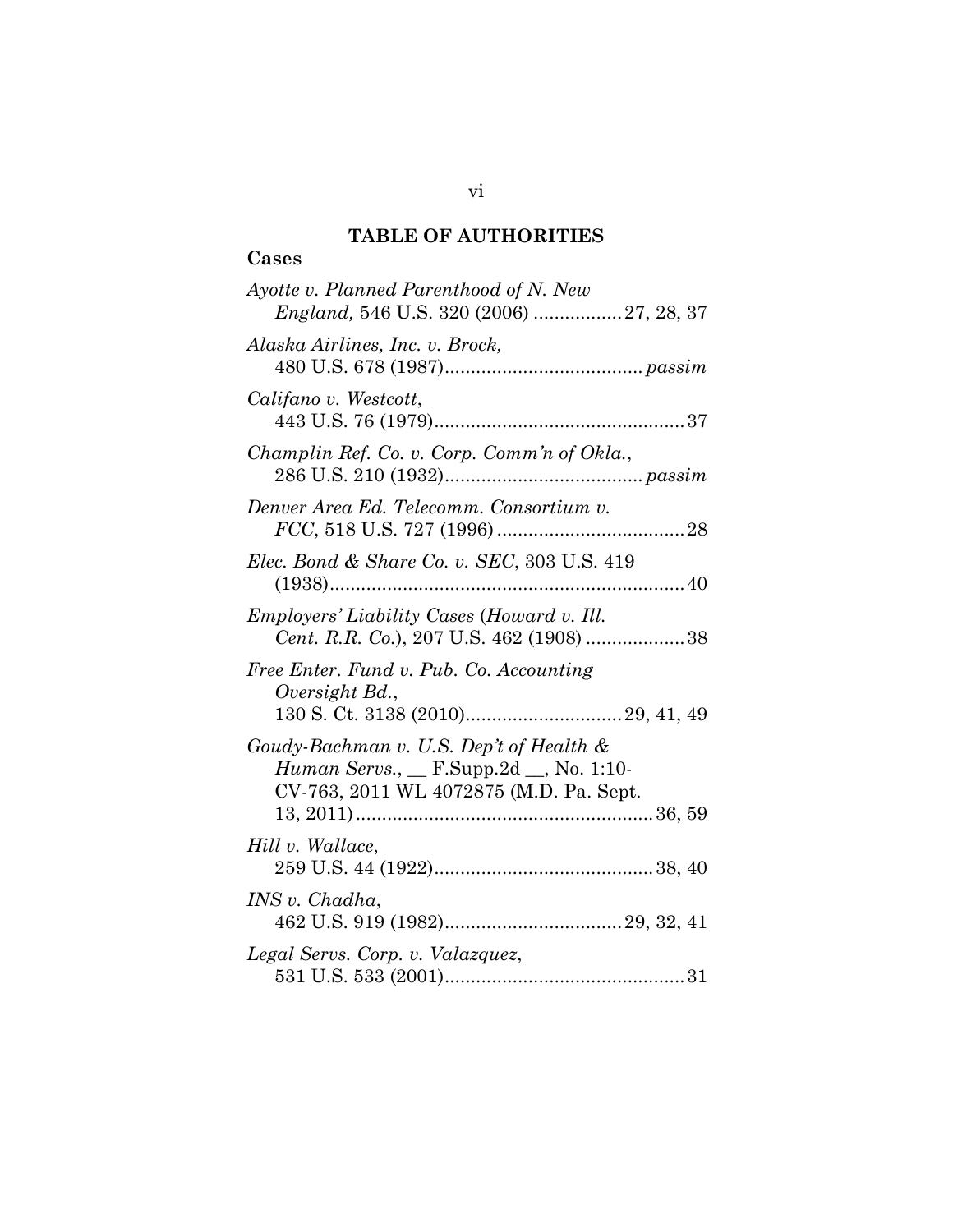| Lorillard Tobacco Co. v. Reilly,                                                   |  |
|------------------------------------------------------------------------------------|--|
| New York v. United States,                                                         |  |
| Pollock v. Farmers' Loan & Trust Co.,                                              |  |
| Printz v. United States,                                                           |  |
| R.R. Ret. Bd. v. Alton R.R. Co.,                                                   |  |
| Regan v. Time, Inc.,                                                               |  |
| Russello v. United States,                                                         |  |
| Trade-Mark Cases,                                                                  |  |
| United States v. Booker,                                                           |  |
| United States v. Comstock,                                                         |  |
| United States v. Jackson,                                                          |  |
| United States v. Lopez,                                                            |  |
| United States v. Reese,                                                            |  |
| Virginia ex rel. Cuccinelli v. Sebelius,<br>728 F. Supp. 2d 768 (E.D. Va. 2010) 36 |  |
|                                                                                    |  |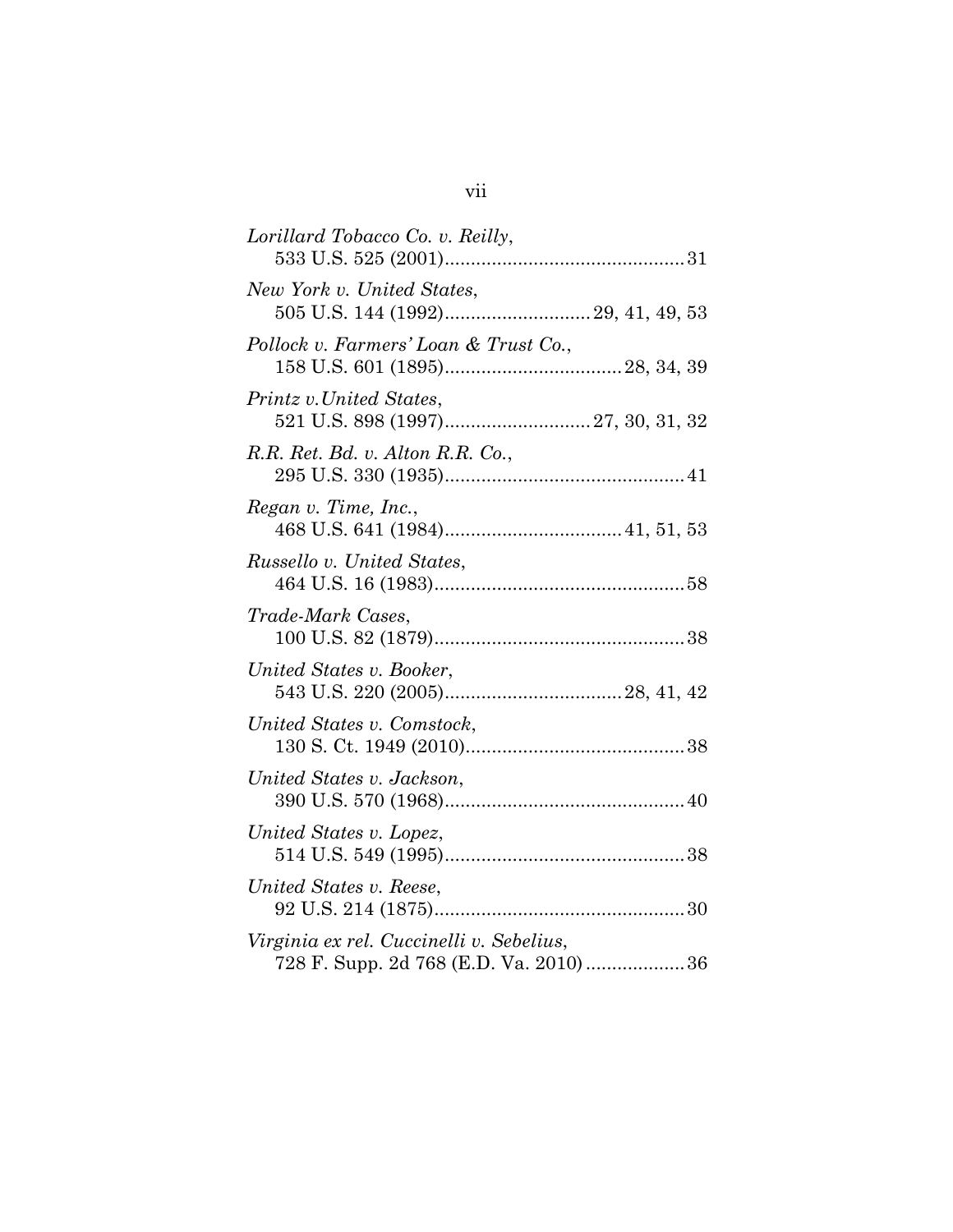| Williams v. Standard Oil Co.,                                                                                                                                                      |
|------------------------------------------------------------------------------------------------------------------------------------------------------------------------------------|
| <b>Constitutional Provisions</b>                                                                                                                                                   |
| U.S. Const., art. I, § 8, cl. 18 (Necessary $\&$                                                                                                                                   |
| Statutes                                                                                                                                                                           |
|                                                                                                                                                                                    |
|                                                                                                                                                                                    |
|                                                                                                                                                                                    |
|                                                                                                                                                                                    |
|                                                                                                                                                                                    |
|                                                                                                                                                                                    |
| Patient Protection and Affordable Care Act,<br>Pub. L. No. 111-148, as amended by the<br>Health Care and Education Reconciliation<br>Act of 2010, Pub. L. No. 111-152 (ACA) passim |
|                                                                                                                                                                                    |
|                                                                                                                                                                                    |
|                                                                                                                                                                                    |
|                                                                                                                                                                                    |
| ACA Title I, Subtitle F (§§ 1511-1515) 10                                                                                                                                          |
|                                                                                                                                                                                    |
|                                                                                                                                                                                    |
|                                                                                                                                                                                    |
|                                                                                                                                                                                    |
|                                                                                                                                                                                    |

# viii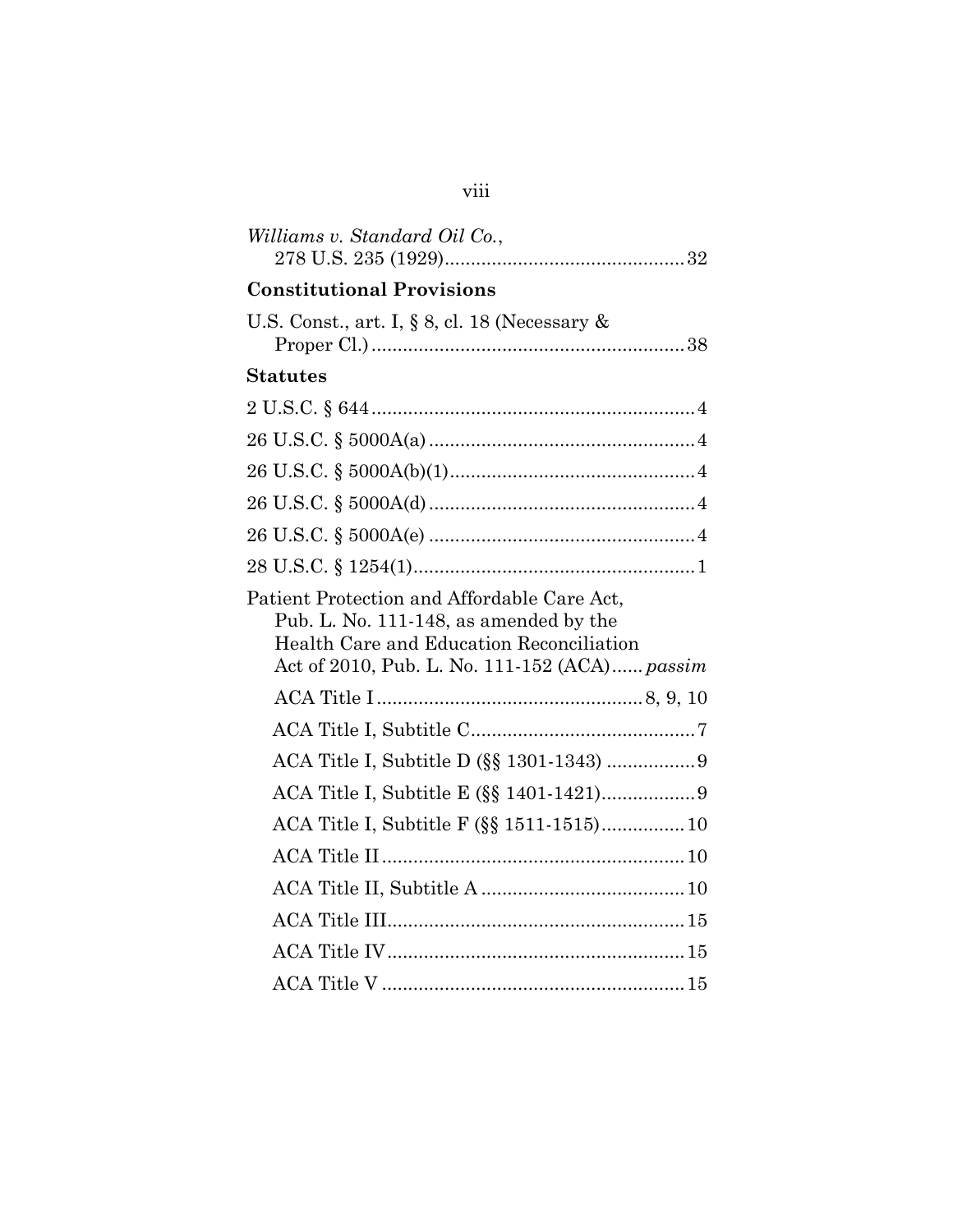| <b>Miscellaneous</b>                                                                      |  |
|-------------------------------------------------------------------------------------------|--|
| 111 Cong. Rec. S11607-816 (daily ed. Nov. 19,                                             |  |
| 111 Cong. Rec. H2153 (daily ed. Mar. 21, 2010)3                                           |  |
| Cong. Budget Office, An Analysis of Health<br><b>Insurance Premiums Under the Patient</b> |  |
| Protection and Affordable Care Act (Nov.                                                  |  |
|                                                                                           |  |

 $ix$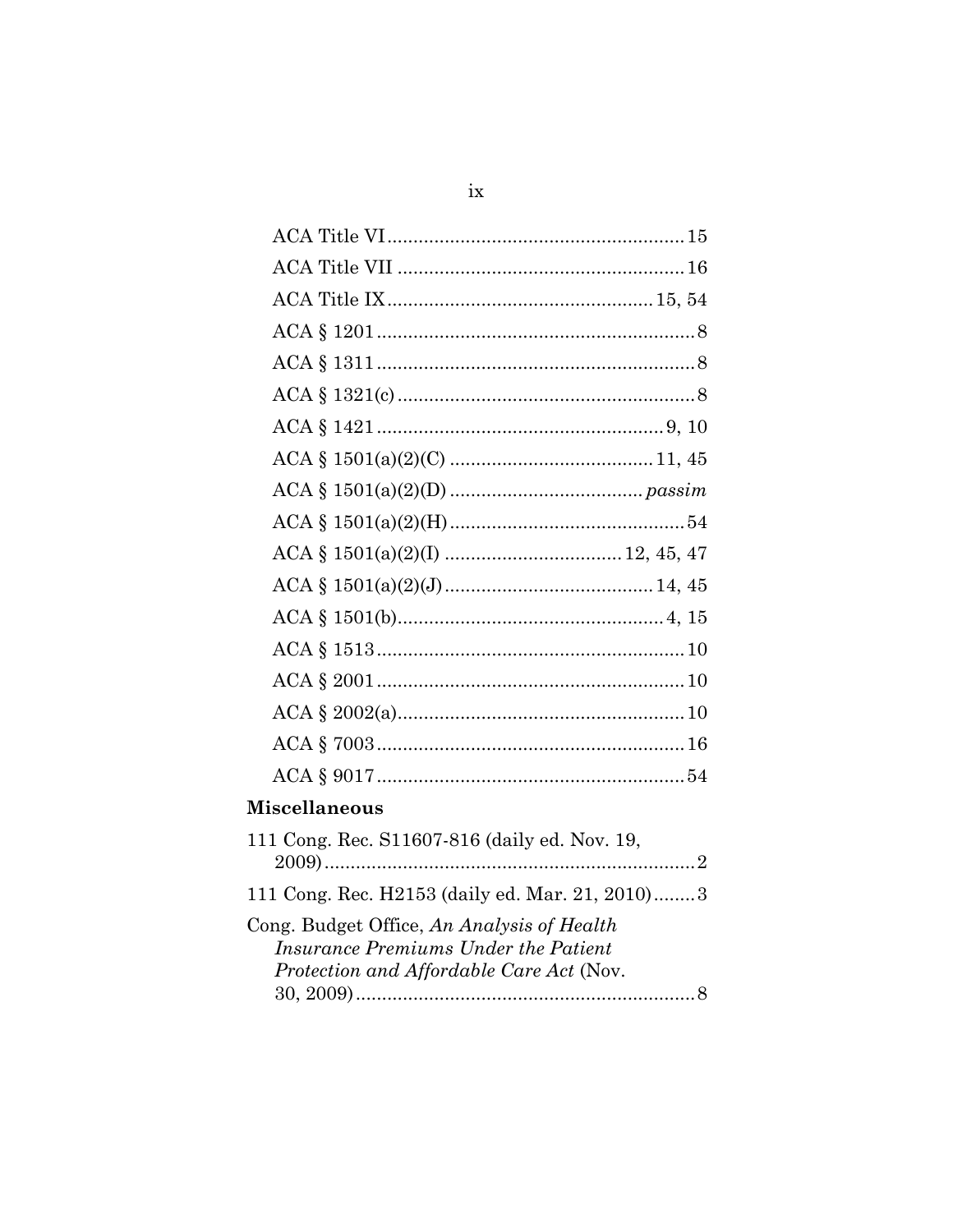| Cong. Budget Office, The Budgetary Treatment<br>of an Individual Mandate To Buy Health                                                                                                 |
|----------------------------------------------------------------------------------------------------------------------------------------------------------------------------------------|
| Cong. Budget Office, <i>Effects of Eliminating the</i><br>Individual Mandate to Obtain Health                                                                                          |
| Cong. Research Serv., Requiring Individuals<br>To Obtain Health Insurance: A<br>$Constitutional Analysis (July 24, 2009) \dots 5$                                                      |
| Continuation of the Open Executive Session to<br>Consider an Original Bill Providing for<br>Health Care Reform of the S. Comm. on<br><i>Finance</i> , 111th Cong. 216 (Sept. 24, 2009) |
| Continuation of the Open Executive Session to<br>Consider an Original Bill Providing for<br>Health Care Reform of the S. Comm. on<br><i>Finance</i> , 111th Cong. 21-22 (Oct. 1, 2009) |
| Gail Russell Chaddock, Mr. Brown Goes to<br>Washington, Signs His Autograph "41", The                                                                                                  |
| H.R. 3962, 111th Cong. § 255, 501 (Nov. 7, 2009)  6                                                                                                                                    |
| H.R. Res. 1203, 111th Cong. (Mar. 21, 2010)3                                                                                                                                           |
| H.R. Res. 1225, 111th Cong. (Mar. 25, 2010) 4                                                                                                                                          |
| Health Reform in the 21st Century: Insurance<br>Market Reforms: Hearing Before the H.<br>Comm. on Ways & Means, 111th Cong. 117<br>(2009) (submission for the record of Phil           |

x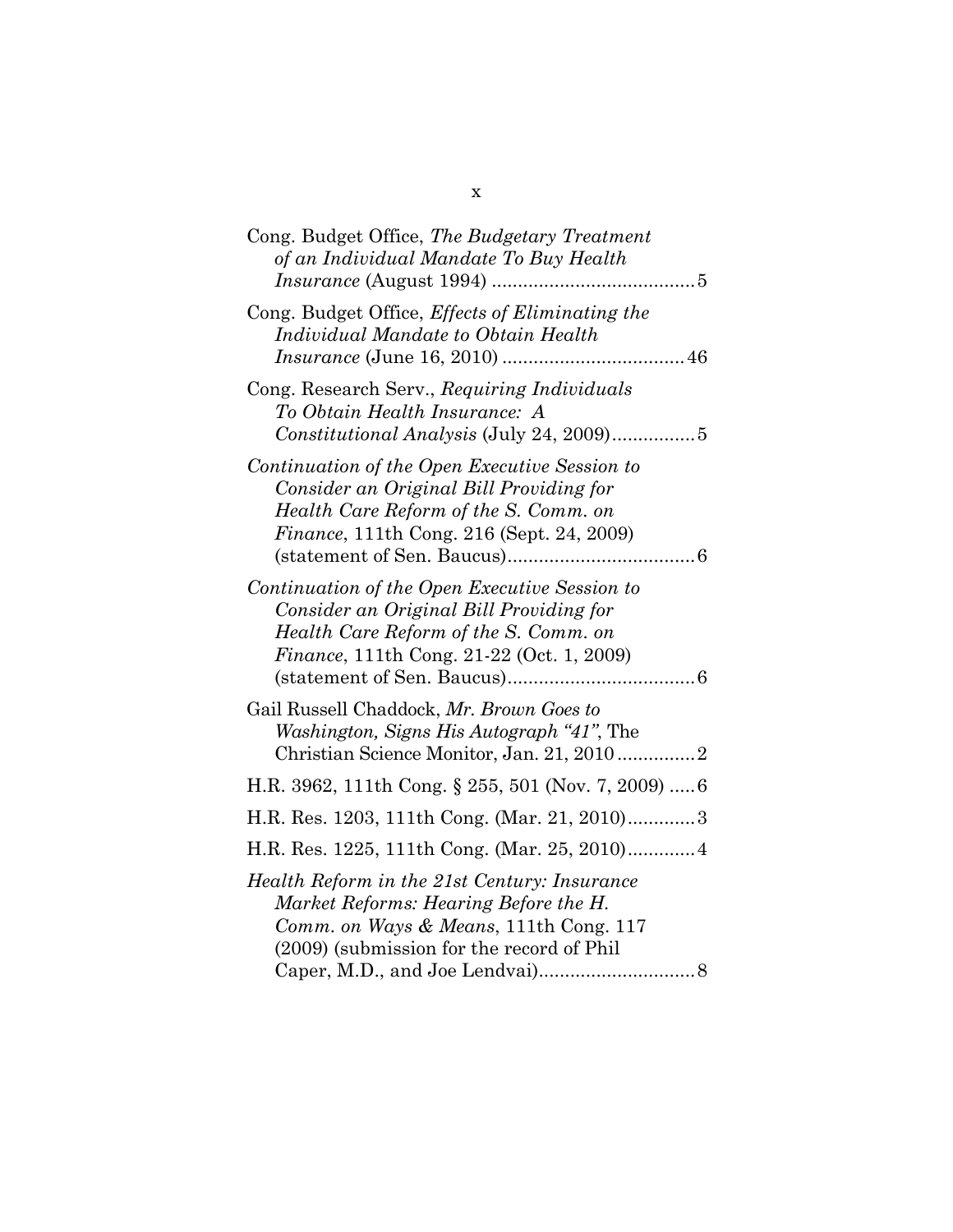| Letter from Douglas Elmendorf, Director,<br>CBO, to the Hon. Nancy Pelosi, Speaker,<br>U.S. House of Reps. ("CBO Estimate"),                                            |
|-------------------------------------------------------------------------------------------------------------------------------------------------------------------------|
| Letter from President Obama to Senators<br>Kennedy and Baucus (June 3, 2009) 14                                                                                         |
| Lori Montgomery & Paul Kane, House May<br>Try to Pass Senate Health-Care Bill<br>Without Voting On It, Wash. Post, Mar. 16,                                             |
| Making Health Care Work for American<br>Families: Hearing Before the H. Comm. on<br>Energy & Commerce, Subcomm. on Health,<br>111th Cong. 10 (Mar. 17, 2009) (testimony |
| Mark A. Hall, An Evaluation of New York's<br>Reform Law, 25 J. Health, Pol., Pol'y & L.                                                                                 |
| Republican Scott Brown Vying for Kennedy<br>Senate Seat, http://www.foxnews.com/story/                                                                                  |
| Robert Pear, Health Insurers Offer to Accept<br>All Applicants, on Condition, N.Y. Times,                                                                               |
| Robert Pear, Senate Passes Health Care<br>Overhaul on Party-Line Vote, The New                                                                                          |
|                                                                                                                                                                         |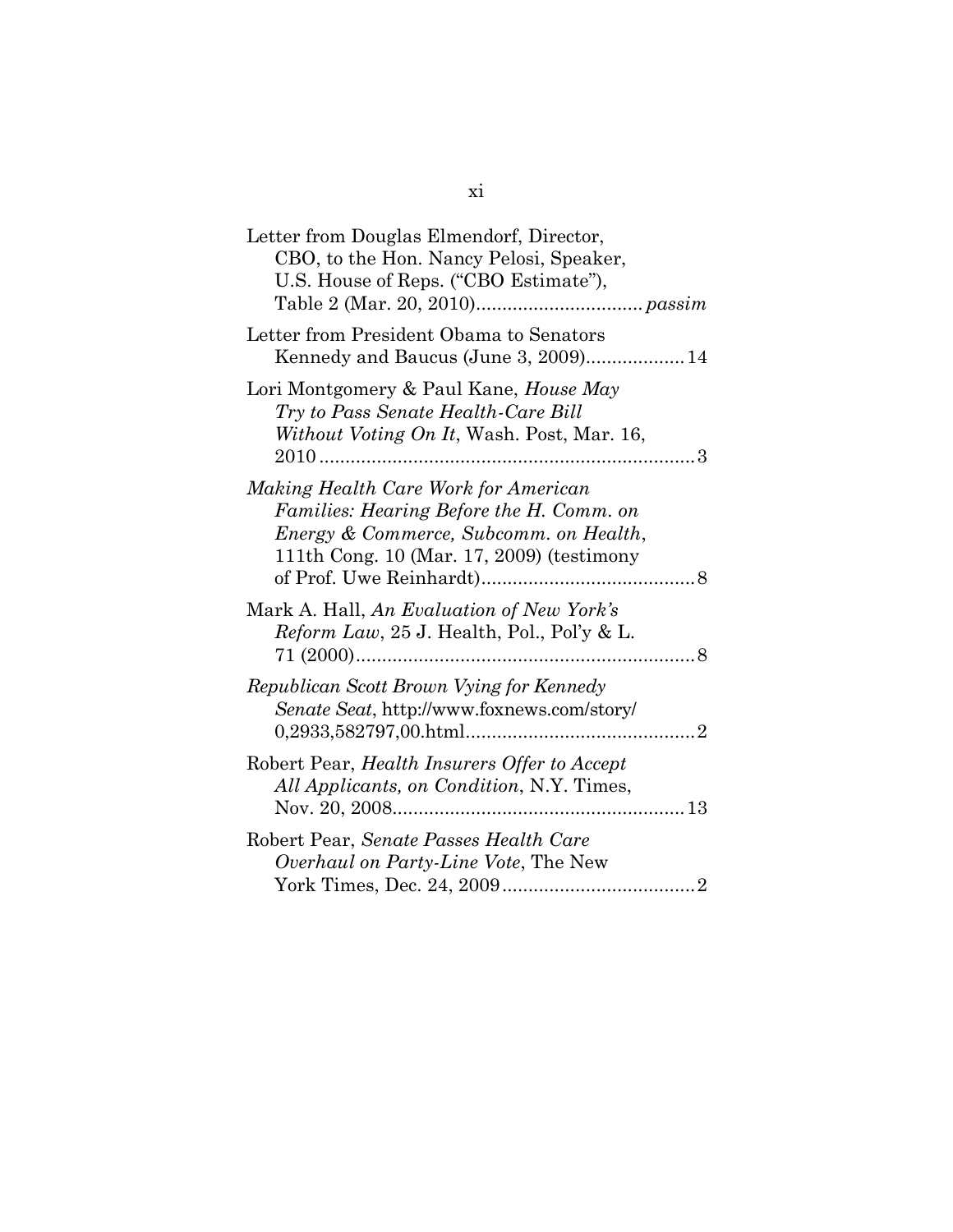#### **OPINIONS BELOW**

<span id="page-15-0"></span>The Eleventh Circuit's opinion (Pet. App. 1a) is reported at 648 F.3d 1235.1 The District Court's summary judgment opinion (Pet. App. 274a) is reported at 780 F. Supp. 2d 1256.

#### **JURISDICTION**

<span id="page-15-1"></span>The Eleventh Circuit rendered its decision on August 12, 2011. The States and the private parties filed timely petitions for certiorari, and this Court granted review of the third question presented in the States' petition and of the private parties' petition on November 14, 2011. This Court has jurisdiction under 28 U.S.C. § 1254(1).

#### <span id="page-15-2"></span>**CONSTITUTIONAL AND STATUTORY PROVISIONS INVOLVED**

The table of contents to and relevant provisions of the Patient Protection and Affordable Care Act, Pub. L. No. 111-148, as amended by the Health Care and Education Reconciliation Act of 2010, Pub. L. No. 111-152, are reproduced in an appendix to this brief. 2

<sup>1</sup> For ease of reference, all citations of the Petition Appendix in all briefs arising out of the decision below are of the appendix to the federal government's petition for certiorari in *U.S. Department of Health and Human Services v. Florida*, No. 11- 398. Citations of the Eleventh Circuit Record Excerpts are designated "R.E."

<sup>2</sup> All citations of provisions of the "ACA" are of the Affordable Care Act as amended by the Reconciliation Act.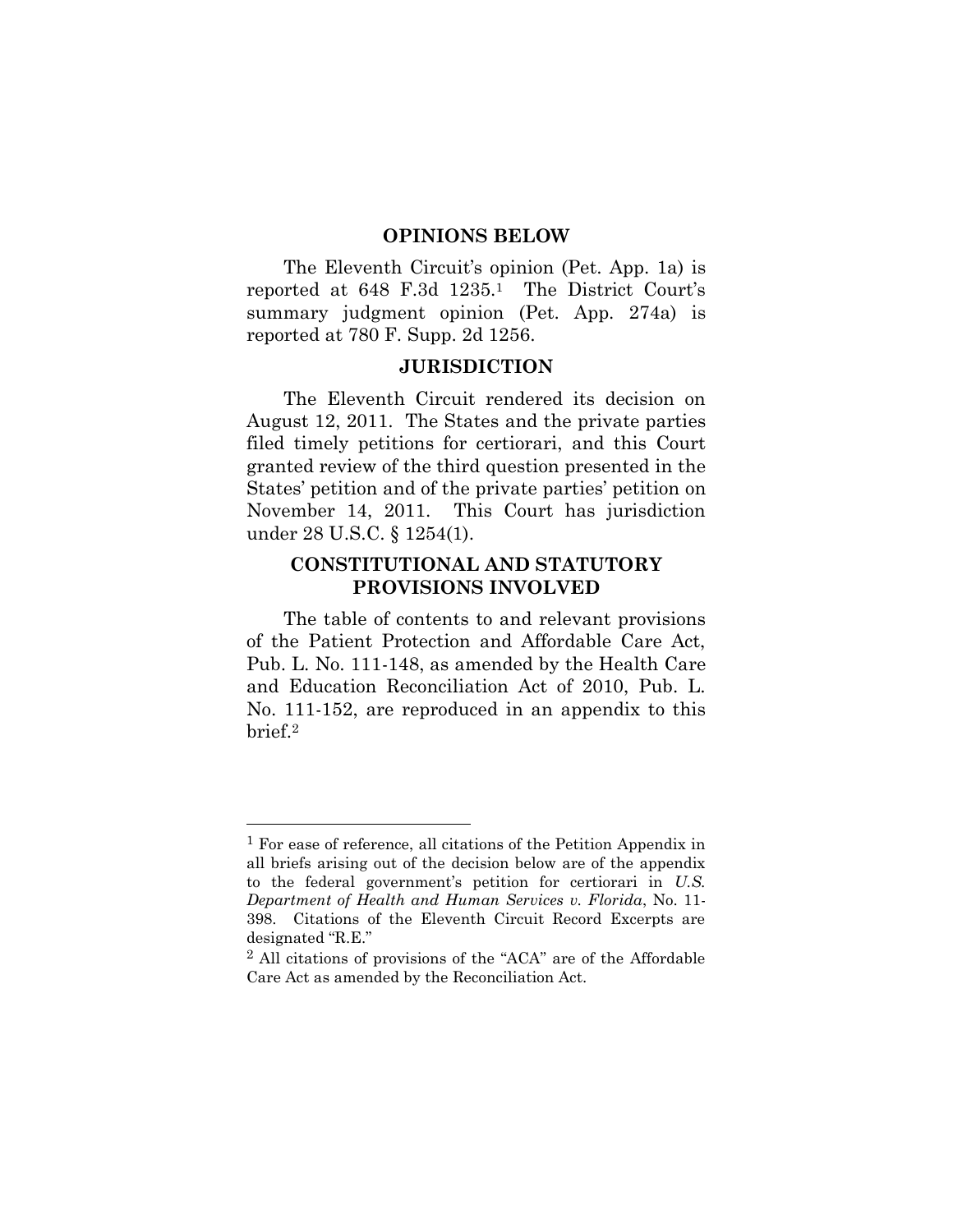#### **STATEMENT OF THE CASE**

#### <span id="page-16-1"></span><span id="page-16-0"></span>**A. The Tortuous Path to Enactment of the Affordable Care Act**

The Affordable Care Act is a 2,700-page collection of "sweeping and comprehensive" provisions, Pet. App. 20a, intended to impose "nearuniversal" health insurance coverage on the Nation. ACA  $\S$  1501(a)(2)(D). While it took Congress nearly a year to put together the massive health insurance overhaul that the President requested in early 2009, *see* 111 Cong. Rec. S11607-816 (daily ed. Nov. 19, 2009), the Senate passed the ACA a mere 35 days after it was introduced, and the Act became law only through unusual procedural machinations and by the barest of margins.

The slim majority of Senators who supported the Act succeeded in forcing it through on December 24, 2009, in the Senate's first Christmas Eve vote since 1895. <sup>3</sup> The process of reconciling the Senate bill and an earlier version passed by the House—and sending the reconciled bill back for passage in each—had barely begun when, in a special election on January 19, 2010, the people of Massachusetts elected Scott Brown, who had pledged to be "the 41st vote" in the Senate to "stop" the health care proposal from becoming law. With further Senate action

<sup>3</sup> Robert Pear, *Senate Passes Health Care Overhaul on Party-Line Vote*, N.Y. Times, Dec. 24, 2009, http://www.nytimes.com/2009/12/25/health/policy/25health.html. 4 *Republican Scott Brown Vying for Kennedy Senate Seat*, http://www.foxnews.com/story/0,2933,582797,00.html; Gail Russell Chaddock, *Mr. Brown Goes to Washington, Signs His*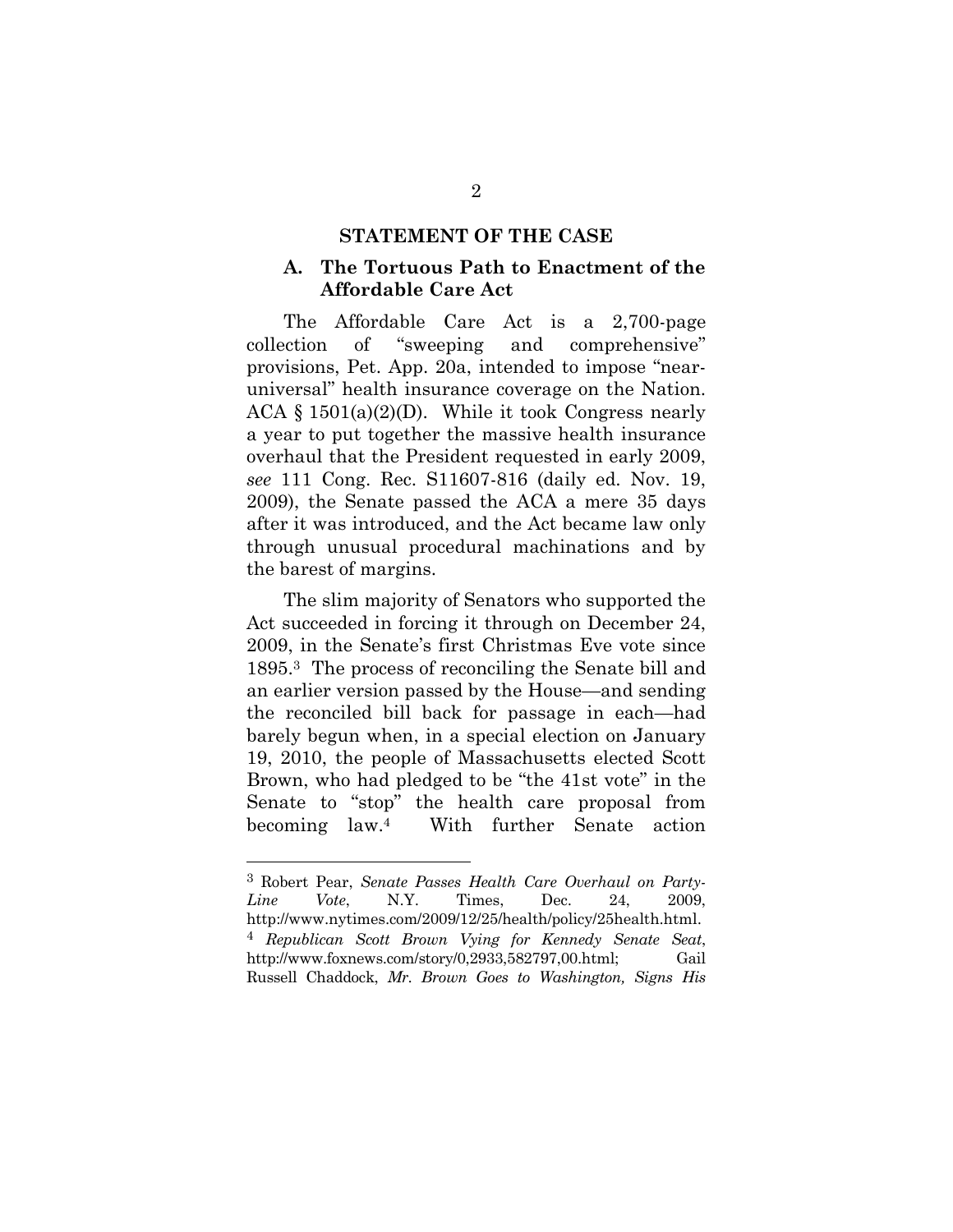foreclosed, leaders in the House searched for a means of addressing their considerable reservations to the Senate-passed version of the law without necessitating an additional vote in the Senate. The leadership considered and rejected a number of remarkable proposals, including one that would have "deemed" a version enacted without an actual vote on the legislation. <sup>5</sup> Ultimately, they determined that the only course open to them was to vote on the Senate bill without the possibility of amendment, and address their reservations to the extent possible in later legislation on limited topics that would be procedurally privileged and exempt from the cloture rule in the Senate. *See* H.R. Res. 1203, 111th Cong. (Mar. 21, 2010). The unamended Senate bill passed the House by a narrow 219-212 vote, 111 Cong. Rec. H2153 (daily ed. Mar. 21, 2010), and the President signed the Patient Protection and Affordable Care Act into law on March 23, 2010.

"Amendments" to that Act were made days later through a separate Health Care and Education Reconciliation Act of 2010 (HCERA), deemed a "reconciliation" bill to circumvent the now very real threat of a filibuster. As a result of that procedural maneuvering, that bill had to be limited to amendments that would have a direct budgetary

*Autograph "41"*, The Christian Science Monitor, Jan. 21, 2010, http://www.csmonitor.com/USA/Politics/2010/0121/Mr.-Browngoes-to-Washington-signs-his-autograph-41.

<sup>5</sup> Lori Montgomery & Paul Kane, *House May Try to Pass Senate Health-Care Bill Without Voting On It*, Wash. Post, Mar. 16, 2010, http://www.washingtonpost.com/wp-dyn/content/ article/2010/03/15/AR2010031503742.html.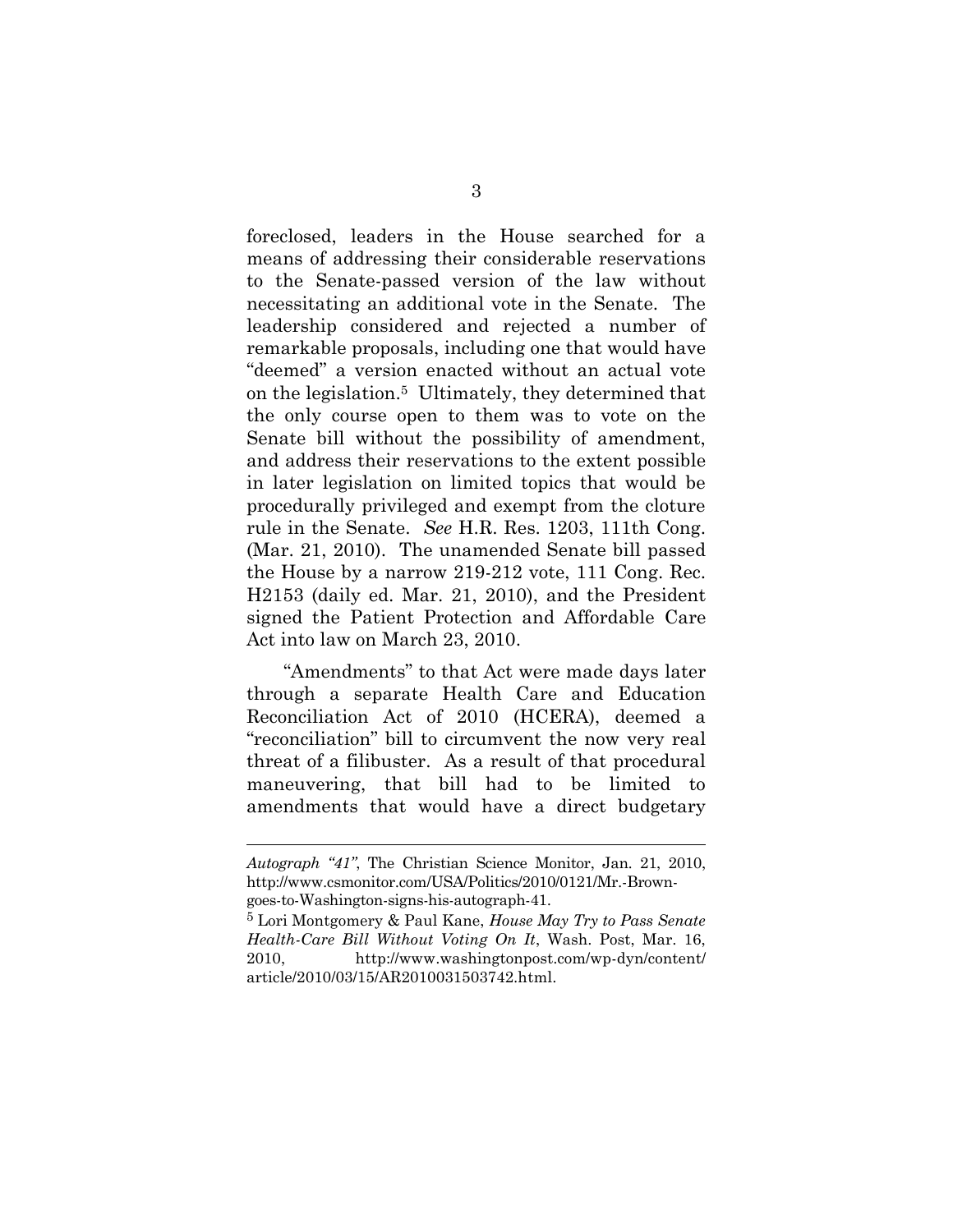impact on the Act. 2 U.S.C. § 644. Like with the ACA's final passage, that act was presented under a no-amendments rule and made it through the House and Senate by a bare majority. *See* H.R. Res. 1225, 111th Cong. (Mar. 25, 2010).

#### <span id="page-18-0"></span>**B. The Substance of the Affordable Care Act**

Together, the PPACA and the HCERA (collectively, the "ACA" or "Act") impose new and substantial obligations on every corner of society, from individuals to insurers to employers to States. Those obligations are designed to work in tandem to expand both the demand for and the supply of health insurance, so as to achieve Congress' ultimate goal of "near-universal coverage." ACA  $\S 1501(a)(2)(D)$ .

1. At the center of the ACA is a new mandate that commands nearly every individual to obtain and maintain a minimum level of health insurance coverage, thereby artificially increasing the demand for health insurance. ACA § 1501(b), 26 U.S.C.A. § 5000A(a). This mandate to maintain insurance applies to all individuals except foreign nationals residing here unlawfully, incarcerated individuals, and individuals falling within two very narrow religious exemptions. *Id.* § 5000A(d). A covered individual who fails to comply with the mandate is subject to a financial "penalty." *Id.* § 5000A(b)(1), (c). That penalty provision contains its own limited set of exemptions that differ from the exemptions set forth with respect to the mandate itself. *See id.* § 5000A(e). Thus, individuals fully subject to the mandate may be exempt from the penalty provisions designed to enforce the mandate. But exemption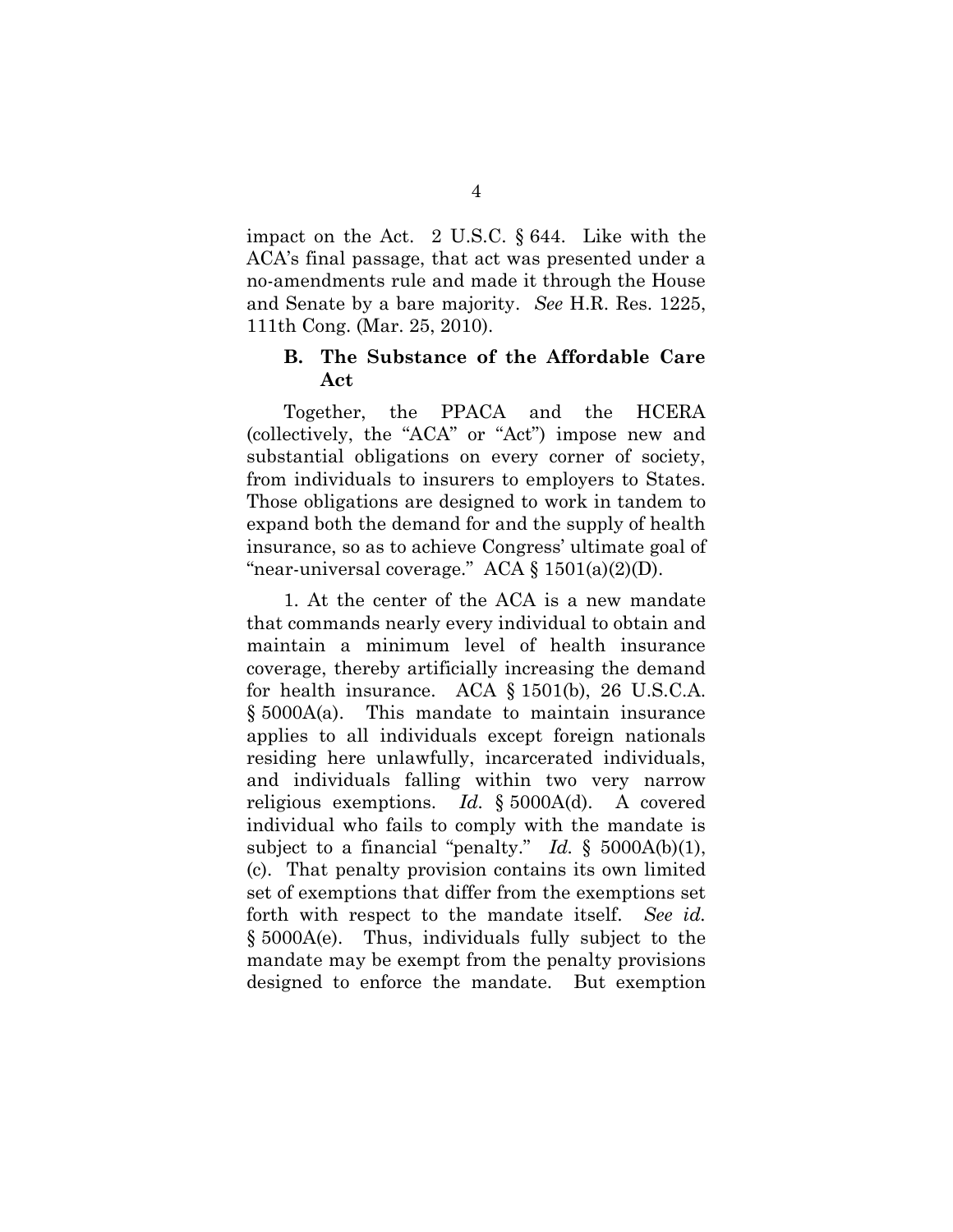from the penalty does not obviate such individuals' obligation to comply with the mandate. The two are separate. For example, while members of Indian tribes and certain low-income individuals are not subject to the penalty, *id.*, they are still subject to the mandate and must maintain a minimum level of health insurance coverage at all times.

The constitutionality of a mandate to maintain insurance was subject to serious question long before Congress enacted the ACA. When the concept first arose in the early 1990s, the Congressional Budget Office (CBO) informed Congress that "[a] mandate requiring all individuals to purchase health insurance would be an unprecedented form of federal action." CBO, *The Budgetary Treatment of an Individual Mandate to Buy Health Insurance* 1 (August  $1994$ ).<sup>6</sup> In the course of debate over the current legislation, the Congressional Research Service (CRS) advised that "[d]espite the breadth of powers that have been exercised under the Commerce Clause, it is unclear whether the clause would provide a solid constitutional foundation for legislation containing a requirement to have health insurance." CRS, *Requiring Individuals to Obtain Health Insurance: A Constitutional Analysis* 3 (July 24, 2009).7 CRS deemed that constitutional uncertainty "the most challenging question posed by such a proposal." *Id.*

In keeping with the constitutional concerns about a mandate to maintain insurance, the version

l

<sup>6</sup> Available at http://www.cbo.gov/ftpdocs/48xx/doc4816/doc38.pdf.

<sup>7</sup> Available at http://assets.opencrs.com/rpts/R40725\_20090724.pdf.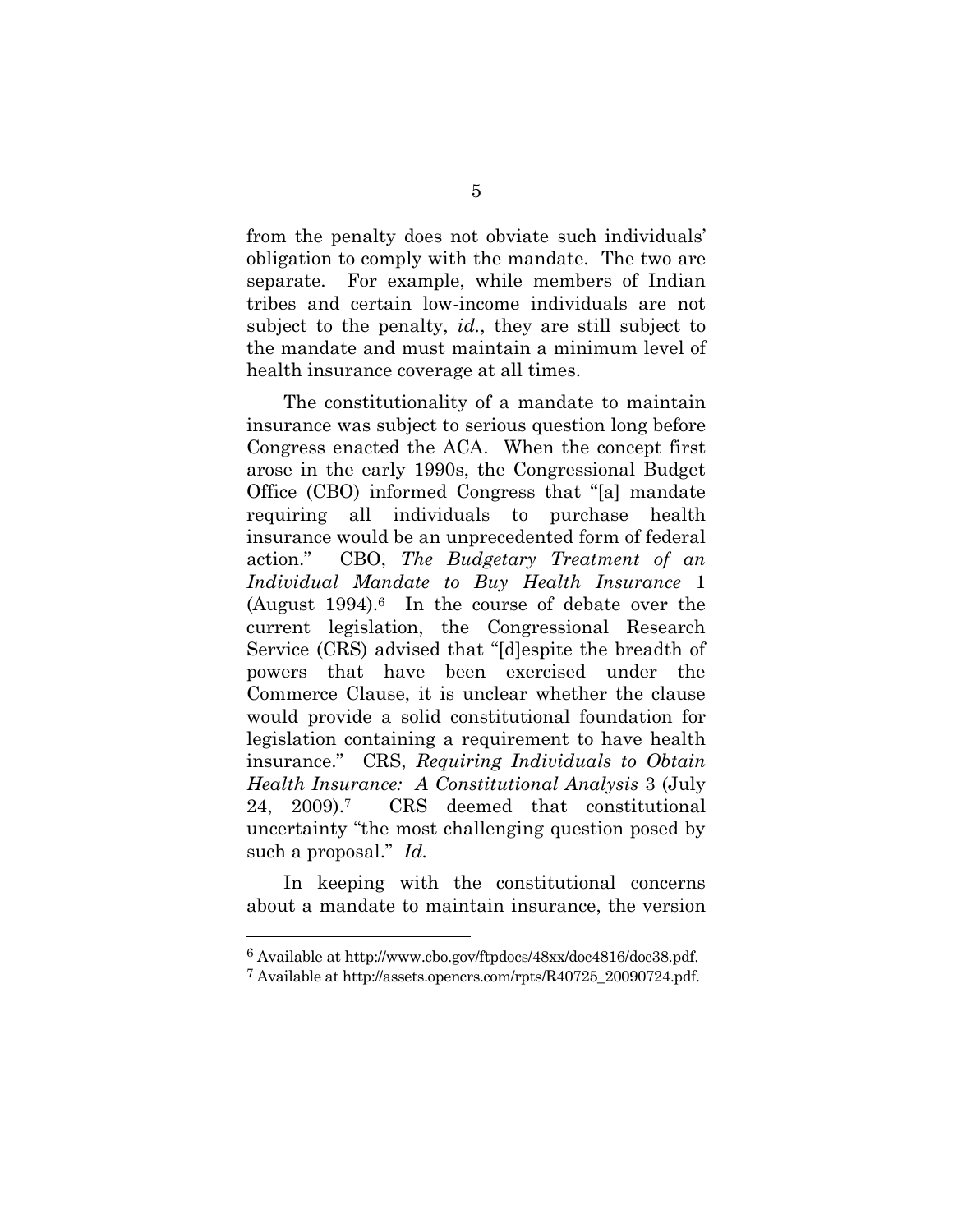of the Act that the House passed before the Senate passed the ACA included, along with a tax upon individuals who fail to obtain and maintain insurance, a severability clause instructing that, in the event any provision were held unconstitutional, the remainder of the Act should not be affected. *See* H.R. 3962, §§ 255, 501. The ACA that emerged from the Senate and was subsequently forced through the House, however, contained the individual mandate but no severability clause.

Although numerous amendments were proposed during the ACA's drafting process to alleviate constitutional concerns by eliminating or limiting the reach of the mandate, each was defeated on the ground that doing so would make the Act's objective of near-universal insurance coverage unattainable. As one of the Act's principal architects put it, eliminating or limiting the mandate would "gut[] and kill[] health reform," as "[t]he effect [would be] to say no more … universal coverage." *Continuation of the Open Executive Session to Consider an Original Bill Providing for Health Care Reform of the S. Comm. on Finance*, 111th Cong. 21-22 (Oct. 1, 2009) (statement of Sen. Baucus); *see also Continuation of the Open Executive Session to Consider an Original Bill Providing for Health Care Reform of the S. Comm. on Finance*, 111th Cong. 216 (Sept. 24, 2009) (statement of Sen. Baucus) (describing one such amendment as "a mortally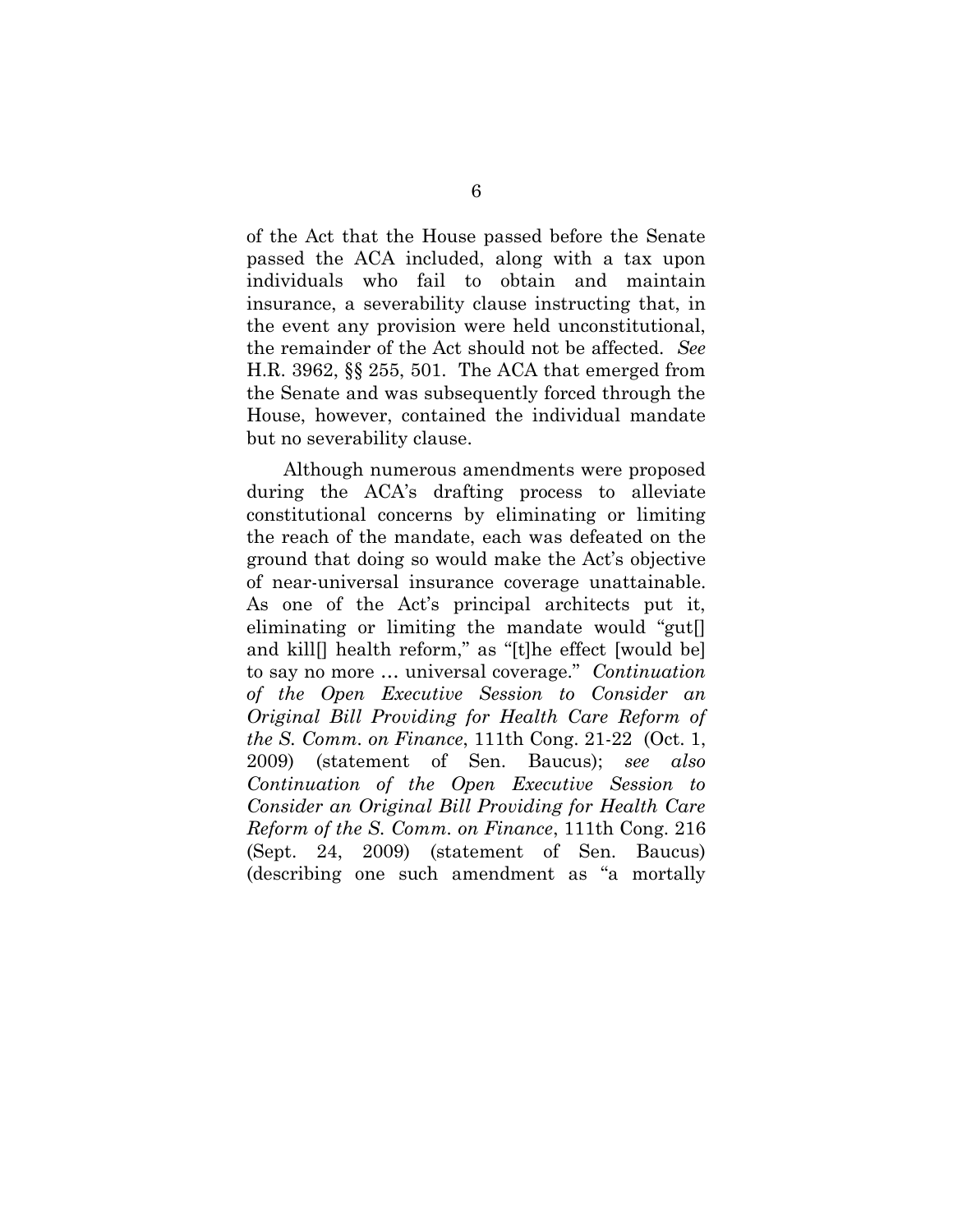wounding amendment" that would "undermine this whole system"). 8

2. The individual mandate addressed the demand side of the equation for near-universal coverage by requiring virtually every American to obtain health insurance. But Congress recognized that compliance with the mandate would not be possible for many individuals absent some set of additional provisions designed to increase the supply of insurance to meet the mandated increase in demand. Accordingly, Congress imposed four accompanying categories of insurance reforms, each of which targets a distinct segment of the thenuninsured population, so as to ensure that the Act would increase both the demand for *and* the supply of insurance, which, in turn, would bring the Nation closer to Congress' goal of near-universal coverage.

The first set of supply-side provisions is found principally in Subtitle C of Title I, which prohibits insurance practices that Congress concluded had prevented certain "high-risk" individuals from obtaining private insurance. Chief among those are the so-called "guaranteed issue" and "community rating" provisions, which require insurers to enroll every applicant for insurance and preclude insurers from denying, canceling, capping, or increasing the cost of coverage based on an individual's preexisting health conditions, medical history, or past experience with respect to insurance claims. ACA

<sup>8</sup> Available at http://finance.senate.gov/hearings/hearing/?id= d7e5e3c3-eb4e-e366-c063-76040ad6da87; http://finance.senate.gov /hearings/hearing/?id=d8083e61-f98b-0204-3389-428e5a1a78e7.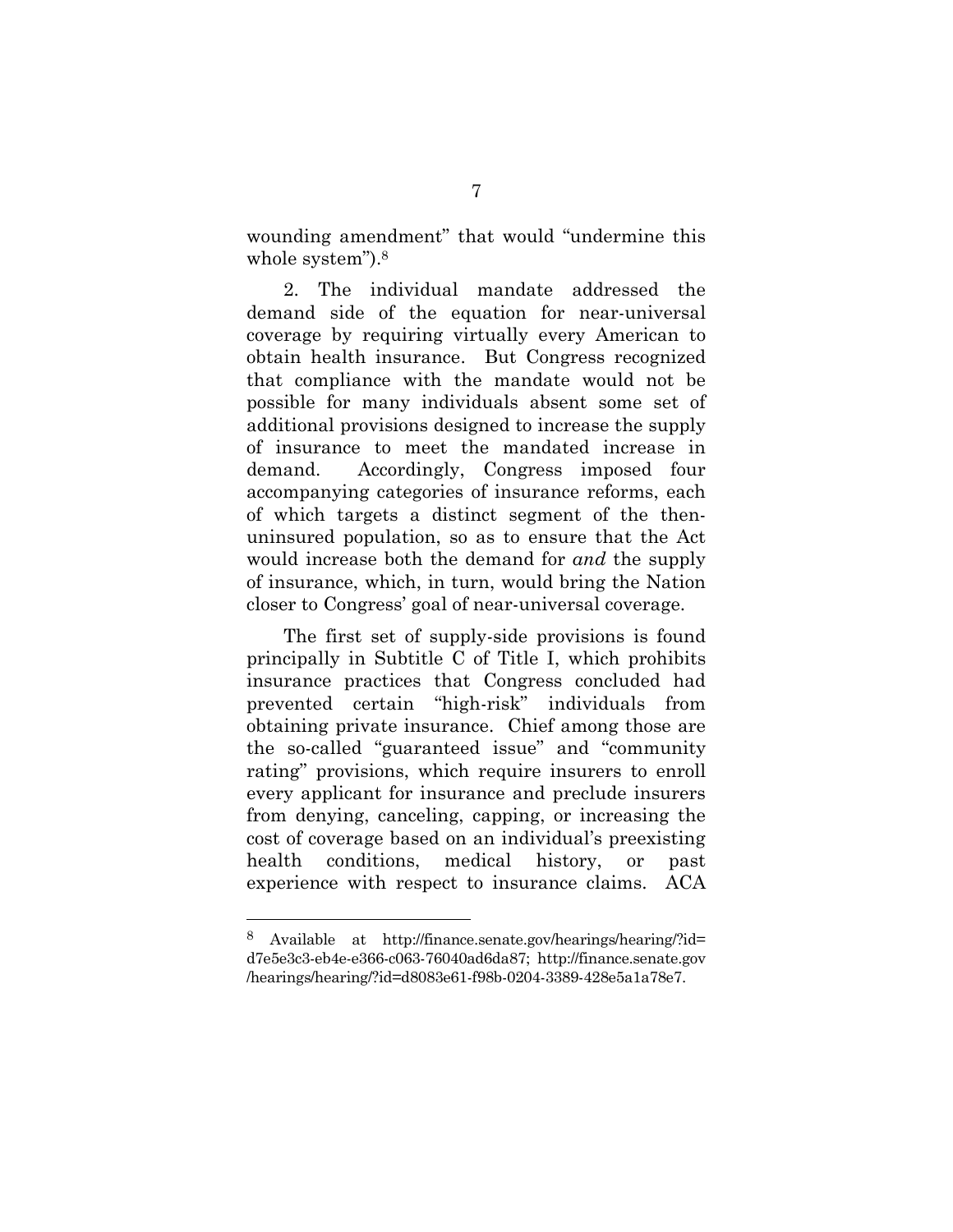§ 1201. Subtitle C and other sections of Title I also imposes numerous other requirements on insurers, including restrictions on how much they can charge for various plans and various services.

Congress predicted that those insurance market regulations would "have significant negative effects on the business costs of insurers because they require insurers to accept unhealthy entrants, raising insurers' costs." Pet. App. 178a; *see also* CBO, *An Analysis of Health Insurance Premiums Under the Patient Protection and Affordable Care Act*, 6 (Nov. 30, 2009) (predicting that insurance regulations without individual mandate would increase premiums by 27 to 30 percent). <sup>9</sup> Indeed, as Congress was aware, similar state-wide regulations enacted without an offsetting subsidy to insurers had caused insurers to exit the market.<sup>10</sup>

<sup>9</sup> Available at http://www.cbo.gov/ftpdocs/107xx/doc10781/11- 30-premiums.pdf.

<sup>10</sup> *See, e.g.*, *Making Health Care Work for American Families, Hearing Before the H. Comm. on Energy & Commerce, Subcomm. on Health*, 111th Cong. 10 (Mar. 17, 2009) (Testimony, of Prof. Uwe Reinhardt) ("It is well known that community-rating and guaranteed issue, coupled with voluntary insurance, tends to lead to a death spiral of individual insurance."), available at http://republicans.energycommerce.

house.gov/Media/file/Hearings/Health/031709\_Health\_Affordable \_Coverage\_Hearing/3.17.09\_Reinhardt\_Health\_Affordable\_Cove rage.pdf; Mark A. Hall, *An Evaluation of New York's Reform Law*, 25 J. Health Politics, Pol'y & Law 71, 91–92 (2000) (documenting "dramatic exodus of indemnity insurers from New York's individual market" after similar regulations were enacted); *Health Reform in the 21st Century: Insurance Market Reforms: Hearing Before the H. Comm. on Ways & Means*, 111th Cong. 117 (Apr. 22, 2009) (submission for the record of Phil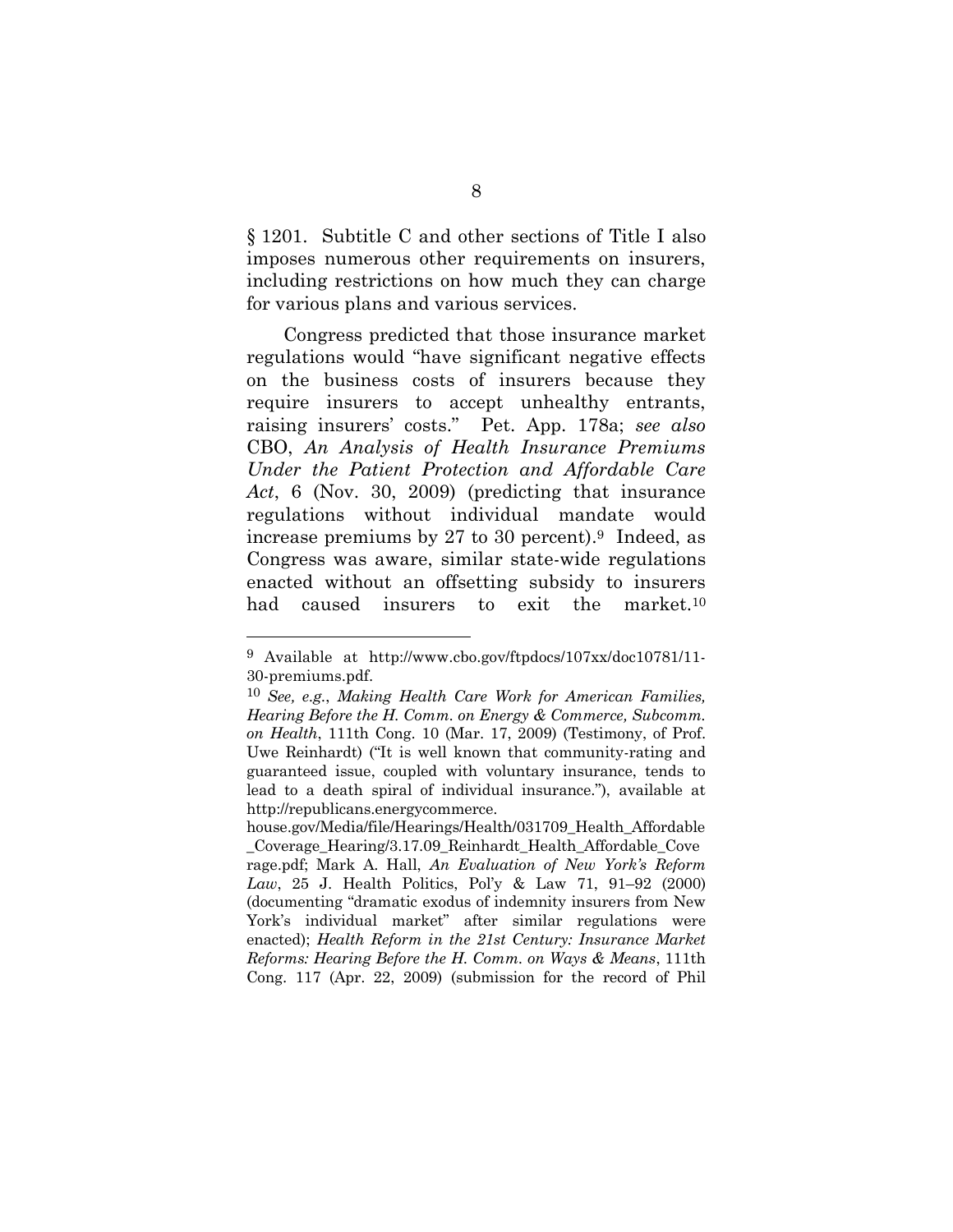Accordingly, without any subsidy to help insurers cover those substantial new costs, the insurance industry would have had an obvious incentive to oppose those expensive new proposals, which, in turn, could have jeopardized the entire legislative effort.

The ACA's second set of supply-side provisions is found in Subtitles D and E of Title I. Subtitle D mandates the creation in each State of "health benefit exchanges," which will be run by either the State or the federal government. ACA §§ 1301–1343. Congress intended those exchanges to allow certain lower-income individuals and small businesses to pool their resources together to purchase private insurance plans comparable to plans purchased by larger employers. ACA § 1311. If a State is not willing to create and operate an exchange, the federal government will step in and do so itself. ACA § 1321(c). Subtitle E then establishes tax credits and other subsidies for the lower-income individuals and small businesses that purchase plans on the exchanges. ACA §§ 1401–21. Congress has estimated that getting these new exchanges up and running will cost at least \$350 billion in federal spending by decade's end. Letter from Douglas Elmendorf, Director, CBO, to the Hon. Nancy Pelosi,

Caper, M.D., and Joe Lendvai) (confirming same result in Maine), available at http://www.gpo.gov/fdsys/pkg/CHRG-111hhrg52258/html/CHRG-111hhrg52258.htm.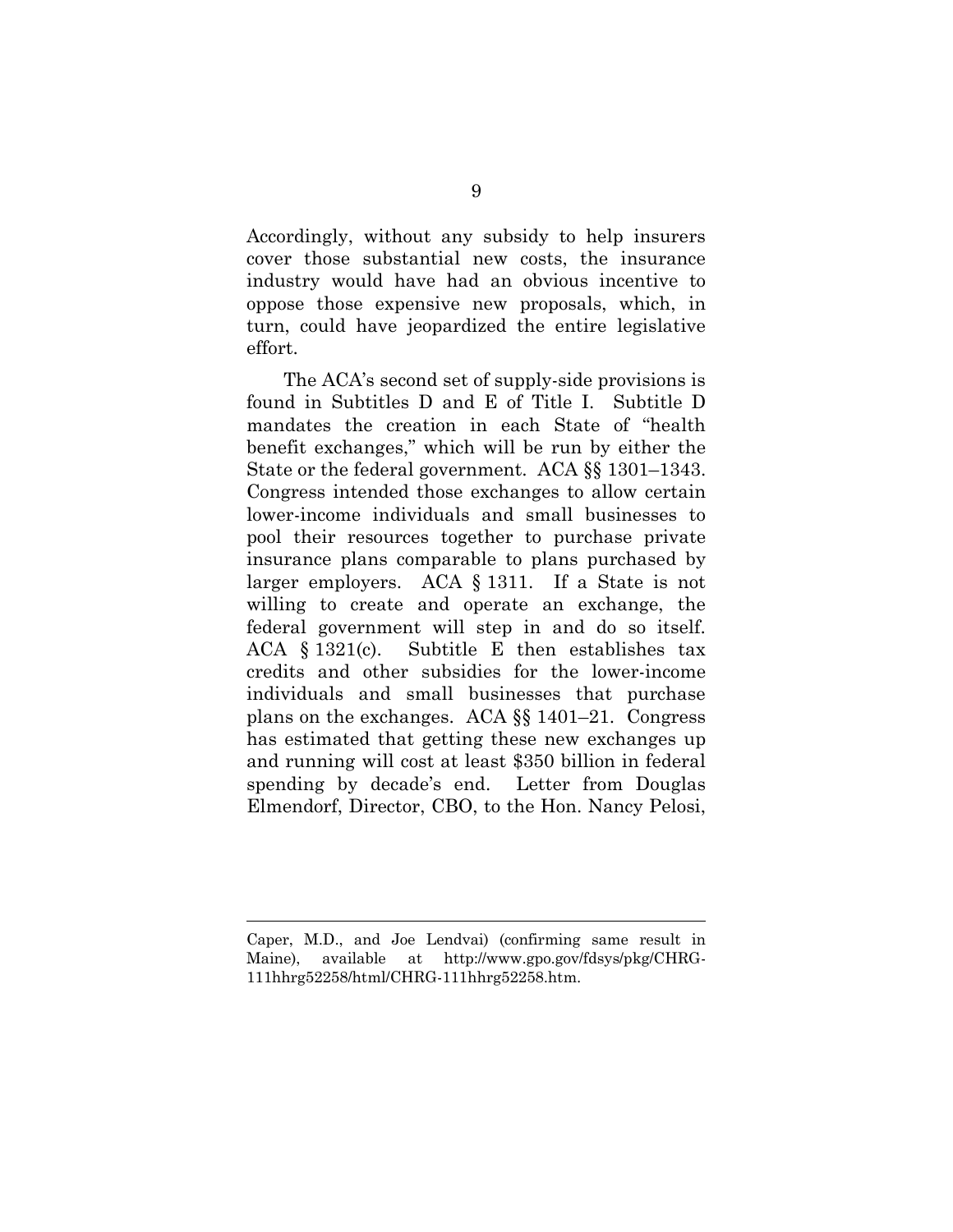Speaker, U.S. House of Reps. ("CBO Estimate"), Table 2 (Mar. 20, 2010). 11

Third, Subtitle F of Title I contains a collection of "employer responsibility" provisions that Congress designed to force the expansion of employer-based insurance. ACA § 1511–15. Among other things, these provisions impose significant monetary penalties on any employer (including a State) with an average of at least 50 full-time equivalent employees that fails to provide all of those employees with a federally approved level of insurance coverage. ACA § 1513. The Act also offers tax incentives for small businesses that purchase health insurance plans for their employees. ACA § 1421.

Finally, whereas Congress designed the provisions found throughout Title I to expand the supply of private insurance, it designed Title II to force a comparable expansion of public insurance. Most prominently, Subtitle A effects a massive expansion of Medicaid by requiring all participating States (which is to say, all States) to offer Medicaid to all individuals under the age of 65 with incomes up to 133% of the poverty level, with a 5% "income disregard" provision that effectively raises that number to 138%. ACA §§ 2001, 2002(a). (Individuals who are 65 or older are eligible for Medicare.) In addition to providing coverage for these newly eligible individuals, States must also provide coverage for millions of individuals who are uninsured despite being currently eligible for

<sup>11</sup> Available at http://www.cbo.gov/ftpdocs/113xx/doc11379/ AmendReconProp.pdf.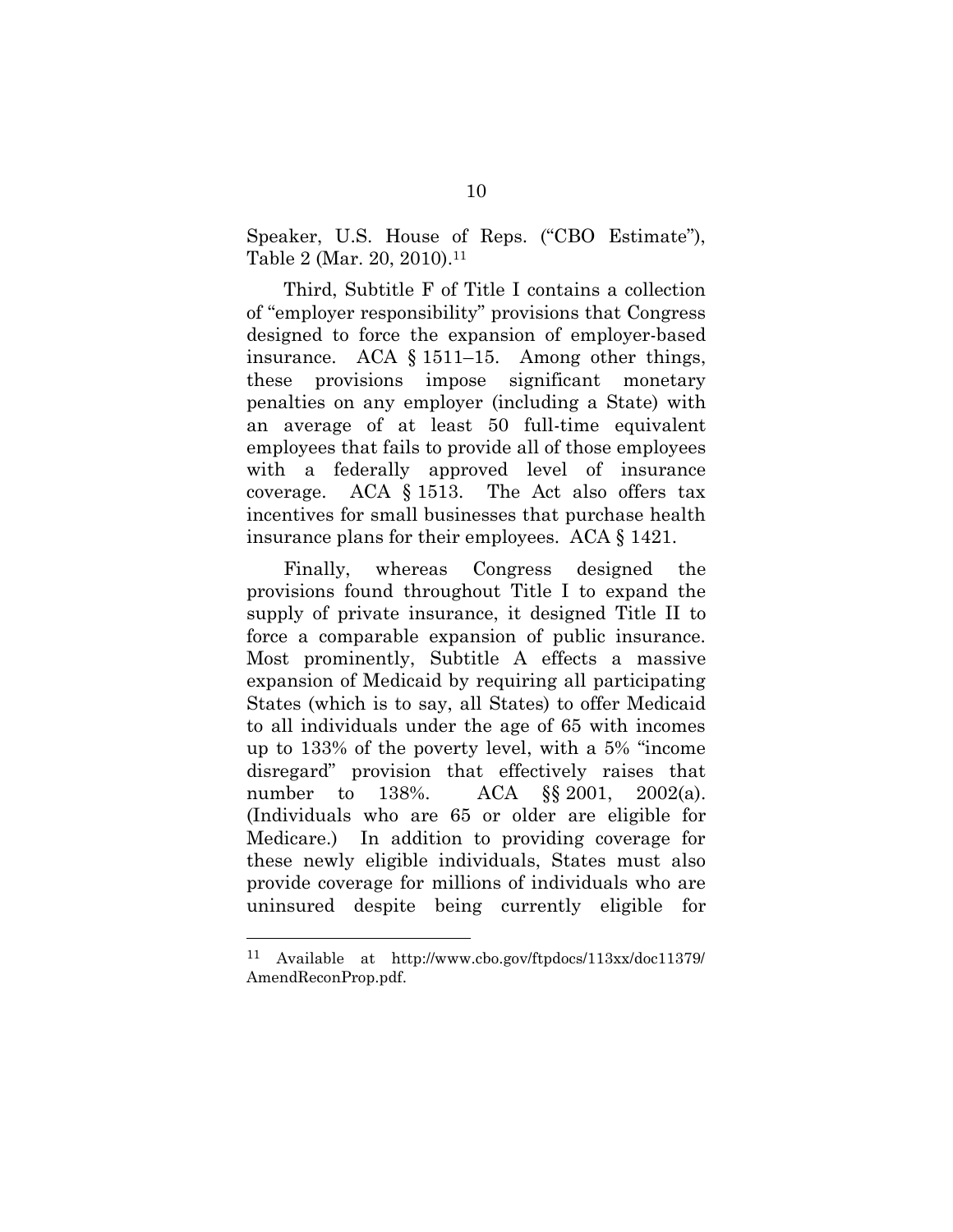Medicaid, as those individuals will be forced onto the Medicaid rolls by the individual mandate. The CBO predicts that at least 16 million individuals will enroll in Medicaid as a result of the combined effect of the expansion and the mandate, and that the federal component of Medicaid spending will increase by \$434 billion by 2020 to cover the costs generated by that massive increase in enrollment. CBO Estimate 9 & Table 4 (Mar. 20, 2010).

3. Congress' intentions as to the manner in which the ACA would function are best reflected in the findings accompanying the individual mandate. As those findings explain, Congress did not enact the mandate just to increase the demand for insurance in the abstract, and it did not enact the other core components just to increase the supply. Rather, Congress' paramount goal was "near-universal" health insurance coverage, ACA  $\S$  1501(a)(2)(D), something it believed could be achieved only if each of the Act's central provisions works in unison so that near-universal supply can meet the mandated near-universal demand.

In keeping with that understanding, the findings explain how Congress envisioned a comprehensive health insurance scheme in which the individual mandate would work "together with the other provisions of the Act [to] add millions of new consumers to the health insurance market, increasing the supply of, and demand for, health care services," thereby "increas[ing] the number and share of Americans who are insured." ACA  $§ 1501(a)(2)(C)$ . The intended relationship among the various provisions is evident, for example, in Congress' finding that the mandate "build[s] upon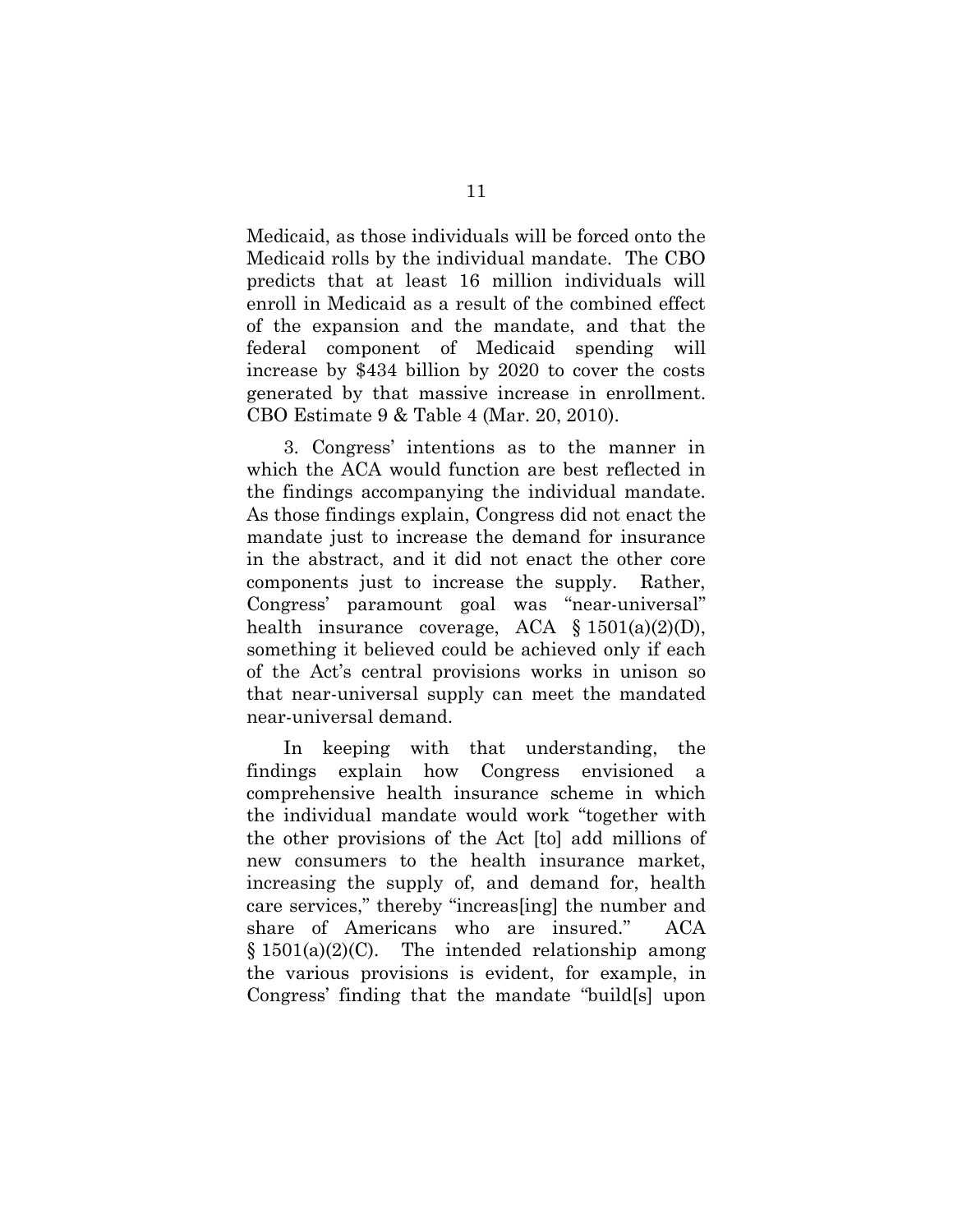and strengthen[s] the private employer-based health insurance system." ACA § 1501(a)(2)(D). Because employer-based insurance is one of the primary sources of coverage, Congress deemed the "employer responsibility" provisions necessary to ensure that employers would supply the insurance that individuals would be forced to maintain. The same understanding is evident with respect to the guaranteed issue and community ratings provisions, which Congress deemed key to ensuring that higher risk individuals who must purchase insurance will not be left uninsured by the privately financed market. *See* ACA § 1501(a)(2)(I).

Conversely, Congress also made explicit that it considered the individual mandate critical to the viability and success of the ACA's other core provisions. It did so most expressly with respect to the Act's insurance market regulations, deeming the mandate "essential to creating effective health insurance markets in which improved health insurance products that are guaranteed issue and do not exclude coverage of pre-existing conditions can be sold." *Id.* In Congress' view, if insurance companies were forced to provide coverage to all applicants and cover pre-existing conditions, and "if there were no requirement [that currently healthy individuals purchase insurance], many individuals would wait to purchase health insurance until they needed care." *Id.* By forcing all individuals to purchase insurance regardless of their needs or desires, Congress expected the individual mandate to "minimize this adverse selection" that had doomed similar regulations in some States. *Id*.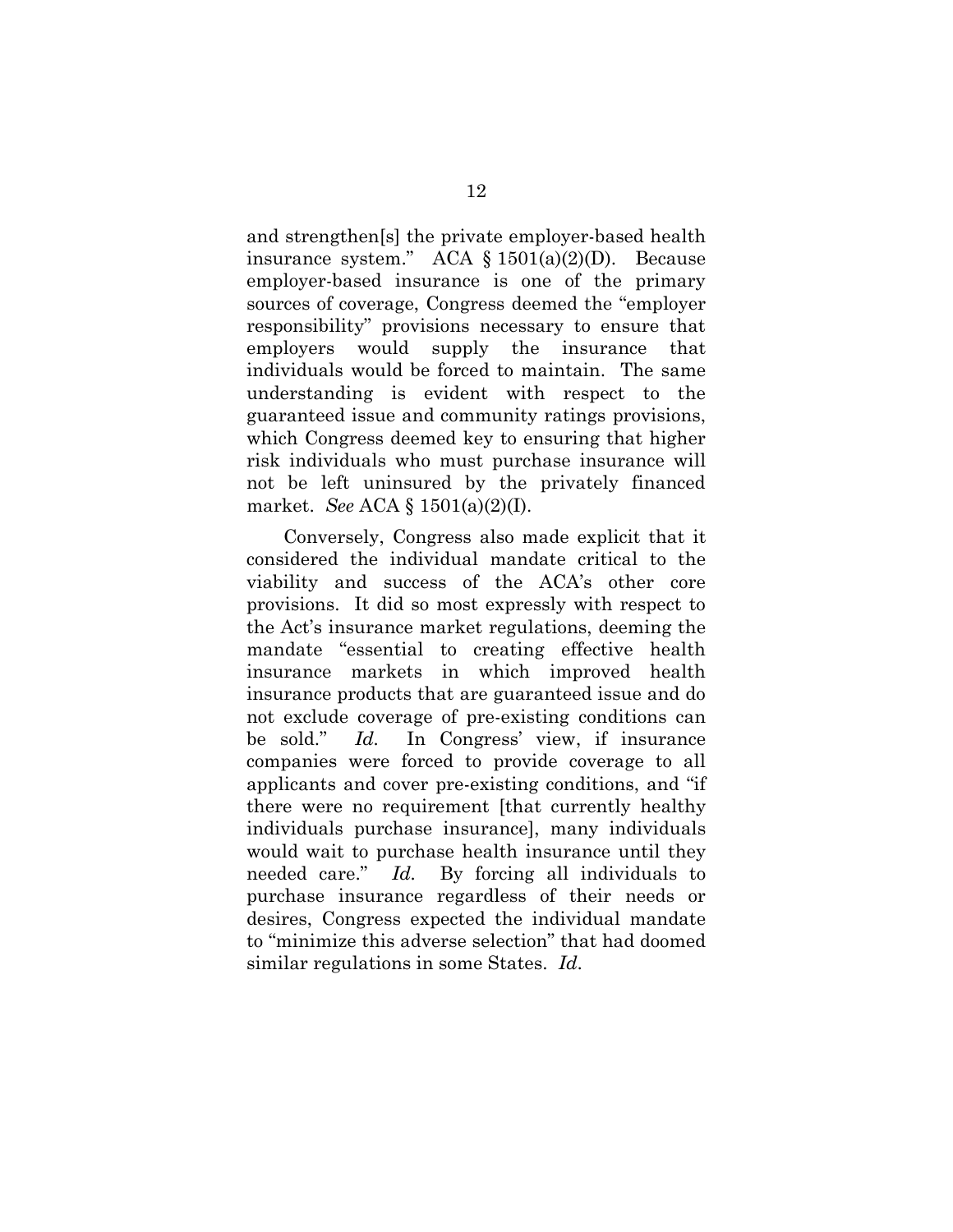Congress also explained that it intended the mandate to "broaden the health insurance risk pool to include healthy individuals, which will lower health insurance premiums" by forcing into the market individuals unlikely to use the insurance they must purchase. *Id.* Congress considered that forced subsidization by individuals who might otherwise rationally choose not to purchase health insurance critical because, without it, the guaranteed issue, community rating, and other insurance market regulations would generate unmanageable new costs for insurers—and would have been strenuously opposed by the insurance industry. Indeed, the insurance industry made quite explicit its position that it would not support legislation that contained those regulations without an individual mandate. *See, e.g.*, Robert Pear, *Health Insurers Offer to Accept All Applicants, on Condition*, N.Y. Times, Nov. 20, 2008, at A3012; Br. of America's Health Insurance Plans in Partial Supp. of Cert. Review 15–19.

Congress also explained how it considered the mandate an "essential" component of its global regulatory scheme and overarching objective. According to Congress, "[b]y significantly increasing health insurance coverage and the size of purchasing pools, which will increase economies of scale, the [individual mandate], together with other provisions of th[e] Act, will significantly reduce administrative costs and lower health insurance premiums." ACA

<sup>12</sup> Available at http://www.nytimes.com/2008/11/20/us/20 health.html.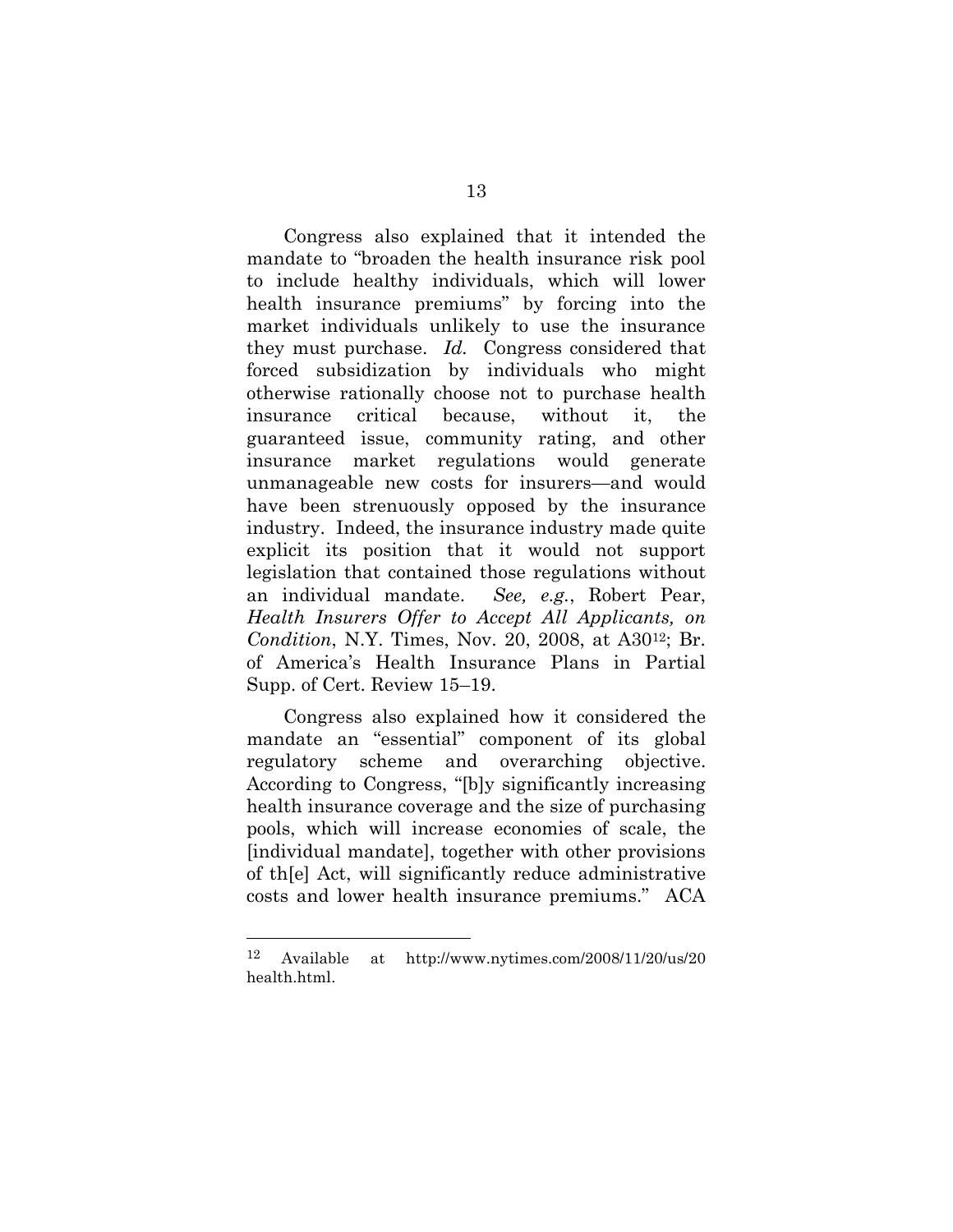$§ 1501(a)(2)(J)$ . For those same reasons, Congress deemed inclusion of the mandate "essential to creating effective health insurance markets that do not require underwriting and eliminate its associated costs," *id.*, which Congress, in turn, considered essential to achieving its paramount goal of "near-universal" insurance coverage, ACA  $§ 1501(a)(2)(D).$ 

4. Many of the several hundred provisions found elsewhere in the ACA do not bear as obvious of a relationship to increasing the demand for or supply of health insurance. Upon closer analysis, however, those provisions also were designed to play an integral role in Congress' scheme for near-universal health insurance coverage and, equally importantly, in securing support for the Act. They achieve those ends by attempting either to "offset" the massive new spending generated by core provisions such as the Medicaid expansion and the exchanges, or to decrease the cost of the health care services that drive up the cost of insurance. Those cost-cutting measures were every bit as critical to the Act's passage as its provisions expanding the demand for and supply of insurance, as the President and key supporters of the Act emphatically refused to pass a bill that was not, at the very least, deficit neutral. *See, e.g.*, Letter from President Obama to Senators Kennedy and Baucus (June 3, 2009).13 One day before the slim majority of the House passed the

<sup>13</sup> Available at http://www.whitehouse.gov/the\_press\_office/ Letter-from-President-Obama-to-Chairmen-Edward-M-Kennedyand-Max-Baucus.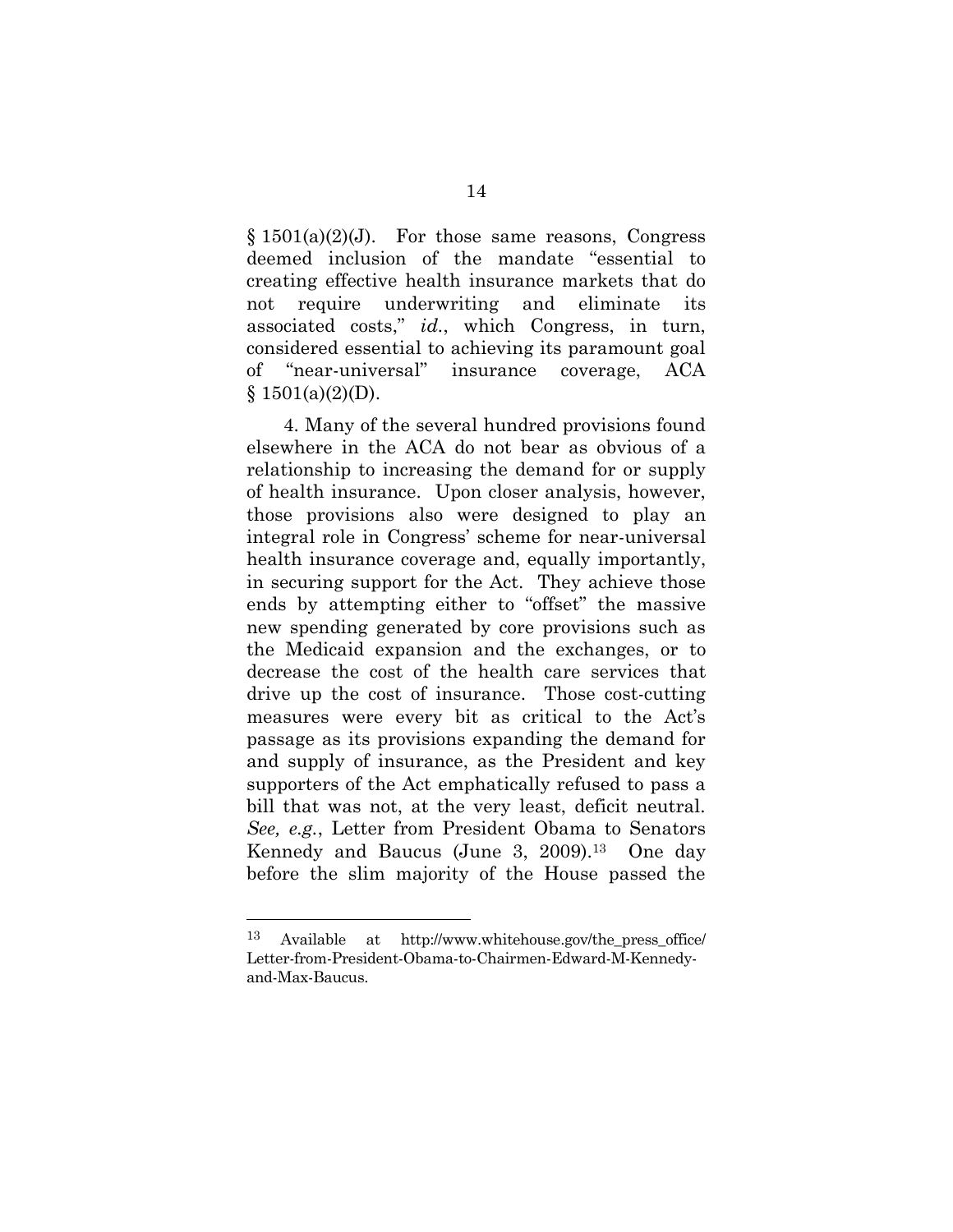ACA, the CBO provided a requested report to Congress estimating that the Act satisfied that condition, based in large part on cost savings and new revenue attributable to the provisions found throughout Titles III through IX. *See* CBO Estimate, Table 2 (Mar. 20, 2010). 14

For example, Title III of the Act primarily consists of alterations to Medicare, a massive federally funded program that provides insurance to individuals who are over the age of 65 and therefore not subject to the individual mandate. *See* ACA § 1501(b). Title VI also makes changes to Medicare and other publicly funded programs in an effort to increase the effectiveness of the penalty and incentive systems designed to prevent provider and supplier fraud. While these provisions may not appear to bear a close relationship to increasing the demand for or supply of insurance, collectively, they were designed to achieve an estimated \$455 billion in savings to counteract the \$434 billion in costs generated by the Medicaid expansion and the \$350 billion generated by the health benefit exchanges, both of which were critical components of Congress' scheme for near-universal insurance. CBO Estimate, Table 2 (Mar. 20, 2010).

The same cost-cutting intent is made manifest in the text of Title IX of the Act, which contains a subtitle expressly designated "Revenue Offset Provisions." As Congress' use of the term "offset" makes clear, the point of those penalties and taxes

<sup>14</sup> Title X of the Act is the HCERA, which primarily makes amendments to Titles I–IX.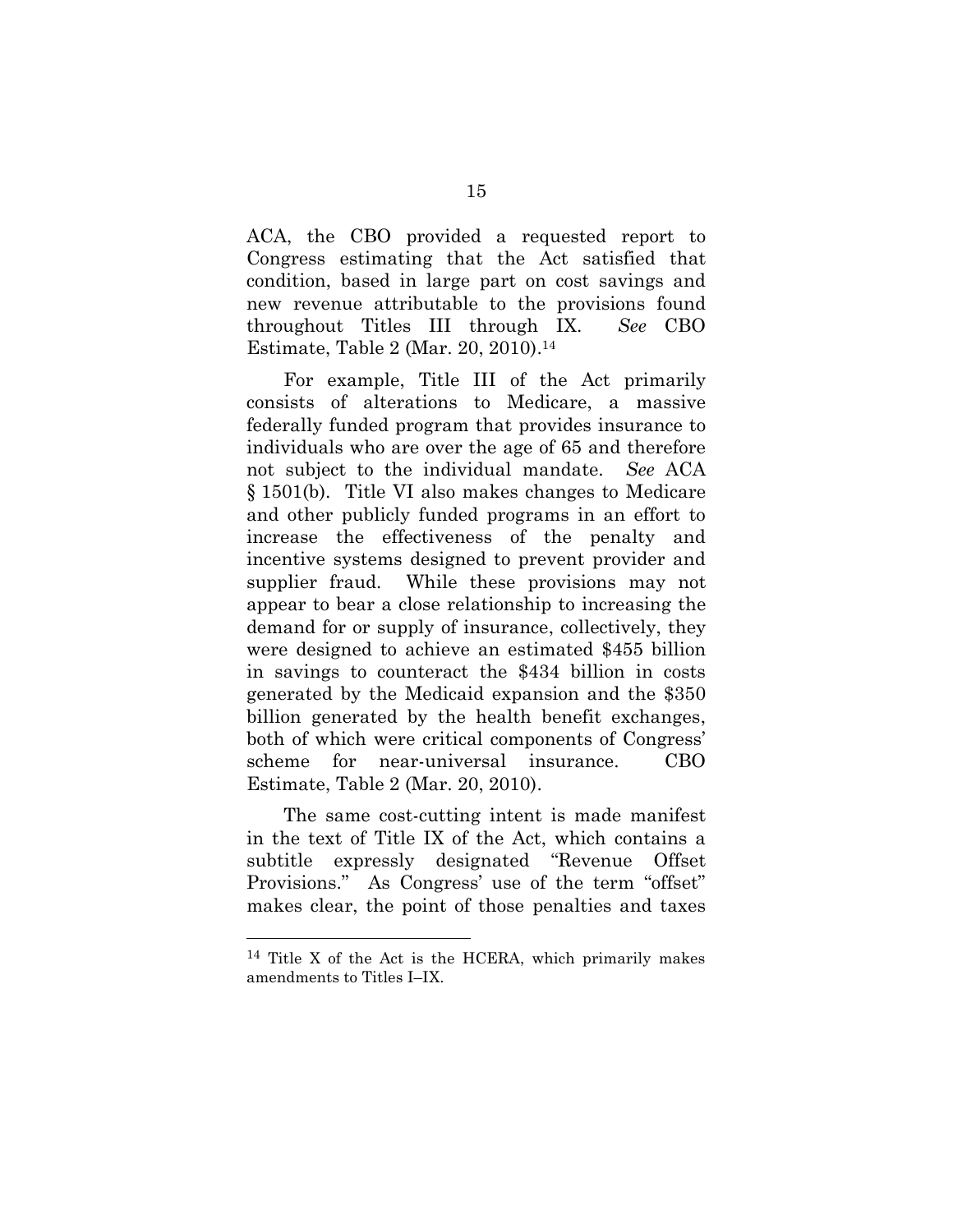was not just to generate revenue, but to generate revenue for the specific purpose of counterbalancing the enormous costs of the Act's central provisions. As with the Medicare amendments, the CBO report estimated that these provisions would produce hundreds of billions of dollars in new revenue to offset the hundreds of billions of dollars in new spending on the exchanges and Medicaid. CBO Estimate, Table 2 (Mar. 20, 2010).

Other sections of the Act reflect a more global effort to defray the underlying costs of medical care itself. For example, Title IV includes provisions aimed at increasing the availability and use of preventative services (particularly for those enrolled in publicly funded insurance programs) and promoting general wellness measures. Title V seeks to increase the supply of health care providers in an attempt to decrease the costs of the services they provide. And Title VII seeks to improve access to new medical therapies that Congress intended as cost-saving alternatives to current treatments. (Congress expressly instructed federal agencies to "determine the amount of savings to the Federal Government generated as a result of th[at] enactment" and to use any such savings "for deficit reduction." ACA § 7003.)

In context, these other sections of the ACA clearly are designed to decrease the cost of the health care services that drive up the cost of health insurance. By doing so, these sections play a key role in Congress' effort to make provisions such as guaranteed issue, community rating, and expanded employer-based insurance more palatable to insurers and employers who might otherwise oppose them,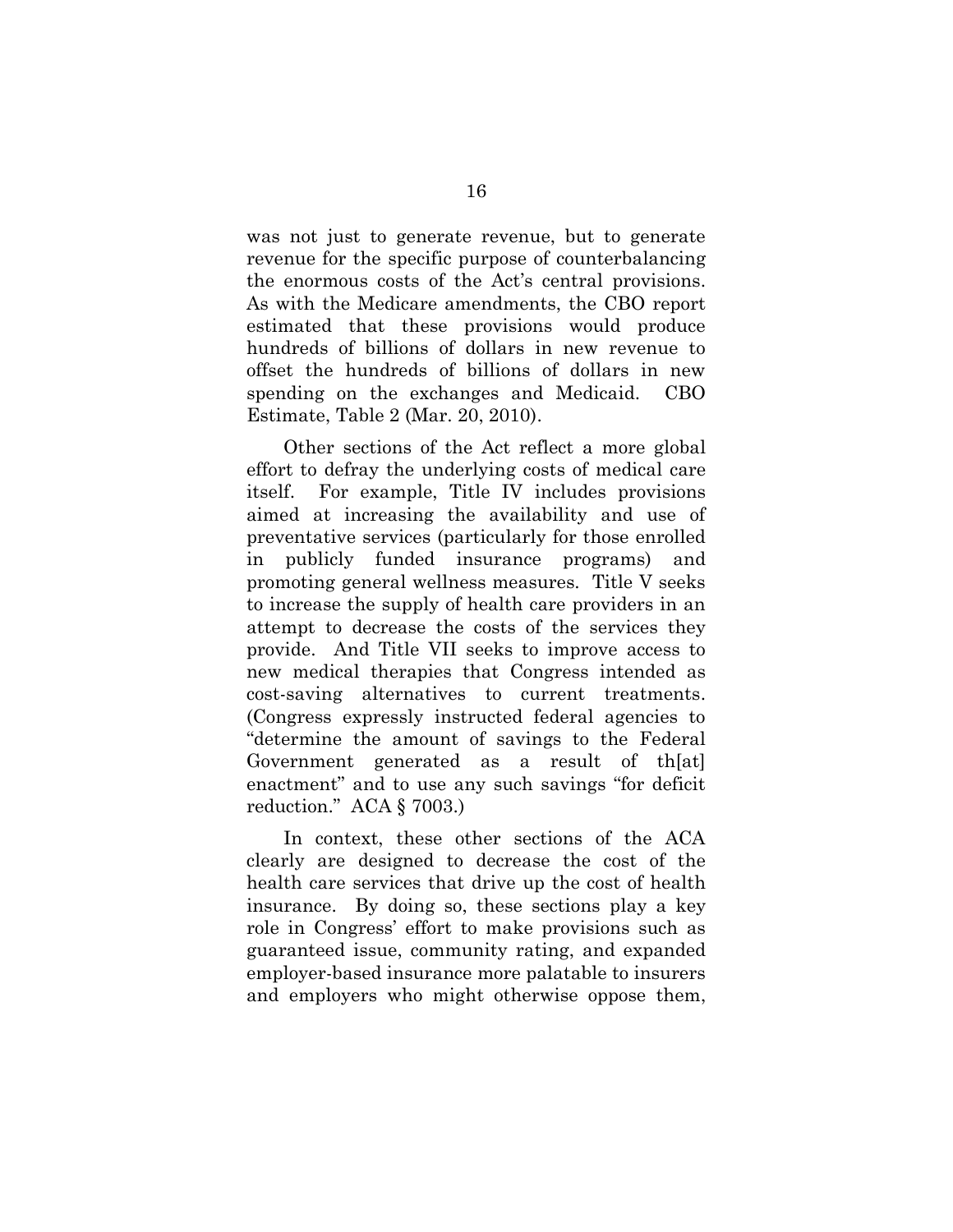and to defray ongoing costs that the Medicaid expansion will generate. As a result, they are part and parcel of the Congress' supply-meets-demand vision of near-universal insurance coverage.

#### **C. The Proceedings Below**

<span id="page-31-0"></span>Shortly after a bare majority of Congress enacted the ACA, Florida and 12 other States brought this action seeking a declaration that the Act is unconstitutional. They have since been joined by 13 additional States, the National Federation of Independent Business, and multiple individuals. The States argued that various aspects of the Act are unconstitutional, including the individual mandate and the Medicaid expansion. The States maintained that if those central provisions were struck down as unconstitutional, the entire Act must fall because the balance of the Act is not severable from the unconstitutional provisions at its heart.

The federal government defended the challenged provisions of the Act as constitutional and repeatedly emphasized the centrality of the individual mandate in achieving Congress' broader goals. The federal government stressed that Congress considered the Act's core provisions "interrelated," Mem. Supp. Govt.'s Mot. Dismiss 3 [R.E. 98], and considered the mandate "necessary to make the other regulations in the Act effective." Mem. Supp. Govt.'s Mot. Dismiss 48 [R.E. 143]; *see also* Mem. Supp. Govt.'s Mot. Summ. J. 16 [R.E. 999] (describing mandate as "an integral part of the ACA's larger reforms of health insurance industry practices").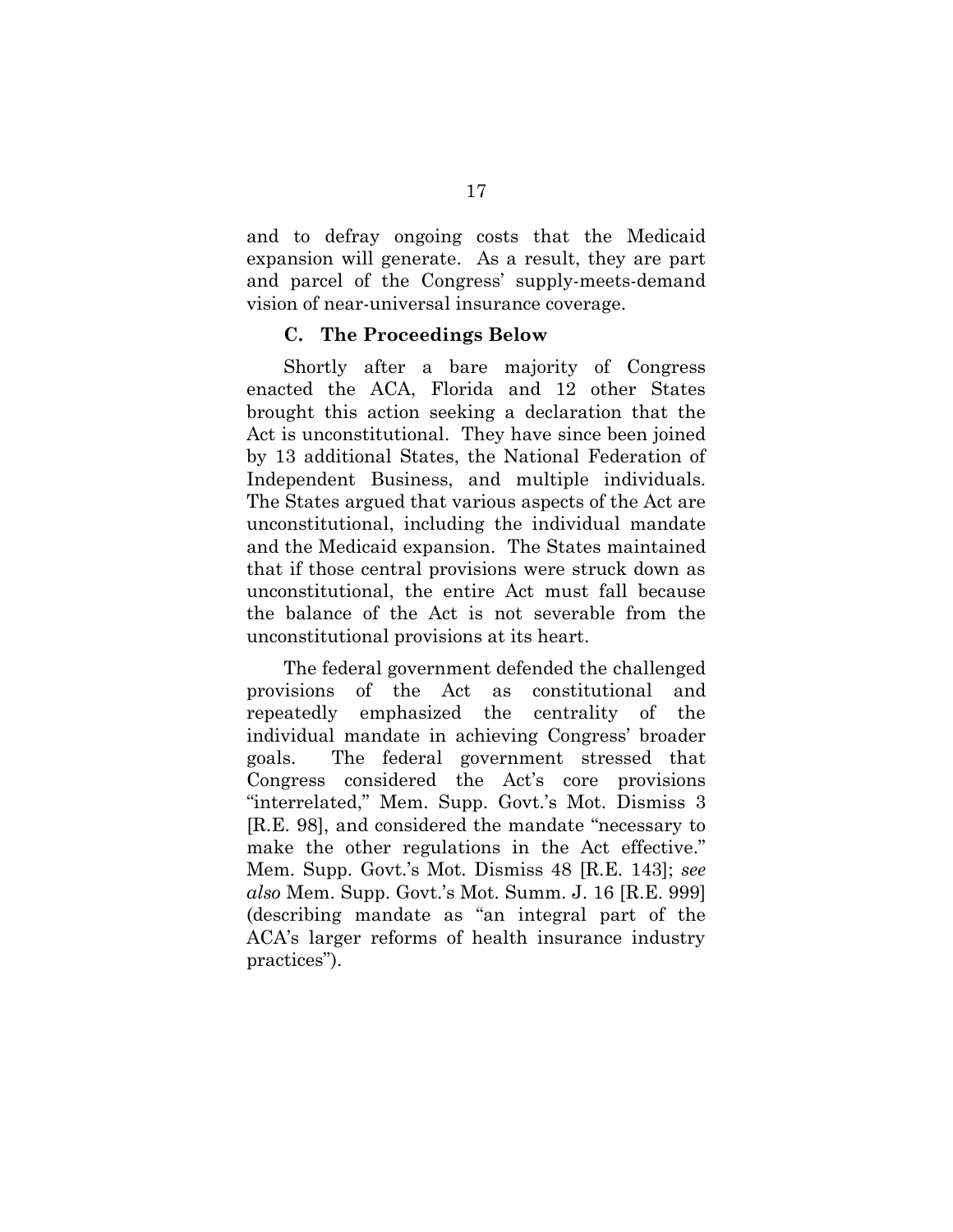The federal government explained Congress' view that many of the "individuals whose conduct is regulated by the minimum coverage provision … affirmatively seek insurance but are unable to obtain it without the insurance market reforms, tax credits, cost-sharing, and Medicaid eligibility expansion that the Act will provide." Mem. Supp. Govt.'s Mot. Summ. J. 1–2 [R.E. 984–85]. Accordingly, Congress envisioned the mandate "work[ing] in tandem with these and other reforms" to increase *both* supply *and*  demand, thereby furthering Congress' ultimate goal of near-universal insurance coverage. Mem. Supp. Govt.'s Mot. Dismiss 46 [R.E. 141]; *see also* Mem. Supp. Govt.'s Mot. Dismiss 3 [R.E. 98] (arguing that insurance market regulations "make health insurance more available," while exchanges, tax credits, and Medicaid expansion "make insurance more affordable"). Based on that integrated relationship, and the reality that the insurance industry would not have supported the Act without the individual mandate, the federal government expressly conceded that, at a minimum, the Act's insurance market regulations are inextricably linked to the mandate, such that Congress would not have intended either to survive without the other. Mem. Supp. Govt.'s Mot. Dismiss 46–48 [R.E. 141–43].

The federal government also explained the intended integral relationship between the Act's less prominent pieces and its core components. The federal government argued that "[w]hen Congress passed the ACA, it was careful to ensure that any increased spending, including on Medicaid, was offset by other revenue-raising and cost-saving provisions." Mem. Supp. Govt.'s Mot. Summ. J. 41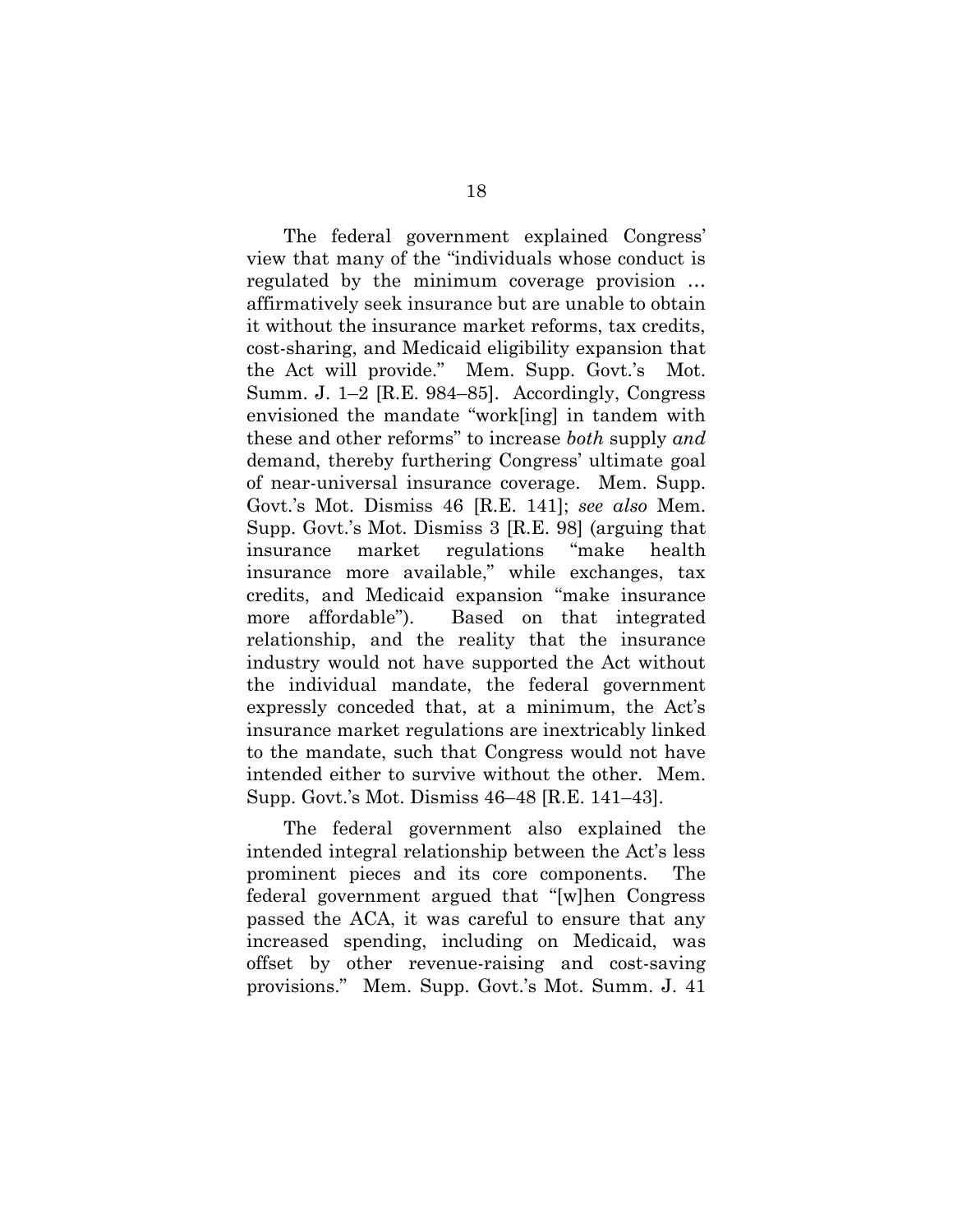[R.E. 1024]. The federal government made similar arguments as to how central provisions were designed to offset each other—for example, it argued that Congress assumed insurance market regulation would create significant savings for States when it deemed it appropriate to force cash-strapped States to pay \$20 billion to cover the Medicaid expansion. Mem. Supp. Govt.'s Mot. Summ. J. 41 [R.E. 1024].

#### **1. The District Court's Decision**

<span id="page-33-0"></span>The District Court agreed with the States that the individual mandate is unconstitutional. Pet. App. 350a. Although the court rejected the States' challenges to the Medicaid expansion and other provisions of the ACA, the court also agreed with the States that the mandate cannot be severed from the rest of the Act and therefore declared the entire ACA invalid. Pet. App. 363a.

In its severability analysis, the court first noted the federal government's concession that "the individual mandate and the Act's health insurance reforms, including the guaranteed issue and community rating, will rise or fall together." Pet. App. 350a. That, in turn, led the court to conclude that "the only question is whether the Act's other, non-health-insurance-related provisions can stand independently." Pet. App. 350a. Although the court acknowledged the presumption in favor of severability, it noted that "this is anything but the typical case." Pet. App. 351a. As the court put it, "[i]f … the statute is viewed as a carefully-balanced and clockwork-like statutory arrangement comprised of pieces that all work toward one primary legislative goal, and if that goal would be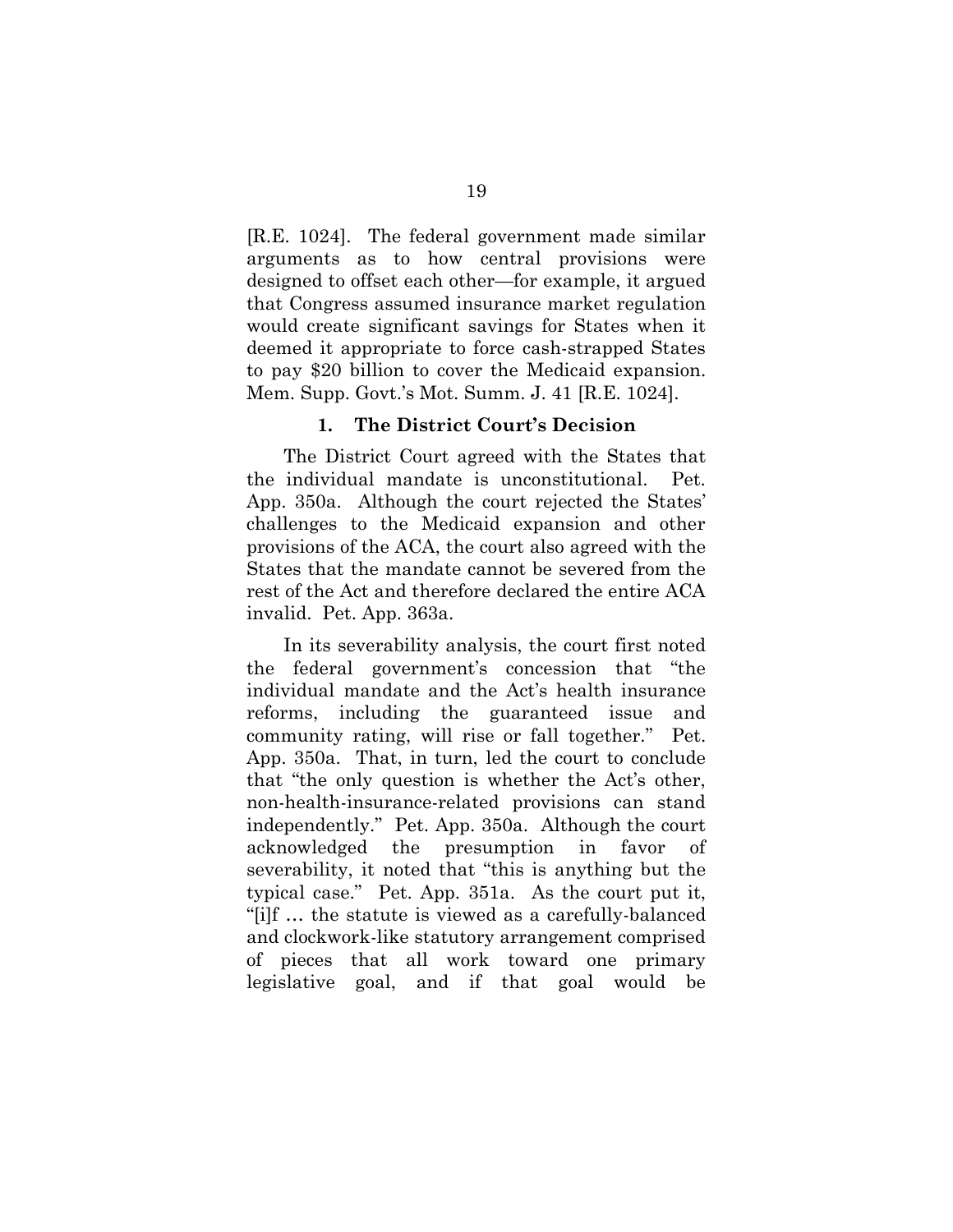undermined if a central part of the legislation is found to be unconstitutional, then severability is not appropriate." Pet. App. 352a. Examining the statute and the context in which it was passed, the court found that the ACA fits that description.

In doing so, the court observed that "some (perhaps even most) of the remaining provisions can stand alone and function independently of the individual mandate," Pet. App. 352a, but recognized that "the 'more relevant inquiry' is whether these provisions will comprise a statute that will function 'in a *manner* consistent with the intent of Congress.'" Pet. App. 353a (quoting *Alaska Airlines, Inc. v. Brock*, 480 U.S. 678, 685 (1987)). As to that inquiry, the court noted that a severability clause "had been included in an earlier version of the Act, but … was removed in the bill that subsequently became law," which the court found significant given that "Congress was undoubtedly well aware that legal challenges [to the mandate] were coming." Pet. App. 355a. The court also found the federal government's concession that the Act's insurance provisions must fall with the mandate "extremely significant because the various insurance provisions, in turn, are the very heart of the Act itself." Pet. App. 356a. "In other words, the individual mandate is indisputably necessary to the Act's insurance market reforms, which are, in turn, indisputably necessary to the purpose of the Act." Pet. App. 359a.

In light of those findings, the court concluded that "[s]evering the individual mandate from the Act along with the other insurance reform provisions … cannot be done consistent with the principles set out" in this Court's cases. Pet. App. 361a. The court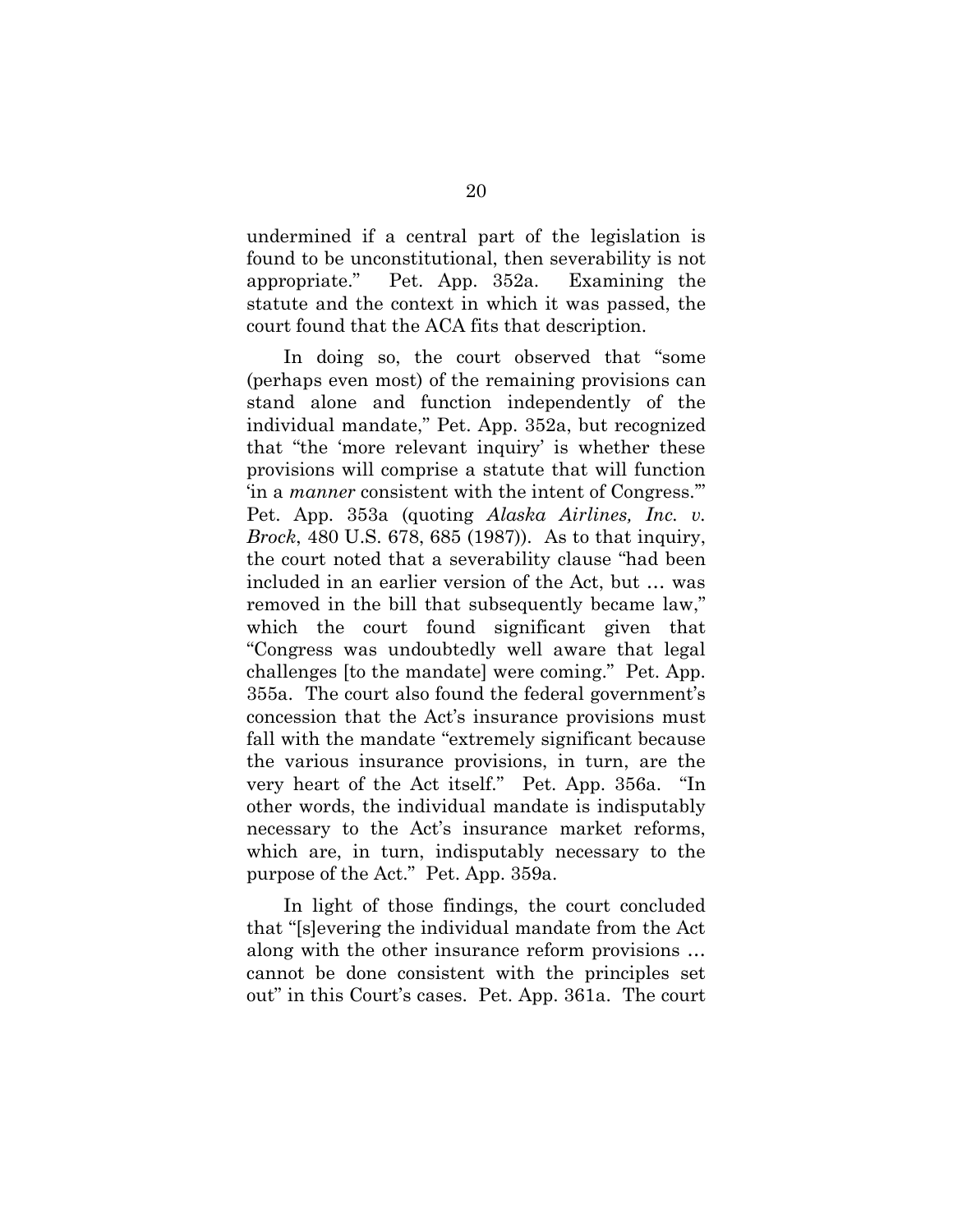explained that any attempt to rescue some hodgepodge of independently functional provisions would "be tantamount to rewriting a statute in an attempt to salvage it." Pet. App. 361a. The court therefore declared the Act invalid it its entirety.

#### **2. The Eleventh Circuit's Decision**

<span id="page-35-0"></span>The Eleventh Circuit affirmed the District Court's holding that the individual mandate is unconstitutional but reached precisely the opposite conclusion as the District Court did when it came to severability: It deemed the mandate completely severable and left the entirety of the Act except the mandate standing. Pet. App. 186a.

As to the bulk of the Act, the Eleventh Circuit found it sufficient that "[e]xcising the individual mandate … does not prevent the remaining provisions from being 'fully operative as a law.'" Pet. App. 174a (quoting *Brock*, 480 U.S. at 684). In the court's view, the mandate could be severed from all provisions of a "stand-alone nature" that "lack [a] connection to the individual mandate." Pet. App. 176a. As to the District Court's finding that Congress did not intend those provisions to stand without the mandate, the court maintained that the District Court "placed undue emphasis on the Act's lack of a severability clause," and that Congress' removal of the earlier severability clause should have "no probative impact." Pet. App. 175a–76a. The court then suggested that the lack of a *non*severability clause makes the States' "burden" of establishing non-severability particularly "heavy." Pet. App. 176a.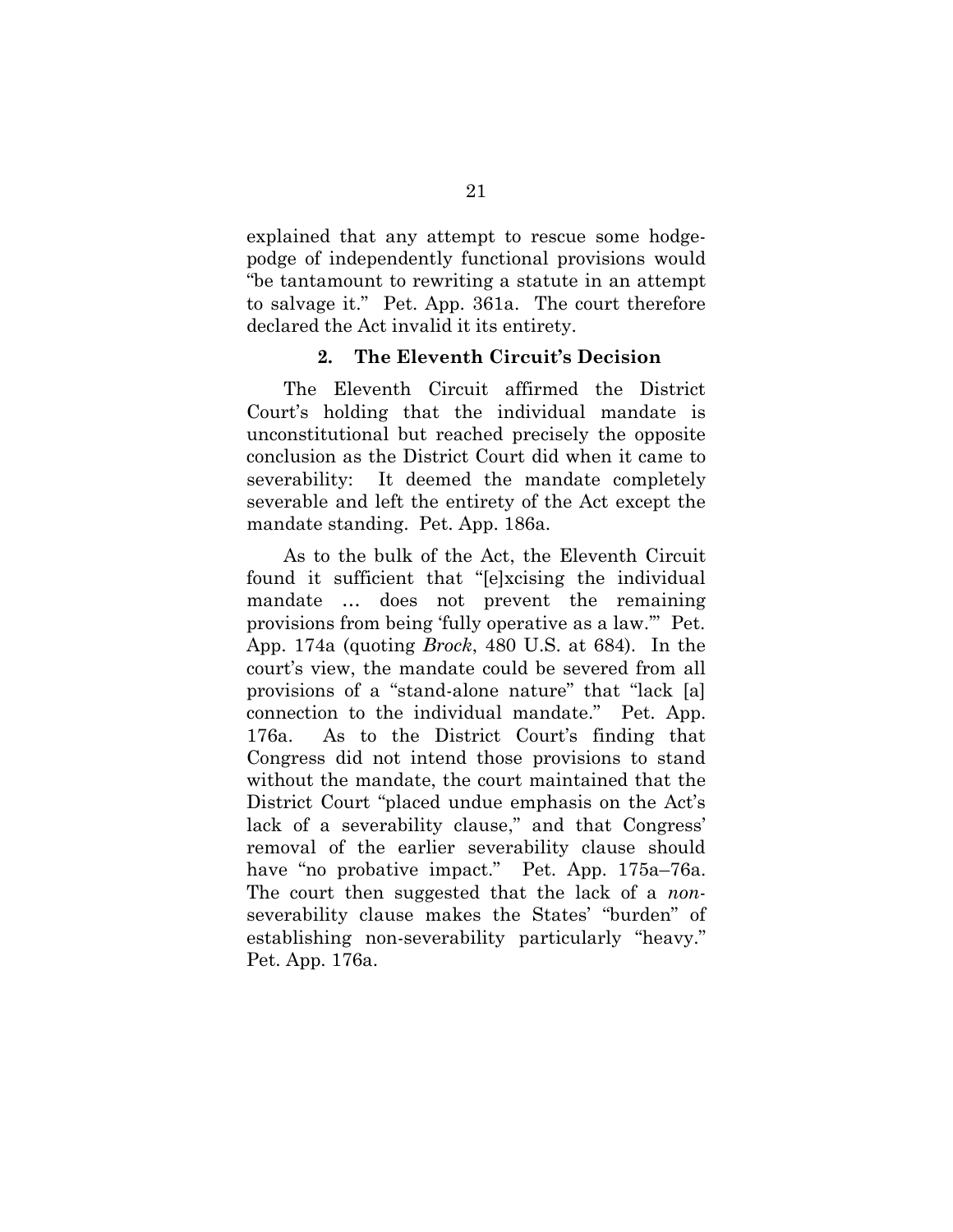The court next turned to the guaranteed issue and community rating provisions, as to which the court characterized the severability inquiry as "not so summarily answered." Pet. App. 176a. The court acknowledged Congress' express finding that the individual mandate is "essential" to those provisions, Pet. App. 177a, and Congress' evident intent that the mandate "mitigate the reforms' cost on insurers by requiring the healthy to buy insurance and pay premiums to insurers to subsidize the insurers' costs in covering the unhealthy." Pet. App. 178a. But the court again suggested that "Congress could easily have included in the Act a non-severability clause" if it intended those provisions to fall with the mandate, and noted that "none of the insurance reforms … contain[s] any cross-reference to the individual mandate or make[s] their implementation dependent on the mandate's continued existence." Pet. App. 179a. The court further concluded that "a basic objective of the Act is to make health insurance coverage accessible," and that, "[a]ll other things being equal, … a version of the Act that contains these two reforms would hew more closely to Congress's likely intent than one that lacks them." Pet. App. 180a.

The court then proceeded to engage in its own analysis of whether the mandate is, in fact, essential to the two insurance market regulations. According to the court, "many other provisions," including the exchanges and the employer regulations, "help to accomplish some of the same objectives as the individual mandate." Pet. App. 181a. And the court found it relevant that the "mandate has a comparatively limited field of operation vis-à-vis the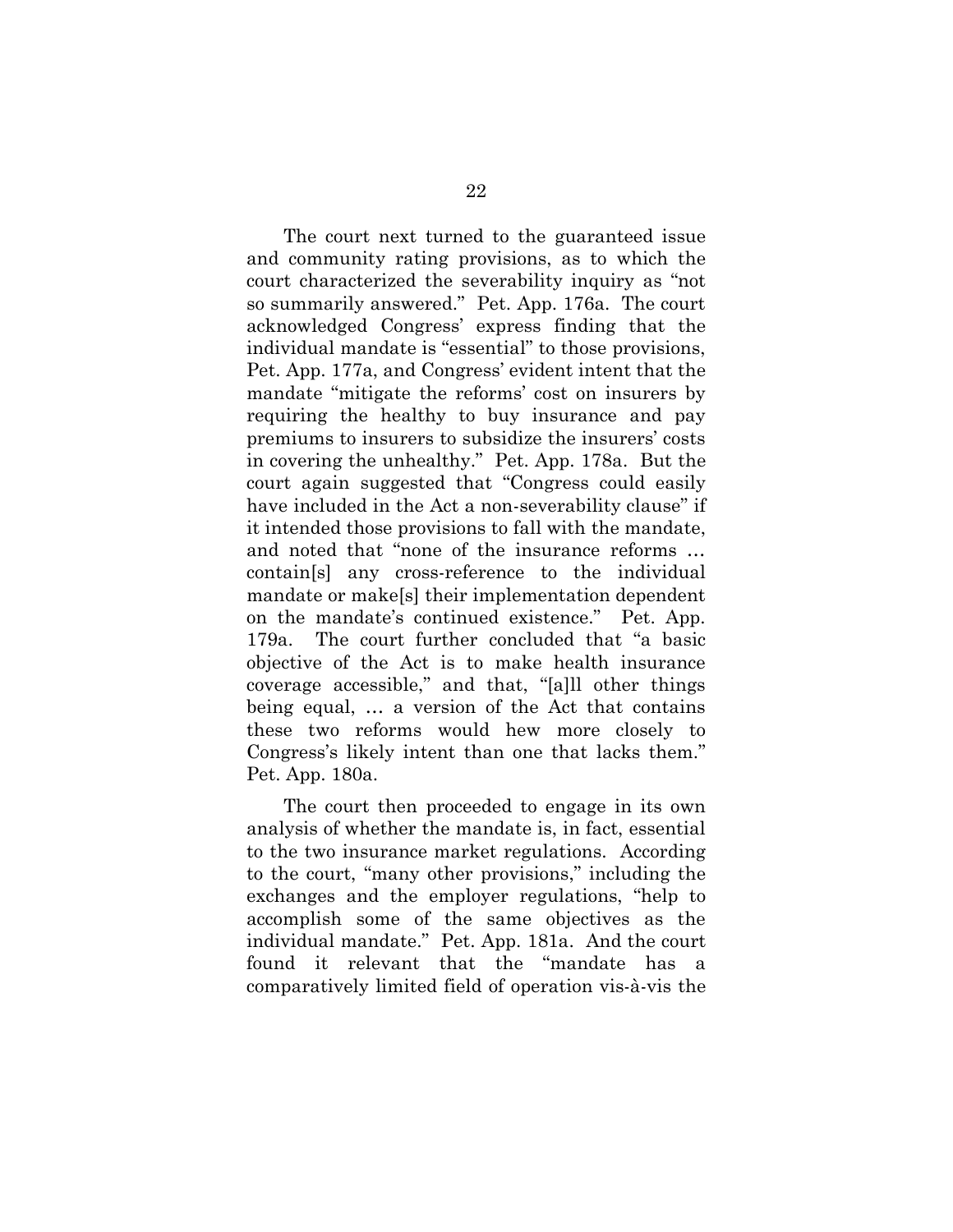number of uninsured" given its exemptions and the limited means of enforcing its penalty provision. Pet. App. 182a. According to the court, these "multiple features … all serve to weaken the mandate's practical influence on the two insurance product reforms." Pet. App. 183a.

While the court recognized that it must be "[m]indful" of Congress' express findings to the contrary, it nonetheless deemed those findings "not particularly relevant" because they arose in the context of Congress' Commerce Clause authority. Pet. App. 184a. The court further maintained that "[t]he fact that one provision may have an impact on another provision is not enough to warrant the inference that the provisions are inseverable," and found that "particularly true here because the reforms of health insurance help consumers who need it the most." Pet. App. 185a.

"In light of all th[o]se factors," the court found itself "not persuaded that it is *evident* (as opposed to possible or reasonable) that Congress would not have enacted the two reforms in the absence of the individual mandate." Pet. App 185a. Although the court acknowledged the federal government's express concession to the contrary, it deemed that concession irrelevant, observing that "the touchstone of severability analysis is legislative intent, not arguments made during litigation." Pet. App. 186a n.144. The court therefore severed the individual mandate and left the rest of the ACA standing.

#### **SUMMARY OF ARGUMENT**

Severability is a remedial inquiry that turns on legislative intent. The ultimate question is not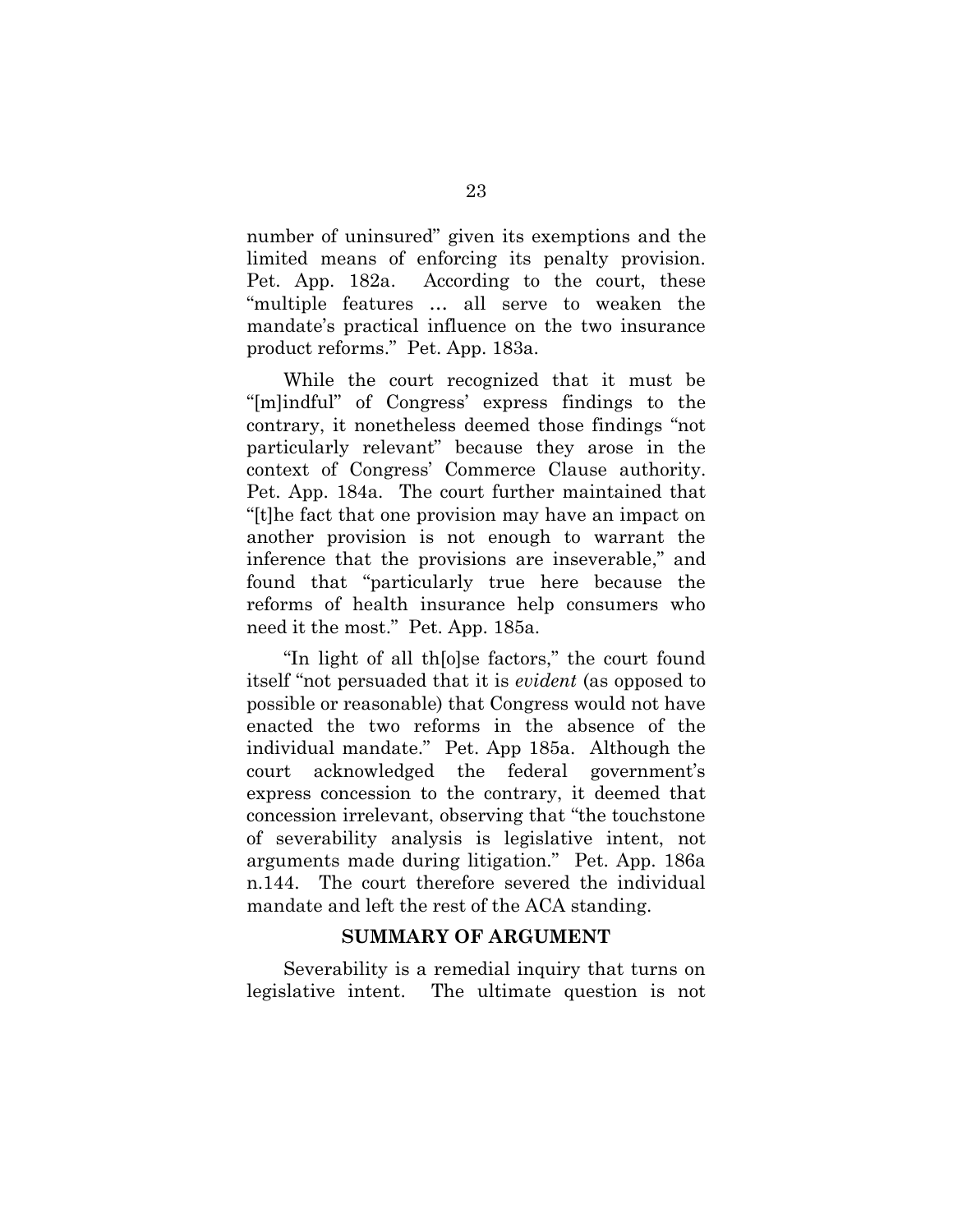whether the balance of an act can function independently without an invalidated provision. That is a necessary, but not sufficient, condition for preserving the balance of the statute. The ultimate question is whether Congress would have enacted the statute without the invalidated provision. Here, the answer is clear. Congress considered the individual mandate essential to the Act's functioning, to its passage, and to its ability to achieve Congress' goal of near-universal health insurance. This Court cannot remove the hub of the individual mandate while leaving the spokes in place without violating Congress' evident intent.

Precisely because severability is a remedial inquiry, the federal government is wrong to suggest that this Court can address severability only as to the provisions of the Act that independently burden the States. Non-severability is not an independent basis for challenging discrete components of a statute. Rather, severability is an inquiry into the remedial consequences for the rest of a statute of invalidating a successfully challenged provision. If this Court strikes down the individual mandate as unconstitutional, it must also consider the remedial consequences of that decision for the balance of the Act, without regard to whether the rest of the Act independently burdens the States or other plaintiffs. There is no obstacle to the Court fully considering the severability question.

The severability question is always one of legislative intent, and discerning that intent is often difficult because it requires a counterfactual inquiry into whether Congress would have passed a statute without a provision it intentionally included. But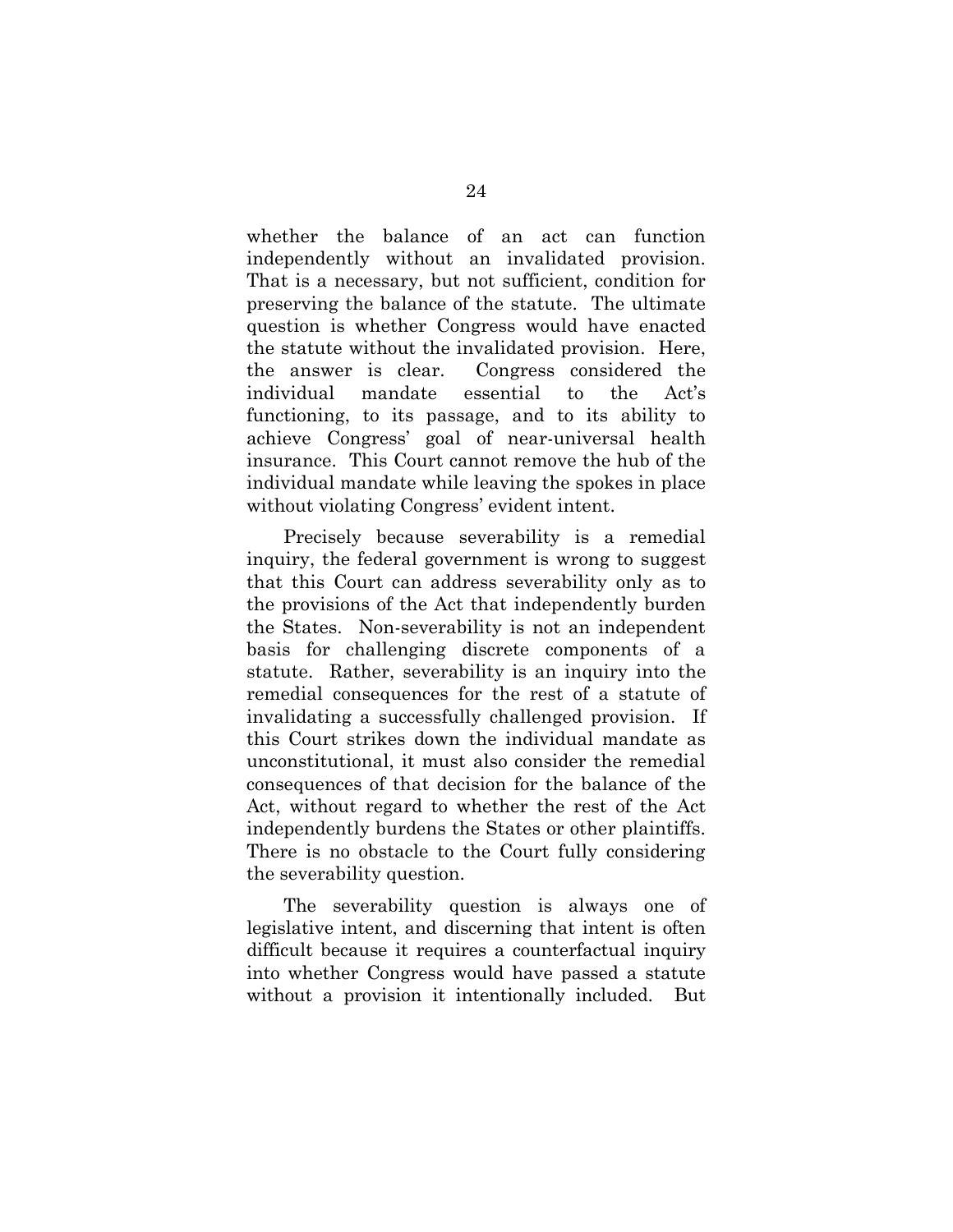here Congress made the essential role of the individual mandate and its relationship to the other key provisions of the ACA manifest in its legislative findings. What is more, as a practical matter, it is clear that every provision of the ACA was critical to its passage. Not only did Congress consider the individual mandate central to the Act and necessary to make the other provisions work as intended; it considered the mandate a critical means of achieving its overall goal of providing near-universal health insurance. Congress enacted the individual mandate to ensure that there would be near-universal demand and enacted a series of costly provisions—insurance market regulations, exchanges, employer regulations, and Medicaid expansion—to ensure that there would be near-universal supply. But Congress did not pursue either supply or demand for its own sake. If this Court invalidates the demand side, there is no basis for leaving the supply side standing.

Even the federal government recognizes that the individual mandate cannot be decoupled from the Act's guaranteed issue and community rating provisions. Quite simply, the guaranteed issue and community rating provisions would not have been enacted without the individual mandate. As a policy matter, Congress was told that States that had enacted those regulations without mandating individual coverage drove insurers from the State and insureds out of the market by dramatically increasing the cost of insurance. And as a practical matter, the insurance companies would have resisted those costly requirements without the subsidization created by a mandate that forces healthy individuals into the insurance market.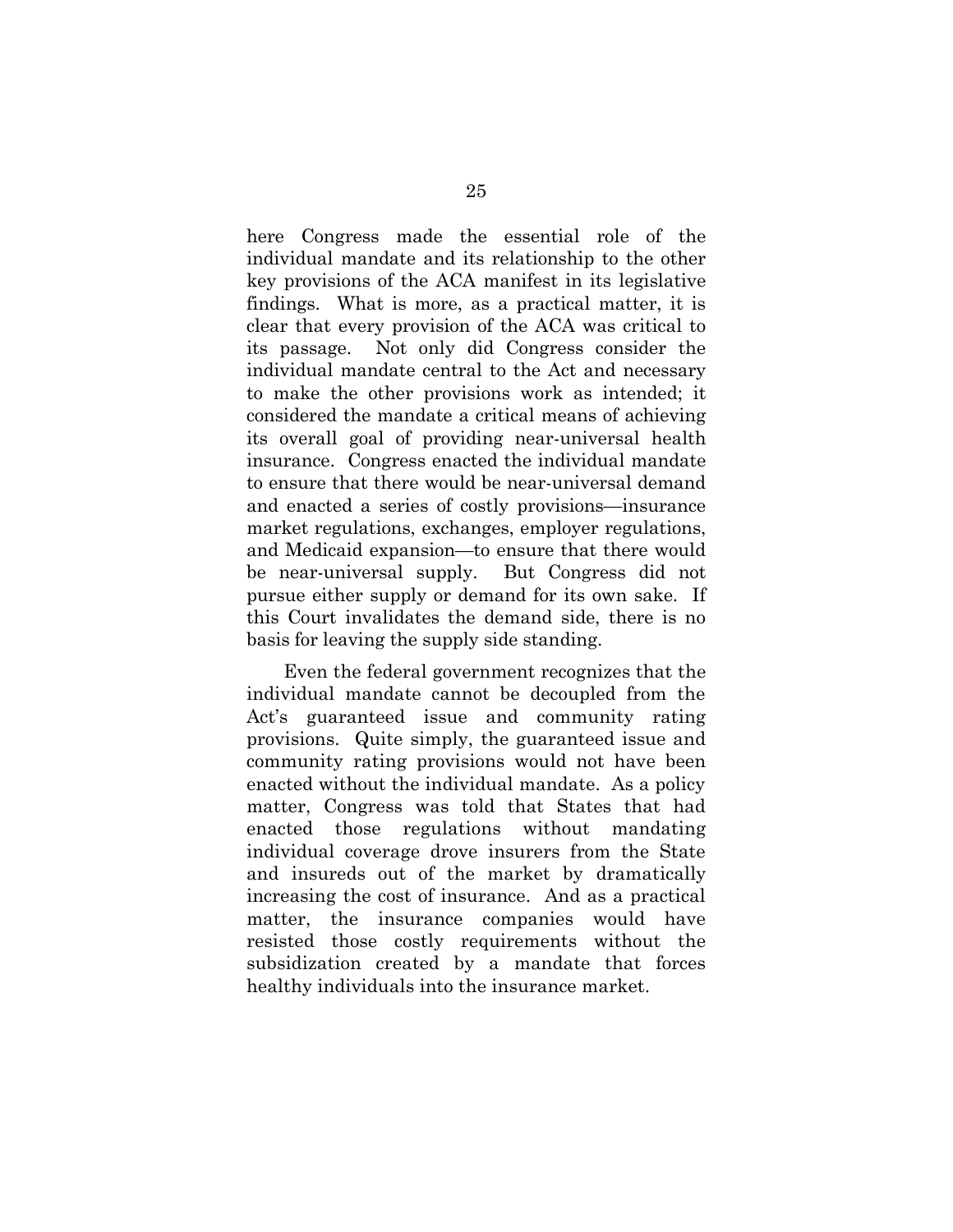But while the federal government acknowledges that the guaranteed issue and community rating provisions must fall with the individual mandate, it ignores the consequences for the rest of the Act. If the individual mandate is the key to how the Act was to function, the guaranteed issue and community rating provisions were the key impetus for getting the Act passed. Without the promise of insuring the uninsured, there is no prospect that the ACA ever would have become law.

While some of the remaining provisions of the ACA do not bear the same direct demand-supply relationship as the individual mandate and the supply-side provisions, they too cannot survive the invalidation of the Act's core components. Many of those provisions were designed to offset the costs of the expensive supply-side provisions necessitated by Congress' goal of near-universal insurance. Indeed, Congress expressly labeled some of those provisions "offsets." The massive expansion of Medicaid was a costly endeavor that Congress attempted to counterbalance with projected cost savings. If the Medicaid expansion is invalidated directly or falls as a consequence of invalidation of the individual mandate, then these offsetting provisions cannot survive while respecting Congress' intent.

The Court of Appeals erred by giving only summary treatment to most of the Act and then substituting its own view for Congress' when it came to the guaranteed issue and community rating provisions. It also focused unduly on the absence of a non-severability clause while giving no weight to the removal of a severability clause during the legislative process. Ultimately, however, the key to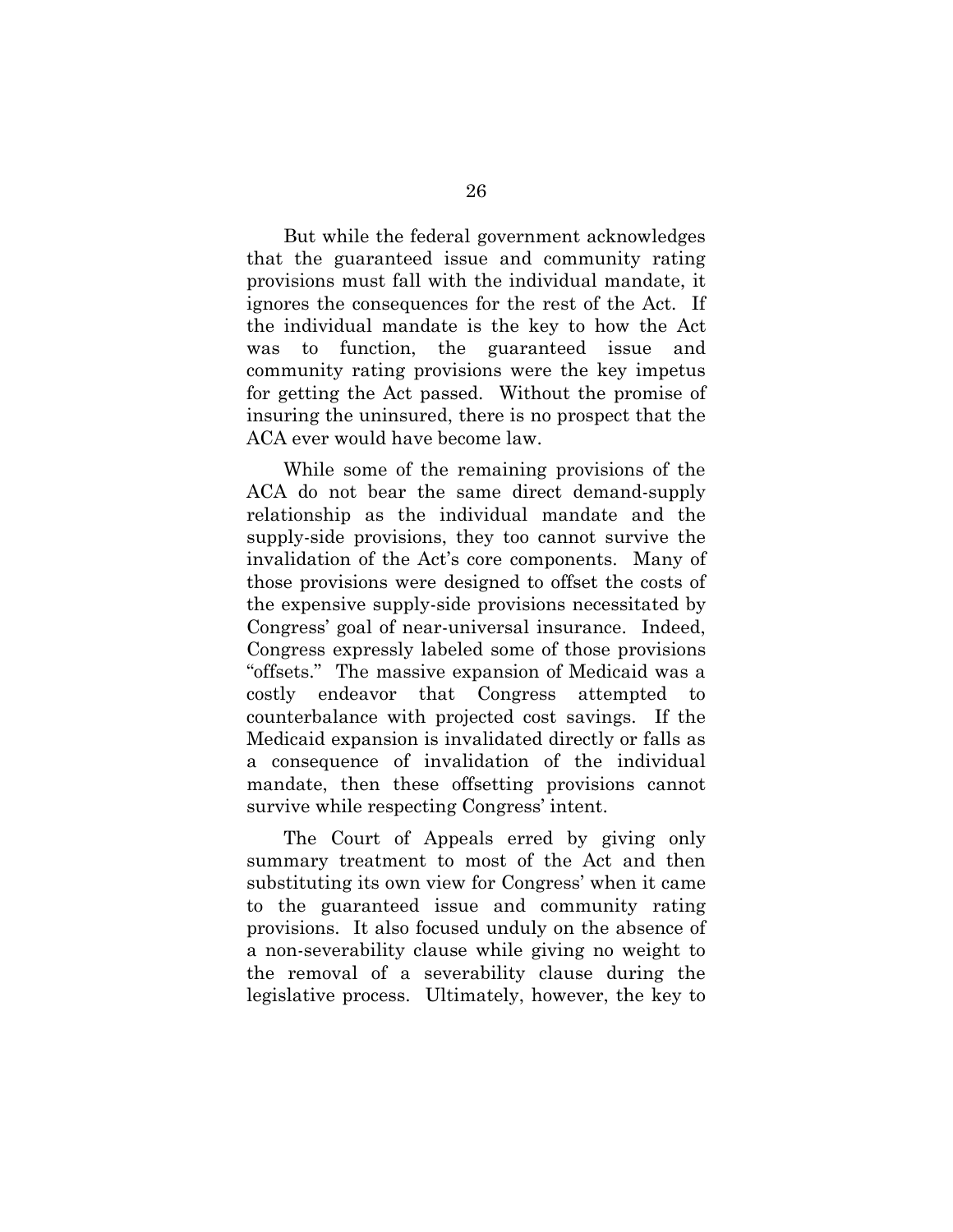Congress' intent is not the absence or presence of a clause specifically addressing severability. Congress made its intent clear when it identified the individual mandate as an essential provision addressing the demand side of its goal of providing near-universal coverage. To invalidate that central provision while leaving in place provisions designed to supply the forced demand created by the individual mandate would ignore both this Court's severability precedents and Congress' evident intent.

#### **ARGUMENT**

## **I. Severability Is A Remedial Inquiry That Is Properly Before This Court.**

There is no obstacle to this Court considering the issue of severability and the remedial consequences for the balance of the Act if the Court invalidates certain provisions of the ACA. While the federal government has suggested that the Court may not consider severability unless the States "demonstrate that each of the Act's provisions they contend is inseverable … 'burden[s]' them," Govt.'s Response Pet. Cert. 29 (quoting *Printz v. United States*, 521 U.S. 898, 935 (1997)), that argument reflects a fundamental misunderstanding of the nature of the severability inquiry. Severability does not involve a distinct challenge to the remaining provisions of an act that must be supported by independent standing. Instead, severability considers the consequences for the balance of the statute of the invalidation of provisions that the challenger has already successfully attacked.

Severability is a *remedial* doctrine. *See Ayotte v. Planned Parenthood of Northern New England*, 546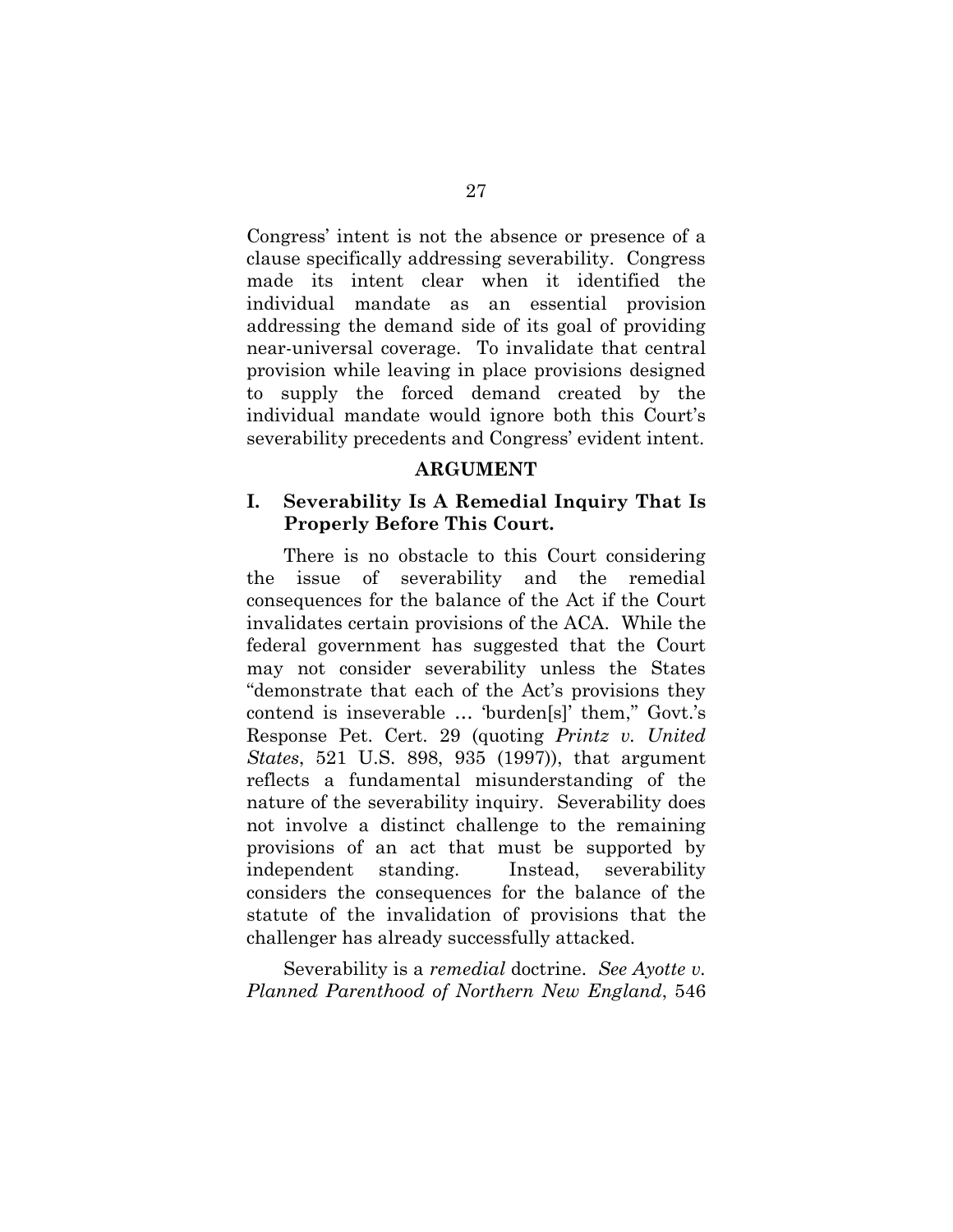U.S. 320, 328–29 (2006). It becomes relevant only when a court has struck down a provision of a broader statute or statutory scheme, and its purpose is to allow courts to give effect to "what 'Congress would have intended'" had it known that a piece of broader legislation would be invalidated. *United States v. Booker*, 543 U.S. 220, 246 (2005) (quoting *Denver Area Ed. Telecomm. Consortium, Inc. v. FCC*, 518 U.S. 727, 767 (1996)).

The ultimate touchstone of this remedial inquiry is the legislature's intent. *See Brock*, 480 U.S. at 683 n.5 (severability is "a question of legislative intent"). Just as courts should use their remedial power to avoid invalidating more of an act than necessary when doing so would be contrary to Congress' intent, courts should use their remedial power to avoid leaving the remnants of an act in place when "it is evident that the Legislature would not have enacted those provisions which are within its power, independently of that which is not." *Champlin Ref. Co. v. Corp. Comm'n of Okla.*, 286 U.S. 210, 234 (1932). To do so "would be to substitute, for the law intended by the legislature, one they may never have been willing, by itself, to enact." *Pollock v. Farmers' Loan & Trust Co.*, 158 U.S. 601, 636 (1895) (internal quotation marks omitted).

As the very nature of the inquiry reflects, severability is a shield for the legislature, not a sword for the challenging party. It is the Court's obligation to craft a suitable remedy that reflects Congress' intent, not the challenger's independent right to particular relief, that gives rise to the severability inquiry. *See, e.g.*, *Ayotte*, 546 U.S. at 330 ("After finding an application or portion of a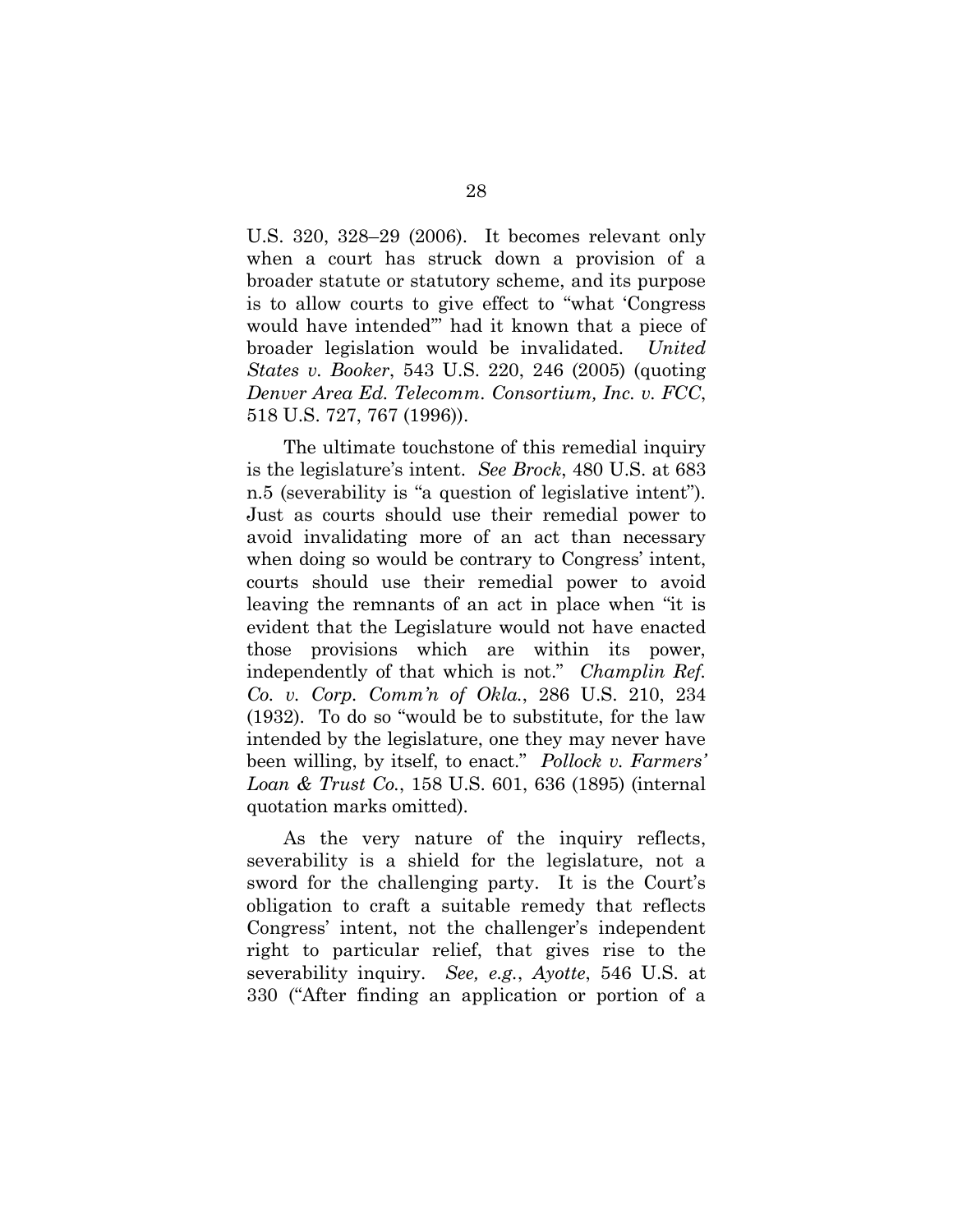statute unconstitutional, we must next ask: Would the legislature have preferred what is left of its statute to no statute at all?"); *New York v. United States*, 505 U.S. 144, 186 (1992) ("Having determined that the take title provision exceeds the powers of Congress, we must consider whether it is severable from the rest of the Act.").

Whether the party contending that the balance of the statute does not survive the invalidation of the provision it has successfully challenged (and, *a fortiori*, had standing to challenge) has independent standing to challenge the balance of the act is thus irrelevant. That party is not bringing a separate "non-severability" claim to the balance of the statute, but is merely assisting the Court in ascertaining what remedial consequences flow from the invalidation of the provision successfully challenged, *i.e.*, what remedy will adhere most closely to the legislature's intent. That the parties may have an interest in one outcome or another does not change that basic fact.<sup>15</sup>

<sup>&</sup>lt;sup>15</sup> Indeed, in some cases, the party that has successfully challenged one provision will have an affirmative interest in arguing that other provisions of the statute are severable and survive in order to obtain the most advantageous remedy. *See, e.g.*, *INS v. Chadha*, 462 U.S. 919, 934 (1982). In other cases, a party's right to effective relief may depend on prevailing on the principal challenge *and* on the severability analysis that follows. *See, e.g.*, *Free Enter. Fund v. Pub. Co. Accounting Oversight Bd.*, 130 S. Ct. 3138, 3162 (2010); *Brock*, 480 U.S. at 684. In either case, the severability analysis is a distinct remedial question.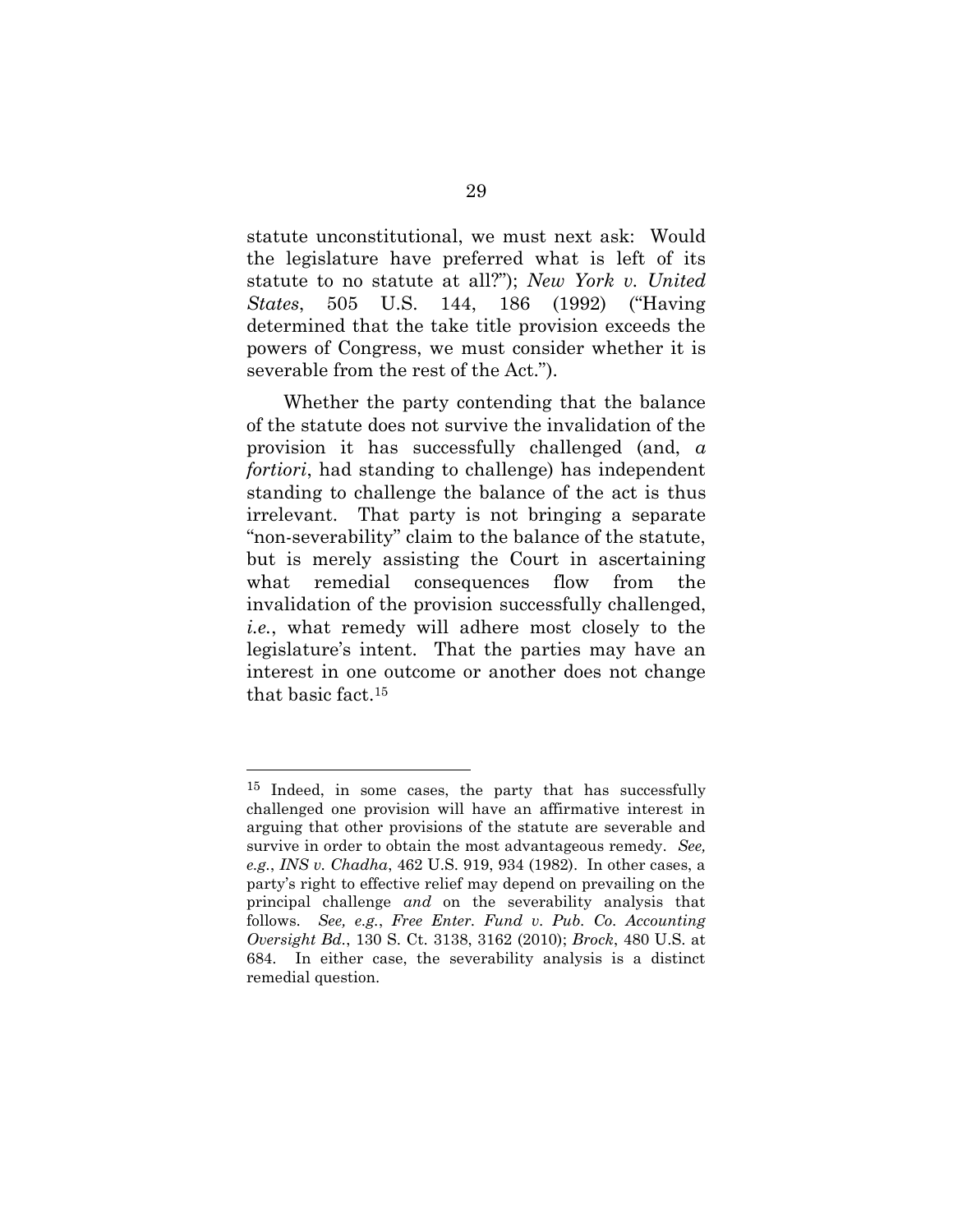The federal government's attempt to insert a separate standing requirement into the severability analysis therefore would frustrate the remedial powers of the courts, as it would preclude courts from employing appropriate measures to ensure that their decisions do not "substitute the judicial for the legislative department of the government." *United States v. Reese*, 92 U.S. 214, 221 (1875). That point is evident from the federal government's arguments in this case. For example, by the federal government's own telling, Congress would not have enacted the guaranteed issue and community rating provisions had it known the individual mandate would be held unconstitutional. Yet the federal government insists the Court *must* leave those provisions in place if it invalidates the mandate because, "even when particular provisions are integrally related, a court may not address provisions that do not burden parties to the litigation." Govt.'s 11th Cir. Br. 59. By the federal government's reasoning, that would seem to be the case even if the ACA contained an express *non*severability provision directing that those provisions should stand or fall with the individual mandate. Even such an unmistakable indication of congressional intent could not make up for the lack of independent standing to challenge the balance of the statute that the federal government would erroneously demand.

Nothing in this Court's precedent compels that illogical result. The federal government attempts to ground its novel argument in the Court's decision in *Printz*. But *Printz* did not adopt the extreme position that the federal government advocates. The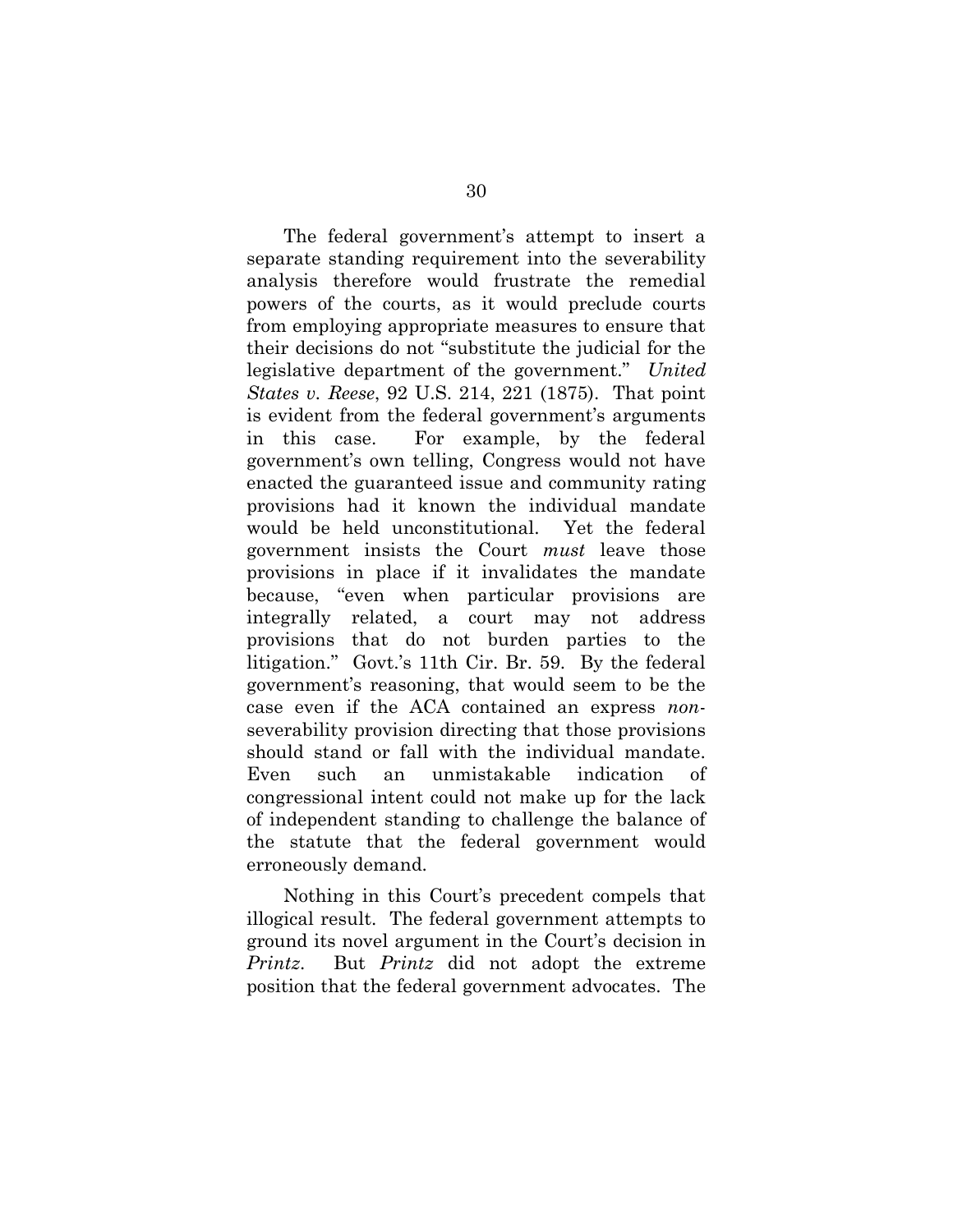Court in *Printz* merely declined to consider an argument that discrete provisions of an act were non-severable when severability had not been raised in the petition for certiorari, had not been addressed by the court of appeals, and would not have had *any*  effect on the parties before the Court. *See Printz*, 521 U.S. at 935. In doing so, the Court did not hold that it was without remedial power to fashion an appropriate remedy, but rather simply "decline[d] to speculate" on the severability inquiry in the absence of a party with an interest in the particular provisions subject to dispute. *Id.*

*Printz* may reflect nothing more than the unremarkable proposition that courts will not "speculate" concerning issues that have not been fully developed at each stage of the litigation. *See, e.g.*, *Legal Servs. Corp. v. Valazquez*, 531 U.S. 533, 549 (2001) (exercising Court's "discretion and prudential judgment" to decline to reach severability question that was not briefed); *Lorillard Tobacco Co. v. Reilly*, 533 U.S. 525, 553 (2001) (declining to consider severability when it was not addressed below). At most, *Printz* might be read to suggest a prudential rule of restraint when the party asserting non-severability has *no* stake in whether the remainder of the legislation stands or falls. *Cf. New York*, 505 U.S. at 186–87 (addressing severability where remaining provisions affected plaintiffs). But any such rule would have no application in this case. As the federal government concedes, the States are affected, at a minimum, by the ACA's extensive amendments to Medicaid and its various employer regulations. *See* Govt.'s Response Pet. Cert. 30. That is more than sufficient to supply any requisite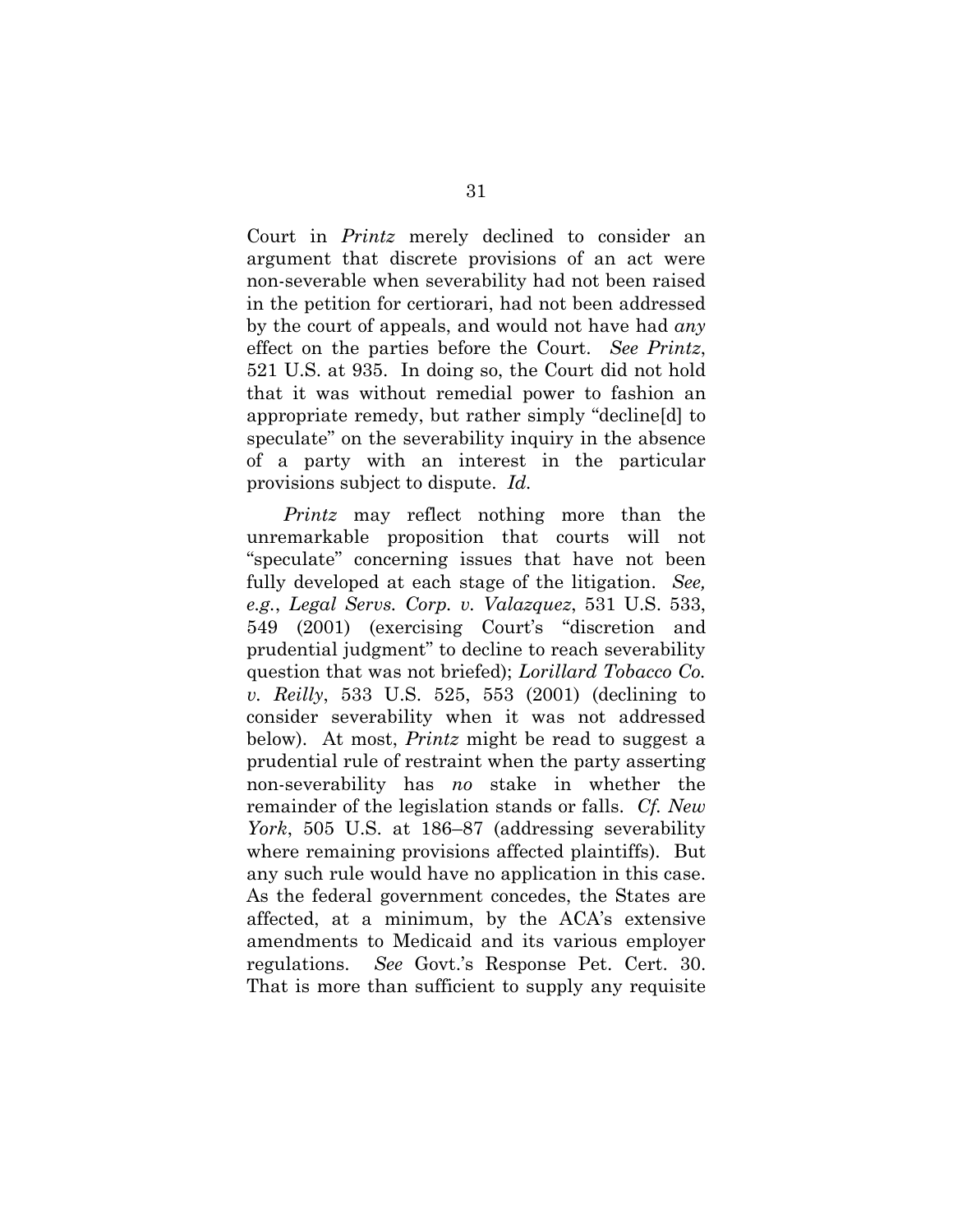interest in whether the individual mandate is severable from the remainder of the Act.

The federal government appears to read *Printz* as demanding much more and confining this Court's inquiry to whether the specific provisions that independently burden the States survive. But neither *Printz* nor anything else limits the Court's remedial role in that way. The point of the severability inquiry is to determine whether Congress "would … have been satisfied with what remains" after the invalid portion of the statute is removed. *Williams v. Standard Oil Co.*, 278 U.S. 235, 242 (1929). It would be entirely artificial for courts to engage in that analysis by examining in isolation the relationship between the invalid provision and the remaining provisions that burden the challenger, rather than the relationship between the invalid provision and the broader legislative effort of which it was a part. *See, e.g.*, *Brock*, 480 U.S. at 685 (examining "the importance of the [invalid provision] in the original legislative bargain"); *INS v. Chadha*, 462 U.S. 919, 934 (1982) (invalid provision "cannot be considered in isolation but must be viewed in the context of Congress'" broader legislative goals).

The artificial inquiry the federal government urges also would produce wholly unworkable results. That much is clear from how the federal government would have the Court resolve this case. The States' argument is not just that the individual mandate was central to Congress' decision to enact *the employer regulations*, but that it was central to Congress' decision to enact *the ACA*. Yet the federal government would require the Court to leave every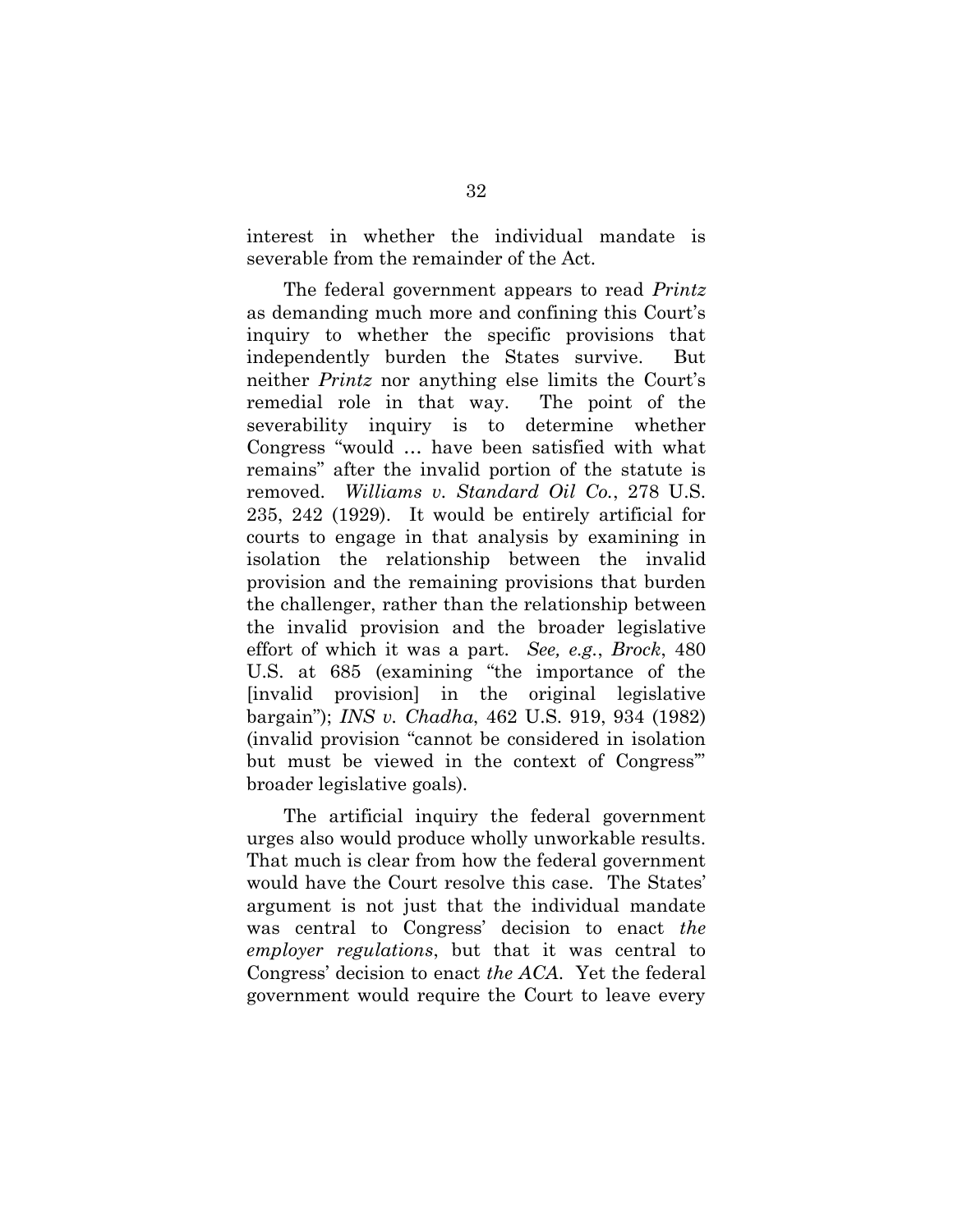other provision of the ACA in place even if it *agreed*  with the States that Congress "would not have enacted those provisions which are within its power, independently of" the individual mandate. *Champlin Ref.*, 286 U.S. at 234.

Nor is it clear how the federal government envisions Congress' intent being vindicated even in subsequent cases. Presumably, if the severability inquiry in the case that invalidates part of a statute on constitutional grounds were limited to other provisions that independently burdened the party bringing the successful constitutional challenge, the validity of the balance of the statute would need to await a party independently burdened by those other provisions. But it is not at all clear what claim such a party would bring. There is no independent cause of action for non-severability or interference with congressional intent. The reality is that those other provisions fall, if at all, not because of an independent defect that must be supported by independent standing, but as a remedial consequence of the earlier action.

To take the insurance market provisions as an example, insurance companies certainly have standing to challenge the guaranteed issue and community rating provisions, but they have little incentive to challenge the individual mandate. Indeed, the individual mandate's requirement that healthy individuals join the risk pool to the benefit of insurers was the key to eliminating the insurance industry's natural incentive to block legislation (whether through lobbying or litigation) that imposed massive new costs on the industry. And the fact that the mandate was the sweet that caused the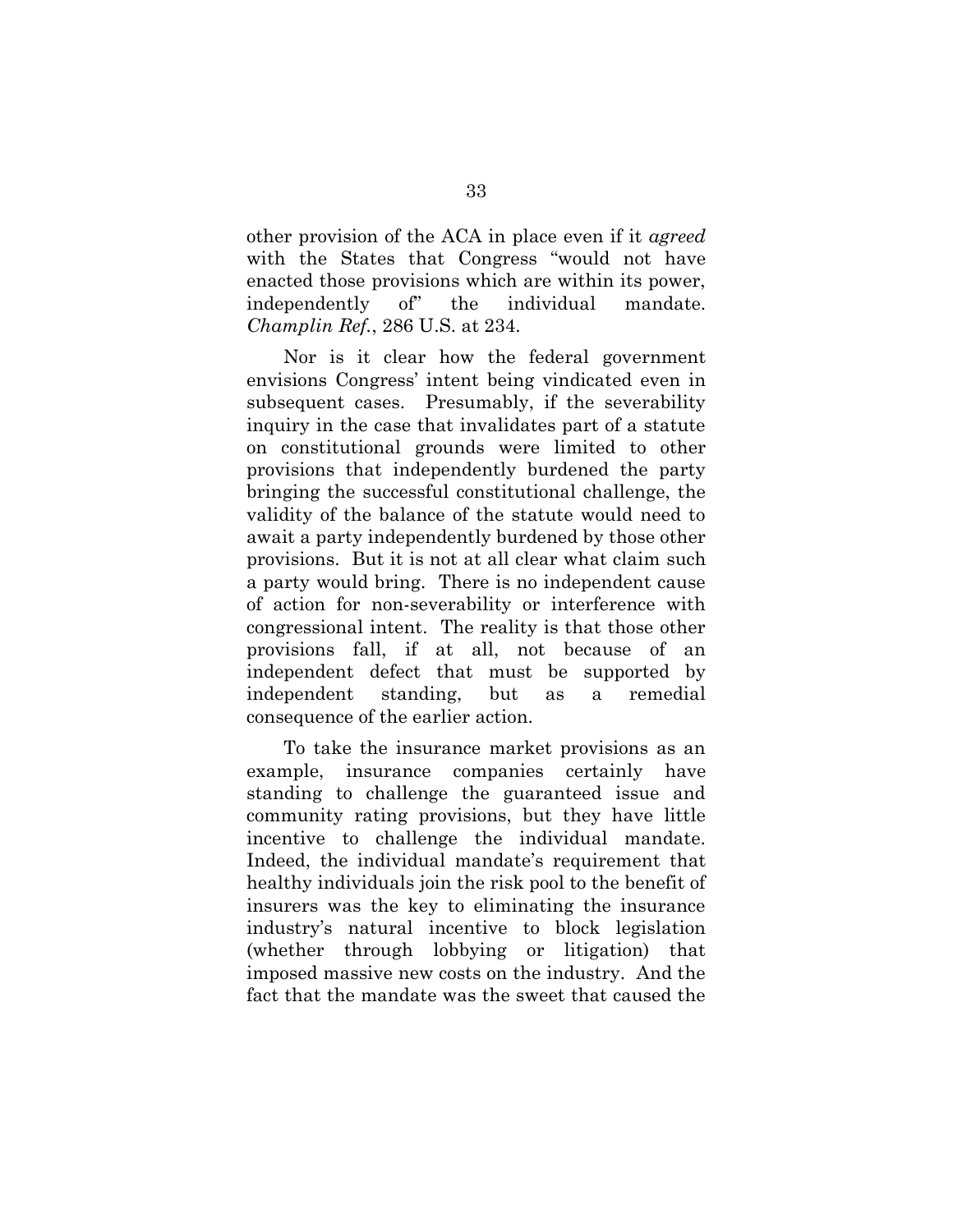insurance industry to accept the bitter market regulations is both the reason the insurance industry would not challenge the mandate's constitutionality and the reason the provisions stand or fall together. But if the failure of insurers to join the challenge to the individual mandate means this Court cannot consider the severability of the guaranteed issue and community rating provisions, it is unclear how that question can ever be considered. Without the sweet of the individual mandate, insurers would have every incentive to challenge the guaranteed issue and community rating provisions, but it is not clear what cause of action they could bring.

Those practical problems reveal the basic flaw in the federal government's reasoning. The argument that the individual mandate is not severable from the remainder of the ACA is not a series of discrete challenges to each of the Act's hundreds of remaining provisions. It is an argument about which *remedy* would do the least damage to Congress' intent if the States' challenge *to the individual mandate* (and/or their challenge to the Medicaid expansion) succeeds. Any standing questions that might arise if the States were raising separate challenges to separate provisions of the ACA are irrelevant to that remedial inquiry. If it is evident that Congress did not intend the ACA to survive without its unconstitutional provisions, then this Court can and should use its remedial power to give effect to that intent *in this case*, rather than leaving in place a fragmented version of legislation that Congress would "never have been willing, by itself, to enact." *Pollock*, 158 U.S. at 636.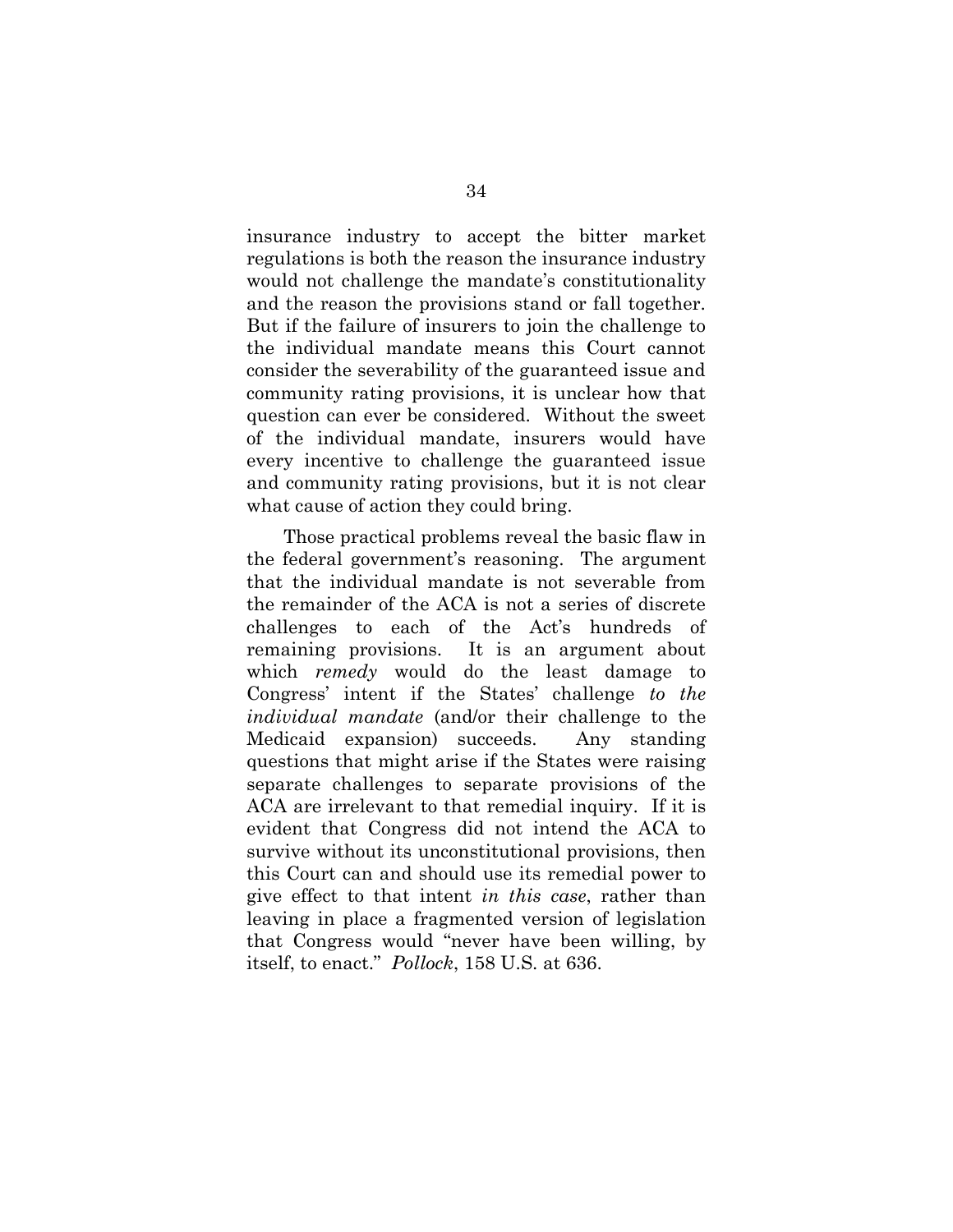# **II. The ACA Is A Delicate Balance Of Inextricably Intertwined Provisions, None Of Which Can Survive Without The Act's Core Components.**

As noted, severability analysis is, at its core, an inquiry into legislative intent. A proper application of the correct severability analysis reveals that the individual mandate not only was central to "the original legislative bargain" that produced the ACA, *Brock*, 480 U.S. at 685, but also was deliberately designed to work as an essential complement to the Act's other core provisions to achieve Congress' overarching objective of near-universal insurance coverage. Congress' goal was neither to increase demand for insurance in the abstract nor to increase supply for its own sake. Instead, Congress sought to ensure an adequate supply to meet the artificial demand forcibly created by the individual mandate, all in service of the ultimate goal of supply and demand meeting at the point of near-universal coverage. Without the constitutionally invalid individual mandate, Congress would not have enacted the provisions designed to ensure a supply adequate to meet the demand created by the mandate or the cost-savings provisions designed to counterbalance the expensive supply-side provisions. Accordingly, this truly is a case in which "it is evident that the Legislature would not have enacted those provisions which are within its power, independently of that which is not." *Champlin Ref.*, 286 U.S. at 234. The Court should therefore hold the ACA invalid in its entirety.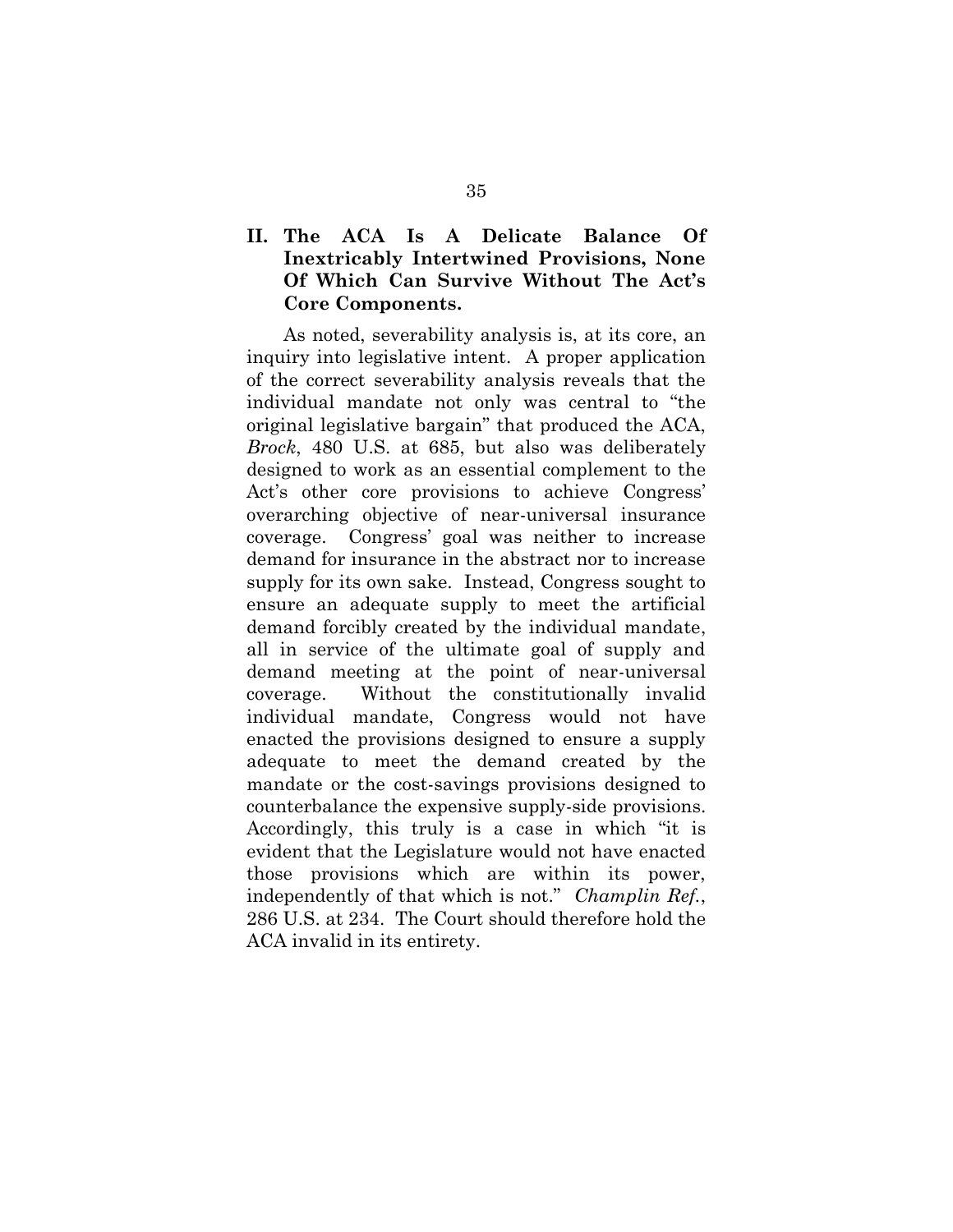### **A. The Touchstone of Severability Analysis Is Legislative Intent.**

As is clear from the conflicting decisions addressing the severability of the individual mandate, the contours of the severability inquiry are a source of confusion among lower courts. Indeed, four different courts, all purporting to apply the same "well established" severability standard, *Brock*, 480 U.S. at 684, have reached four different conclusions as to whether and how the individual mandate should be severed from the rest of the ACA. *See Virginia ex rel. Cuccinelli v. Sebelius*, 728 F. Supp. 2d 768, 790 (E.D. Va. 2010) (holding mandate non-severable from only "directlydependent provisions"); Pet. App. 363a–64a (holding mandate non-severable from entire Act); Pet. App. 186a (holding mandate severable from entire Act); *Goudy-Bachman v. U.S. Dep't of Health and Human Servs.*, —— F. Supp. 2d ——, No. 1:10-CV-763, 2011 WL 4072875 (M.D. Penn. Sept. 13, 2011) (holding mandate non-severable from only guaranteed issue and community rating provisions). The Court should take this opportunity to clarify the relevant legal principles and, in particular, the primacy of legislative intent. This is a case where Congress made the co-dependence of the various provisions evident in the text of the statute itself. Nonetheless, the Court of Appeals below lost sight of that critical indicator of legislative intent and instead essentially imposed a "non-severability" clause requirement that finds no support in this Court's precedents.

"[T]he touchstone for any decision about remedy is legislative intent, for a court cannot 'use its remedial powers to circumvent the intent of the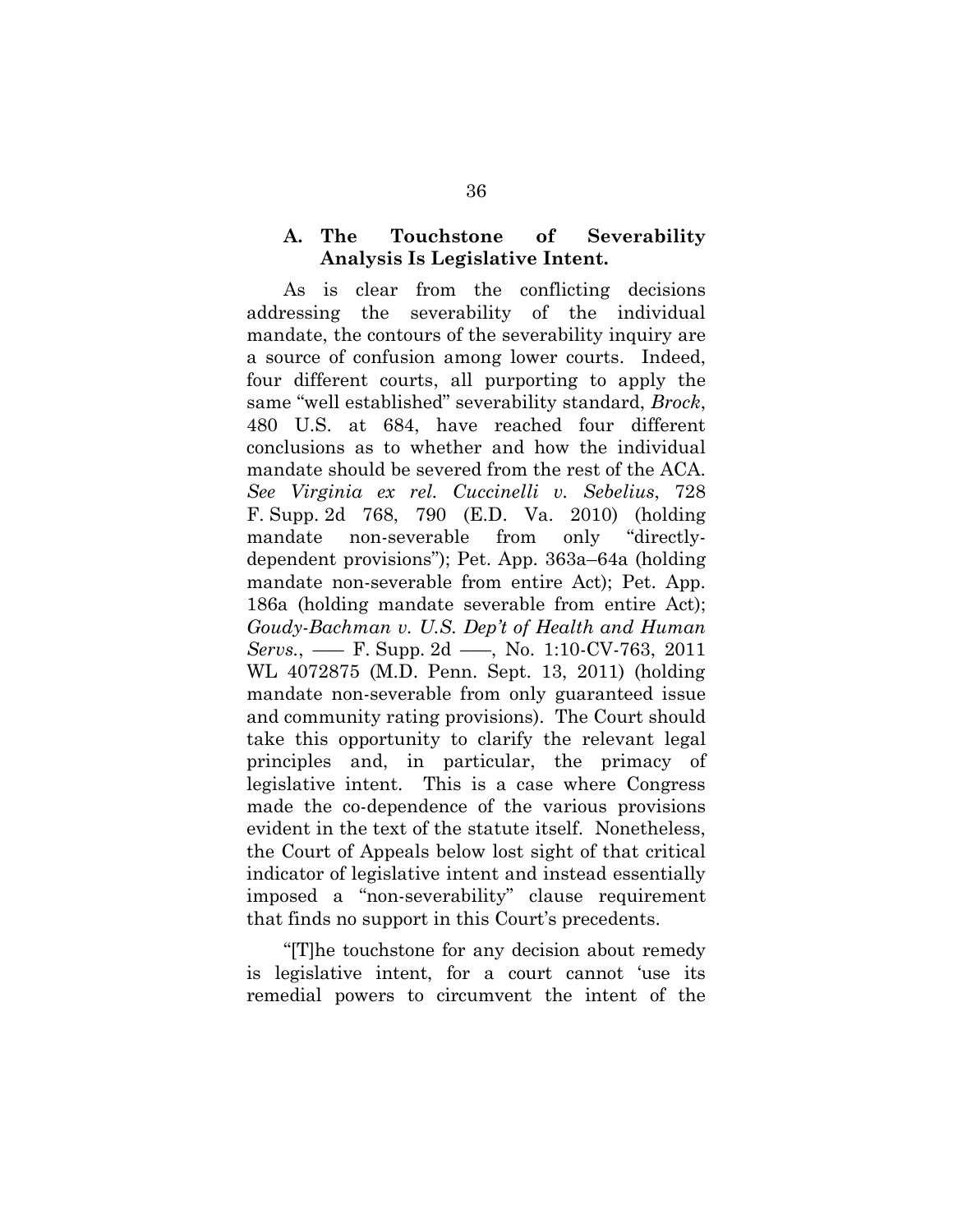legislature.'" *Ayotte*, 546 U.S. at 330 (quoting *Califano v. Westcott*, 443 U.S. 76, 94 (1979) (Powell, J., concurring in part and dissenting in part)). Accordingly, the ultimate question in a severability inquiry is whether "it is evident that the Legislature would not have enacted those provisions which are within its power, independently of that which is not." *Champlin Ref.*, 286 U.S. at 234. While courts do not lightly strike down any statute, the standard is "evident" legislative intent, not a clear statement test, or whether the balance can operate independently, or whether there are cross-references, let alone a rule that the balance of a statute always survives absent a non-severability clause. If the legislature still would have enacted the remainder, then "the invalid part may be dropped if what is left is fully operative as a law." *Id.* But if a court arrives at the conclusion that the legislation would not have been enacted without the invalid provision, the court must give effect to Congress' evident intent and hold the legislation invalid in its entirety. *Id.*

As that "well established" severability test makes clear, *Brock*, 480 U.S. at 684, there is a critical difference between whether an act *can* stand and whether an act *should* stand without an invalid provision. That distinction is made manifest in this Court's decision in *Brock*. *Brock* involved an inquiry into the severability of a legislative veto, a provision "which by its very nature is separate from the operation of the substantive provisions of a statute." *Id.* If the only requirement for severability were the capacity for independent operation, then *Brock* could have ended its severability analysis with that single observation. But this Court did not end its analysis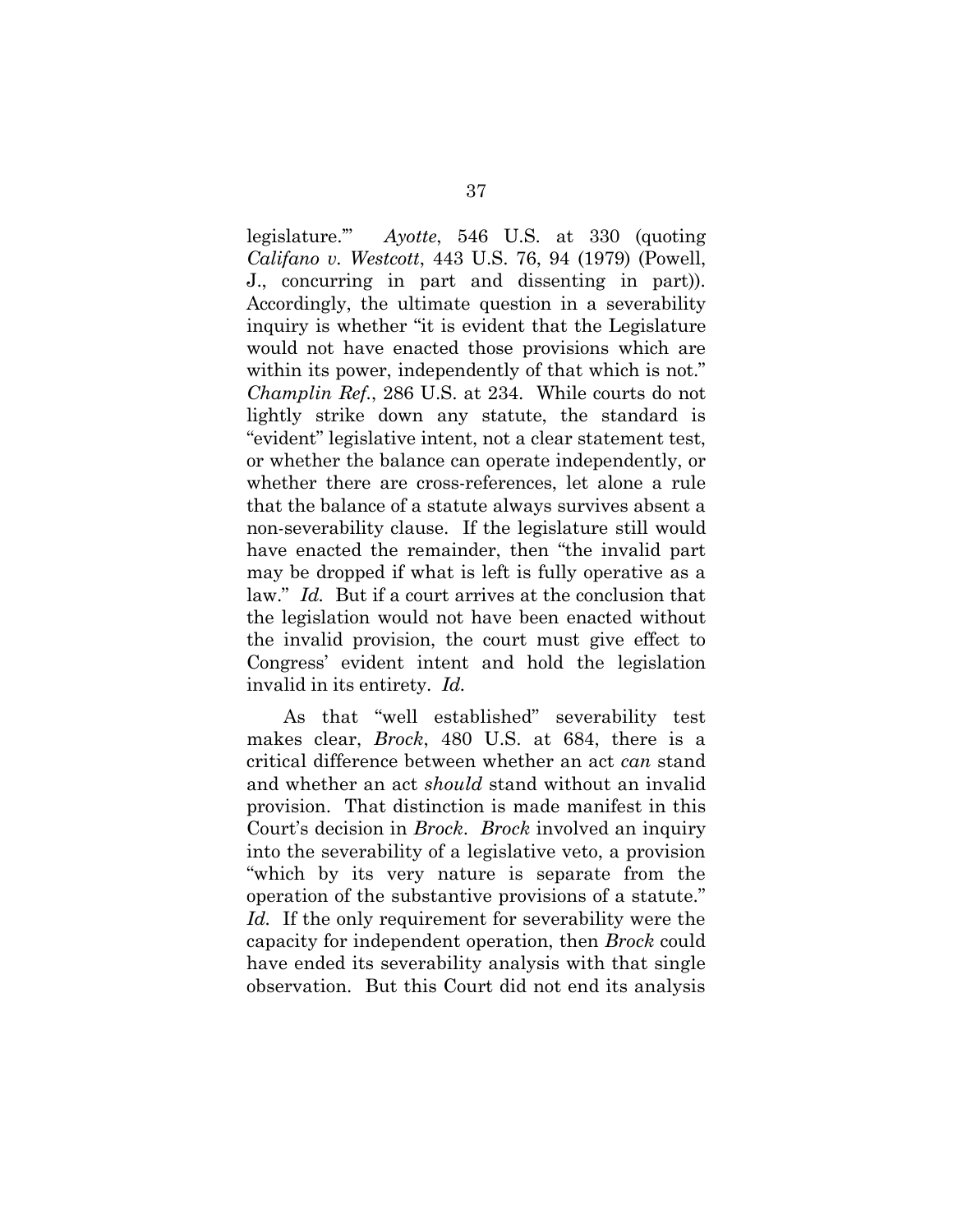there, and instead reiterated that "[t]he more relevant inquiry in evaluating severability is whether the statute will function in a *manner*  consistent with the intent of Congress." *Id.* at 685.<sup>16</sup>

To be sure, "Congress could not have intended a constitutionally flawed provision to be severed from the remainder of the statute if the balance of the legislation is incapable of functioning independently." *Id.* at 684; *see also Hill v. Wallace*, 259 U.S. 44, 70 (1922) ("'We are not able to reject a part which is unconstitutional and retain the remainder, because it is not possible to separate that which is unconstitutional, if there be any such, from that which is not.'" (quoting *Trade-Mark Cases*, 100 U.S. 82, 98–99 (1879))). But while the capacity for independent functionality is a necessary condition for severability, it is by no means sufficient. "[E]ven in a case where legal provisions may be severed from those which are illegal," a court may sever "only where it is plain that Congress would have enacted the legislation with the unconstitutional provisions eliminated." *Employers' Liability Cases* (*Howard v. Ill. Cent. R.R. Co.*), 207 U.S. 463, 501 (1908).

<sup>16</sup> In that respect, severability analysis differs from constitutional analysis and inquiry under the Necessary and Proper Clause. Whereas severability focuses solely on Congress' motivations and intentions, constitutional analysis often encompasses consideration of whether legislative provisions *in fact* serve the purposes Congress claims they were intended to serve. *See, e.g.*, *United States v. Lopez*, 514 U.S. 549, 567 (1995); *United States v. Comstock*, 130 S. Ct. 1949, 1966–67 (2010) (Kennedy, J., concurring). That Congress considers one legislative provision "necessary" to another does not make it so.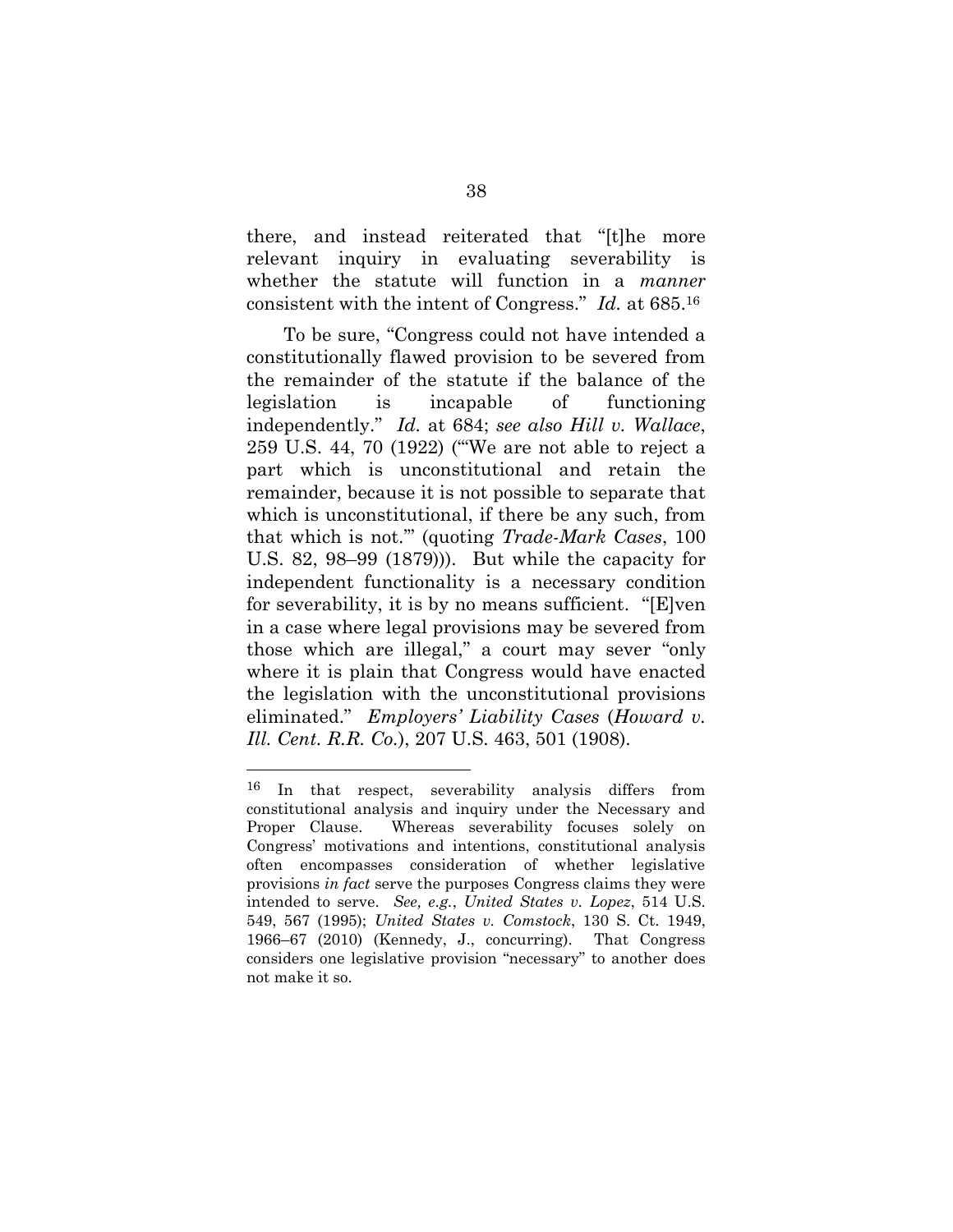Nor is it sufficient that "Congress would have enacted *some* form of" legislation on the same subject matter even without the invalid provision. *Brock*, 480 U.S. at 685 n.7. "Any such inquiry, of course, would be tautological, as Congress' intent to enact a statute on the subject is apparent from the existence of" the legislation at hand. *Id.* The inquiry instead must focus on whether "the statute created in [the] absence [of the invalid provision] is legislation that Congress would not have enacted." *Id.* at 685. If so, to retain that legislation "would be to substitute for the law intended by the legislature one they may never have been willing, by itself, to enact." *Pollock*, 158 U.S. at 636.

That concern is nowhere more relevant than in a case like the present one, where the Act in question was the product of a divisive legislative process in which proponents of the bill consciously decided that changing *any* aspect of the Senate bill would endanger the entire enterprise. To deem it sufficient that Congress would have passed some form of health insurance legislation would be to turn a blind eye to the actual process that produced the ACA, and the unique circumstances calling into serious question whether Congress would have passed health insurance legislation at all if even a single word of the ACA was altered, let alone if there were no individual mandate to secure the critical support of the insurance industry. In fact, the procedural wrangling that produced the ACA was such that the House leadership decided that adding or removing *anything* from the Senate bill the House viewed as suboptimal would preclude passage of the Act. *See supra*, pp. 2–4. This case thus vividly illustrates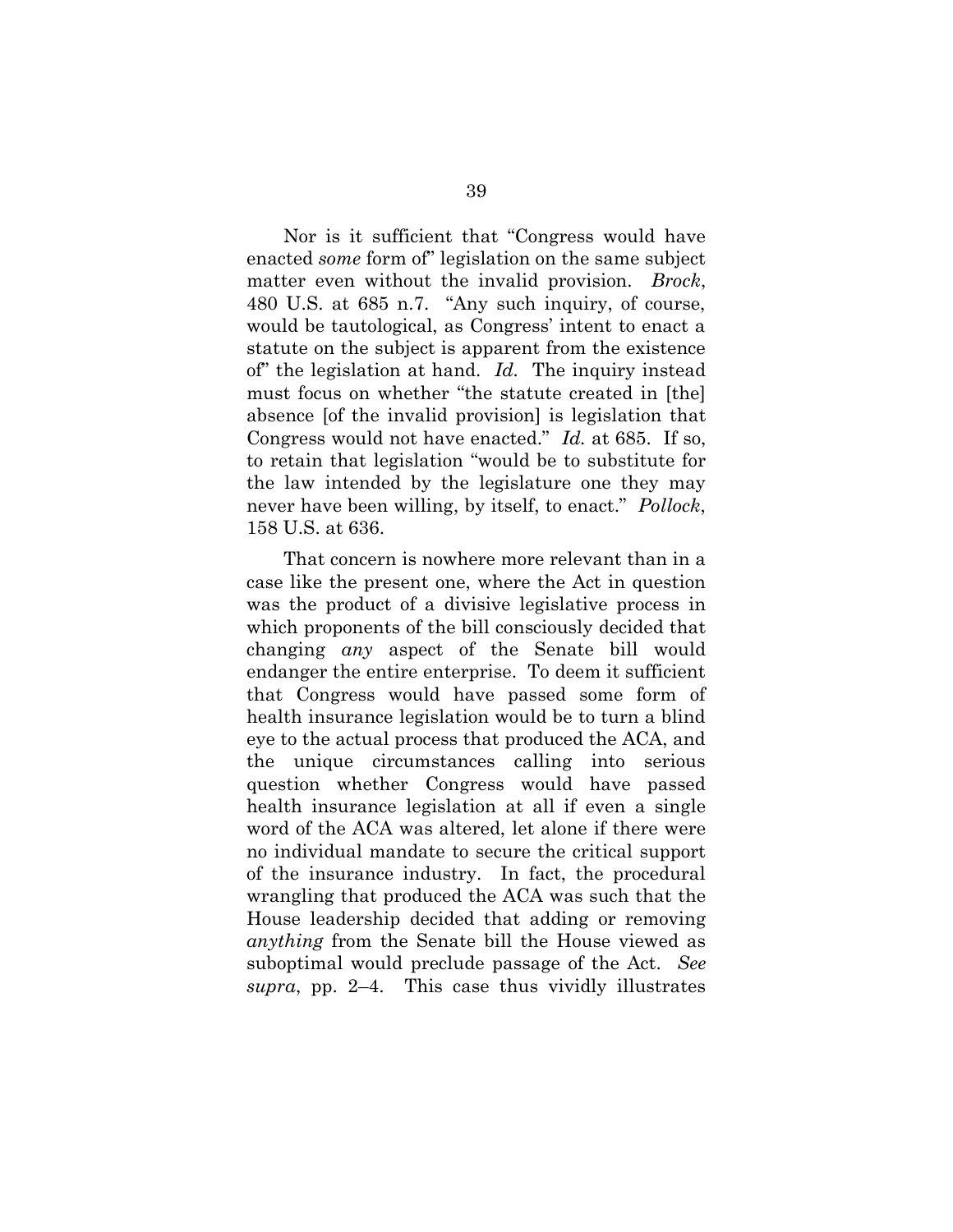that any meaningful inquiry into legislative intent cannot be satisfied by mere generalizations about legislative interest in broad subject matter areas, but instead must involve careful consideration of the particular legislation at hand and the unique circumstances under which it was enacted.

As with any inquiry into legislative intent, the severability analysis of course begins with the text of the statute. "The inquiry is eased when Congress has explicitly provided for severance by including a severability clause in the statute" or has included a non-severability clause. *Brock*, 480 U.S. at 686. But when Congress does not include such a clause, "Congress' silence is just that." *Id.* And even a severability clause can be overcome by convincing evidence to the contrary, such as the absence of any feasible means of separating the valid from the invalid. *See Hill*, 259 U.S. at 70 (deeming invalid provision "so interwoven with [other] regulations that they cannot be separated," even though Congress included severability clause); *cf. Elec. Bond & Share Co. v. SEC*, 303 U.S. 419, 435 (1938) (engaging in detailed analysis of other evidence of legislative intent despite presence of severability clause). Thus, while a severability clause is certainly relevant, "the ultimate determination of severability will rarely turn on the presence or absence of such a clause." *United States v. Jackson*, 390 U.S. 570, 586 n.27 (1968). Moreover, the presence or absence of a severability clause is not the only means by which Congress can address severability in the text of the statute. In a case like this one, where Congress expressly addressed the intended interrelationship of various provisions in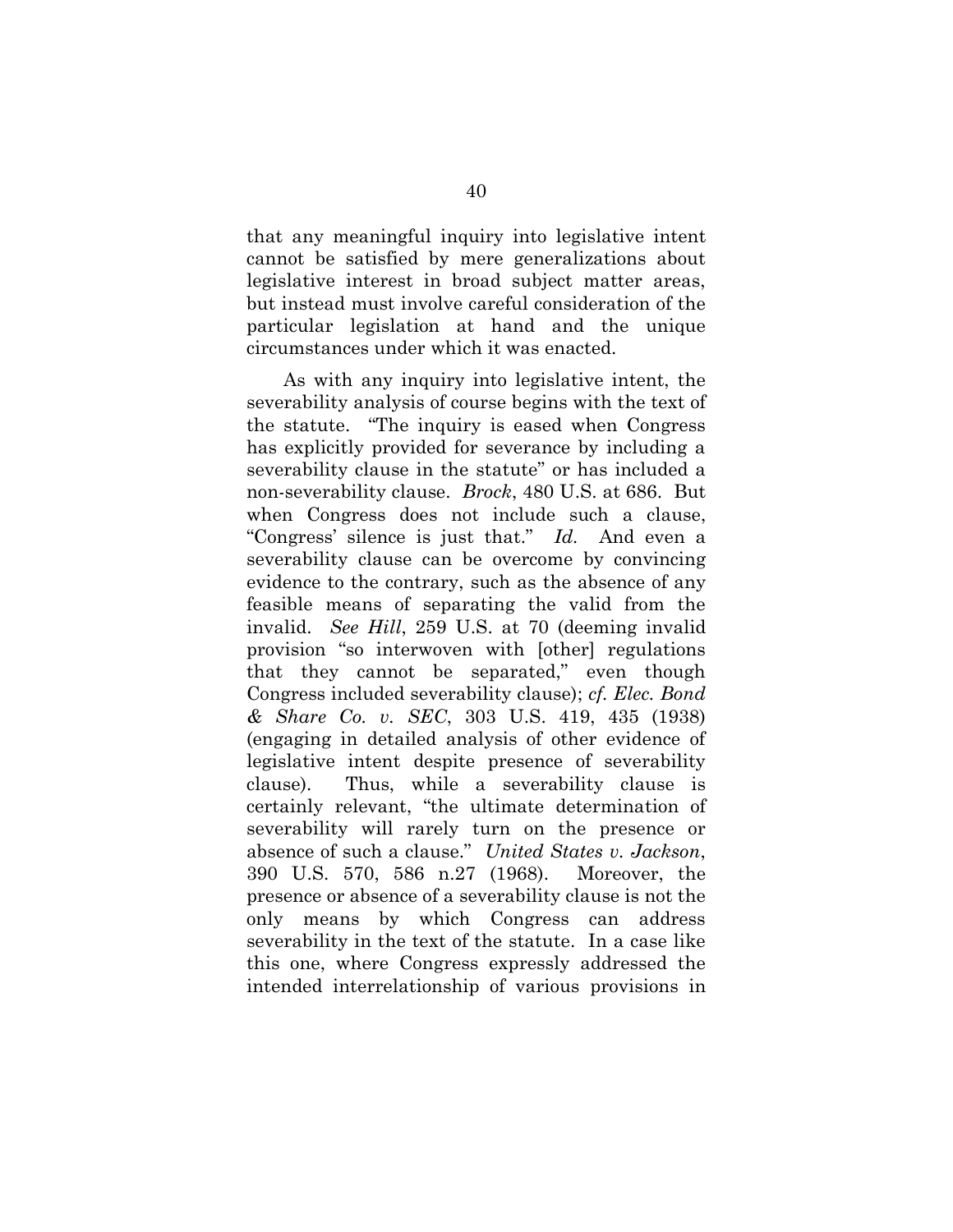findings included in the enacted text, such findings directly inform the severability analysis.

In the end, while there are objective criteria that in some instances can make the severability inquiry an easy one, the inquiry by its nature is often more complex. That is because the basic goal is to determine whether "the purpose of the Act is … defeated by the invalidation of the [challenged] provision." *New York*, 505 U.S. at 187; *see also Free Enter. Fund*, 130 S. Ct. at 3162 (asking whether Congress "would have preferred no Board at all to a Board whose members are removable at will"); *Regan v. Time, Inc.*, 468 U.S. 641, 653 (1984) (plurality opinion) (asking whether "the policies Congress sought to advance … can be effectuated even though [the invalid provision] is unenforceable"); *R.R. Ret. Bd. v. Alton R.R. Co.*, 295 U.S. 330, 362 (1935) (asking whether invalid parts "so affect[ed] the dominant aim of the whole statute as to carry it down with them"). Because even when Congress anticipates constitutional challenges, it rarely directly addresses a scenario of partial invalidation, courts often cannot answer that "elusive inquiry," *Chadha*, 462 U.S. at 932, without considering a broad spectrum of indicia of legislative intent, including "the importance of the [invalid provision] in the original legislative bargain," *Brock*, 480 U.S. at 685, and "the historical context" in which legislation was enacted, *Free Enter. Fund*, 130 S. Ct. at 3162; *see also Chadha*, 462 U.S. at 934.

Taking all of that evidence into account, a court's ultimate duty is to answer the remedial question of what "Congress would have intended in light of the Court's constitutional holding." *Booker*,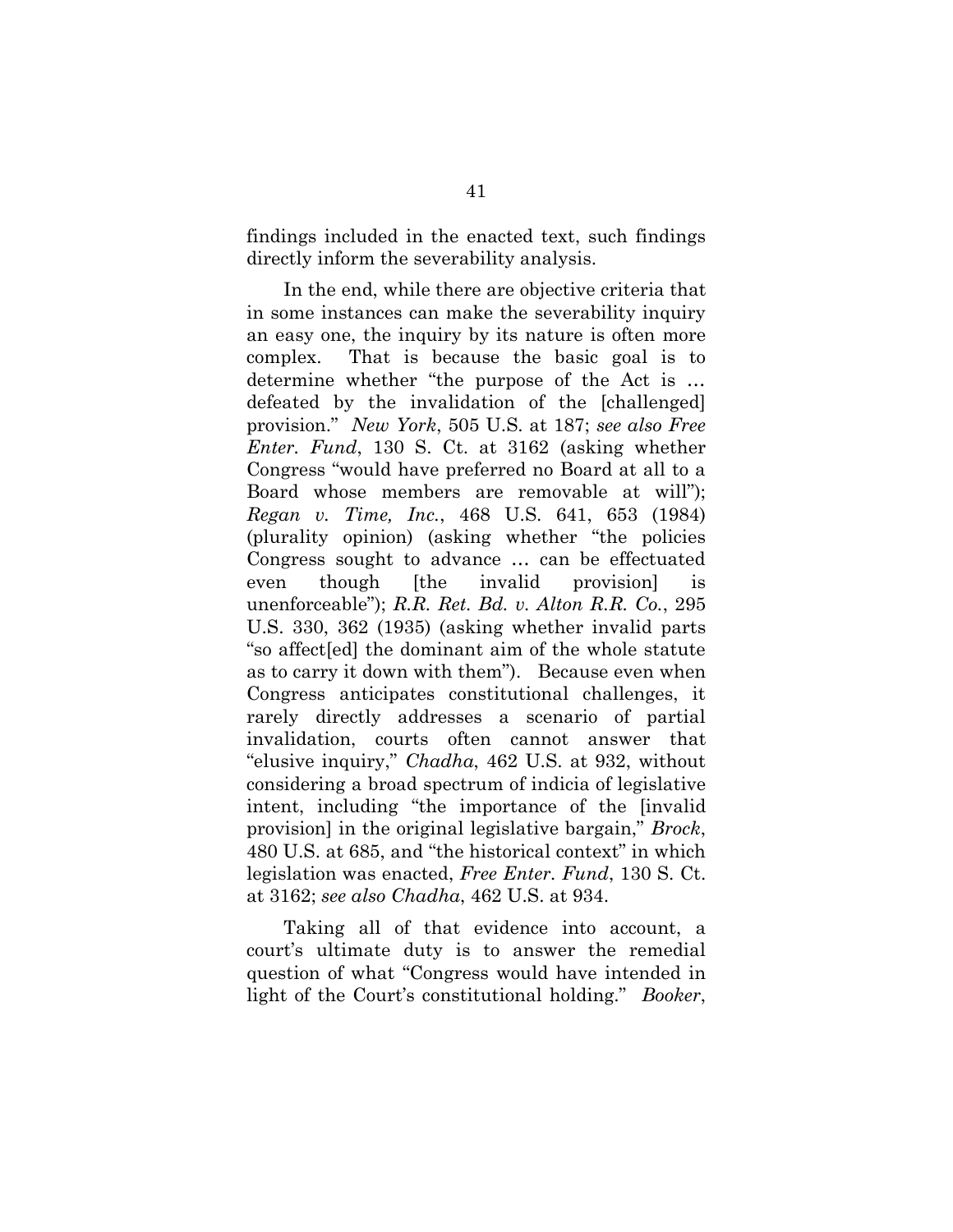543 U.S. at 246. If "it is evident that the Legislature would not have enacted those provisions which are within its power, independently of that which is not," *Champlin Ref.*, 286 U.S. at 234, then the reviewing court has an obligation not to leave the balance of the legislation in place.

# **B. The ACA's Core Components Cannot Survive Without the Individual Mandate.**

Applying these core precepts, the answer to the severability question here is clear: The ACA cannot stand without the individual mandate. Congress itself declared the individual mandate a core component of the ACA and identified its intended interrelationship with the other central provisions of the Act. Congress did not address either the demand or the supply side of the insurance equation for its own sake, but instead sought to ensure that supply would be sufficient to meet the demand created by the individual mandate, in service of a goal of nearuniversal coverage. Without the demand mandated by the individual mandate, Congress would not have enacted the various supply-side provisions. And without those core components, Congress would not have enacted the Act. As the District Court found, the ACA is akin to "a finely crafted watch." Pet. App. 362a. Its pieces "all work toward one primary legislative goal … that … would be undermined if a central part of the legislation is found to be unconstitutional." Pet. App. 352a. Because at least "one essential piece (the individual mandate) is defective and must be removed," Pet. App. 362a, the Act cannot function in the manner that Congress intended. Accordingly, the Court should give effect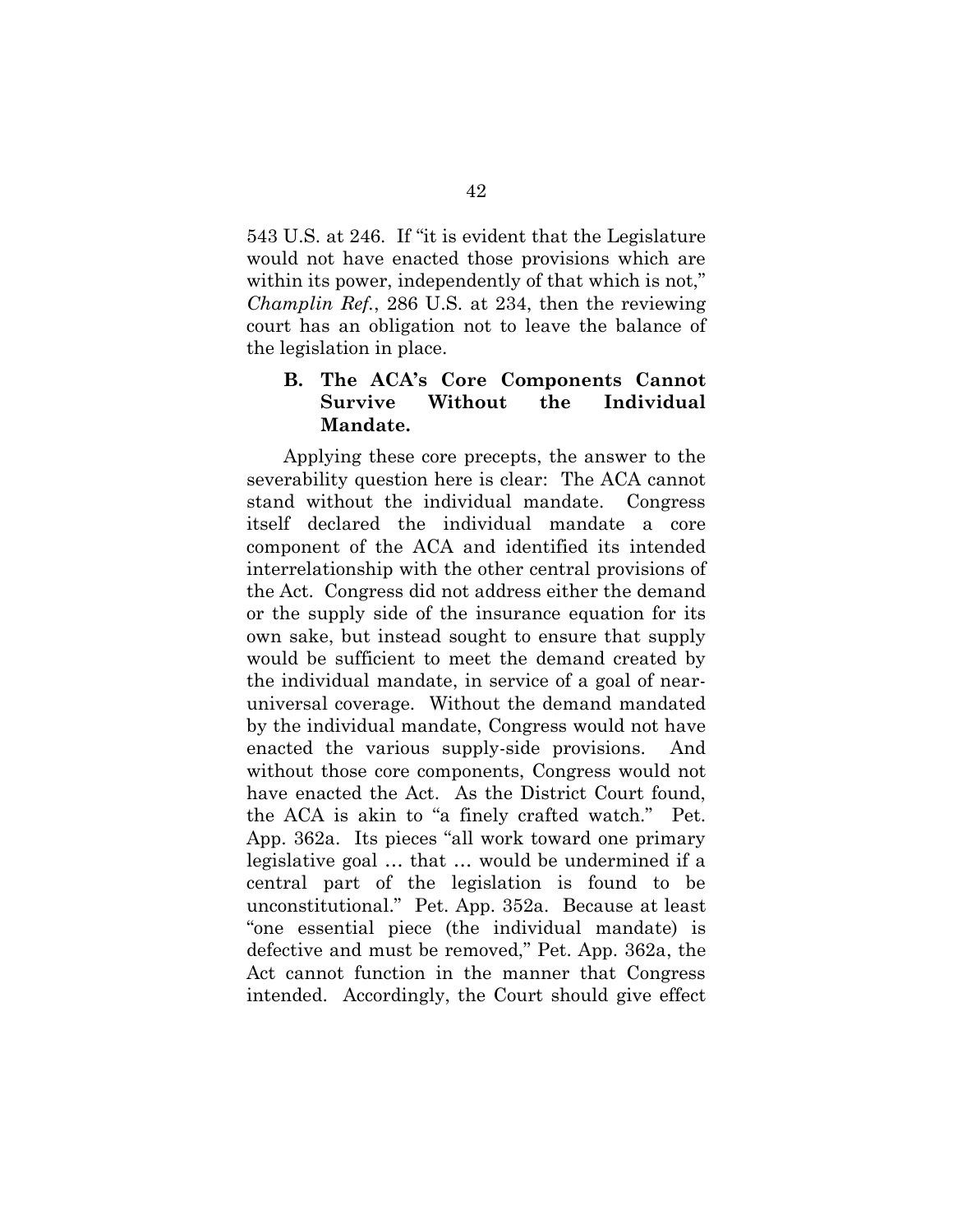to Congress' evident intent and hold the ACA invalid in its entirety.

1. The ACA's core provisions are carefully constructed to work in unison to achieve Congress' paramount goal of "near-universal" insurance coverage. ACA  $\S$  1501(a)(2)(D). In determining how to obtain that objective, Congress perceived two basic barriers: Not everyone who wants insurance can get it, and not everyone who can get insurance wants it. Because addressing either in isolation would not solve—and, indeed, could exacerbate—the problem, Congress crafted a two-pronged attack of increasing both supply *and* demand to achieve nearuniversal coverage. On the demand side, Congress enacted the individual mandate to force individuals who do not want insurance to obtain it, even if (indeed, especially if) they are unlikely to need it. That, in turn, would make it more affordable for insurers to provide insurance to higher risk and lower income individuals. On the supply side, Congress enacted a series of measures—insurance market regulations, exchanges and subsidies, employer regulations, and expanded Medicaid designed to force an increase in the supply of private, employer-based, and public insurance. That, in turn, would guarantee that everyone including individuals previously unable to obtain it and individuals forced into the market by the mandate—would have a ready supply of insurance available.

Because Congress was not seeking to deal with perceived supply-side defects (those who want insurance but cannot get it) or perceived demandside problems (those who can get insurance but do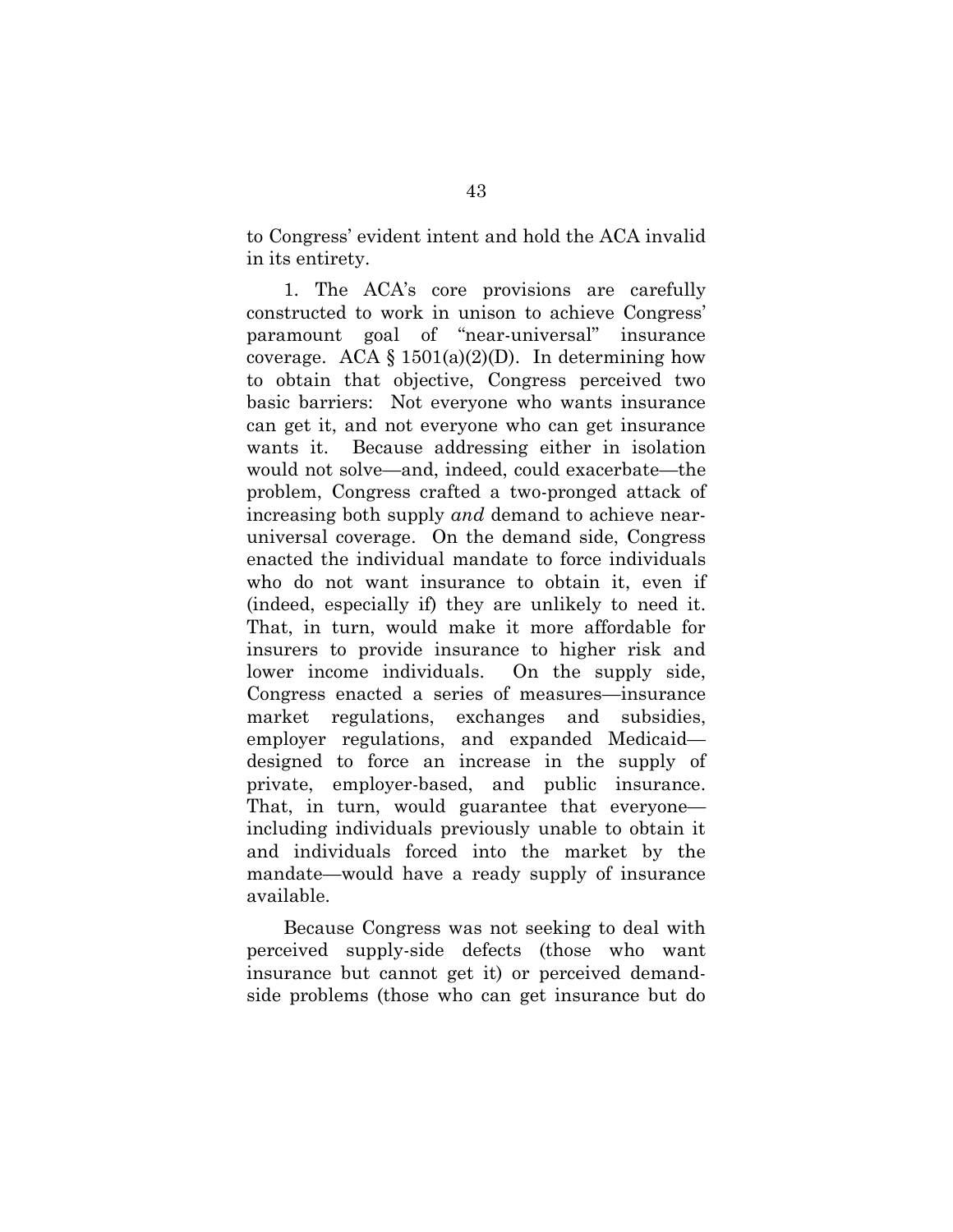not want it) in isolation, the ACA can only operate in the manner that Congress intended—a manner that achieves near-*universal* insurance coverage—if both sides of the equation are intact. In Congress' view, without the artificially increased demand that the individual mandate creates in general, and the forced subsidization created by the mandate's effect on healthy individuals in particular, the Act's corresponding increase in supply would be potentially unnecessary and in all events unaffordable. Without the forced subsidization worked by the mandate, the insurance companies could not comply with the mandate to insure higher risk individuals without dramatically driving up costs and potentially exacerbating the problem. And without the mandated increase in supply, universal compliance with the individual mandate would be unattainable because forced demand would outstrip voluntary supply. Thus, once any of the Act's core supply and demand provisions is removed, it ceases to be an act designed to achieve near-universal health insurance coverage, let alone an act designed to achieve it in the manner Congress envisioned.

In keeping with that understanding of the ACA's animating logic, both Congress and the federal government have repeatedly emphasized that *all* of the Act's central provisions were designed to "work in tandem" to further Congress' basic goal of nearuniversal insurance coverage. Pet. App. 358a; *see also* Pet. App. 185 n.142 ("Congress itself states that *all* the provisions of the Act operate together to achieve its goals"). As the federal government put it, in Congress' estimation, many of the "individuals whose conduct is regulated by the minimum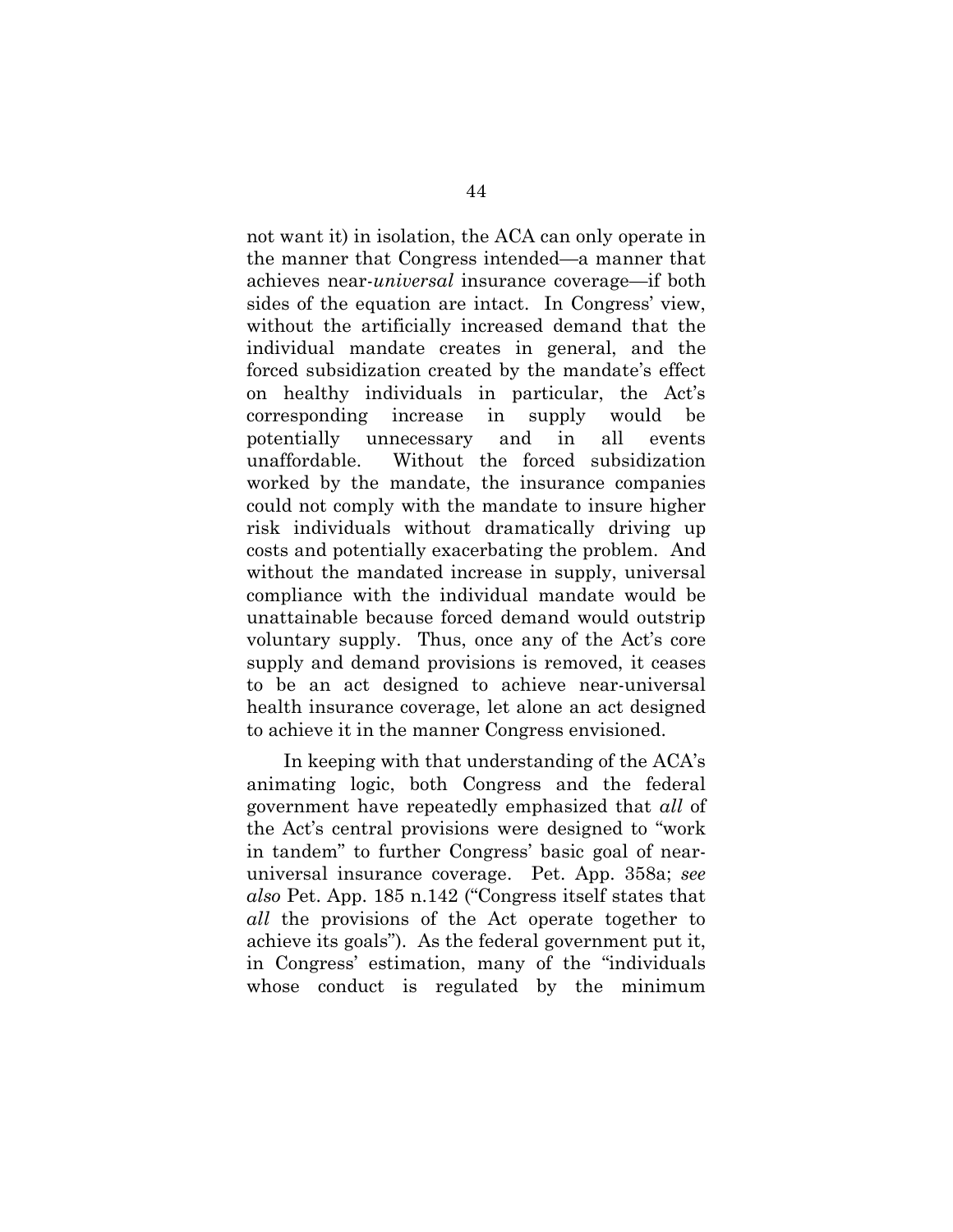coverage provision … affirmatively seek insurance but are unable to obtain it without the insurance market reforms, tax credits, cost-sharing, and Medicaid eligibility expansion that the Act will provide." Govt.'s Mem. Support Summ. J. 1–2 [R.E. 984–85]. That is why Congress considered the mandate alone insufficient to expand the number of insured, and deemed it necessary to identify and remedy whatever deficiencies Congress perceived in the availability of insurance in each discrete segment of the uninsured population. Only by working "together with the other provisions of th[e] Act" did Congress believe the mandate could further its overarching goal of "increas[ing] the number and share of Americans who are insured." ACA  $§ 1501(a)(2)(C).$ 

That is not to suggest that Congress considered the mandate less critical than the provisions mandating an increase in the supply of insurance. Quite the contrary, Congress explicitly and repeatedly deemed the mandate "essential" to the entire regulatory scheme it endeavored to create, both in terms of the universality and the affordability of insurance. *See* ACA § 1501(a)(2)(H) ("The requirement is an essential part of this larger regulation of economic activity, and the absence of the requirement would undercut Federal regulation of the health insurance market.");  $\S 1501(a)(2)(I)$ ("The requirement is essential to creating effective health insurance markets in which improved health insurance products that are guaranteed issue and do not exclude coverage of preexisting conditions can be sold.");  $\S 1501(a)(2)(J)$  ("The requirement is essential to creating effective health insurance markets that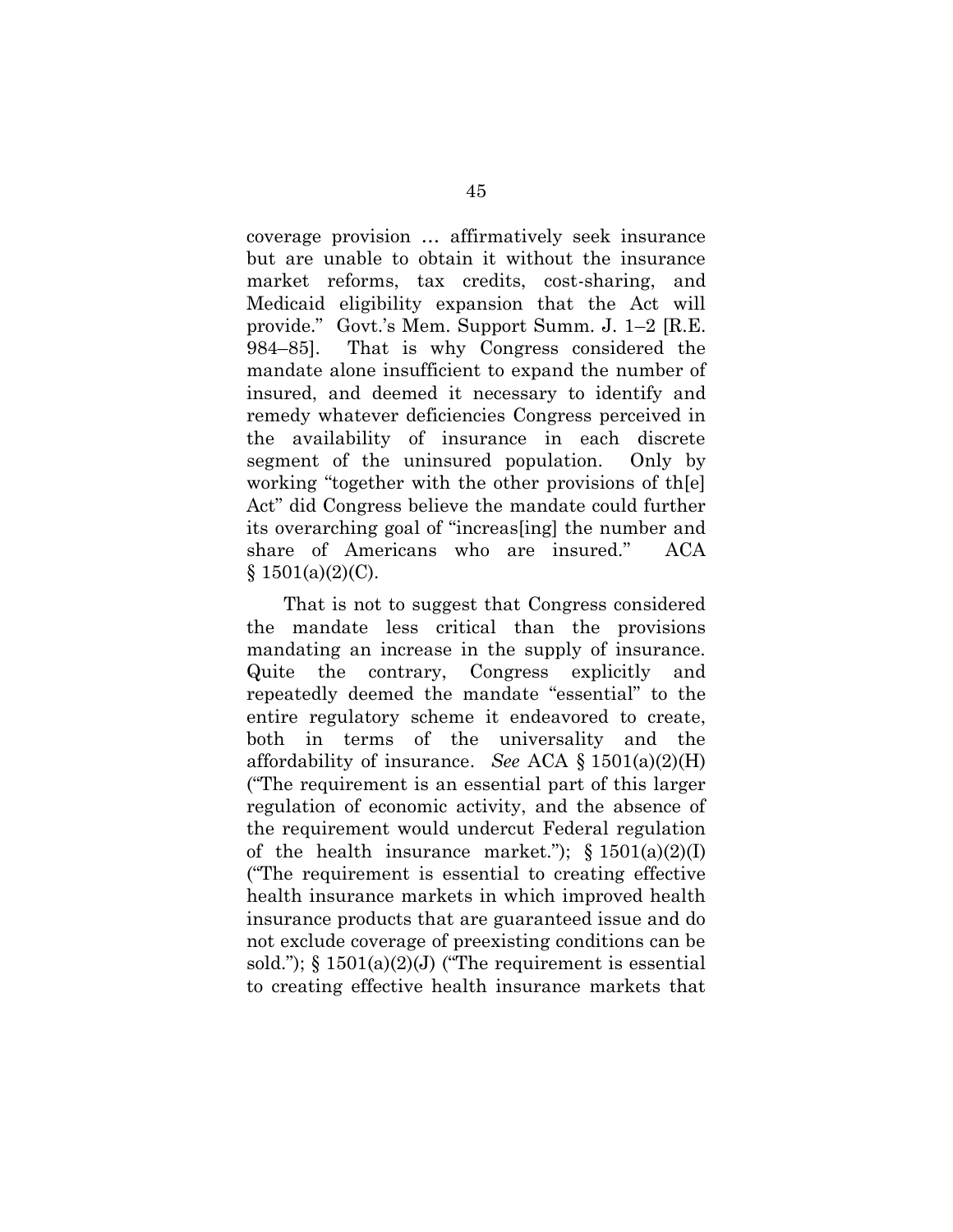do not require underwriting and eliminate its associated administrative costs."). Indeed, one of the Act's principal architects labeled amendments to remove the mandate efforts to "gut" or "mortally wound" the bill. *See supra*, p. 6. Moreover, the CBO has estimated that about 16 million of the 32 million individuals that the Act was intended to insure would choose to remain uninsured if there were no individual mandate to obtain insurance. CBO, Effects of Eliminating the Individual Mandate to Obtain Health Insurance (June 16, 2010) (estimating that 4–5 million fewer would obtain employer-based coverage, 5 million fewer would purchase insurance, and 6–7 million fewer would enroll in Medicaid). 17

The individual mandate was essential not only to Congress' envisioned operation of the Act, but also to another key aspect of the severability inquiry: "the importance of the [invalidated provision] in the original legislative bargain." *Brock*, 480 U.S. at 685. Based on their experiences in States that enacted guaranteed issue and community rating provisions *without* an individual mandate, insurance companies made it clear to Congress that they did not consider the significant costs generated by those twin requirements affordable without the forced subsidy that a mandate to purchase insurance creates. *See supra*, pp. 12–13. As a result, the bill's proponents were acutely aware that the insurance industry would not accept the bitter without the sweet. It would not support the insurance market regulations

l

<sup>17</sup> Available at http://www.cbo.gov/ftpdocs/113xx/doc11379/ Eliminate Individual Mandate 06 16.pdf.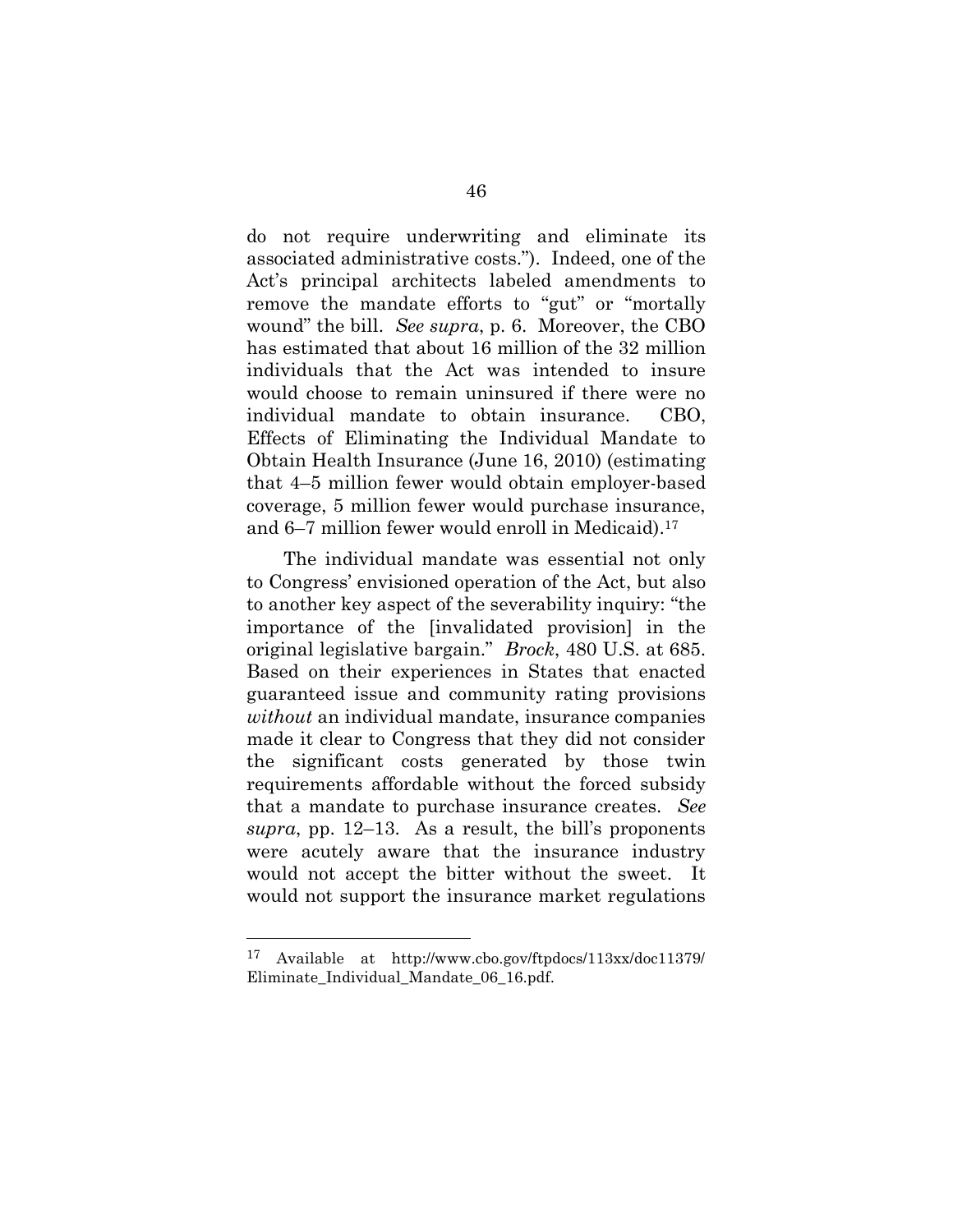that the bill's proponents wanted to enact without an individual mandate that would "broaden the health insurance risk pool to include healthy individuals." ACA § 1501(a)(2)(I); *see also* Pet. App. 178a (recognizing that the mandate "mitigate[s] the reforms' cost on insurers by requiring the healthy to buy insurance and pay premiums to insurers to subsidize the insurers' costs in covering the unhealthy"). Thus, as the District Court put it, the individual mandate was, in a very real sense, the "lynchpin of the entire health reform effort." Pet. App. 354a.

2. Precisely because Congress made its understanding of the mandate's key role in the legislation so evident, including in its textual findings, the federal government has conceded throughout this litigation that, issues of "standing" aside, the mandate cannot be severed from the guaranteed issue and community rating provisions. *See, e.g.*, Govt.'s Response Pet. Cert. 10 ("Without the minimum coverage provision, the guaranteedissue and community-rating provisions would not advance Congress's efforts to make affordable coverage widely available."); Govt.'s 11th Cir. Br. 59 ("the minimum coverage provision is integral to the Act's guaranteed-issue and community-rating provisions"); Govt.'s Mem. Supp. Summ. J. 16 [R.E. 999] ("the minimum coverage provision forms an integral part of the ACA's larger reforms of health insurance industry practices"). But the federal government fails to appreciate the full significance of that unavoidable concession. It not only means that the guaranteed issue and community rating provisions must fall with the mandate; it means that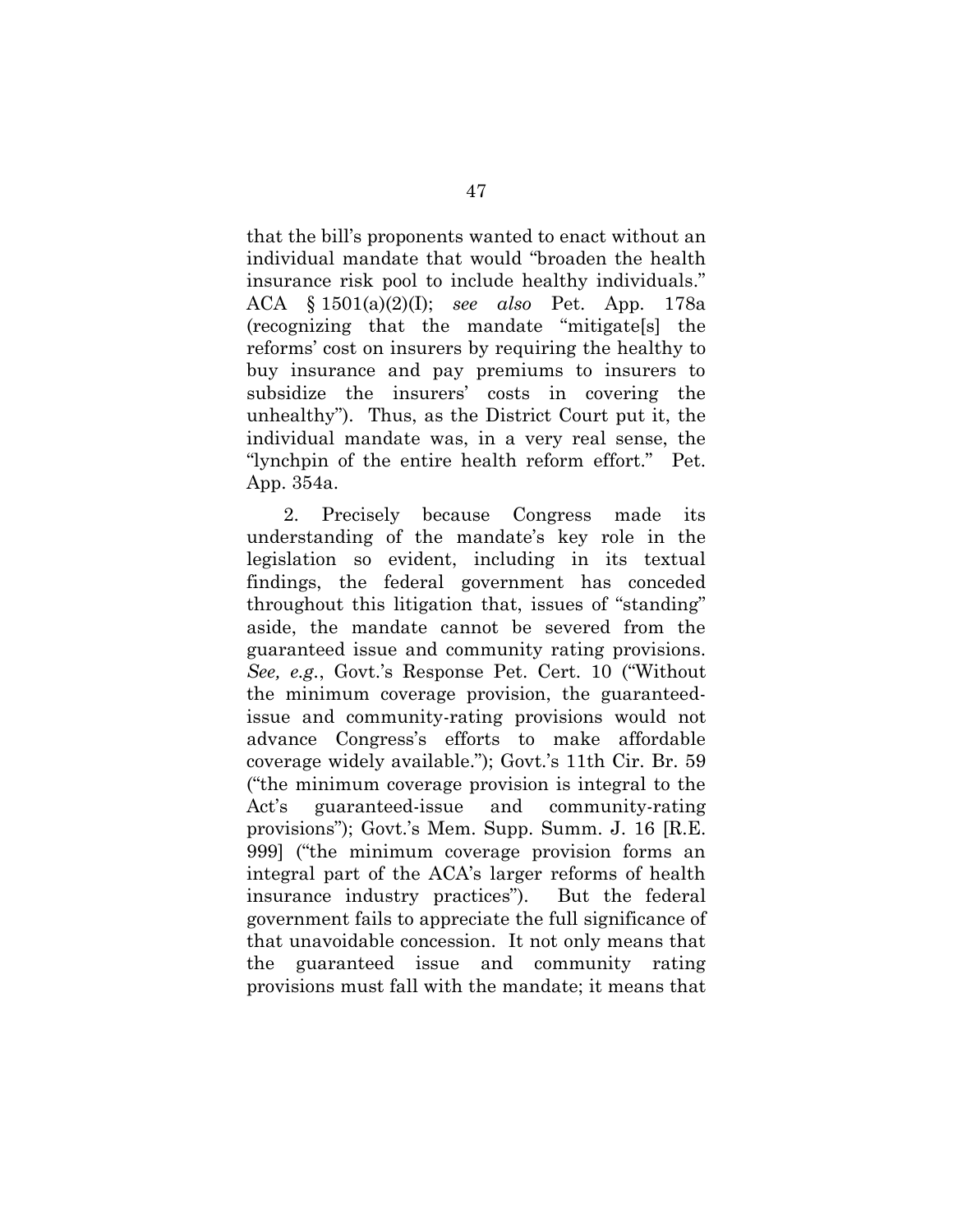all the supply-side provisions, and in turn their "offsets," *see infra*, Part II.C, cannot survive the mandate's invalidation.

As the District Court explained, the insurance regulations that stand or fall with the mandate "are the very heart of the Act itself." Pet. App. 356a. Together with the mandate, those provisions not only "were instrumental in passing the Act," Pet. App. 356a, but "were the chief engines that drove the entire legislative effort." Pet. App. 362a; *see also* Pet. App. 356a & nn.28–29 (noting that insurance regulations were repeatedly touted by the President, Congress, and other supporters as central achievements of the ACA). Just as the individual mandate was necessary to ensure that everyone who *can* purchase insurance *will*, the insurance market regulations were necessary to ensure that everyone who *wants* to purchase insurance *can*. And the latter was as popular in some quarters as the former was unpopular in others, so without the ability to guarantee insurance for the uninsured, Congress would never have enacted the ACA.

Simply put, without guaranteed issue and community rating, the impetus for the ACA would disappear, and the Act's whole private insurance expansion would unravel, for insurance companies would remain free to turn away millions of the very same uninsured individuals to whom the Act promised insurance. Accordingly, it is even less plausible to think Congress would have enacted a comprehensive regulatory scheme without the insurance market regulations than to think that Congress would have enacted the insurance market regulations without an individual mandate. Thus, if,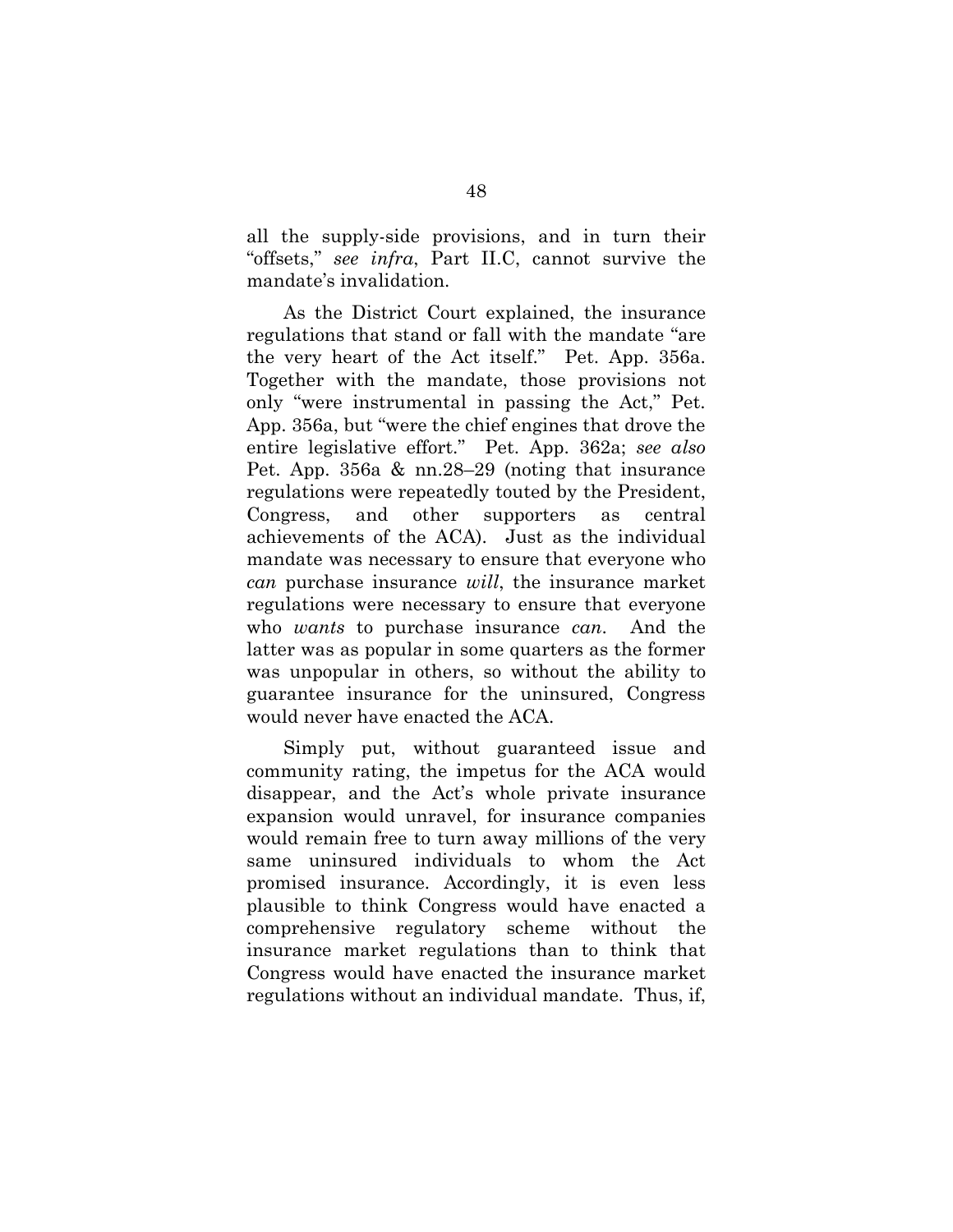as the federal government concedes, the remedial consequences of invalidating the individual mandate necessarily include eliminating the guaranteed issue and community rating provisions, then it is even more evident that the remedial consequences cannot possibly end there. An ACA without the individual mandate and the inextricably intertwined insurance regulations "is legislation that Congress would not have enacted," *Brock*, 480 U.S. at 685, as "the purpose of the Act is … defeated by the invalidation of th[ose] provision[s]." *New York*, 505 U.S. at 187.

The Eleventh Circuit effectively reached that same conclusion as to the guaranteed issue and community rating provisions—that Congress "would have preferred no [ACA] at all to a<sup>[n ACA]</sup>" without them, *Free Enter. Fund*, 130 S. Ct. at 3162. *See* Pet. App. 158a. But it failed to follow that conclusion to its logical end. If it is evident that Congress could not have passed the insurance regulations without the mandate, and would not have passed the ACA without the insurance regulations, then the remedy most consistent with Congress' intent is to invalidate the entire ACA, not to sever the mandate and leave the insurance regulations standing. That is true regardless of a court's assessment of the value of those regulations or of their ability to function independently. *But see* Pet. App. 185a (suggesting that presumption of severability should be stronger because insurance regulations will "help consumers who need it most"); Pet. App. 183a (rejecting Congress' finding that the mandate is "essential" because "multiple features of the individual mandate all serve to weaken the mandate's practical influence on the two insurance product reforms"). Congress'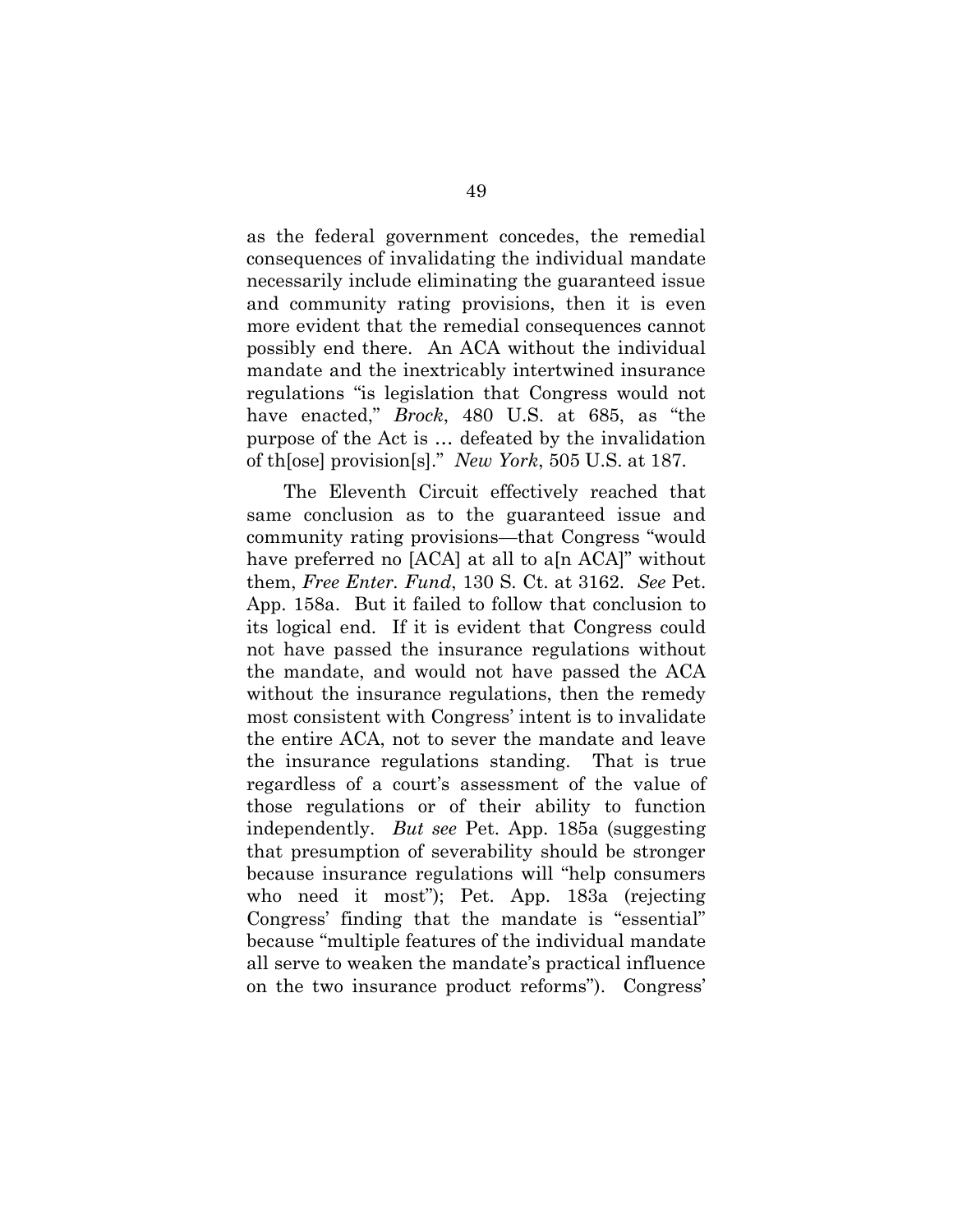judgment, not the court's, is what matters, and if Congress viewed the mandate and the insurance regulations as co-dependent and would not have enacted one without the other, then that evident intent is what controls.

3. For largely the same reasons, the argument that the entire Act must be invalidated is even stronger if the Court holds the ACA's Medicaid expansion unconstitutional. That expansion is every bit as critical to the publicly financed supply side as the guaranteed issue and community rating provisions are to the privately financed supply side when it comes to Congress' objective of nearuniversal health insurance coverage. Of the 32 million uninsured that Congress envisioned obtaining insurance as a result of the ACA and its individual mandate, Congress expected at least half—*16 million individuals*—to do so through the Medicaid expansion. CBO Estimate 9 (Mar. 20, 2010). Accordingly, the individual mandate plainly could not operate in the manner Congress intended without that expansion, as a huge chunk of the uninsured population that Congress was targeting would be left with no means of complying with the mandate to obtain insurance.

Indeed, without the Medicaid expansion, the ACA would not just fall far short of "near-universal" insurance coverage. It would fail to address in any meaningful manner the problem of providing affordable insurance for the millions of lowestincome individuals that Congress considered in greatest need of assistance. Congress provided no back-up plan for supplying insurance to these 16 million individuals. And, of course, if both the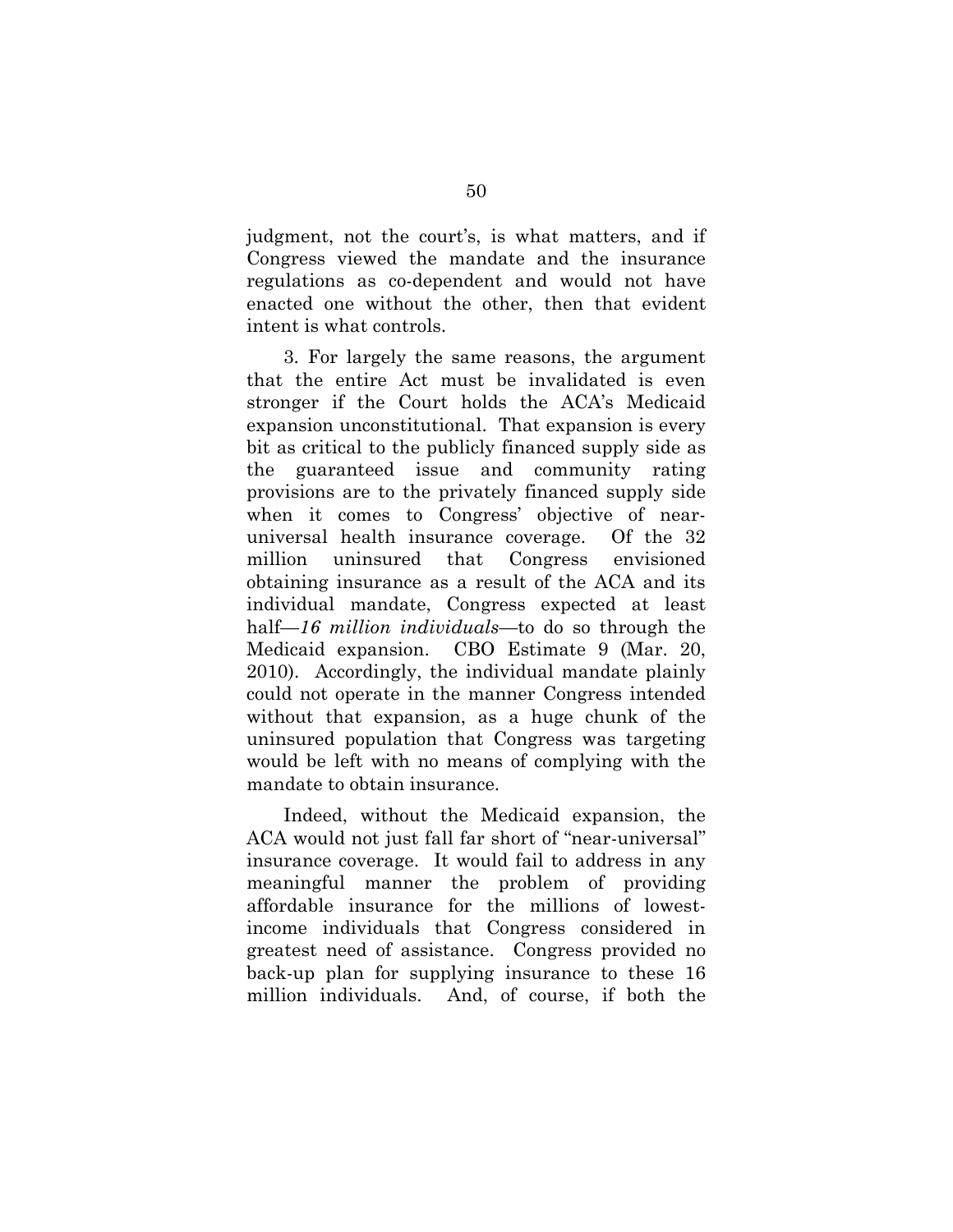individual mandate and the Medicaid provisions are unconstitutional, then the remnants of the ACA would be wholly unrecognizable to Congress and wholly unable to achieve Congress' goal. With the entirety of the demand side and at least half of the supply side invalidated, Congress' goal of supply meeting demand at the point of near-universal health insurance would be completely unattainable.

While the relationship between the supply side and the demand side of the ACA is uniquely acute with respect to the massive increase in supply that the Medicaid expansion creates, the same basic principle holds true with respect to each of the Act's core provisions: "[T]he policies Congress sought to advance … can[not] be effectuated," *Regan*, 468 U.S. at 653, by an Act that increases demand without a corresponding increase in supply, or an Act that increases supply without a corresponding increase in demand, because Congress premised its entire regulatory scheme on the notion that each is necessary to make the other effective, and to achieve the overarching objective of near-universal insurance coverage. Accordingly, there is simply no reason to think that Congress would have passed an Act that lacks *any one* of the ACA's core components, let alone an Act that lacks the individual mandate, the insurance market regulations, *and* the Medicaid expansion.

## **C. The ACA's Remaining Components Cannot Survive Without Its Core Ones.**

The federal government cannot and does not deny the co-dependent nature of the relationships at the heart of the massive regulatory web that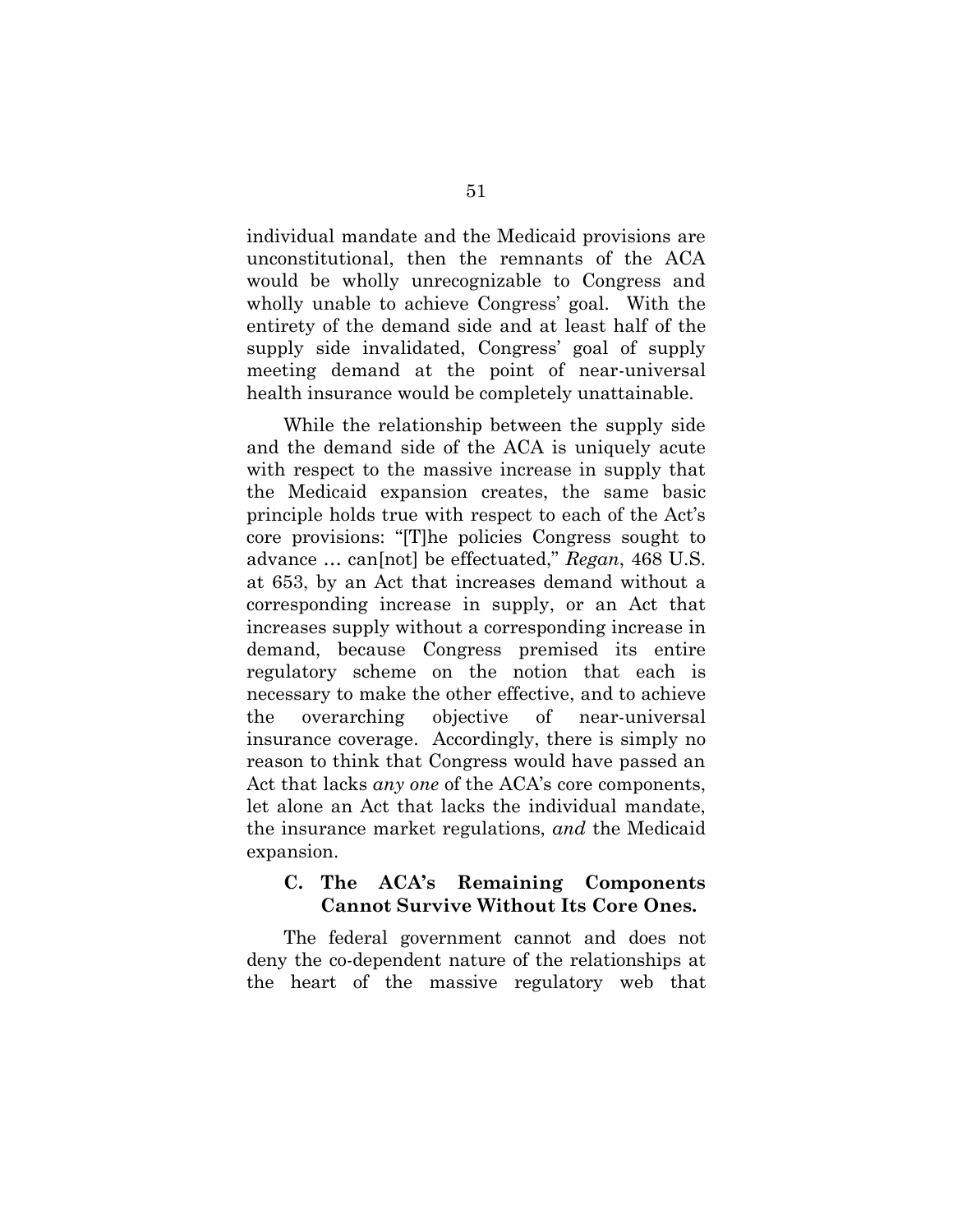comprises the ACA. It instead attempts to shift the focus entirely, by insisting that the severability inquiry requires independent analysis of each and every one of the ACA's hundreds of remaining provisions to determine which ones, standing alone, "would properly work independently of the" mandate. Govt.'s Response Pet. Cert. 28. Operating within that artificial framework, the federal government proceeds to pick and choose provisions that it claims are independently functional, such as discrete wellness measures and excise taxes, and contend that the existence of such provisions is sufficient to defeat any argument against severability.

Once again, the federal government misconceives the nature of the severability analysis. The question is not whether some subset of the ACA might be cobbled together to form a fully functional collection of health insurance regulations that are not directly dependent on the individual mandate. As noted, independent functionality is a necessary, but not sufficient, condition for severability. *See supra*, pp. 36–38. "The more relevant inquiry … is whether the statute will function in a *manner* consistent with the intent of Congress," *Brock*, 480 U.S. at 685, without the mandate. That question must be answered by looking at the Act as a whole, mindful of the basic purposes Congress sought to achieve, not by examining in isolation particular relationships between discrete components.

That broader inquiry into the manner in which Congress intended the ACA to function reveals an interconnectedness that does not stop with the relationship between the mandate and the insurance market regulations, or the relationship between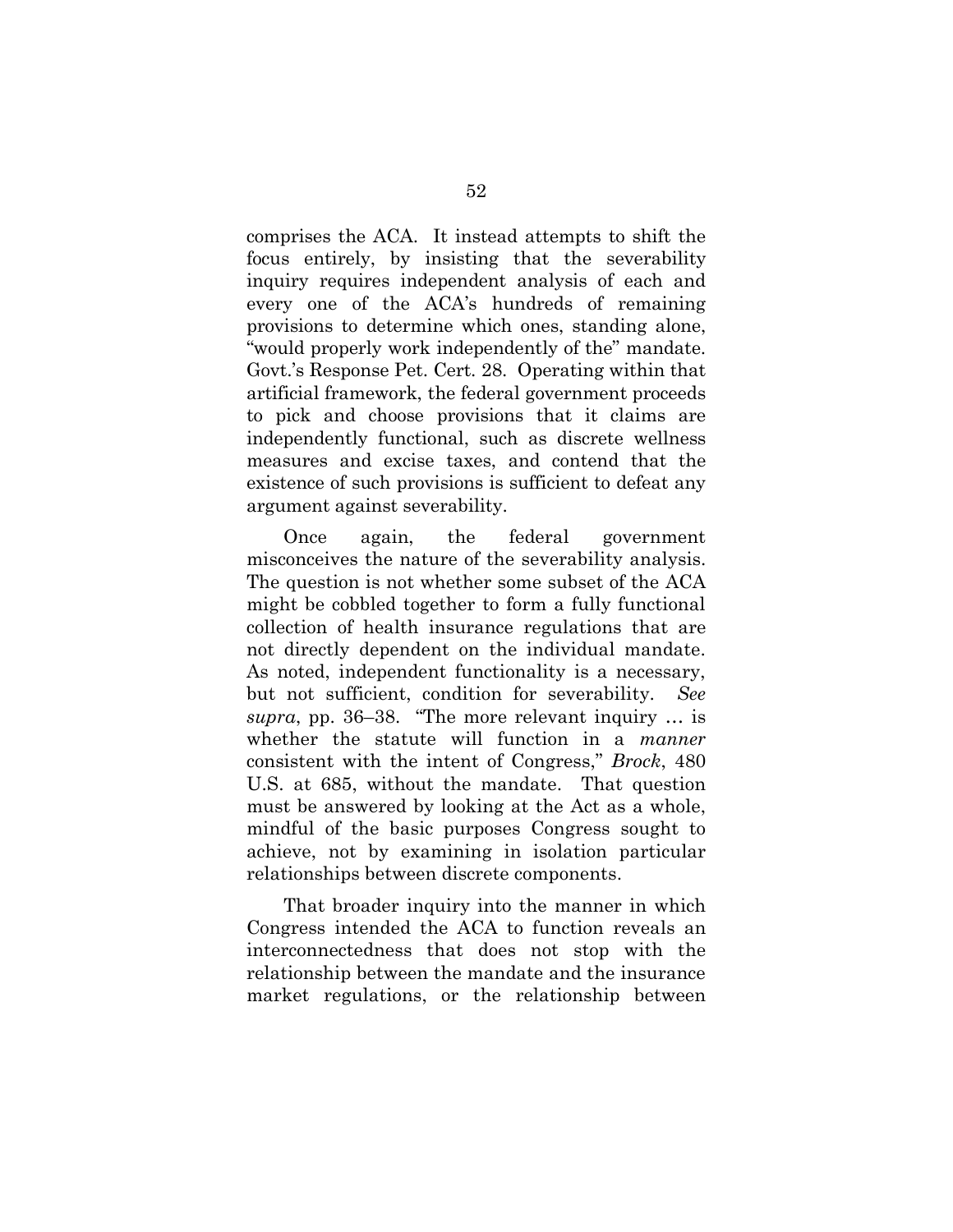those and the Act's other core supply-side provisions. Congress crafted *the entire Act* to function as "a carefully-balanced and clockwork-like statutory arrangement comprised of pieces that all work toward one primary legislative goal." Pet. App. 352a. Because the very "purpose of the Act is … defeated by the invalidation of" any of its core components, *New York*, 505 U.S. at 187, "the policies Congress sought to advance … can[not] be effectuated," *Regan*, 468 U.S. at 653, by removing its hub but leaving the spokes.

That is nowhere more evident than when considering the delicate fiscal balance that Congress designed the ACA to achieve. Congress was acutely aware of the fact that the Act would not pass if it were not scored as deficit neutral, and also was acutely aware of just how much some of the Act's core provisions were going to cost. Most prominently, the CBO estimated just before the House voted on the Act that the Medicaid expansion will cost at least \$434 billion over the next decade and the health benefit exchanges will cost another \$350 billion. CBO Estimate, Table 2 (Mar. 20, 2010). Congress could not and did not simply authorize that massive and politically unpalatable spending increase and call it a day; to do so would have derailed the entire legislative effort. It authorized that spending increase only after including other components specifically designed to offset it, and only after obtaining the CBO's opinion that those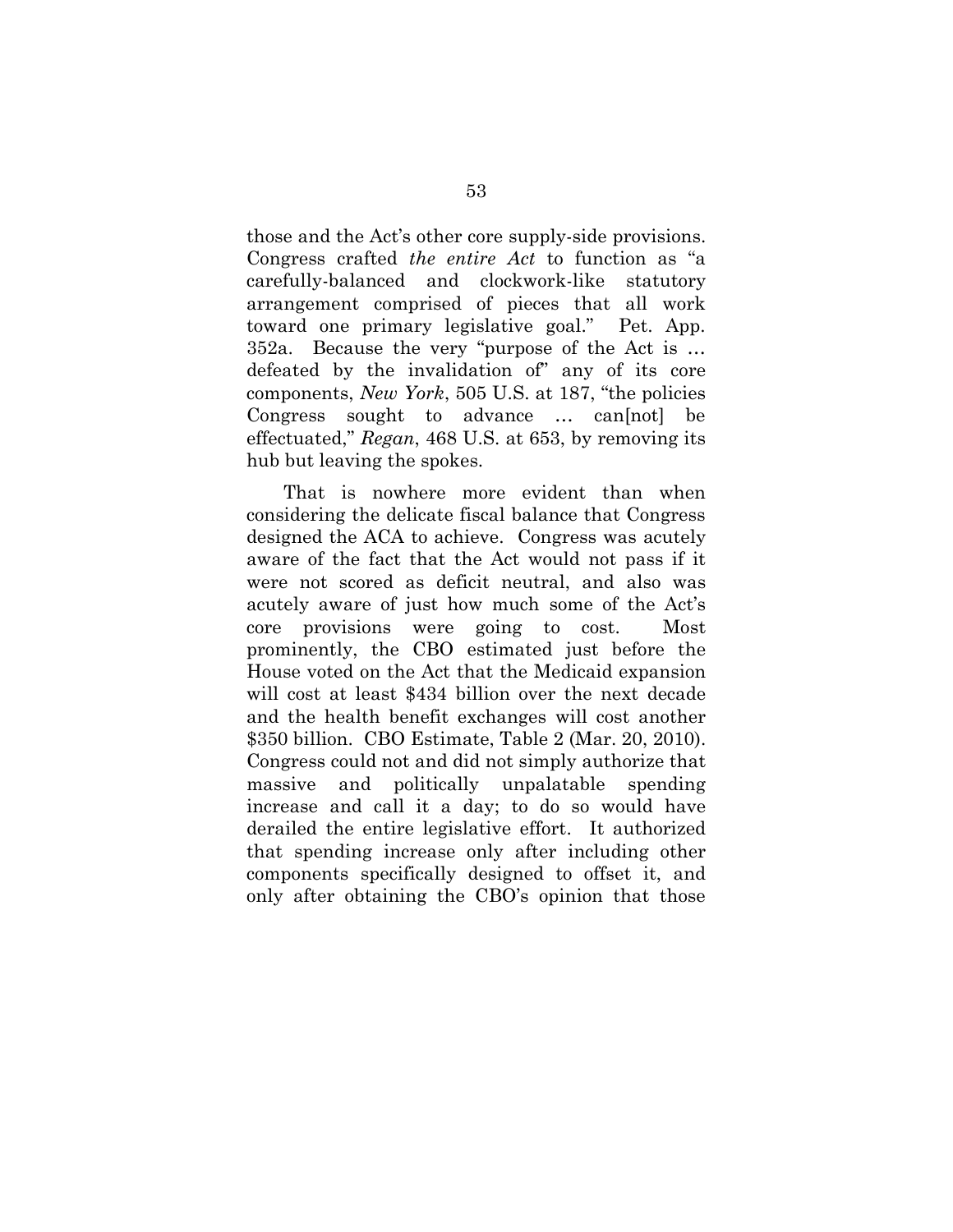components would achieve the necessary condition of deficit neutrality. <sup>18</sup>

Once that basic legislative dynamic is understood, it is clear that even seemingly unrelated aspects of the Act in fact all work together toward the single central goal of buying and paying for "near-universal coverage." ACA  $\S$  1501(a)(2)(D). To take the District Court's example, the relationship between the mandate and the Act's provision requiring businesses to issue 1099 tax forms to certain individuals or corporations may not be obvious at first blush. Pet. App. 362a (citing ACA § 9006). But it is obvious once one takes a step back and realizes that that provision is one of the many "Revenue *Offset* Provisions" in Title IX that were a critical part of the delicate fiscal and legislative compromise that produced the ACA. The same is true as to the excise tax on indoor tanning salons highlighted by the Eleventh Circuit. While that provision may appear to "ha[ve] nothing to do with private insurance," Pet. App. 175a–76a, it, too, is one of Title IX's "revenue offset" provisions. ACA § 9017.

As those integrated budgetary relationships reveal, the case for the balance of the ACA falling with the individual mandate rests not just on "the importance of the [individual mandate] in the original legislative bargain," *Brock*, 480 U.S. at 685,

<sup>18</sup> That is not to suggest that the Act actually *achieves* the fiscal balance that Congress intended. One need not be a cynic to suspect that projected cost savings have a stubborn tendency to underperform, while projected outlays often overperform. But, for purposes of severability analysis, what Congress intended is what matters.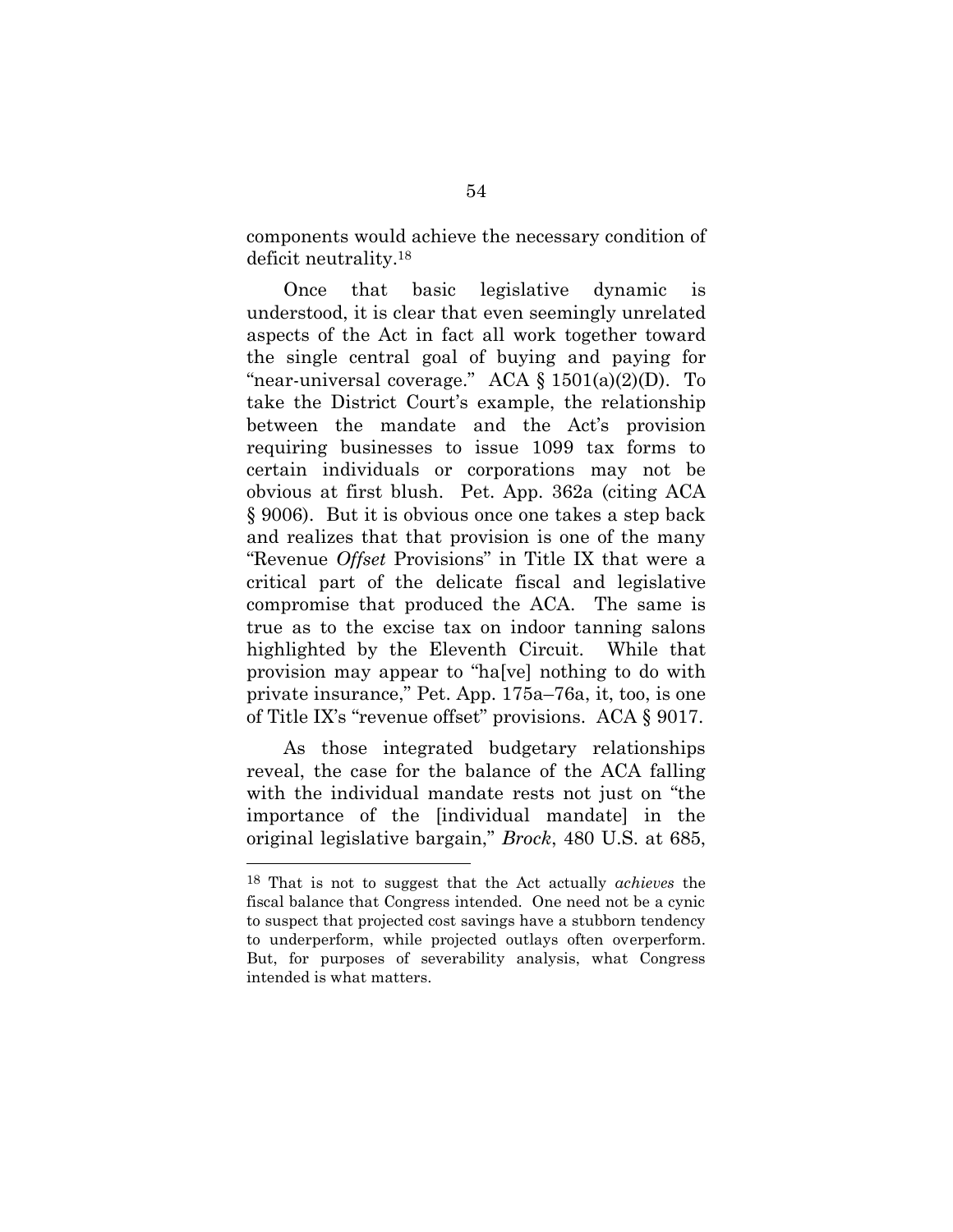or the inextricably intertwined nature of the mandate and the Act's core supply-side provisions. That remedy also follows from the tenuous fiscal balance upon which the entire Act hinged.

That is particularly true if the Medicaid expansion is invalidated, either on its own or as a consequence of invalidation of the mandate. The *\$434 billion in new federal spending* that the Medicaid expansion will generate makes it the single most expensive component of the Act. Not surprisingly, given the interest in budget neutrality, that costly expansion is immediately followed in the Act by a collection of massive reductions in *Medicare*  spending, which Congress envisioned generating *\$455 billion in cost savings*. CBO Estimate, Table 2 (Mar. 20, 2010). That mirror image is no mere coincidence. As the federal government explained, "[w]hen Congress passed the ACA, it was careful to ensure that any increased spending, including on Medicaid, was offset by other revenue-raising and cost-saving provisions." Mem. Supp. Govt.'s Mot. Summ. J. 41 [R.E. 1024].

Just as the desire to provide insurance to the uninsured was the impetus for the ACA as a whole, the need to provide offsets for the enormously costly supply-side provisions such as Medicaid and the exchanges was the critical impetus for the Act's projected cost-saving measures. In an era of massive budget deficits that no one professes to like, Congress presumably had its reasons for not enacting those cost-saving measures earlier. Without the felt-need to offset \$434 billion in new Medicaid spending, those offsets would simply not have happened. It thus would do violence to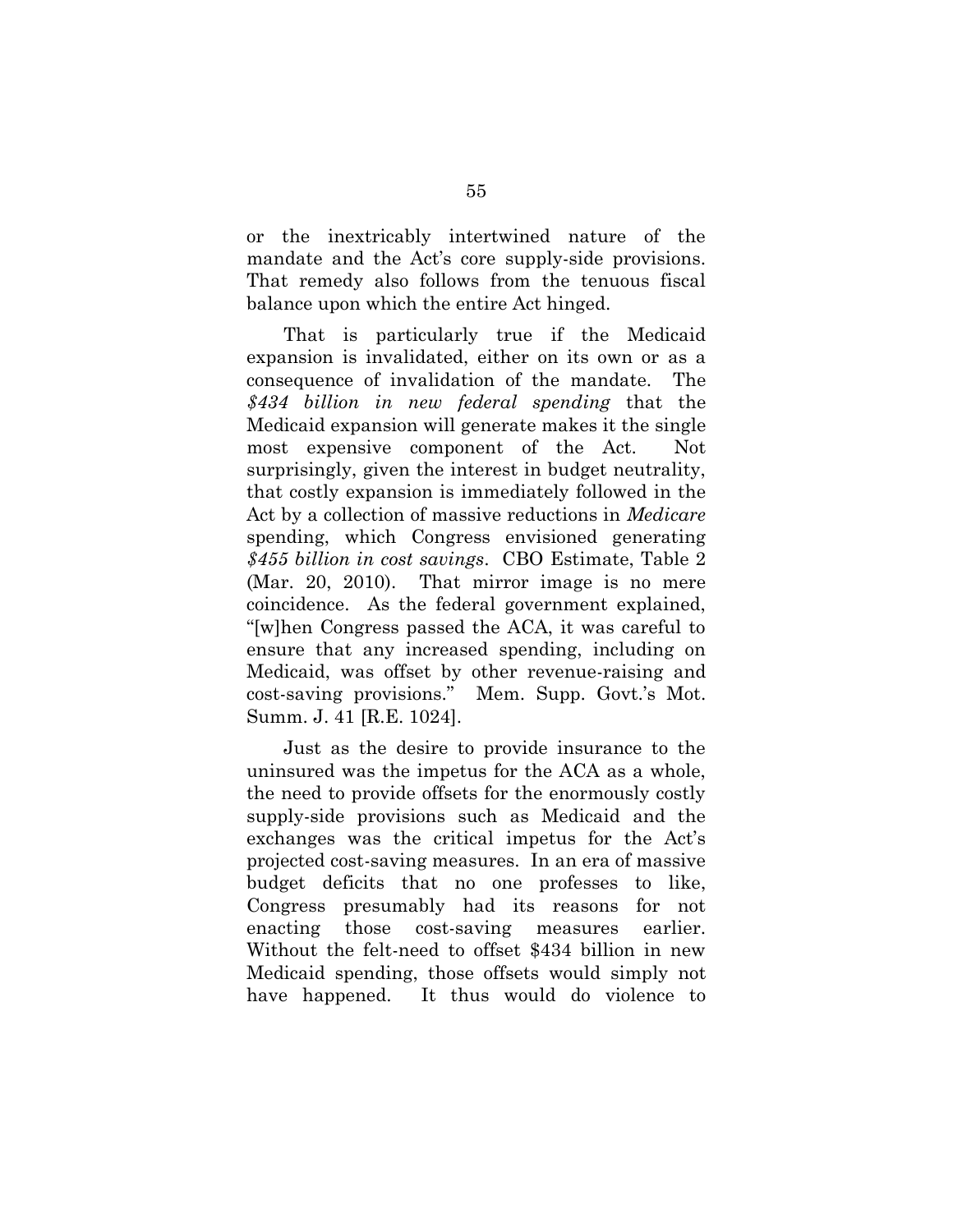Congress' intent to have those cost-saving provisions survive the invalidation of the provisions that impelled them in the first place.

That intentional interrelationship among all of the Act's provisions is what the Eleventh Circuit failed to consider when it held the mandate severable from the entirety of the Act. As to every aspect of the ACA except the guaranteed issue and preexisting condition provisions, the court "summarily" rejected any question of severability without even considering how Congress intended those provisions to operate, instead simply noting that "excising the individual mandate from the Act does not prevent the remaining provisions from being 'fully operative as a law.'" Pet. App. 176a, 174a (quoting *Brock*, 480 U.S. at 684). The two District Courts that left much of the ACA standing evinced the same unwillingness to engage in any meaningful analysis of the broader purposes that seemingly discrete segments of the ACA serve. *See Virginia*, 728 F. Supp. 2d at 789 (declaring it "virtually impossible within the present record" to determine which provisions should stand without the mandate), *Goudy-Bachman*, 2011 WL 4072875 at \*20 (suggesting any inquiry into how Congress intended various provisions of the Act to operate "would be a[n] immense undertaking, and ultimately speculative at best").

But neither the size nor the speculative nature of the task is any excuse for failing to examine Congress' intent. As to the former, there is no "too big to fail" exception to severability analysis. To be sure, the ACA is an immense and intimidating statute. But that does not make the essential interrelationship of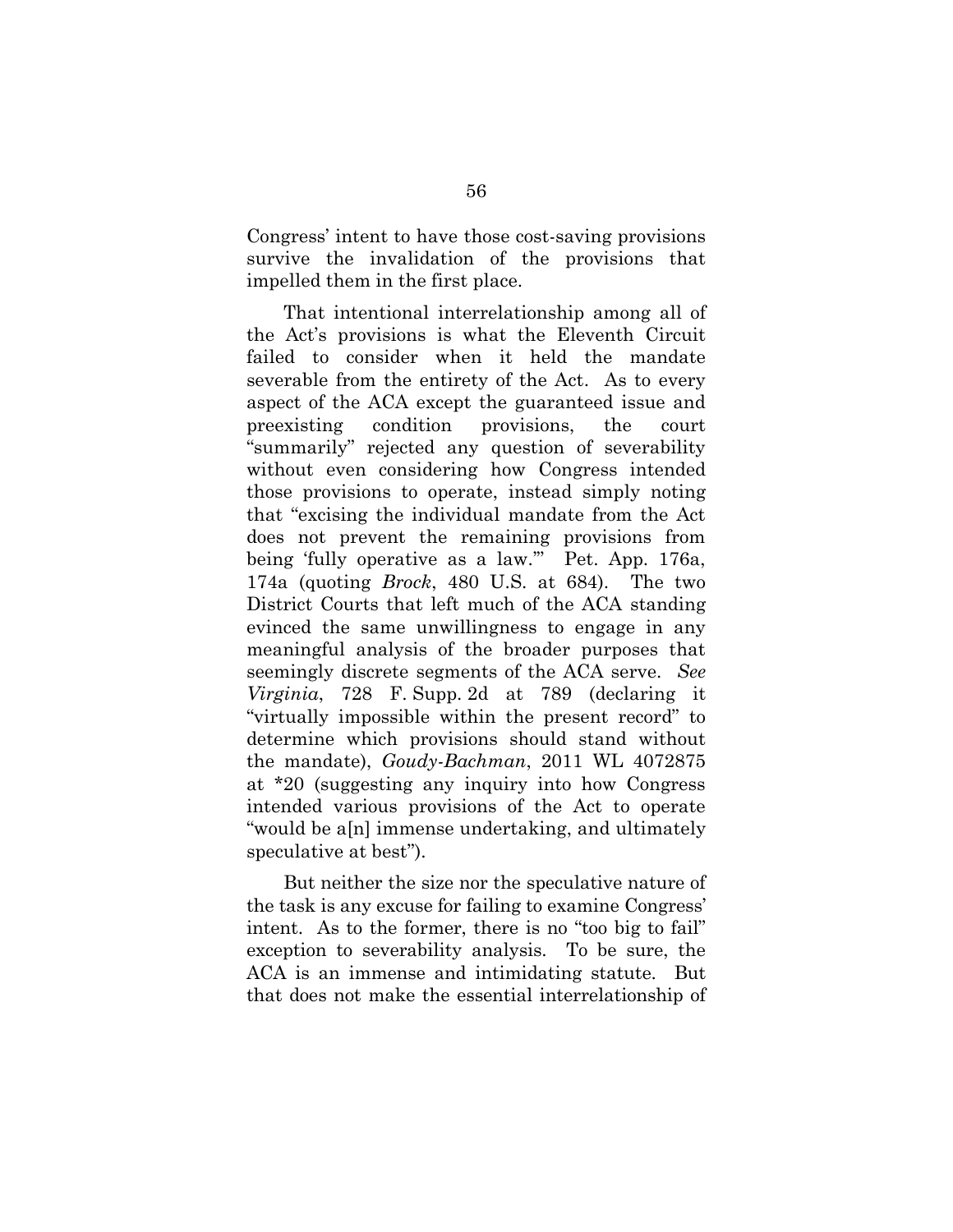its core provisions and offsetting function of its remaining provisions any less evident. And as to the latter, the inquiry into what the legislature would have intended had it known a provision would be invalidated by the courts is inherently counterfactual and speculative, but that is no excuse for not undertaking it. Many remedial questions faced by courts are counterfactual and speculative, but they are nonetheless critically important to provide an appropriate remedy—and, in this context, to honor Congress' evident intent that the ACA stand or fall with the individual mandate.

Nor does the absence of a non-severability clause in the ACA provide any basis for ignoring all the evidence that Congress intended the individual mandate to be non-severable. The Eleventh Circuit seemed to view that absence as highly relevant, Pet. App. 175a–76a, but such clauses are rare and would make little sense in a vast enactment like the ACA. Both severability and non-severability clauses are typically all-or-nothing propositions, as Congress rarely combs through a bill section by section to explain its intentions as to the severability of each and every provision. One can imagine Congress including a severability clause in a sprawling multisubject bill to reflect an intent to preserve as much of the act as possible. But in a massive bill with critical central provisions and peripheral complementary provisions, it would make little sense to treat the invalidation of a minor, peripheral provision the same as the invalidation of a core provision of the act. This Court's severability analysis distinguishes between those two circumstances by focusing on Congress' evident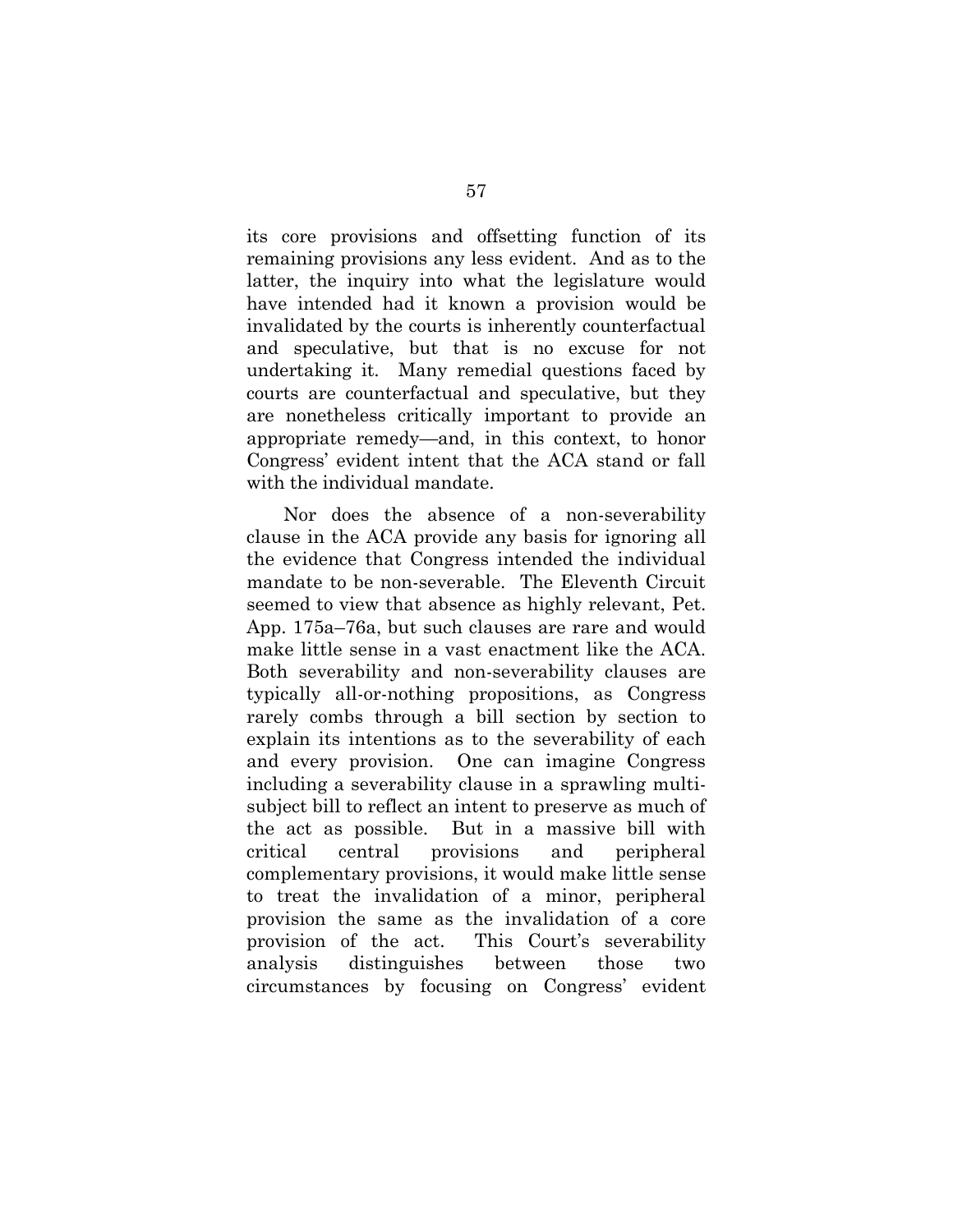intent. A one-size-fits-all non-severability clause would not. But the Court of Appeals bypassed the more sensitive analysis demanded by this Court's cases by giving undue weight to the absence of a non-severability clause.

The Eleventh Circuit compounded that error by dismissing the significance of Congress' decision to eliminate a severability clause during the drafting process. Contrary to the court's conclusion, it is both relevant and probative that Congress included a severability clause in an earlier version of the bill but excluded it from the ACA. To be sure, as the District Court recognized, Pet. App. 355a, the Act's lack of a severability clause does not create a presumption of non-severability. But "[w]here Congress includes … language in an earlier version of a bill, but deletes it prior to enactment, it may be presumed that the [excluded language] was not intended." *Russello v. United States*, 464 U.S. 16, 23–24 (1983). Particularly in the unusual context of an Act with a central provision subjected to constitutional scrutiny even before it became law, there is every reason to think that Congress made a conscious decision when it eliminated a severability clause from an Act that it knew would be subject to serious legal challenges. At a bare minimum, the elimination of that clause should put added focus on Congress' express statements about the interrelationship and codependence of the Act's provisions.

In the end, Congress' express and repeated findings that the mandate was "essential" to the Act's broader regulatory goals speak to the question presented here far more directly than the presence or absence of any severability or non-severability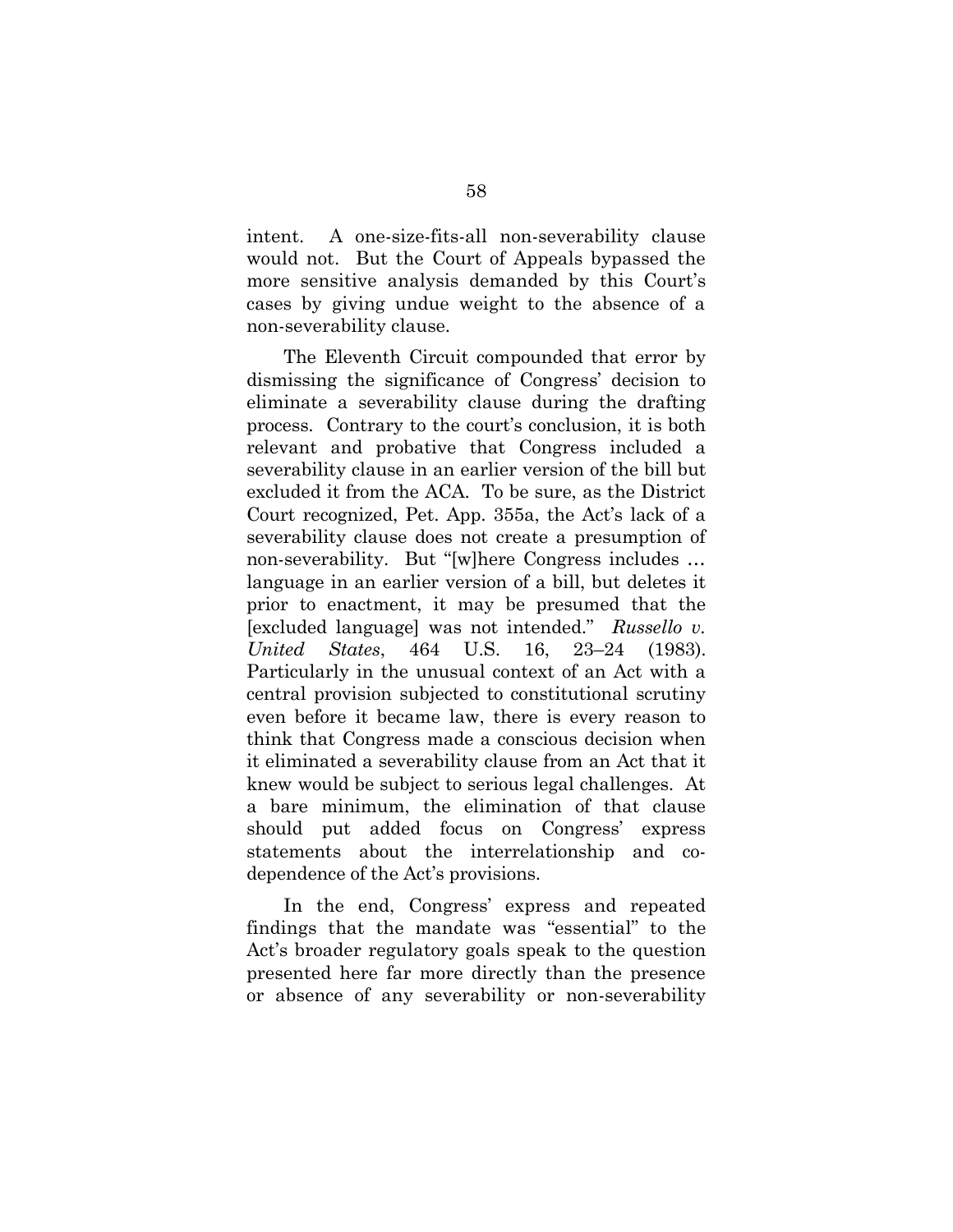clause. Congress made clear that the Act was structured so that it could not achieve its goal of near-universal coverage without the individual mandate. Those textual findings are reinforced by a variety of other indicia of Congress' intent, including: the labeling of amendments designed to remove the mandate as efforts to "gut" or "mortally wound" the bill, the interrelated and co-dependent nature of the supply and demand sides of the Act, and the reality that the Act passed through a series of legislative maneuvers that permitted no changes and made every provision critical. It is thus clear that without the mandate, Congress would not have enacted the supply-side provisions, and without those costly provisions to offset, the balance of the Act never would have emerged.

In these unique circumstances, leaving the remnants of spokes of the ACA in place without its hub runs a very real risk of "substitut[ing] for the law intended by the legislature one they may never have been willing, by itself, to enact." *Pollock*, 158 U.S. at 636. It does not require "speculation" or an "immense" study of every minute detail of the ACA, *Goudy-Bachman*, 2011 WL 4072875 at \*21, to arrive at the conclusion plain to all who recall the tortuous and tenuous process that produced it: An ACA without the individual mandate "is legislation that Congress would not have enacted." *Brock*, 480 U.S. at 685.

#### **CONCLUSION**

The Court should hold the ACA invalid in its entirety.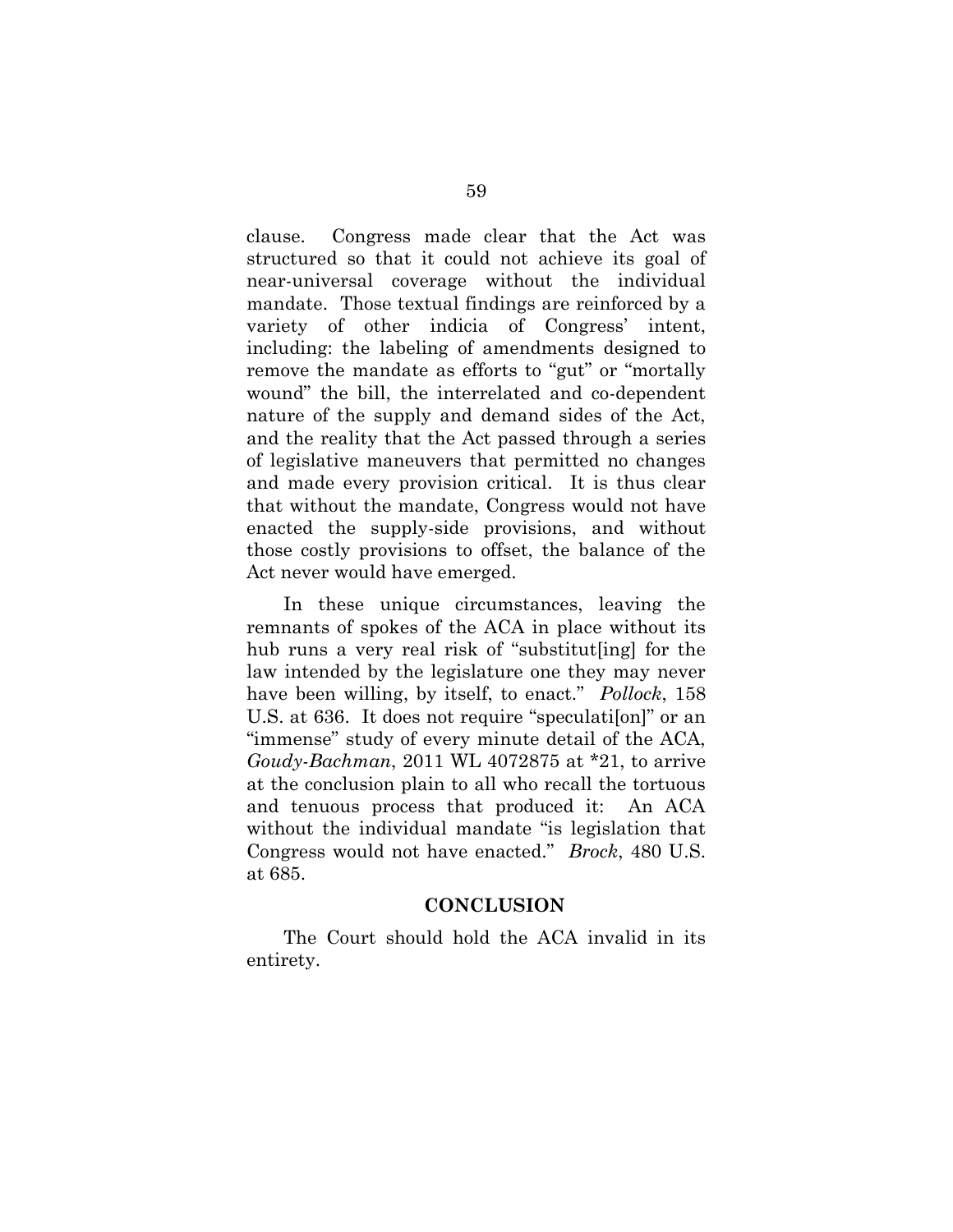Respectfully submitted,

PAUL D. CLEMENT *Counsel of Record* ERIN E. MURPHY BANCROFT PLLC 1919 M Street, N.W. Suite 470 Washington, DC 20036 pclement@bancroftpllc.com (202) 234-0090

PAMELA JO BONDI *Attorney General of Florida* SCOTT D. MAKAR *Solicitor General* LOUIS F. HUBENER TIMOTHY D. OSTERHAUS *Deputy Solicitors General* BLAINE H. WINSHIP *Special Counsel* Office of the Attorney General of Florida The Capitol, Suite PL-01 Tallahassee, FL 32399 (850) 414-3300

KATHERINE J. SPOHN *Special Counsel to the Attorney General* Office of the Attorney General of Nebraska 2115 State Capitol Building Lincoln, NE 68508

60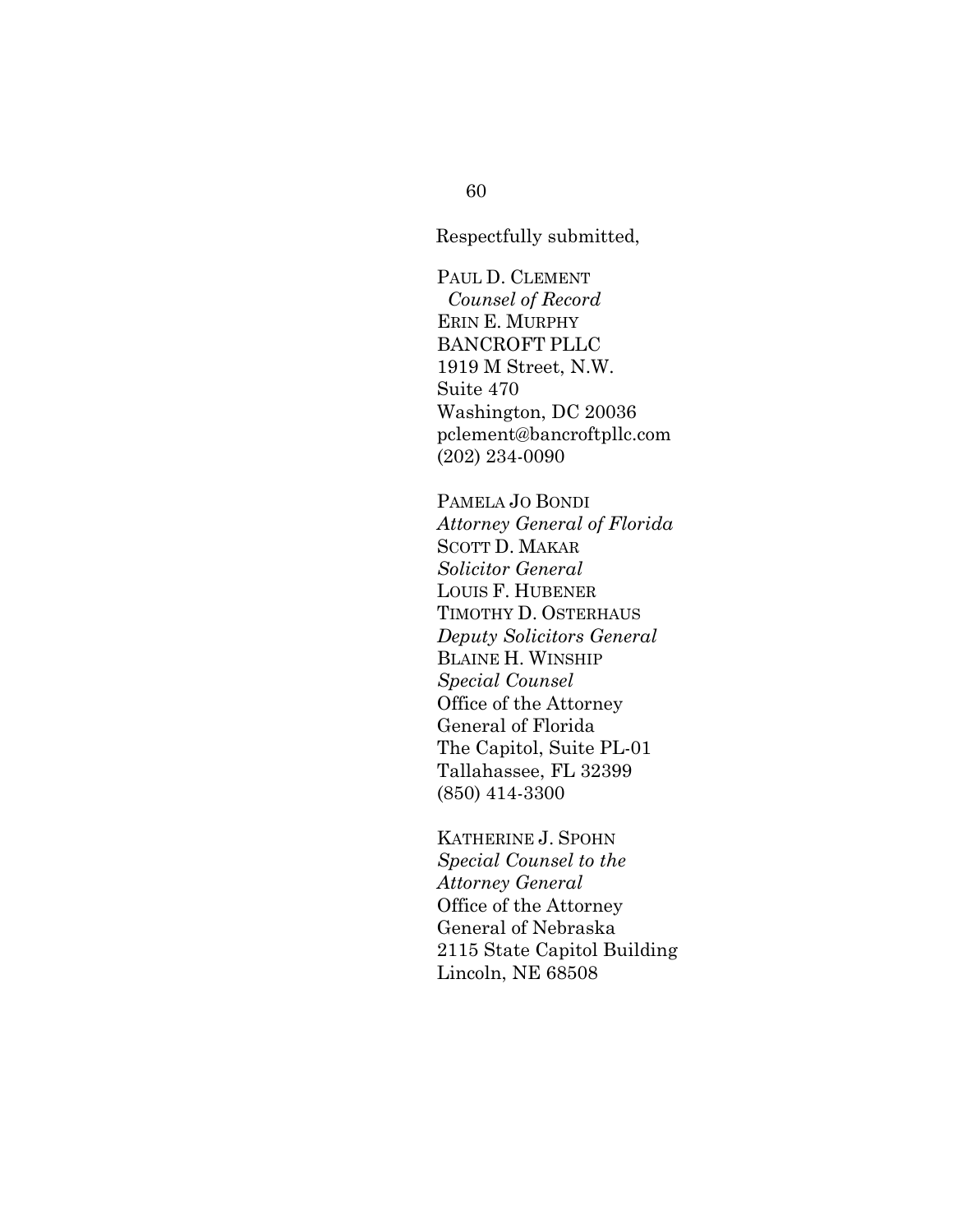# 61

BILL COBB *Deputy Attorney General for Civil Litigation*  Office of the Attorney General of Texas P.O. Box 12548 Capitol Station Austin, TX 78711 (512) 475-0131

January 6, 2012 *Counsel for Petitioners*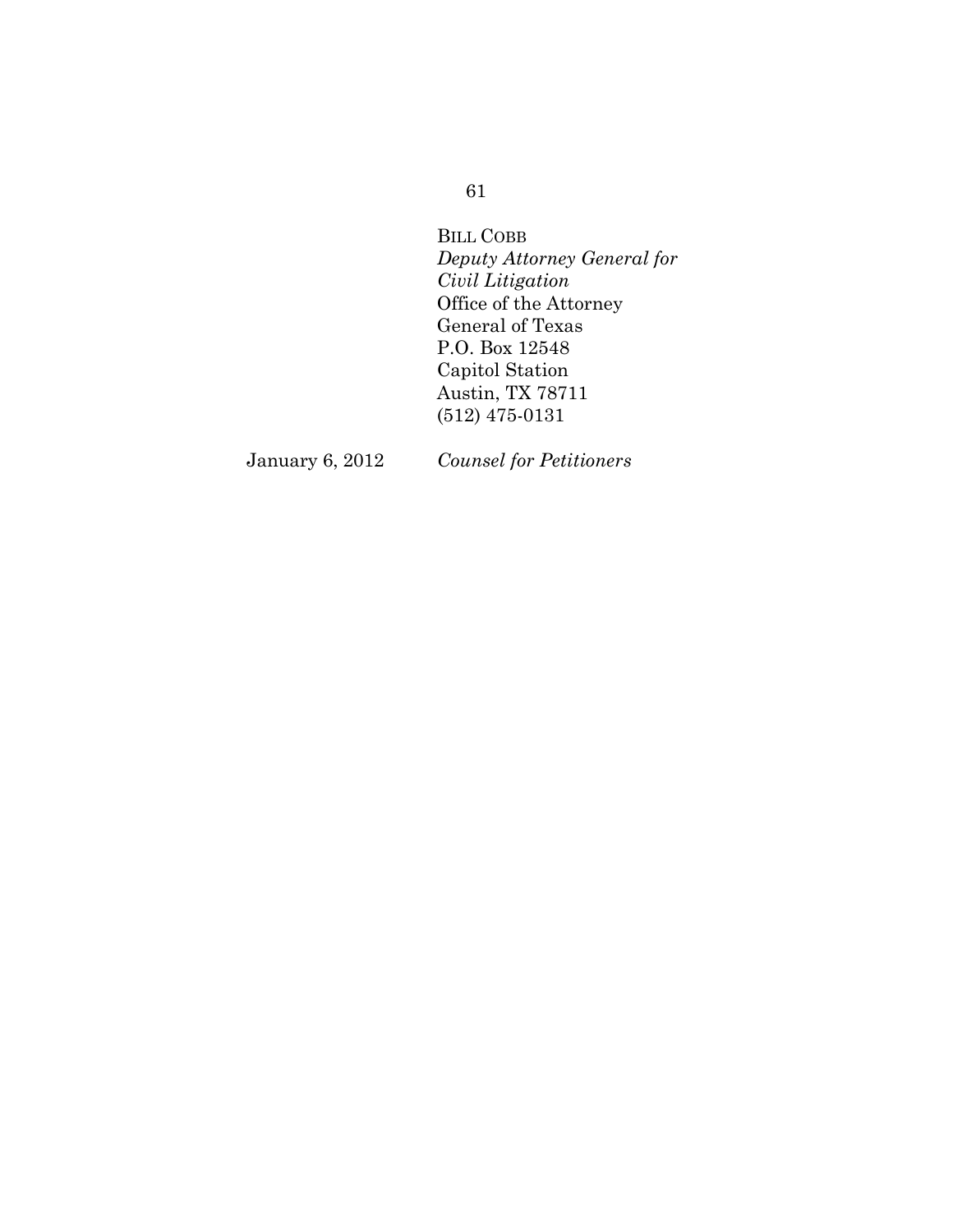**Severability Statutory Appendix**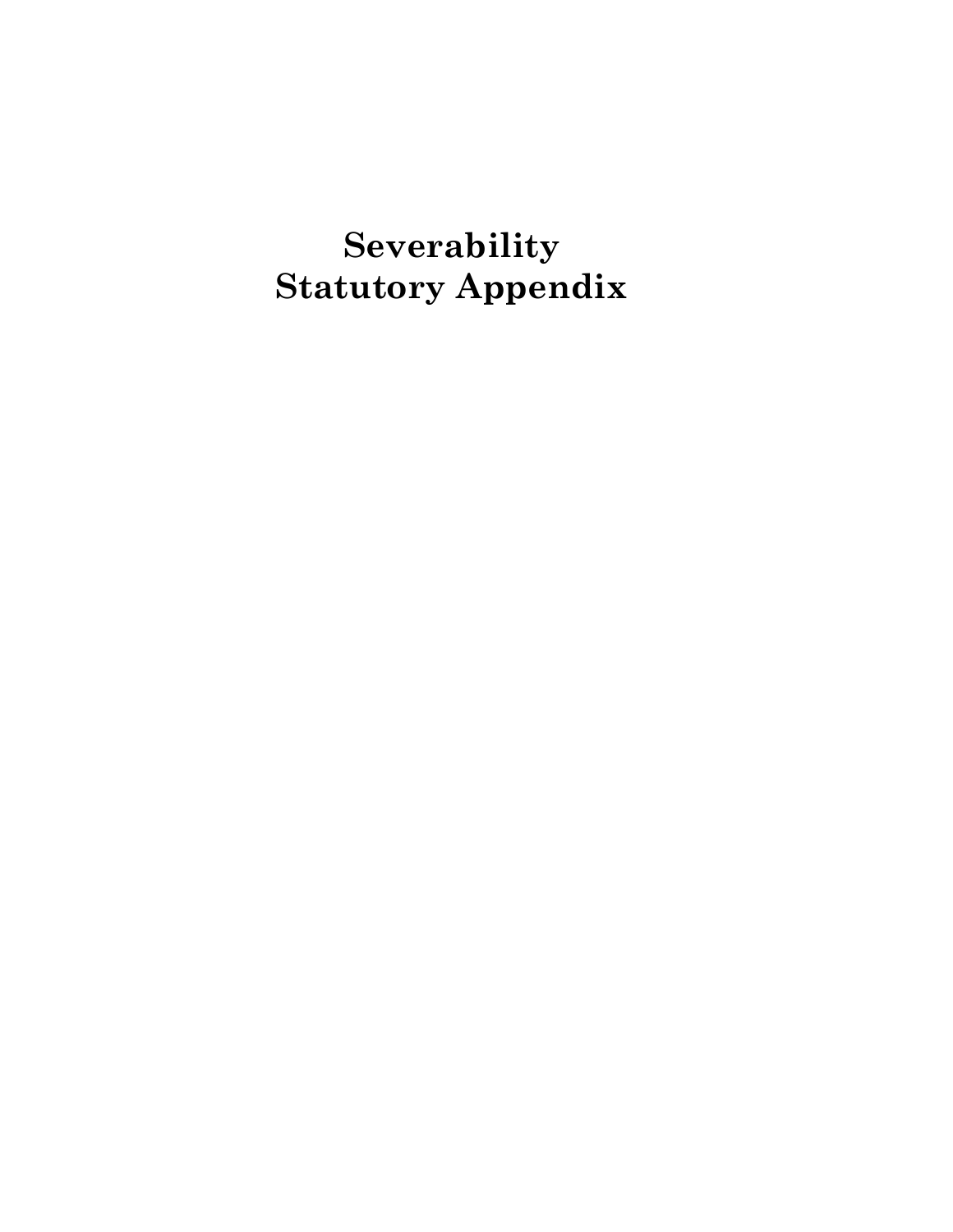## **TABLE OF CONTENTS**

Table of Contents of the Patient Protection & Affordable Care Act, Pub. L. No. 111-148, as amended by the Health Care & Education Reconciliation Act of 2010, Pub. L. No. 111-152 .............................1a

Relevant Provisions of the Patient Protection & Affordable Care Act, Pub. L. No. 111-148, as amended by the Health Care & Education Reconciliation Act of 2010, Pub. L. No. 111-152

ia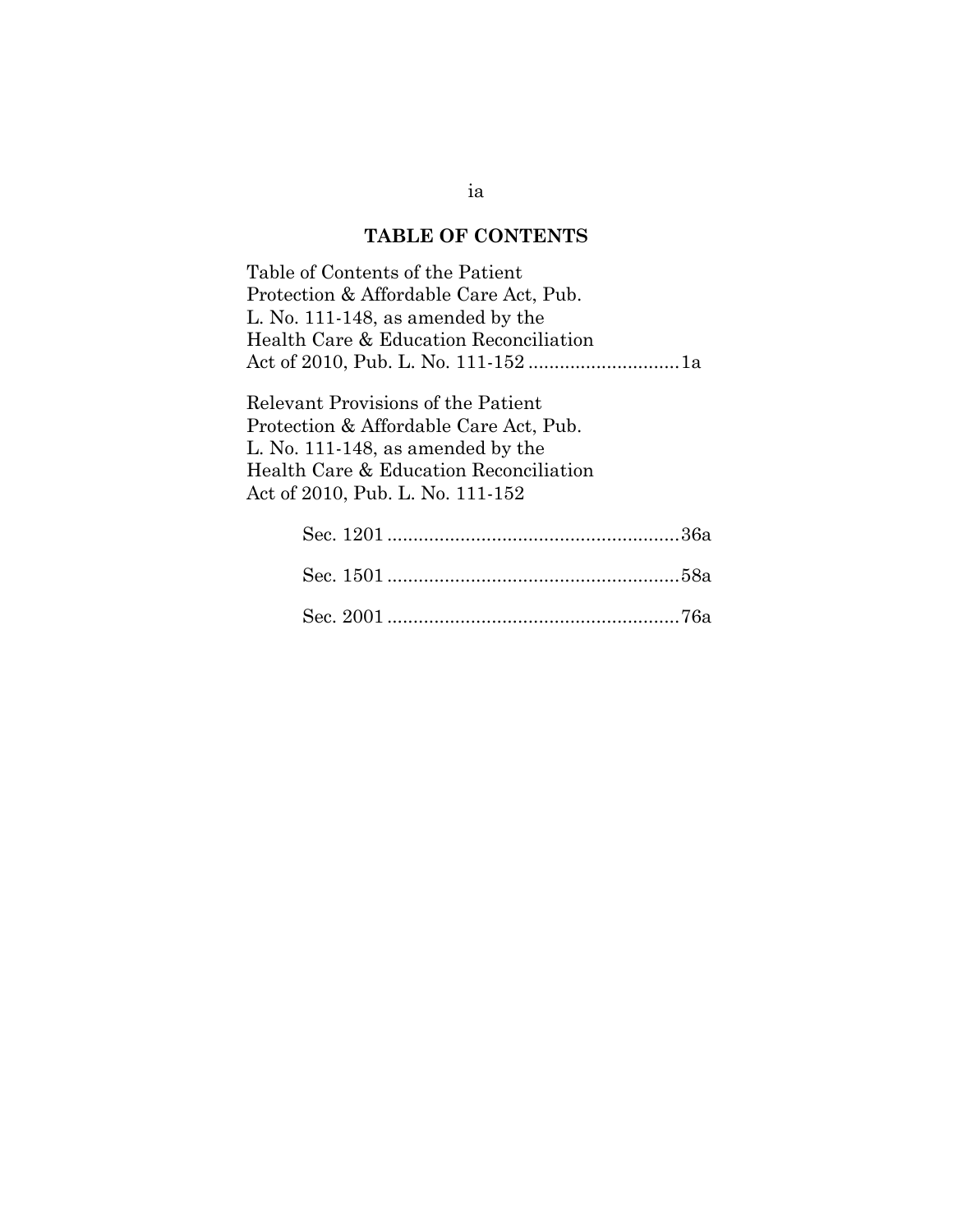## **TABLE OF CONTENTS OF THE PATIENT PROTECTION & AFFORDABLE CARE ACT, PUB. L. NO. 111-148, AS AMENDED BY THE HEALTH CARE & EDUCATION RECONCILIATION ACT OF 2010, PUB. L. NO. 111-152**

Patient Protection and Affordable Care Act (Public Law 111–148)

Sec. 1. Short title; table of contents

## **TITLE I—QUALITY, AFFORDABLE HEALTH CARE FOR ALL AMERICANS**

## **Subtitle A—Immediate Improvements in Health Care Coverage for All Americans**

- Sec. 1001. Amendments to the Public Health Service Act
- Sec. 1002. Health insurance consumer information
- Sec. 1003. Ensuring that consumers get value for their dollars
- Sec. 1004. Effective dates

## **Subtitle B—Immediate Actions to Preserve and Expand Coverage**

- Sec. 1101. Immediate access to insurance for uninsured individuals with a preexisting condition
- Sec. 1102. Reinsurance for early retirees
- Sec. 1103. Immediate information that allows consumers to identify affordable coverage options
- Sec. 1104. Administrative simplification
- Sec. 1105. Effective date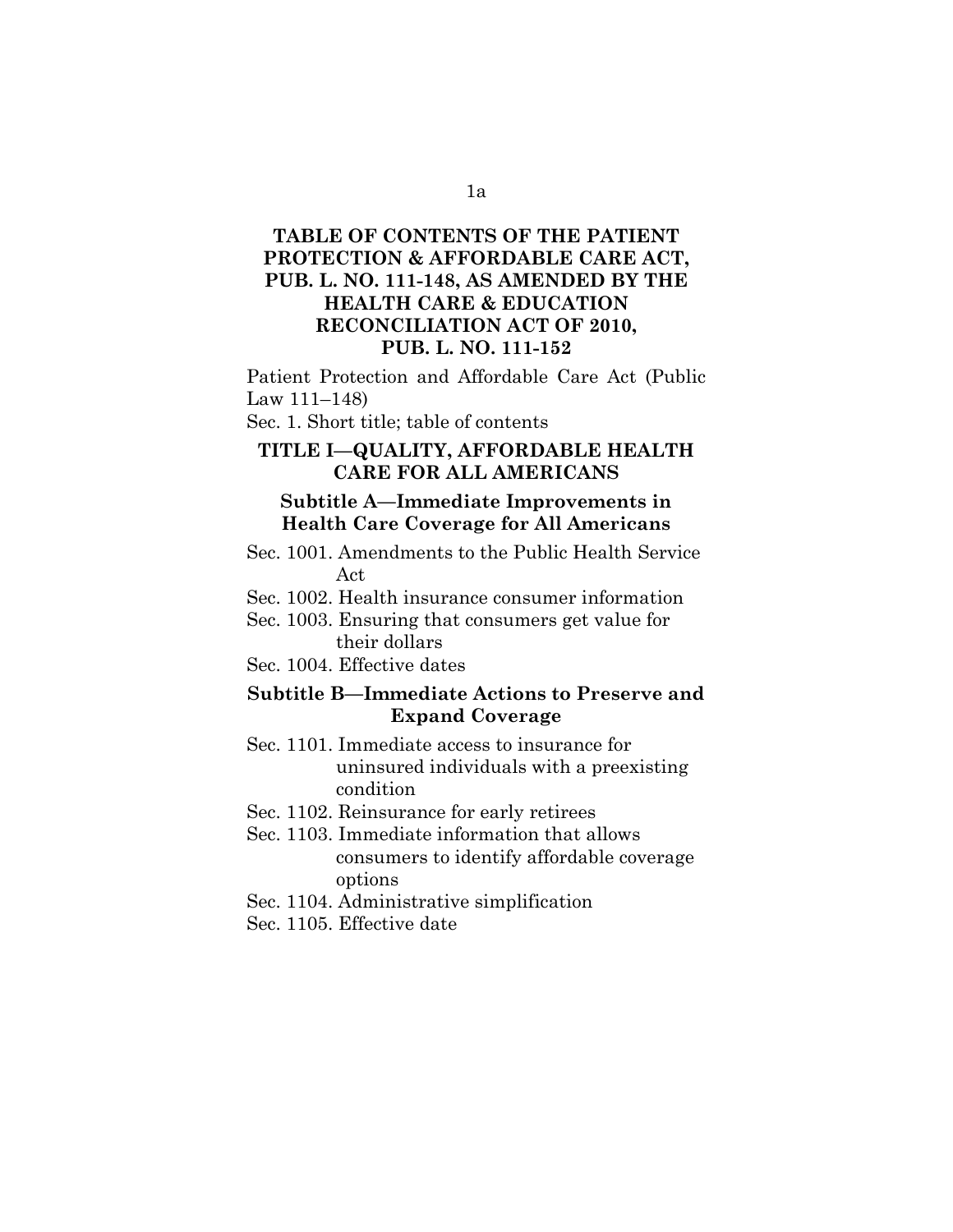## **Subtitle C—Quality Health Insurance Coverage for All Americans**

#### PART 1—HEALTH INSURANCE MARKET REFORMS

Sec. 1201. Amendment to the Public Health Service Act

#### PART 2—OTHER PROVISIONS

- Sec. 1251. Preservation of right to maintain existing coverage
- Sec. 1252. Rating reforms must apply uniformly to all health insurance issuers and group health plans
- Sec. 1253. Annual report on self-insured plans
- Sec. 1254. Study of large group market
- Sec. 1255. Effective dates

#### **Subtitle D—Available Coverage Choices for All Americans**

- PART 1—ESTABLISHMENT OF QUALIFIED HEALTH PLANS
- Sec. 1301. Qualified health plan defined
- Sec. 1302. Essential health benefits requirements
- Sec. 1303. Special rules
- Sec. 1304. Related definitions

## PART 2—CONSUMER CHOICES AND INSURANCE COMPETITION THROUGH HEALTH BENEFIT **EXCHANGES**

- Sec. 1311. Affordable choices of health benefit Plans
- Sec. 1312. Consumer choice
- Sec. 1313. Financial integrity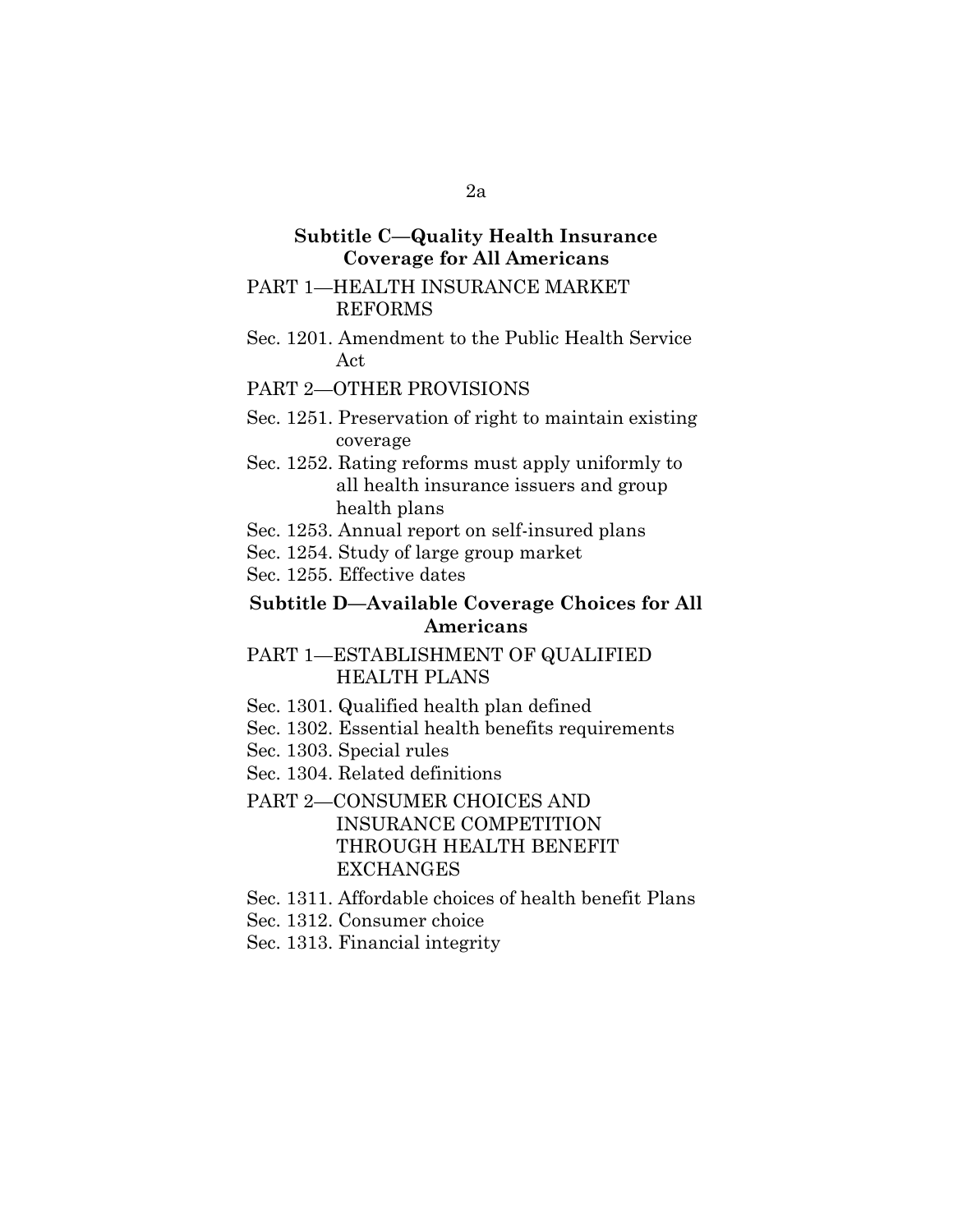## PART 3—STATE FLEXIBILITY RELATING TO EXCHANGES

- Sec. 1321. State flexibility in operation and enforcement of Exchanges and related requirement
- Sec. 1322. Federal program to assist establishment and operation of nonprofit, member-run health insurance issuers
- Sec. 1323. Community health insurance option
- Sec. 1323. Funding for the territories
- Sec. 1324. Level playing field

## PART 4—STATE FLEXIBILITY TO ESTABLISH ALTERNATIVE PROGRAMS

- Sec. 1331. State flexibility to establish basic health programs for low-income individuals not eligible for Medicaid
- Sec. 1332. Waiver for State innovation
- Sec. 1333. Provisions relating to offering of plans in more than one State
- Sec. 1334. Multi-State plans
- PART 5—REINSURANCE AND RISK ADJUSTMENT
- Sec. 1341. Transitional reinsurance program for individual market in each State
- Sec. 1342. Establishment of risk corridors for plans in individual and small group markets
- Sec. 1343. Risk adjustment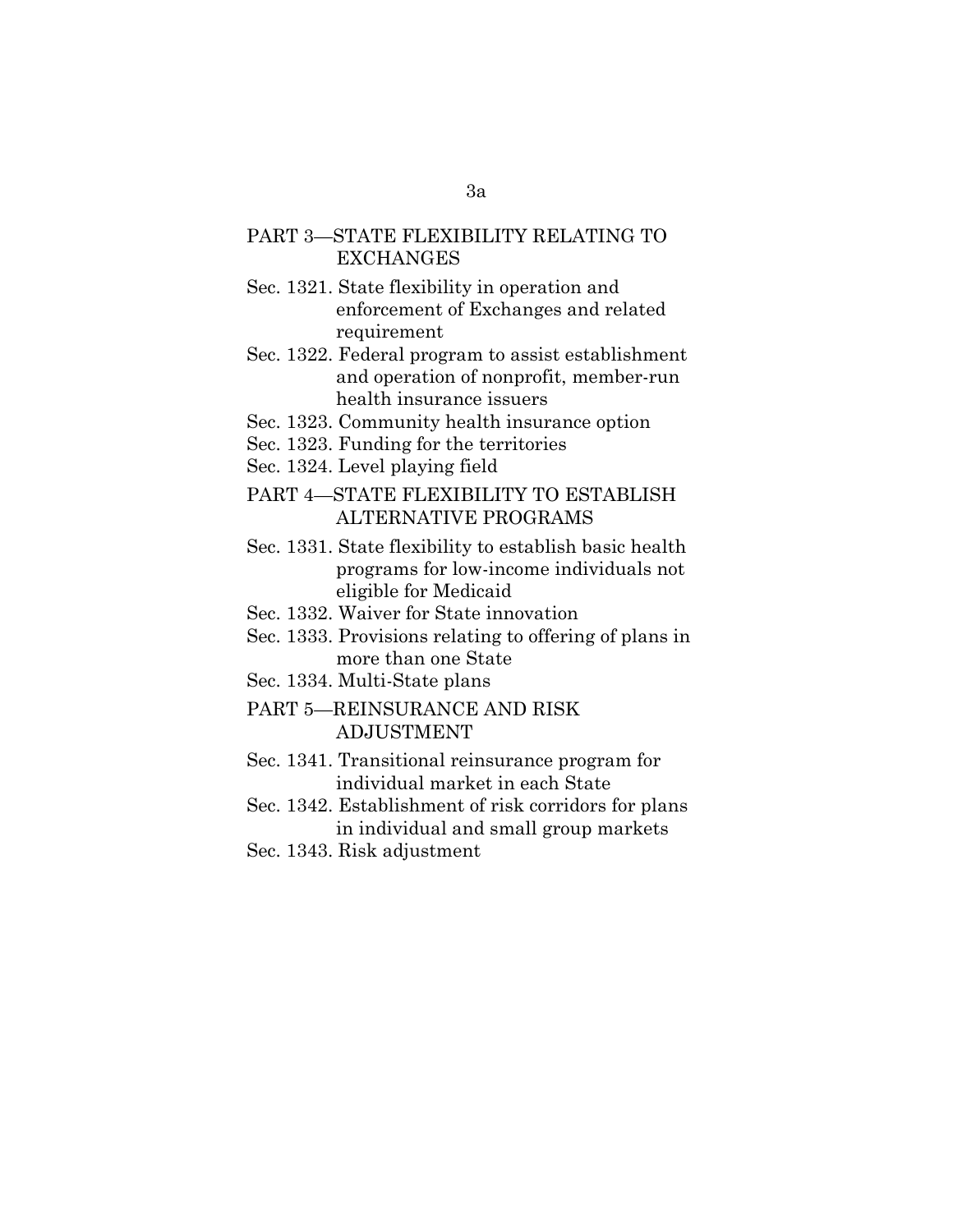## **Subtitle E—Affordable Coverage Choices for All Americans**

#### PART I—PREMIUM TAX CREDITS AND COST-SHARING REDUCTIONS

## SUBPART A—PREMIUM TAX CREDITS AND COST-SHARING REDUCTIONS

- Sec. 1401. Refundable tax credit providing premium assistance for coverage under a qualified health plan
- Sec. 1402. Reduced cost-sharing for individuals enrolling in qualified health plans

#### SUBPART B—ELIGIBILITY DETERMINATIONS

- Sec. 1411. Procedures for determining eligibility for Exchange participation, premium tax credits and reduced cost-sharing, and individual responsibility exemption
- Sec. 1412. Advance determination and payment of premium tax credits and cost-sharing reductions
- Sec. 1413. Streamlining of procedures for enrollment through an exchange and State Medicaid, CHIP, and health subsidy programs
- Sec. 1414. Disclosures to carry out eligibility requirements for certain programs
- Sec. 1415. Premium tax credit and cost-sharing reduction payments disregarded for Federal and Federally-assisted programs
- Sec. 1416. Study of geographic variation in application of FPL
- PART II—SMALL BUSINESS TAX CREDIT
- Sec. 1421. Credit for employee health insurance expenses of small businesses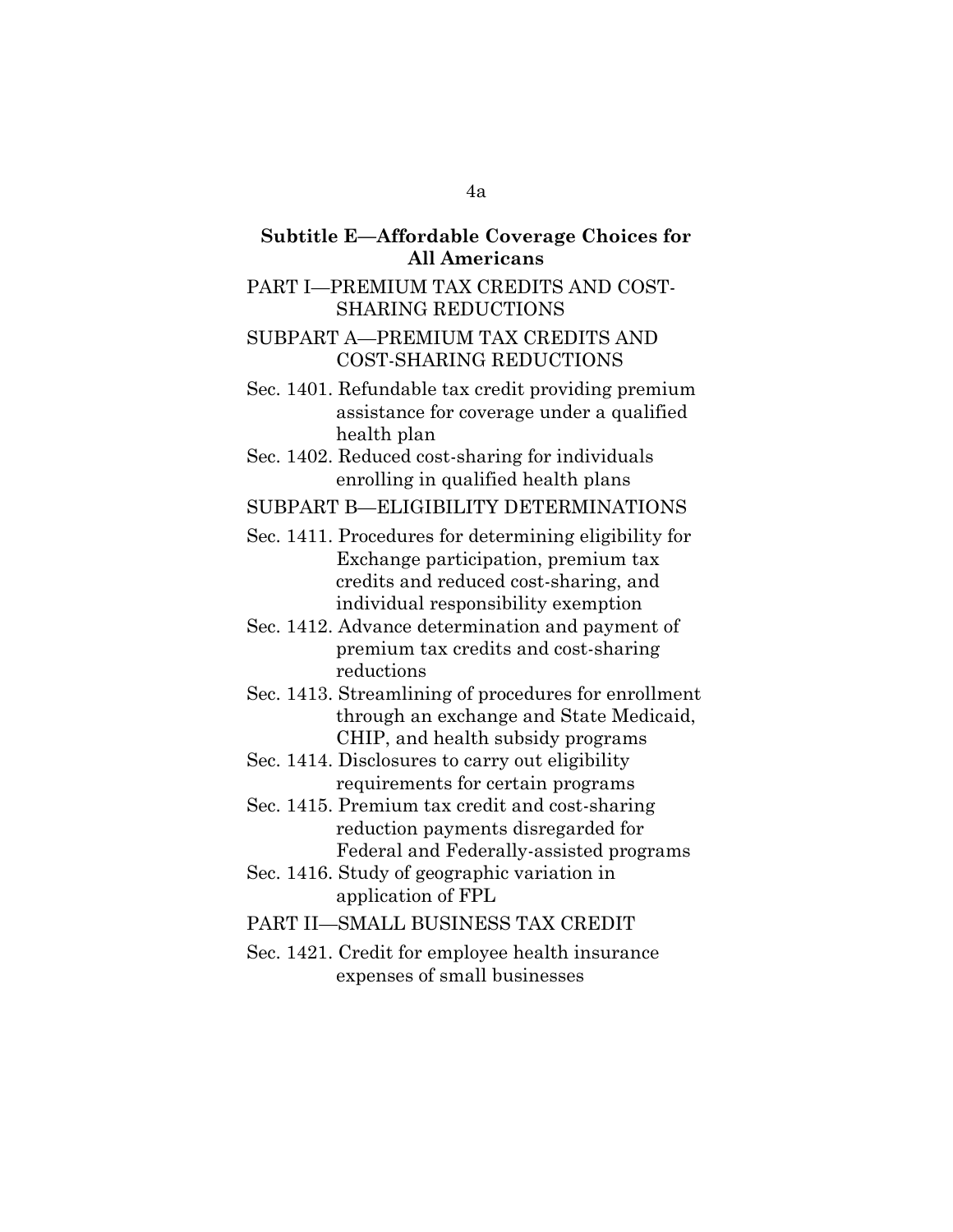## **Subtitle F—Shared Responsibility for Health Care**

#### PART I—INDIVIDUAL RESPONSIBILITY

- Sec. 1501. Requirement to maintain minimum essential coverage
- Sec. 1502. Reporting of health insurance coverage

#### PART II—EMPLOYER RESPONSIBILITIES

- Sec. 1511. Automatic enrollment for employees of large employers
- Sec. 1512. Employer requirement to inform employees of coverage options
- Sec. 1513. Shared responsibility for employers
- Sec. 1514. Reporting of employer health insurance coverage
- Sec. 1515. Offering of Exchange-participating qualified health plans through cafeteria plans

#### **Subtitle G—Miscellaneous Provisions**

- Sec. 1551. Definitions
- Sec. 1552. Transparency in government
- Sec. 1553. Prohibition against discrimination on assisted suicide
- Sec. 1554. Access to therapies
- Sec. 1555. Freedom not to participate in Federal health insurance programs
- Sec. 1556. Equity for certain eligible survivors
- Sec. 1557. Nondiscrimination
- Sec. 1558. Protections for employees
- Sec. 1559. Oversight
- Sec. 1560. Rules of construction
- Sec. 1561. Health information technology enrollment standards and protocols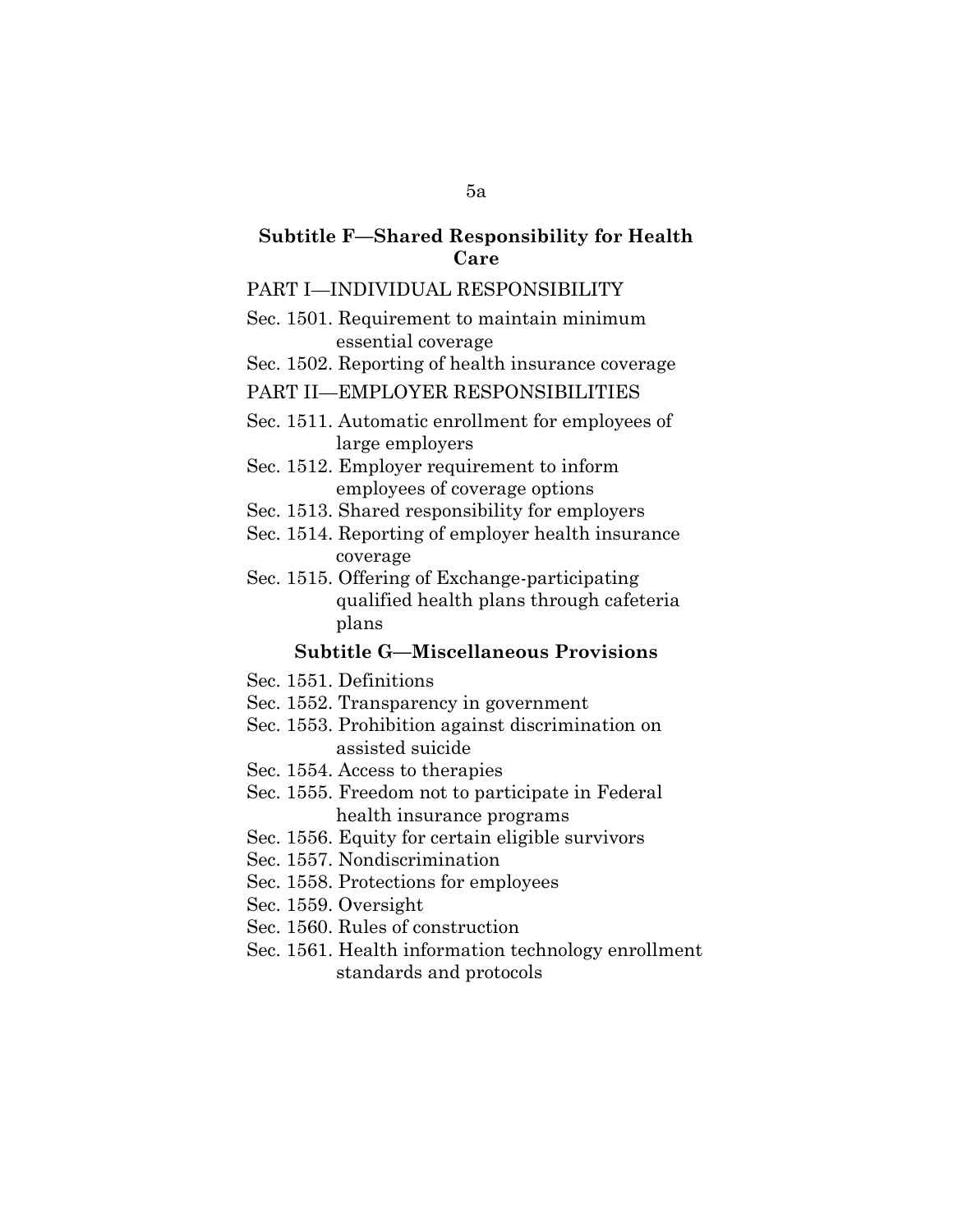- Sec. 1562. GAO study regarding the rate of denial of coverage and enrollment by health insurance issuers and group health plans
- Sec. 1563. Small business procurement
- Sec. 1563 [sic]. Conforming amendments
- Sec. 1563 [sic]. Sense of the Senate promoting fiscal responsibility

# **TITLE II—ROLE OF PUBLIC PROGRAMS Subtitle A—Improved Access to Medicaid**

- Sec. 2001. Medicaid coverage for the lowest income populations
- Sec. 2002. Income eligibility for nonelderly determined using modified gross income
- Sec. 2003. Requirement to offer premium assistance for employer-sponsored insurance
- Sec. 2004. Medicaid coverage for former foster care children
- Sec. 2005. Payments to territories
- Sec. 2006. Special adjustment to FMAP determination for certain States recovering from a major disaster
- Sec. 2007. Medicaid Improvement Fund rescission

#### **Subtitle B—Enhanced Support for the Children's Health Insurance Program**

- Sec. 2101. Additional federal financial participation for CHIP
- Sec. 2102. Technical corrections

## **Subtitle C—Medicaid and CHIP Enrollment Simplification**

Sec. 2201. Enrollment Simplification and coordination with State Health Insurance Exchanges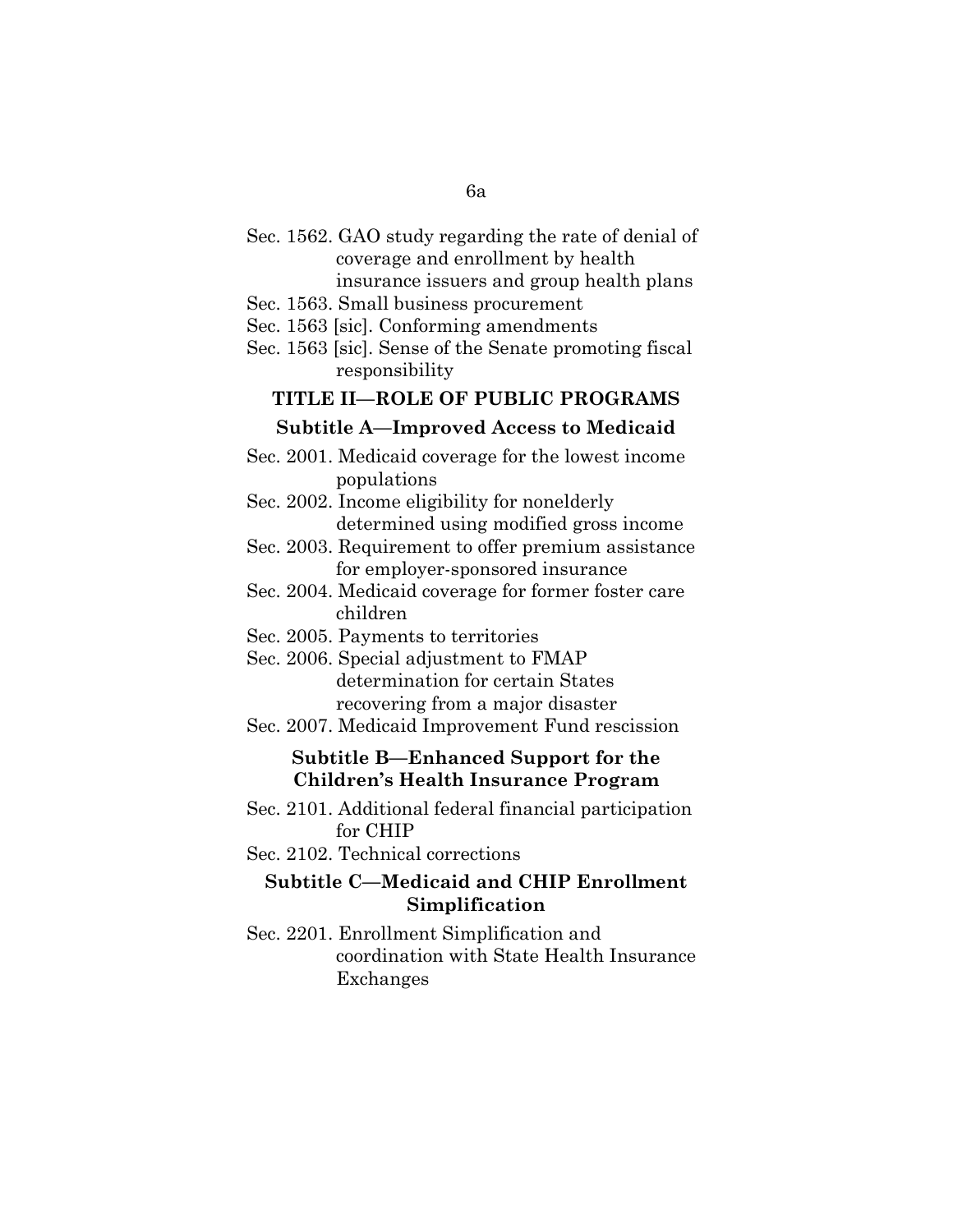Sec. 2202. Permitting hospitals to make presumptive eligibility determinations for all Medicaid eligible populations

### **Subtitle D—Improvements to Medicaid Services**

- Sec. 2301. Coverage for freestanding birth center services
- Sec. 2302. Concurrent care for children
- Sec. 2303. State eligibility option for family planning services
- Sec. 2304. Clarification of definition of medical assistance

## **Subtitle E—New Options for States to Provide Long-Term Services and Supports**

- Sec. 2401. Community First Choice Option
- Sec. 2402. Removal of barriers to providing home and community-based services
- Sec. 2403. Money Follows the Person Rebalancing **Demonstration**
- Sec. 2404. Protection for recipients of home and community-based services against spousal impoverishment
- Sec. 2405. Funding to expand State Aging and Disability Resource Centers
- Sec. 2406. Sense of the Senate regarding long-term care

## **Subtitle F—Medicaid Prescription Drug Coverage**

- Sec. 2501. Prescription drug rebates
- Sec. 2502. Elimination of exclusion of coverage of certain drugs
- Sec. 2503. Providing adequate pharmacy reimbursement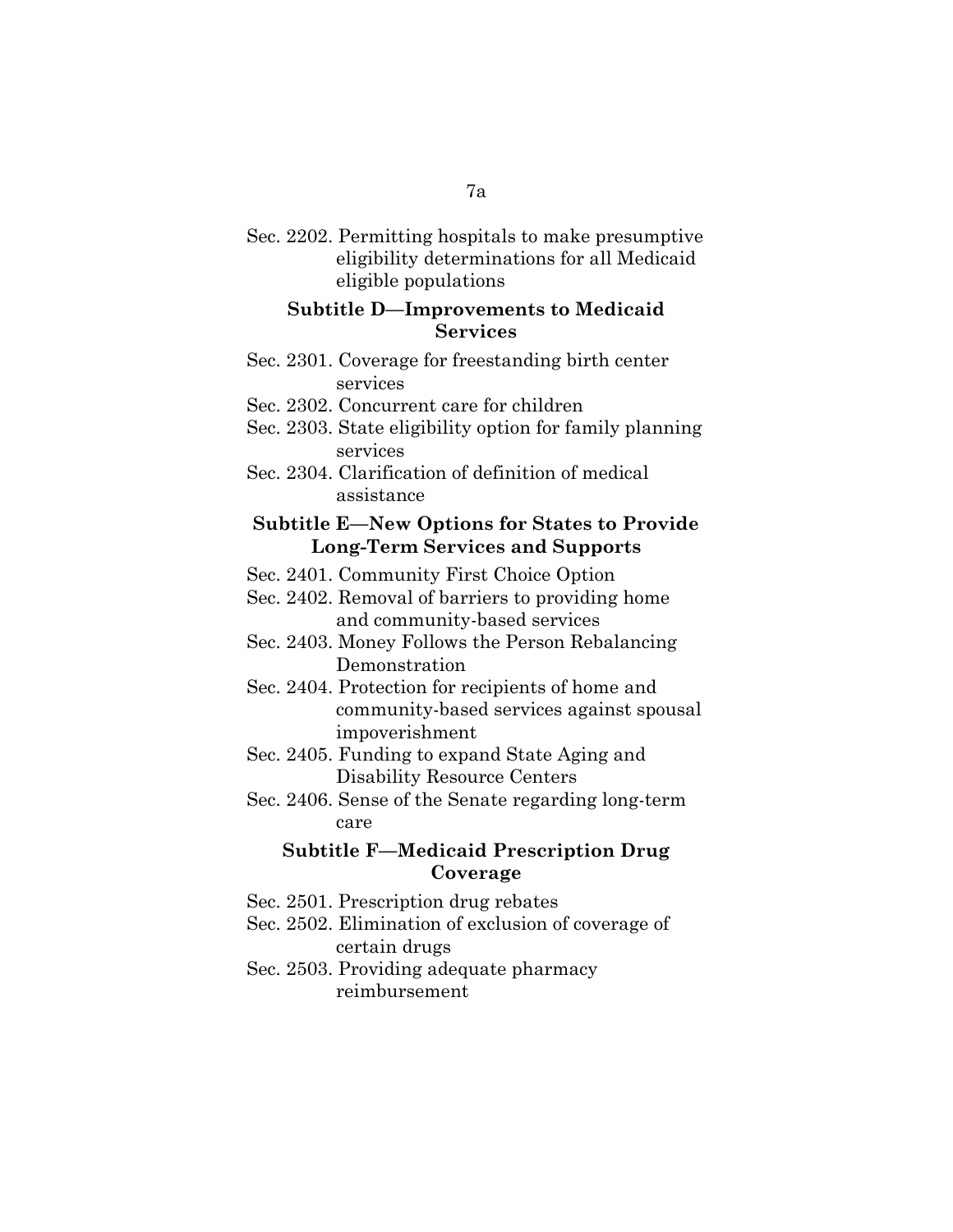#### **Subtitle G—Medicaid Disproportionate Share Hospital (DSH) Payments**

#### Sec. 2551. Disproportionate share hospital payments

#### **Subtitle H—Improved Coordination for Dual Eligible Beneficiaries**

Sec. 2601. 5-year period for demonstration projects

Sec. 2602. Providing Federal coverage and payment coordination for dual eligible beneficiaries

#### **Subtitle I—Improving the Quality of Medicaid for Patients and Providers**

- Sec. 2701. Adult health quality measures
- Sec. 2702. Payment Adjustment for Health Care-Acquired Conditions
- Sec. 2703. State option to provide health homes for enrollees with chronic conditions
- Sec. 2704. Demonstration project to evaluate integrated care around a hospitalization
- Sec. 2705. Medicaid Global Payment System Demonstration Project
- Sec. 2706. Pediatric Accountable Care Organization Demonstration Project
- Sec. 2707. Medicaid emergency psychiatric demonstration project

## **Subtitle J—Improvements to the Medicaid and CHIP Payment and Access Commission (MACPAC)**

Sec. 2801. MACPAC assessment of policies affecting all Medicaid beneficiaries

## **Subtitle K—Protections for American Indians and Alaska Natives**

Sec. 2901. Special rules relating to Indians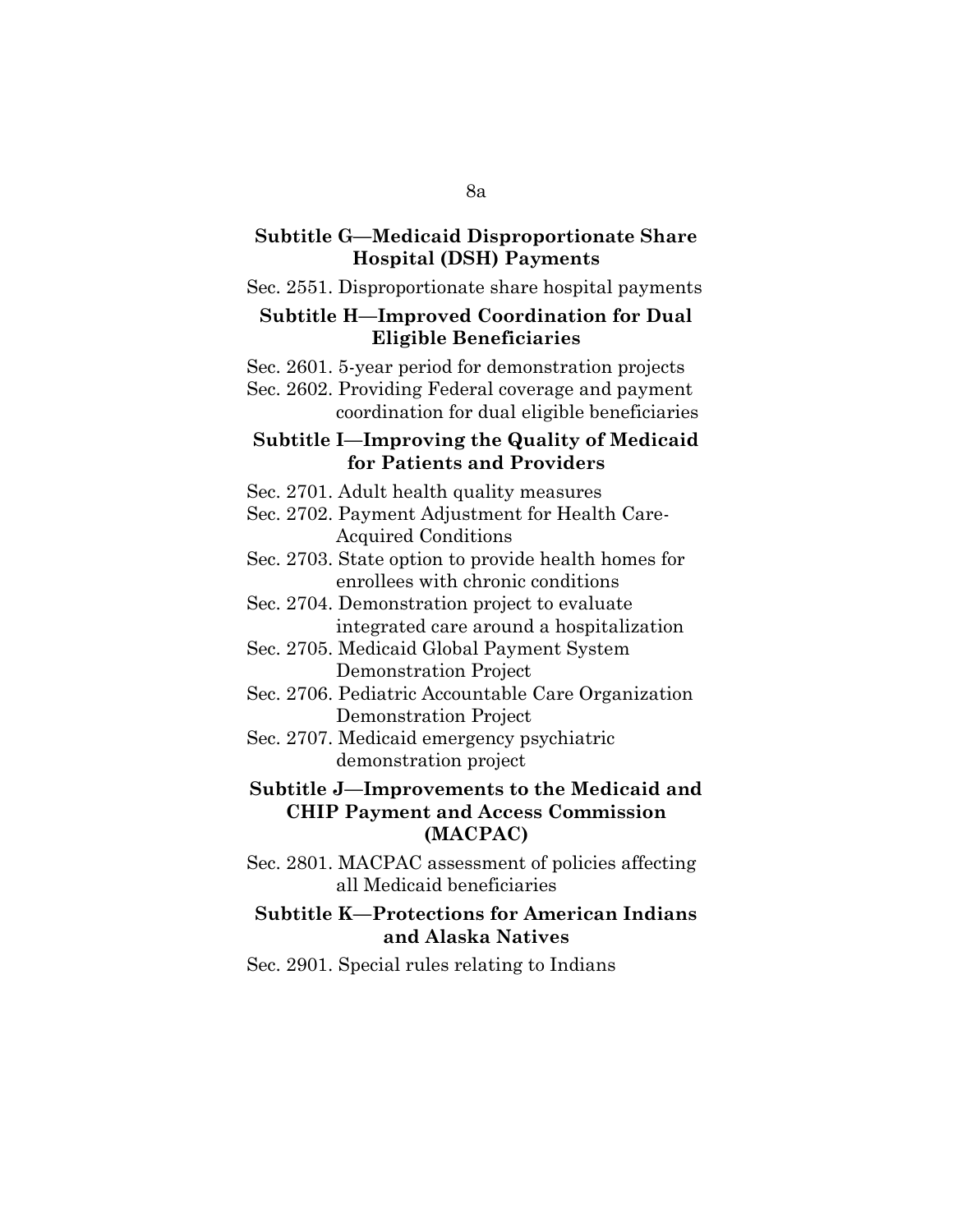Sec. 2902. Elimination of sunset for reimbursement for all medicare part B services furnished by certain indian hospitals and clinics

### **Subtitle L—Maternal and Child Health Services**

Sec. 2951. Maternal, infant, and early childhood home visiting programs

- Sec. 2952. Support, education, and research for postpartum depression
- Sec. 2953. Personal responsibility education
- Sec. 2954. Restoration of funding for abstinence education
- Sec. 2955. Inclusion of information about the importance of having a health care power of attorney in transition planning for children aging out of foster care and independent living programs

## **TITLE III—IMPROVING THE QUALITY AND EFFICIENCY OF HEALTH CARE**

## **Subtitle A—Transforming the Health Care Delivery System**

- PART 1—LINKING PAYMENT TO QUALITY OUTCOMES UNDER THE MEDICARE PROGRAM
- Sec. 3001. Hospital Value-Based purchasing program
- Sec. 3002. Improvements to the physician quality reporting system
- Sec. 3003. Improvements to the physician feedback program

#### 9a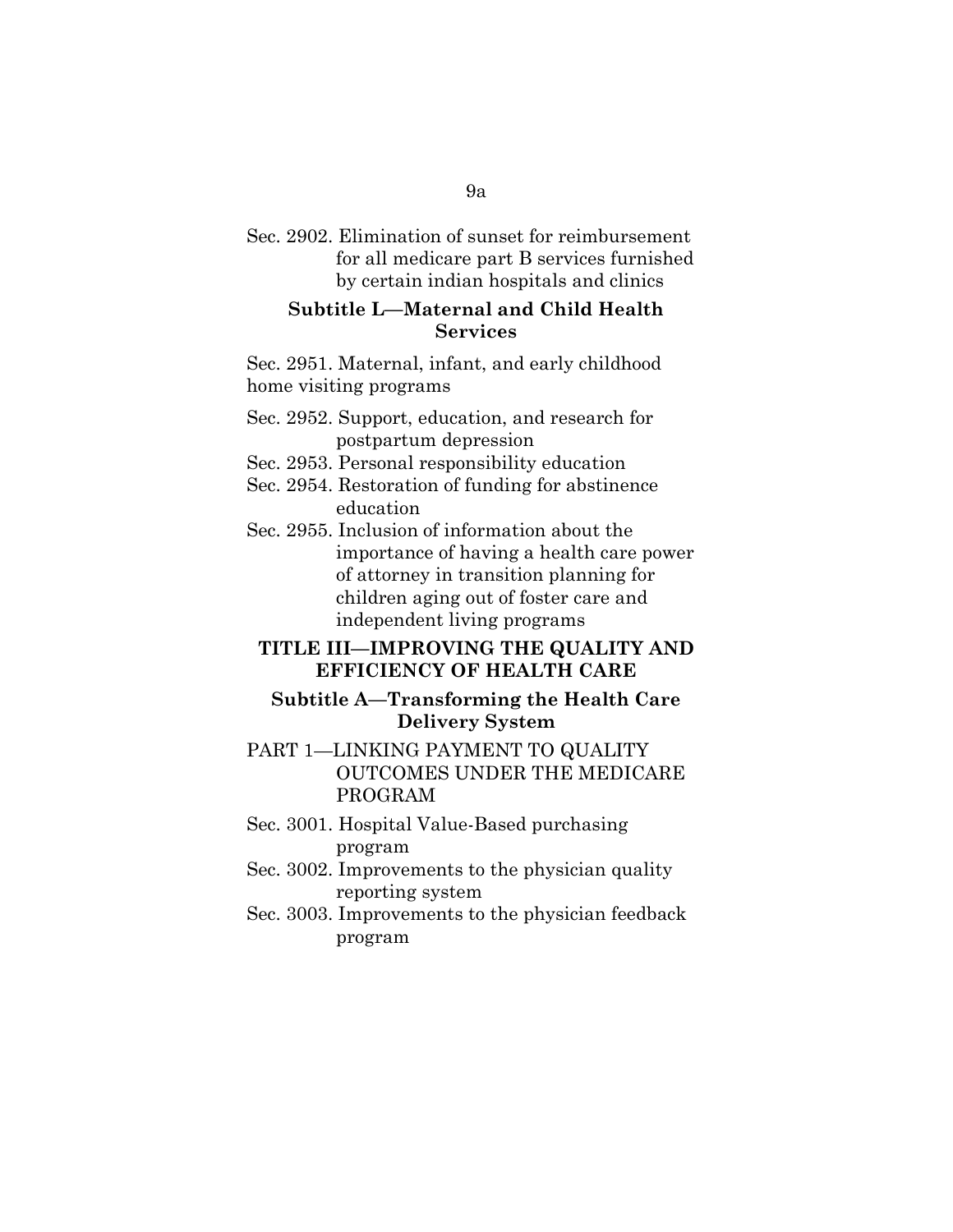| Sec. 3004. Quality reporting for long-term care<br>hospitals, inpatient rehabilitation                                   |
|--------------------------------------------------------------------------------------------------------------------------|
| hospitals, and hospice programs<br>Sec. 3005. Quality reporting for PPS-exempt cancer<br>hospitals                       |
| Sec. 3006. Plans for a Value-Based purchasing<br>program for skilled nursing facilities and<br>home health agencies      |
| Sec. 3007. Value-based payment modifier under the<br>physician fee schedule                                              |
| Sec. 3008. Payment adjustment for conditions<br>acquired in hospitals                                                    |
| PART 2-NATIONAL STRATEGY TO IMPROVE<br><b>HEALTH CARE QUALITY</b>                                                        |
| Sec. 3011. National strategy<br>Sec. 3012. Interagency Working Group on Health<br>Care Quality                           |
| Sec. 3013. Quality measure development<br>Sec. 3014. Quality measurement<br>Sec. 3015. Data collection; public reporting |
| PART 3-ENCOURAGING DEVELOPMENT OF<br><b>NEW PATIENT CARE MODELS</b>                                                      |
| Sec. 3021. Establishment of Center for Medicare and<br>Medicaid Innovation within CMS                                    |
| Sec. 3022. Medicare shared savings program<br>Sec. 3023. National pilot program on payment<br>bundling                   |
| Sec. 3024. Independence at home demonstration<br>program                                                                 |
| Sec. 3025. Hospital readmissions reduction program<br>Sec. 3026. Community-Based Care Transitions<br>Program             |
| Sec. 3027. Extension of gainsharing demonstration                                                                        |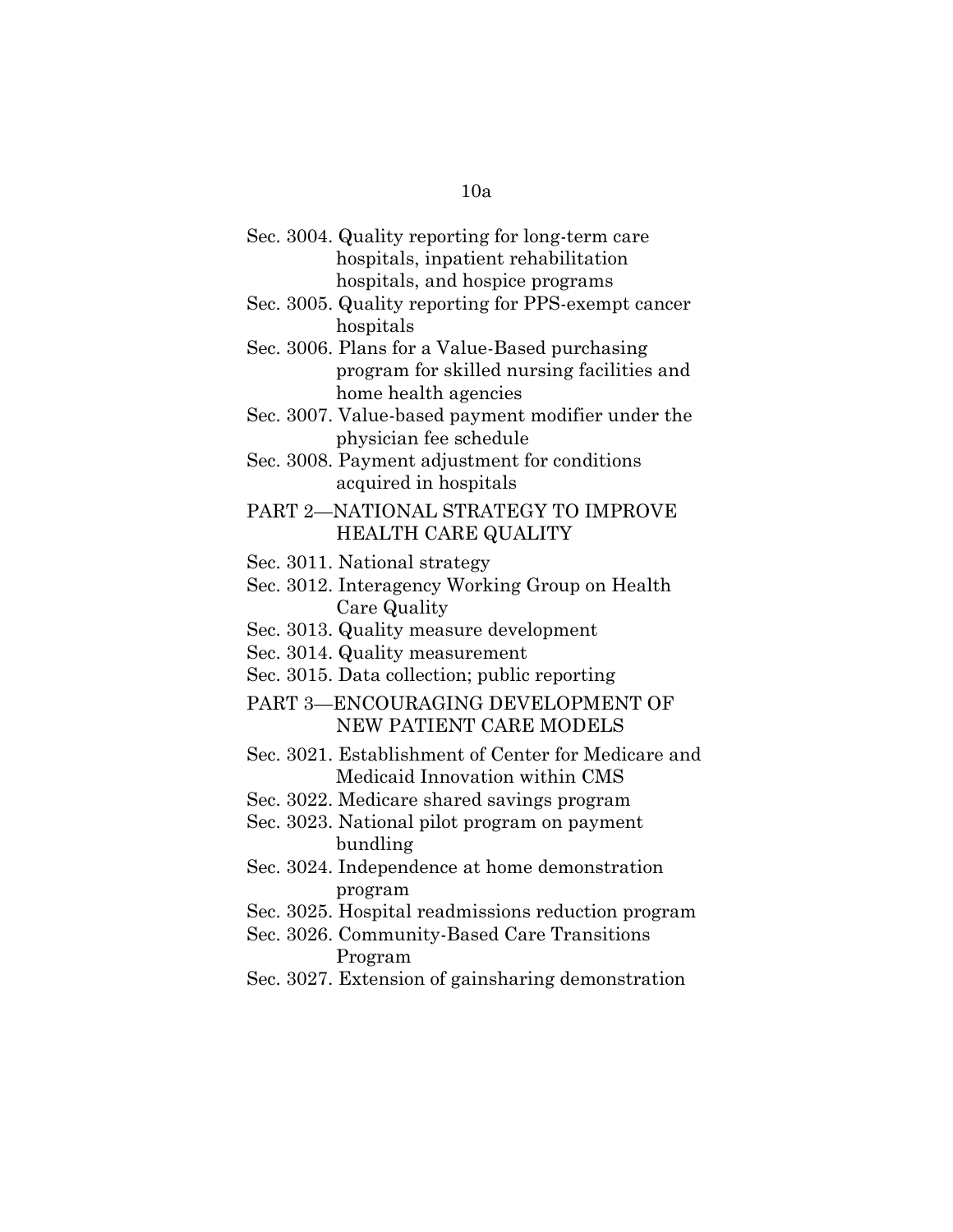## **Subtitle B—Improving Medicare for Patients and Providers**

### PART I—ENSURING BENEFICIARY ACCESS TO PHYSICIAN CARE AND OTHER SERVICES

- Sec. 3101. Increase in the physician payment update
- Sec. 3102. Extension of the work geographic index floor and revisions to the practice expense geographic adjustment under the Medicare physician fee schedule
- Sec. 3103. Extension of exceptions process for Medicare therapy caps
- Sec. 3104. Extension of payment for technical component of certain physician pathology services
- Sec. 3105. Extension of ambulance add-ons
- Sec. 3106. Extension of certain payment rules for long-term care hospital services and of moratorium on the establishment of certain hospitals and facilities
- Sec. 3107. Extension of physician fee schedule mental health add-on
- Sec. 3108. Permitting physician assistants to order post-Hospital extended care services
- Sec. 3109. Exemption of certain pharmacies from accreditation requirements
- Sec. 3110. Part B special enrollment period for disabled TRICARE beneficiaries
- Sec. 3111. Payment for bone density tests.
- Sec. 3112. Revision to the Medicare Improvement Fund
- Sec. 3113. Treatment of certain complex diagnostic laboratory tests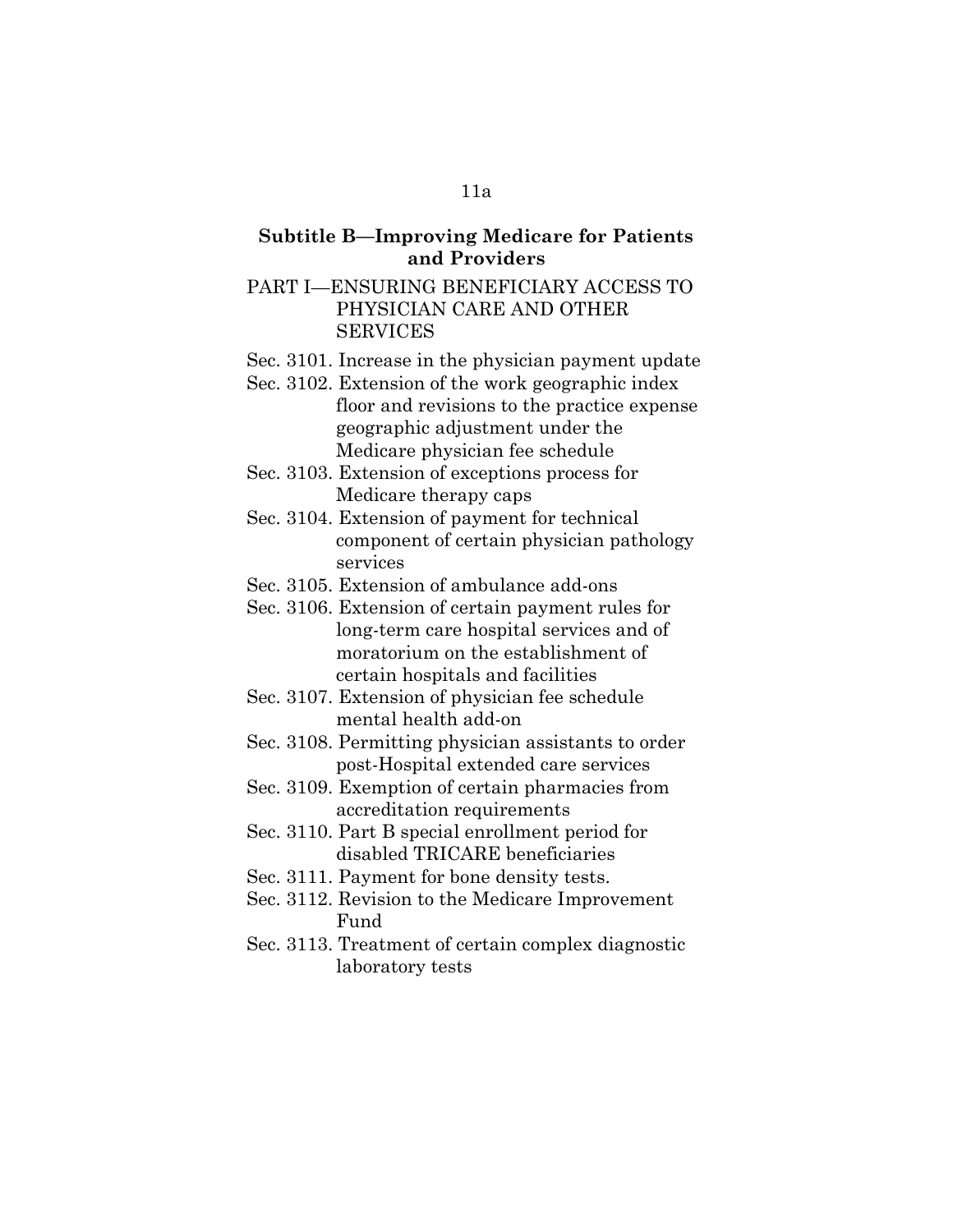|  | Sec. 3114. Improved access for certified nurse- |  |  |
|--|-------------------------------------------------|--|--|
|  | midwife services                                |  |  |

#### PART II—RURAL PROTECTIONS

Sec. 3121. Extension of outpatient hold harmless provision

Sec. 3122. Extension of Medicare reasonable costs payments for certain clinical diagnostic laboratory tests furnished to hospital patients in certain rural areas

- Sec. 3123. Extension of the Rural Community Hospital Demonstration Program
- Sec. 3124. Extension of the Medicare-dependent hospital (MDH) program
- Sec. 3125. Temporary improvements to the Medicare inpatient hospital payment adjustment for low-volume hospitals
- Sec. 3126. Improvements to the demonstration project on community health integration models in certain rural counties
- Sec. 3127. MedPAC study on adequacy of Medicare payments for health care providers serving in rural areas
- Sec. 3128. Technical correction related to critical access hospital services
- Sec. 3129. Extension of and revisions to Medicare rural hospital flexibility program
- PART III—IMPROVING PAYMENT ACCURACY
- Sec. 3131. Payment adjustments for home health care
- Sec. 3132. Hospice reform
- Sec. 3133. Improvement to medicare disproportionate share hospital (DSH) payments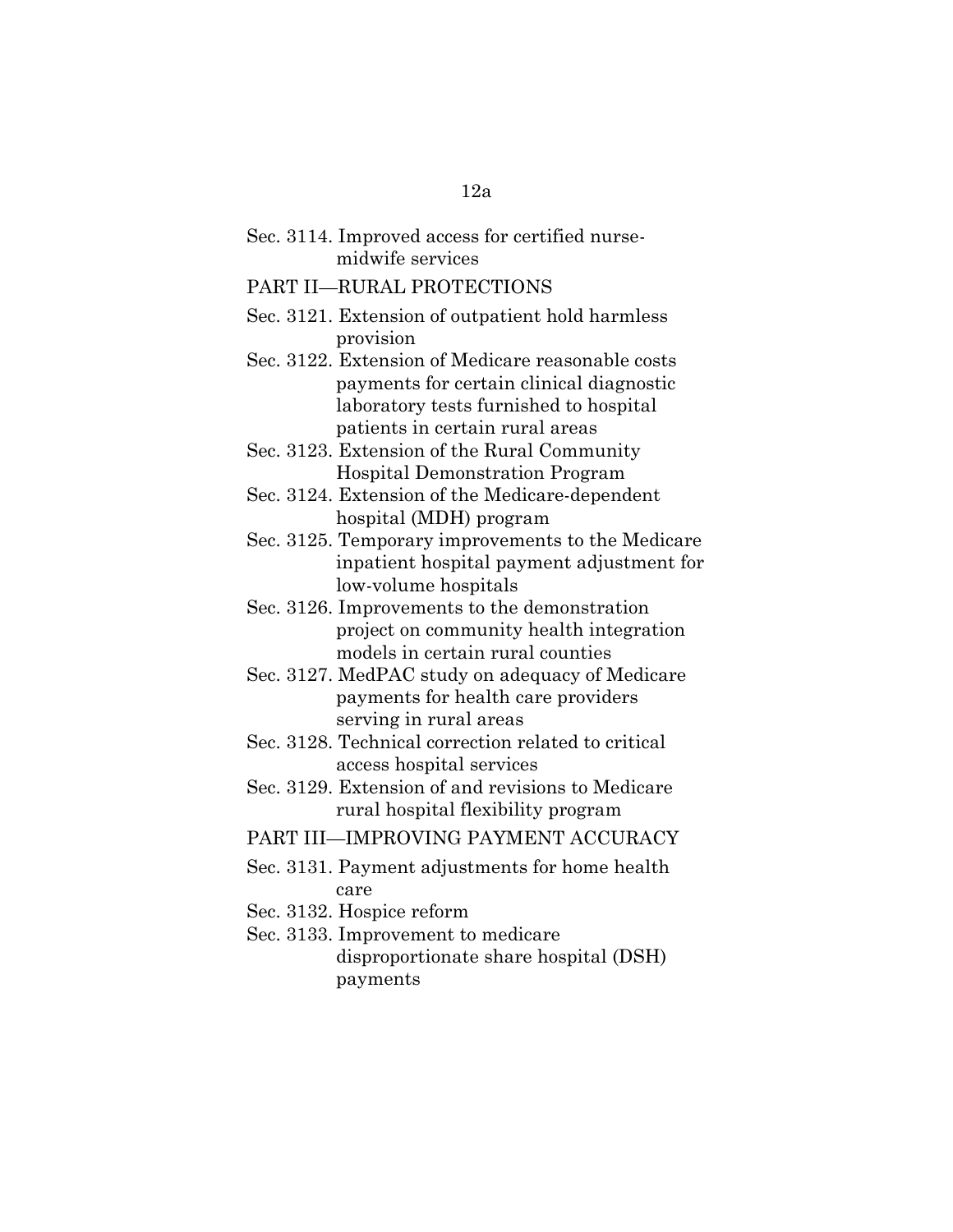| Sec. 3134. Misvalued codes under the physician fee                                                        |
|-----------------------------------------------------------------------------------------------------------|
| schedule                                                                                                  |
| Sec. 3135. Modification of equipment utilization                                                          |
| factor for advanced imaging services                                                                      |
| Sec. 3136. Revision of payment for power-driven                                                           |
| wheelchairs                                                                                               |
| Sec. 3137. Hospital wage index improvement                                                                |
| Sec. 3138. Treatment of certain cancer hospitals                                                          |
| Sec. 3139. Payment for biosimilar biological products                                                     |
| Sec. 3140. Medicare hospice concurrent care                                                               |
| demonstration program                                                                                     |
| Sec. 3141. Application of budget neutrality on a                                                          |
| national basis in the calculation of the                                                                  |
| Medicare hospital wage index floor                                                                        |
| Sec. 3142. HHS study on urban Medicare-dependent                                                          |
| hospitals                                                                                                 |
| Sec. 3143. Protecting home health benefits                                                                |
|                                                                                                           |
| <b>Subtitle C-Provisions Relating to Part C</b>                                                           |
| Sec. 3201. Medicare Advantage payment                                                                     |
|                                                                                                           |
| Sec. 3202. Benefit protection and simplification<br>Sec. 3203. Application of coding intensity adjustment |
|                                                                                                           |
| during MA payment transition                                                                              |
| Sec. 3204. Simplification of annual beneficiary<br>election periods                                       |
| Sec. 3205. Extension for specialized MA plans for                                                         |
| special needs individuals                                                                                 |
| Sec. 3206. Extension of reasonable cost contracts                                                         |
|                                                                                                           |
| Sec. 3207. Technical correction to MA private fee-for-<br>service plans                                   |
| Sec. 3208. Making senior housing facility                                                                 |
| demonstration permanent                                                                                   |
| Sec. 3209. Authority to deny plan bids                                                                    |
| Sec. 3210. Development of new standards for certain                                                       |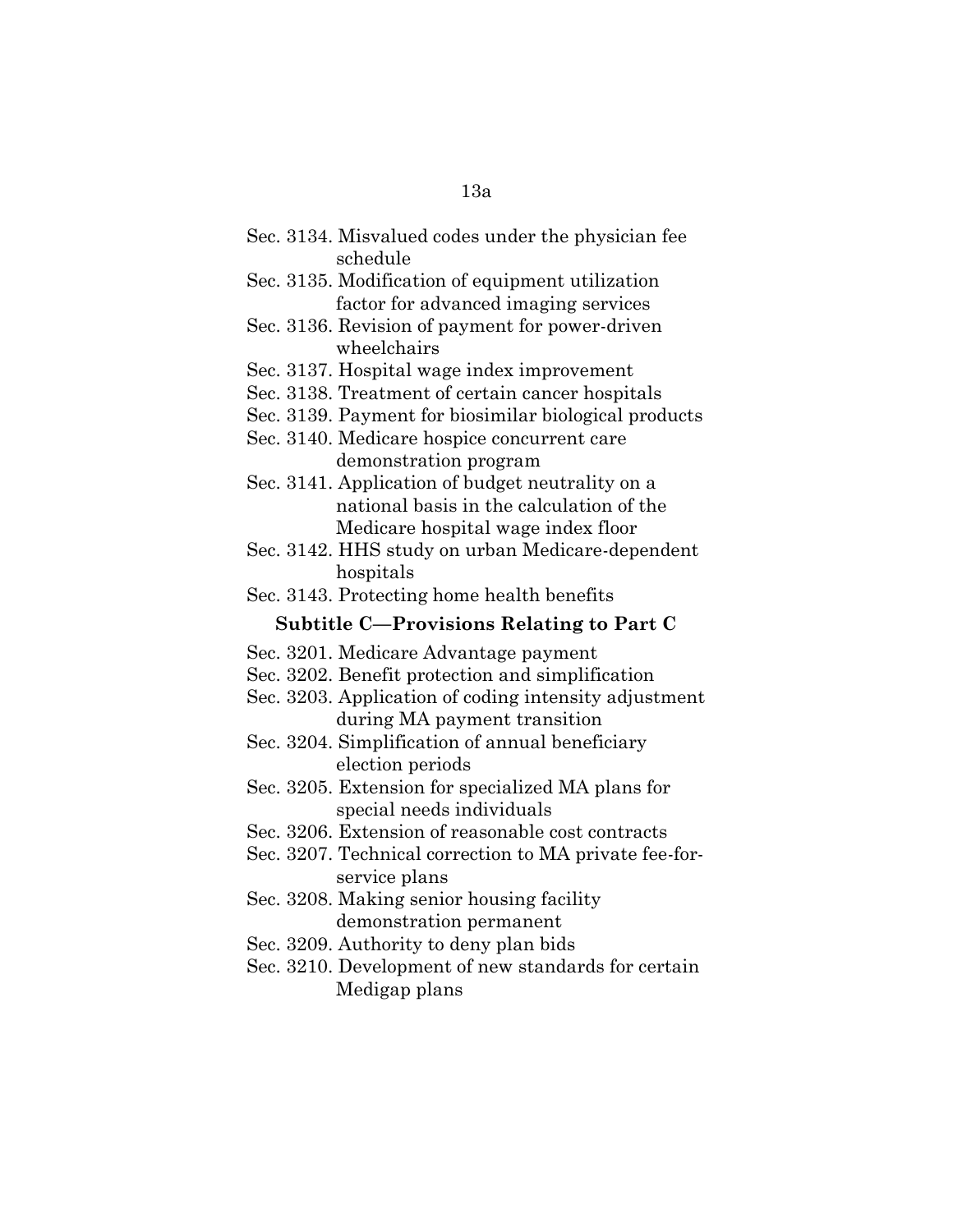#### **Subtitle D—Medicare Part D Improvements for Prescription Drug Plans and MA–PD Plans**

- Sec. 3301. Medicare coverage gap discount program
- Sec. 3302. Improvement in determination of Medicare part D low-income benchmark premium
- Sec. 3303. Voluntary de minimis policy for subsidy eligible individuals under prescription drug plans and MA–PD plans
- Sec. 3304. Special rule for widows and widowers regarding eligibility for low-income assistance
- Sec. 3305. Improved information for subsidy eligible individuals reassigned to prescription drug plans and MA–PD plans
- Sec. 3306. Funding outreach and assistance for lowincome programs
- Sec. 3307. Improving formulary requirements for prescription drug plans and MA–PD plans with respect to certain categories or classes of drugs 389
- Sec. 3308. Reducing part D premium subsidy for high-income beneficiaries
- Sec. 3309. Elimination of cost sharing for certain dual eligible individuals
- Sec. 3310. Reducing wasteful dispensing of outpatient prescription drugs in long-term care facilities under prescription drug plans and MA–PD plans
- Sec. 3311. Improved Medicare prescription drug plan and MA–PD plan complaint system
- Sec. 3312. Uniform exceptions and appeals process for prescription drug plans and MA–PD plans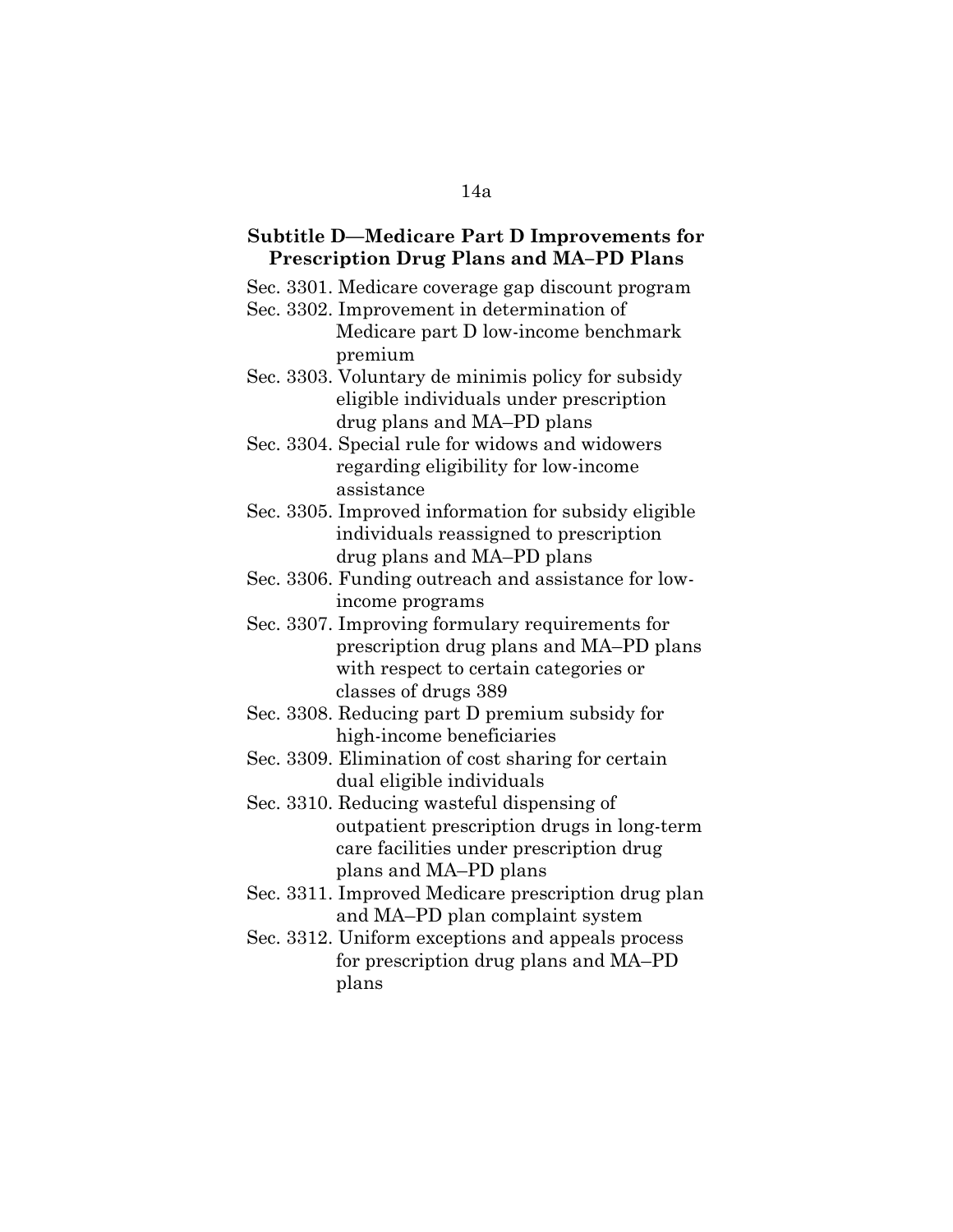- Sec. 3313. Office of the Inspector General studies and reports
- Sec. 3314. Including costs incurred by AIDS drug assistance programs and Indian Health Service in providing prescription drugs toward the annual out-of-pocket threshold under part D
- Sec. 3315. Immediate reduction in coverage gap in 2010

#### **Subtitle E—Ensuring Medicare Sustainability**

- Sec. 3401. Revision of certain market basket updates and incorporation of productivity improvements into market basket updates that do not already incorporate such improvements
- Sec. 3402. Temporary adjustment to the calculation of part B premiums. 407
- Sec. 3403. Independent [Medicare] Payment Advisory Board

#### **Subtitle F—Health Care Quality Improvements**

- Sec. 3501. Health care delivery system research; Quality improvement technical assistance
- Sec. 3502. Establishing community health teams to support the patient-centered medical home
- Sec. 3503. Medication management services in treatment of chronic disease
- Sec. 3504. Design and implementation of regionalized systems for emergency care
- Sec. 3505. Trauma care centers and service availability
- Sec. 3506. Program to facilitate shared decisionmaking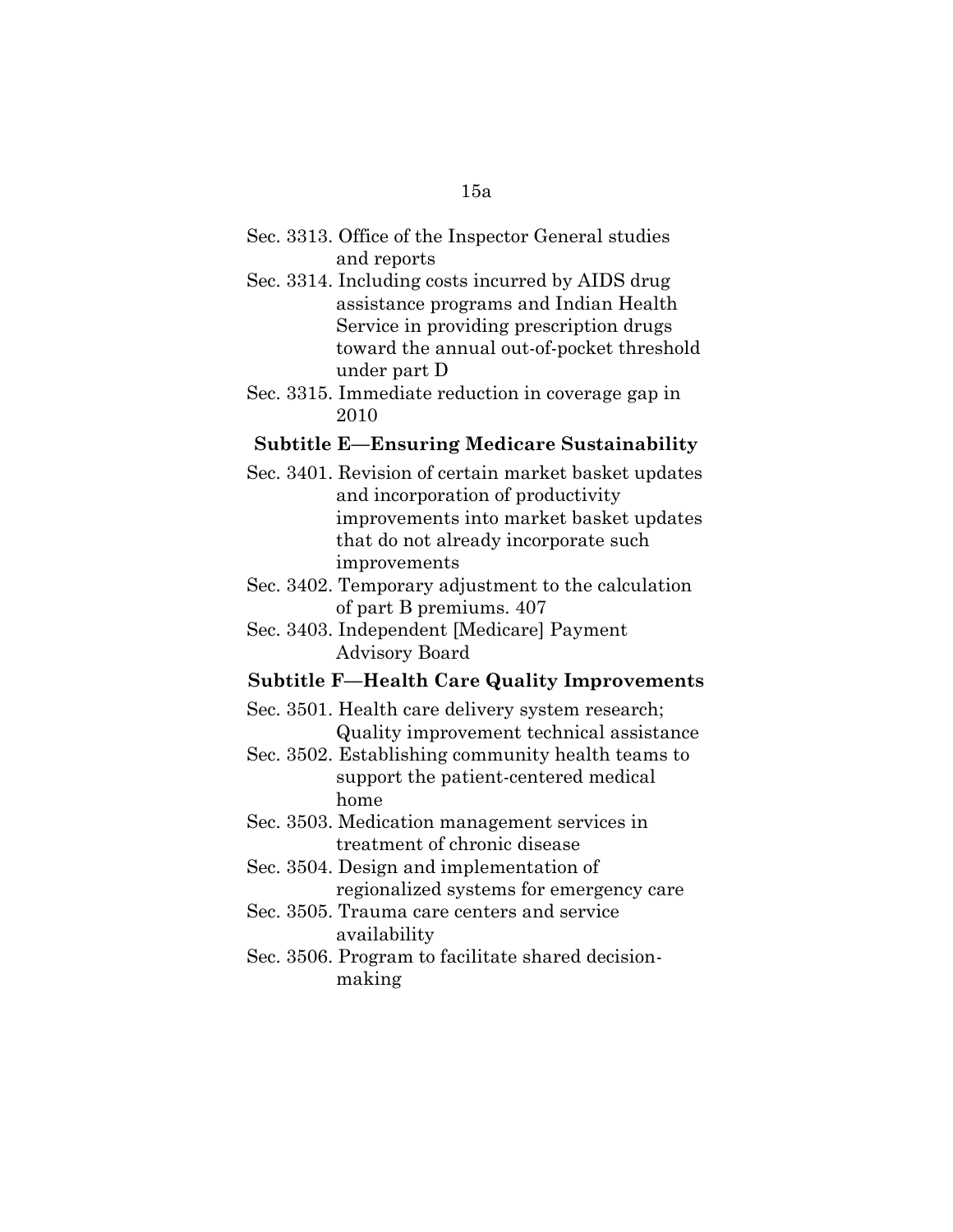- Sec. 3507. Presentation of prescription drug benefit and risk information
- Sec. 3508. Demonstration program to integrate quality improvement and patient safety training into clinical education of health professionals
- Sec. 3509. Improving women's health
- Sec. 3510. Patient navigator program
- Sec. 3511. Authorization of appropriations
- Sec. 3512. GAO study and report on causes of action

#### **Subtitle G—Protecting and Improving Guaranteed Medicare Benefits**

- Sec. 3601. Protecting and improving guaranteed Medicare benefits
- Sec. 3602. No cuts in guaranteed benefits

### **TITLE IV—PREVENTION OF CHRONIC DISEASE AND IMPROVING PUBLIC HEALTH**

### **Subtitle A—Modernizing Disease Prevention and Public Health Systems**

- Sec. 4001. National Prevention, Health Promotion and Public Health Council
- Sec. 4002. Prevention and Public Health Fund
- Sec. 4003. Clinical and community Preventive Services
- Sec. 4004. Education and outreach campaign regarding preventive benefits

### **Subtitle B—Increasing Access to Clinical Preventive Services**

- Sec. 4101. School-based health centers
- Sec. 4102. Oral healthcare prevention activities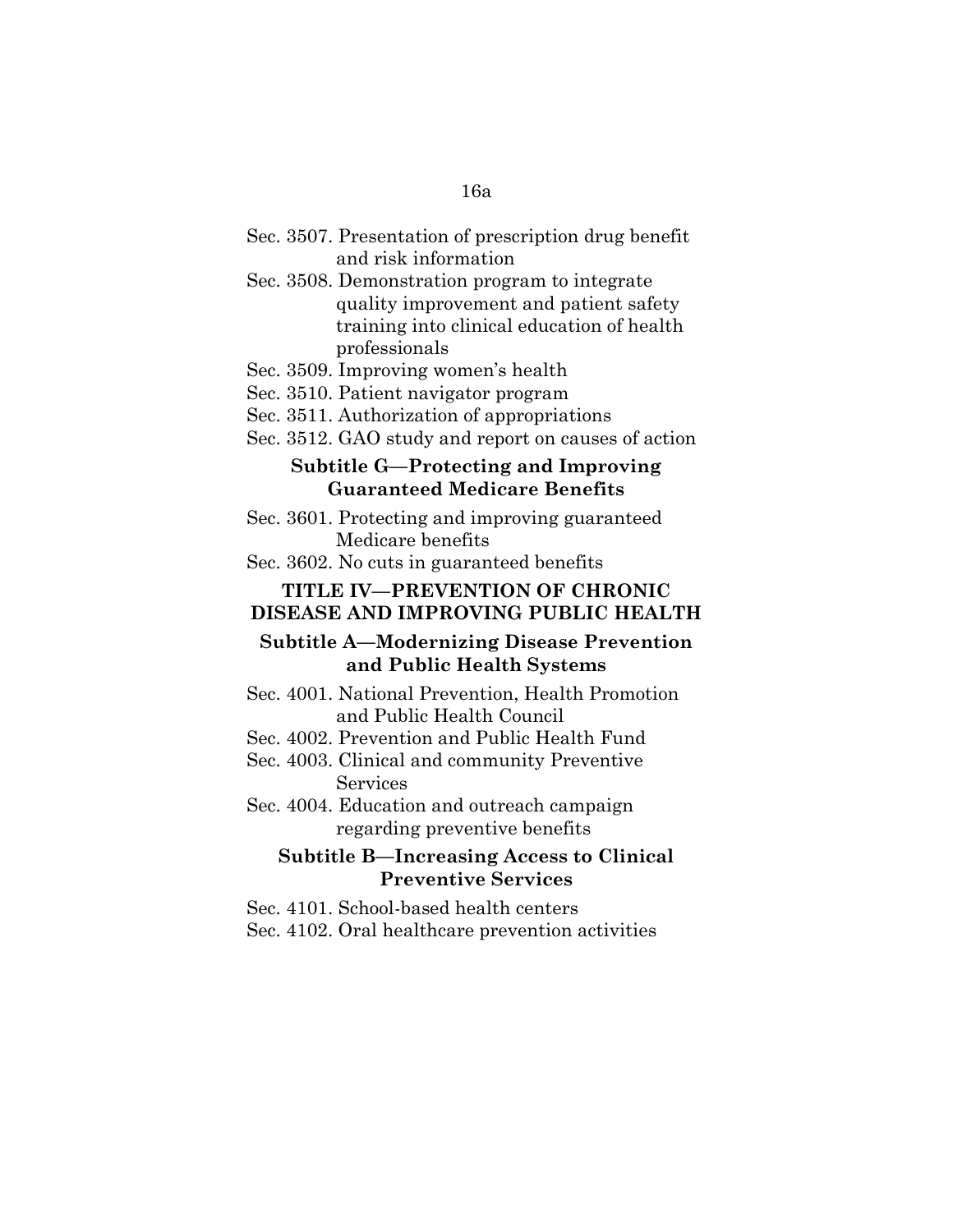| Sec. 4103. Medicare coverage of annual wellness |
|-------------------------------------------------|
| visit providing a personalized prevention       |
| plan                                            |

- Sec. 4104. Removal of barriers to preventive services in Medicare
- Sec. 4105. Evidence-based coverage of preventive services in Medicare
- Sec. 4106. Improving access to preventive services for eligible adults in Medicaid.
- Sec. 4107. Coverage of comprehensive tobacco cessation services for pregnant women in Medicaid
- Sec. 4108. Incentives for prevention of chronic diseases in medicaid

#### **Subtitle C—Creating Healthier Communities**

- Sec. 4201. Community transformation grants
- Sec. 4202. Healthy aging, living well; evaluation of community-based prevention and wellness programs for Medicare beneficiaries
- Sec. 4203. Removing barriers and improving access to wellness for individuals with disabilities
- Sec. 4204. Immunizations
- Sec. 4205. Nutrition labeling of standard menu items at Chain Restaurants
- Sec. 4206. Demonstration project concerning individualized wellness plan
- Sec. 4207. Reasonable break time for nursing mothers

## **Subtitle D—Support for Prevention and Public Health Innovation**

Sec. 4301. Research on optimizing the delivery of public health services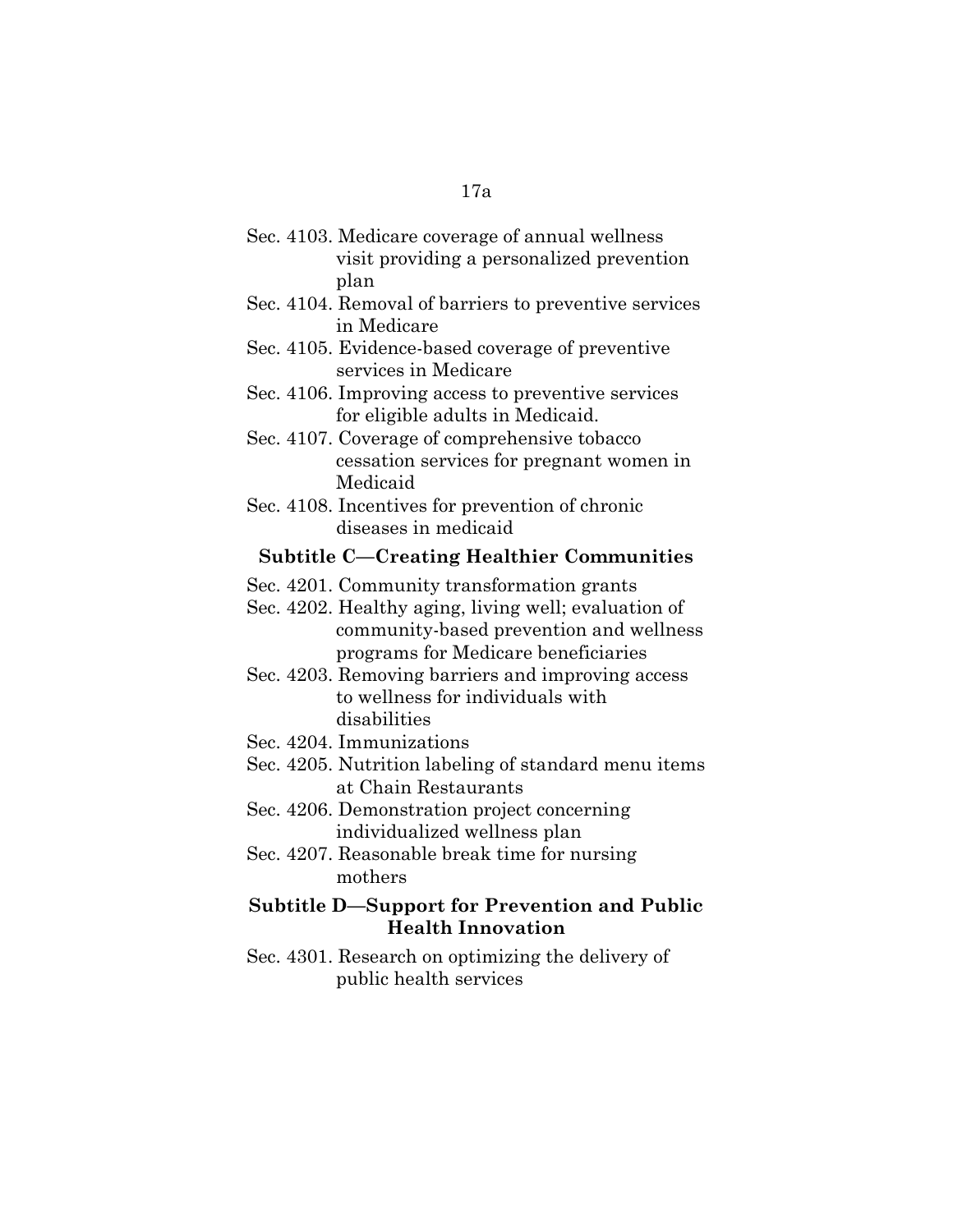| Sec. 4302. Understanding health disparities: data |  |  |
|---------------------------------------------------|--|--|
| collection and analysis                           |  |  |

- Sec. 4303. CDC and employer-based wellness programs
- Sec. 4304. Epidemiology-Laboratory Capacity Grants
- Sec. 4305. Advancing research and treatment for pain care management 511
- Sec. 4306. Funding for Childhood Obesity Demonstration Project

#### **Subtitle E—Miscellaneous Provisions**

- Sec. 4401. Sense of the Senate concerning CBO scoring
- Sec. 4402. Effectiveness of Federal health and wellness initiatives

#### **TITLE V—HEALTH CARE WORKFORCE**

#### **Subtitle A—Purpose and Definitions**

Sec. 5001. Purpose

Sec. 5002. Definitions

## **Subtitle B—Innovations in the Health Care Workforce**

- Sec. 5101. National health care workforce commission
- Sec. 5102. State health care workforce development grants
- Sec. 5103. Health care workforce assessment
- Sec. 5104. Interagency task force to assess and improve access to health care in the State of Alaska

## **Subtitle C—Increasing the Supply of the Health Care Workforce**

Sec. 5201. Federally supported student loan funds Sec. 5202. Nursing student loan program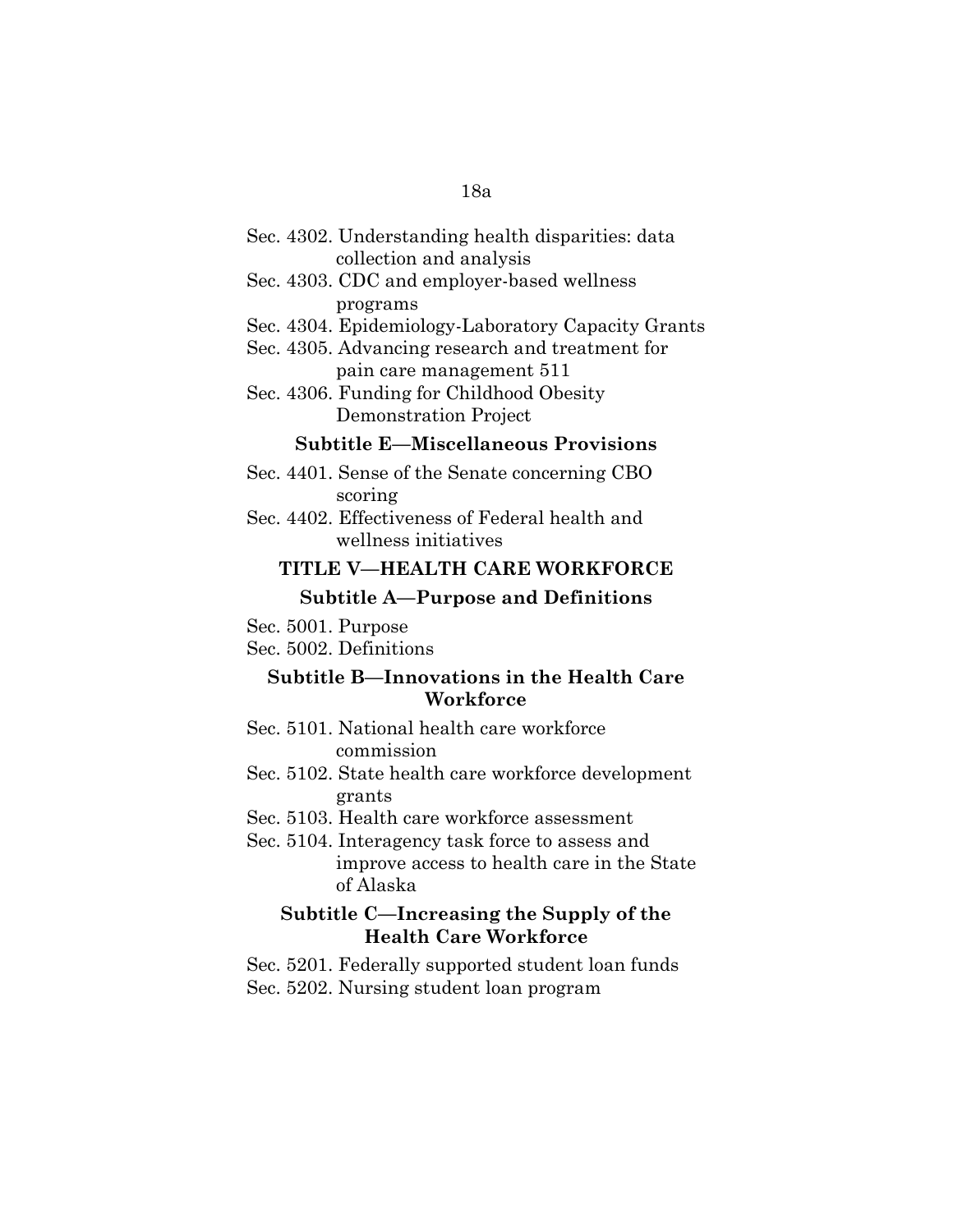- Sec. 5203. Health care workforce loan repayment programs
- Sec. 5204. Public health workforce recruitment and retention programs
- Sec. 5205. Allied health workforce recruitment and retention programs
- Sec. 5206. Grants for State and local programs
- Sec. 5207. Funding for National Health Service Corps
- Sec. 5208. Nurse-managed health clinics
- Sec. 5209. Elimination of cap on commissioned corps
- Sec. 5210. Establishing a Ready Reserve Corps

#### **Subtitle D—Enhancing Health Care Workforce Education and Training**

- Sec. 5301. Training in family medicine, general internal medicine, general pediatrics, and physician assistantship
- Sec. 5302. Training opportunities for direct care workers
- Sec. 5303. Training in general, pediatric, and public health dentistry
- Sec. 5304. Alternative dental health care providers demonstration project
- Sec. 5305. Geriatric education and training; career awards; comprehensive geriatric education
- Sec. 5306. Mental and behavioral health education and training grants
- Sec. 5307. Cultural competency, prevention, and public health and individuals with disabilities training
- Sec. 5308. Advanced nursing education grants
- Sec. 5309. Nurse education, practice, and retention grants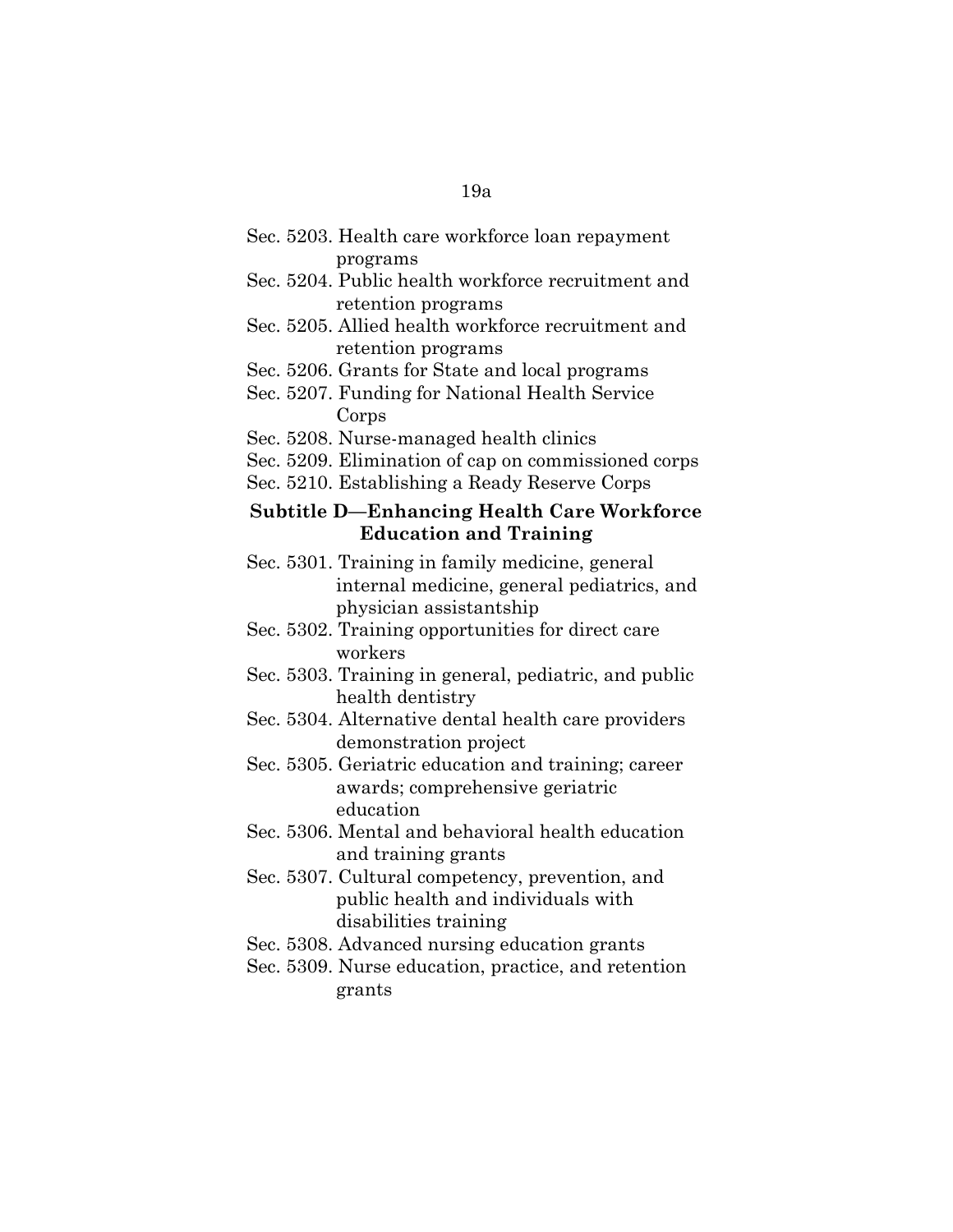- Sec. 5310. Loan repayment and scholarship program
- Sec. 5311. Nurse faculty loan program
- Sec. 5312. Authorization of appropriations for parts B through D of title VIII
- Sec. 5313. Grants to promote the community health workforce
- Sec. 5314. Fellowship training in public health
- Sec. 5315. United States Public Health Sciences Track
- Sec. 5316. Demonstration grants for family nurse practitioner training programs

#### **Subtitle E—Supporting the Existing Health Care Workforce**

- Sec. 5401. Centers of excellence
- Sec. 5402. Health care professionals training for diversity
- Sec. 5403. Interdisciplinary, community-based linkages.
- Sec. 5404. Workforce diversity grants
- Sec. 5405. Primary care extension program

## **Subtitle F—Strengthening Primary Care and Other Workforce Improvements**

- Sec. 5501. Expanding access to primary care services and general surgery services
- Sec. 5502. Medicare Federally qualified health center improvements
- Sec. 5503. Distribution of additional residency positions
- Sec. 5504. Counting resident time in nonprovider settings
- Sec. 5505. Rules for counting resident time for didactic and scholarly activities and other activities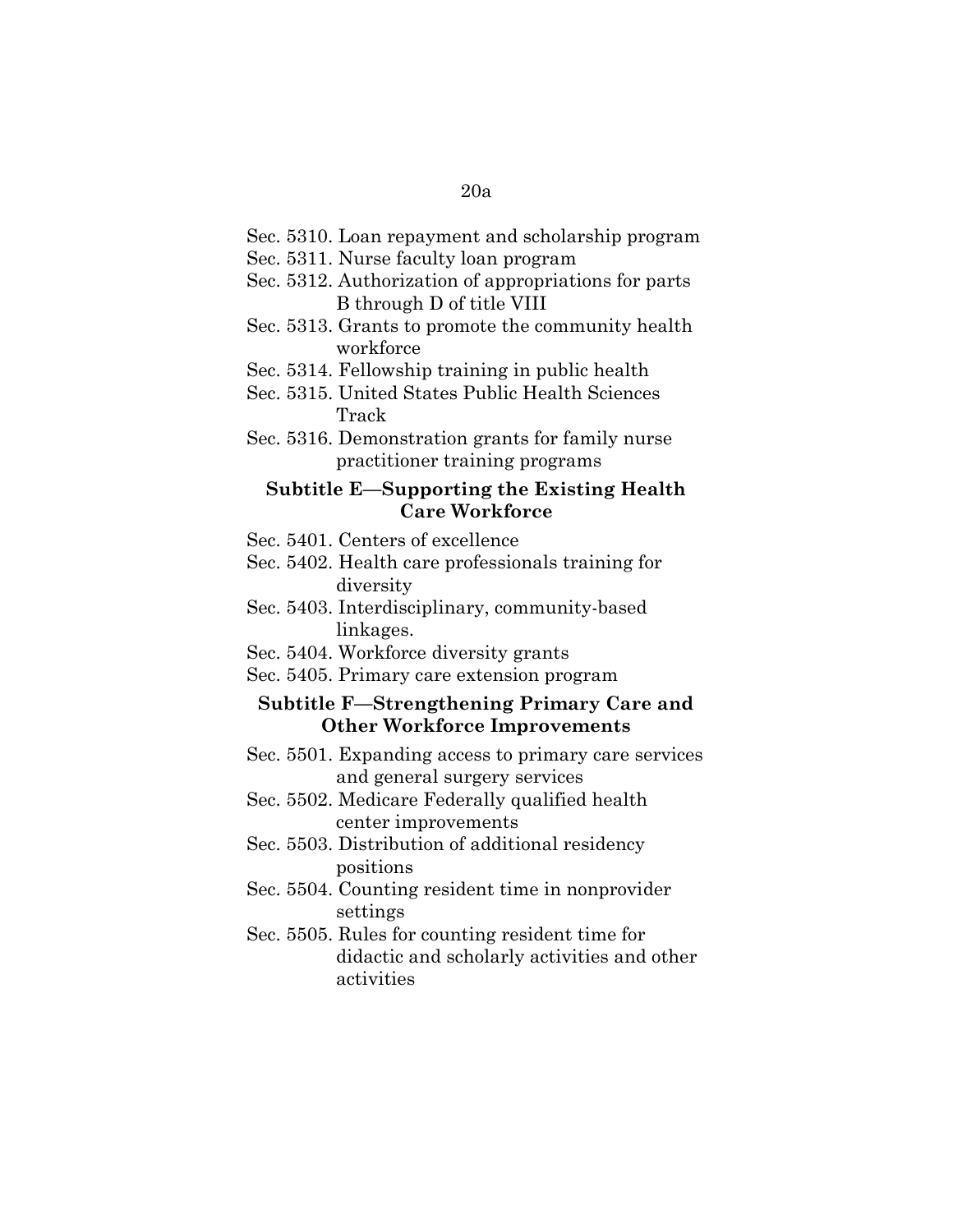- Sec. 5506. Preservation of resident cap positions from closed hospitals
- Sec. 5507. Demonstration projects to address health professions workforce needs; extension of family-to-family health information centers
- Sec. 5508. Increasing teaching capacity
- Sec. 5509. Graduate nurse education demonstration

## **Subtitle G—Improving Access to Health Care Services**

- Sec. 5601. Spending for Federally Qualified Health Centers (FQHCs)
- Sec. 5602. Negotiated rulemaking for development of methodology and criteria for designating medically underserved populations and health professions shortage areas
- Sec. 5603. Reauthorization of the Wakefield Emergency Medical Services for Children Program
- Sec. 5604. Co-locating primary and specialty care in community-based mental health settings
- Sec. 5605. Key National indicators
- Sec. 5606. State grants to health care providers who provide services to a high percentage of medically underserved populations or other special populations

Subtitle H—General Provisions

Sec. 5701. Reports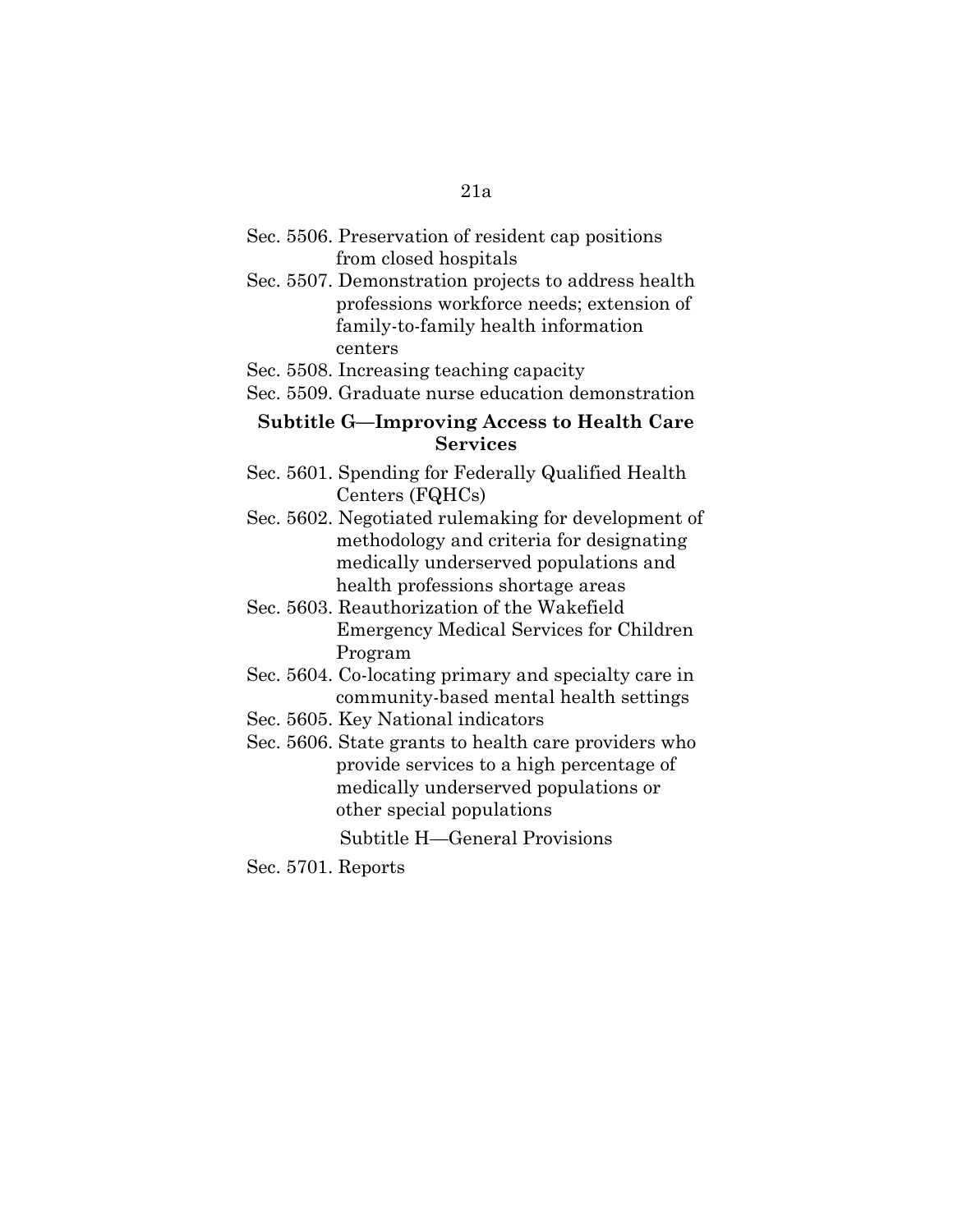### **TITLE VI—TRANSPARENCY AND PROGRAM INTEGRITY**

#### **Subtitle A—Physician Ownership and Other Transparency**

- Sec. 6001. Limitation on Medicare exception to the prohibition on certain physician referrals for hospitals
- Sec. 6002. Transparency reports and reporting of physician ownership or investment interests
- Sec. 6003. Disclosure requirements for in-office ancillary services exception to the prohibition on physician self-referral for certain imaging services
- Sec. 6004. Prescription drug sample transparency.
- Sec. 6005. Pharmacy benefit managers transparency requirements

## **Subtitle B—Nursing Home Transparency and Improvement**

## PART 1—IMPROVING TRANSPARENCY OF INFORMATION

Sec. 6101. Required disclosure of ownership and additional disclosable parties information

- Sec. 6102. Accountability requirements for skilled nursing facilities and nursing facilities
- Sec. 6103. Nursing home compare Medicare website
- Sec. 6104. Reporting of expenditures
- Sec. 6105. Standardized complaint form
- Sec. 6106. Ensuring staffing accountability
- Sec. 6107. GAO study and report on Five-Star Quality Rating System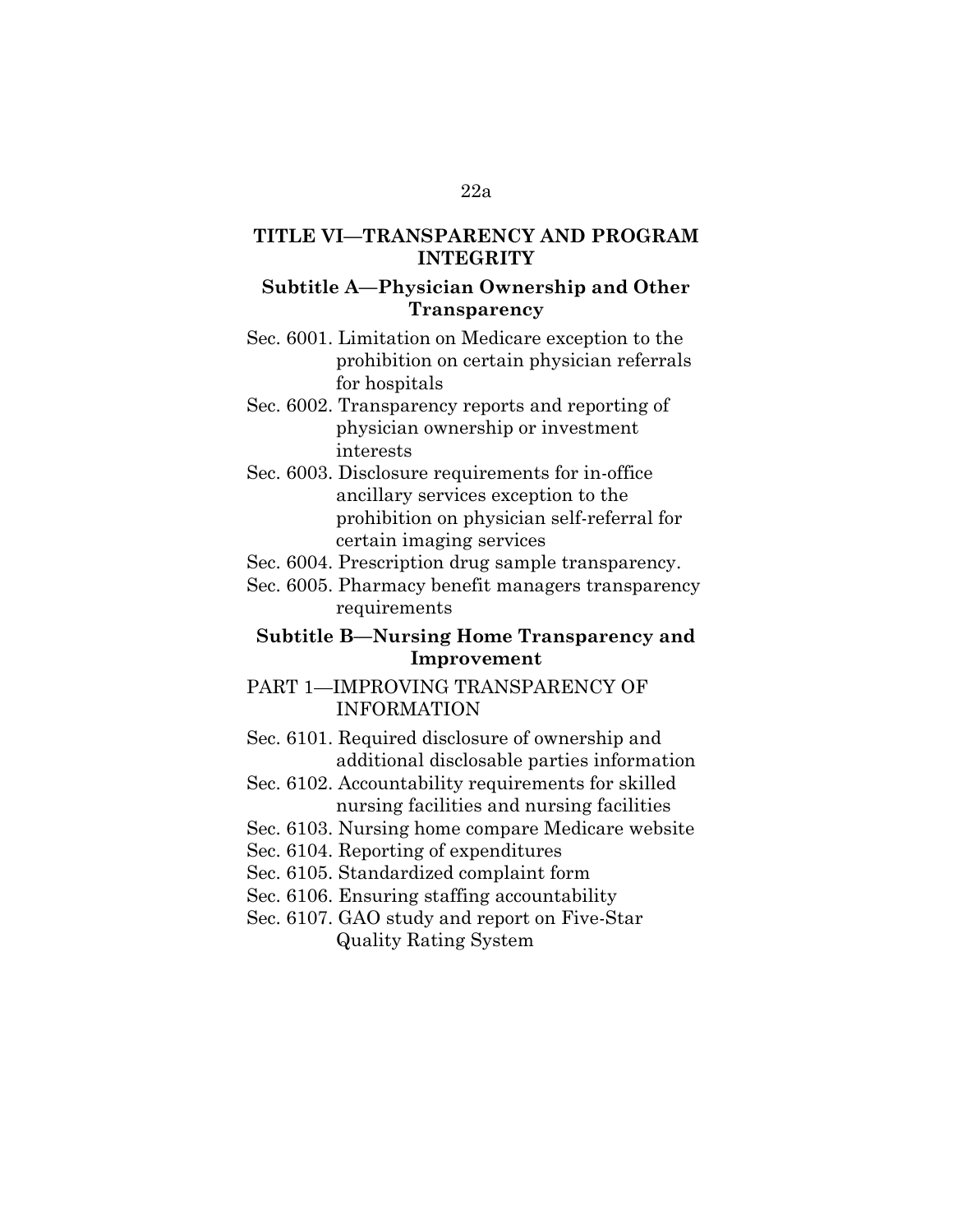#### PART 2—TARGETING ENFORCEMENT

- Sec. 6111. Civil money penalties
- Sec. 6112. National independent monitor demonstration project
- Sec. 6113. Notification of facility closure
- Sec. 6114. National demonstration projects on culture change and use of information technology in nursing homes

#### PART 3—IMPROVING STAFF TRAINING

Sec. 6121. Dementia and abuse prevention training

## **Subtitle C—Nationwide Program for National and State Background Checks on Direct Patient Access Employees of Long-term Care Facilities and Providers**

Sec. 6201. Nationwide program for National and State background checks on direct patient access employees of long-term care facilities and providers

## **Subtitle D—Patient-Centered Outcomes Research**

- Sec. 6301. Patient-Centered Outcomes
- Sec. 6302. Federal coordinating council for comparative effectiveness research

### **Subtitle E—Medicare, Medicaid, and CHIP Program Integrity Provisions**

- Sec. 6401. Provider screening and other enrollment requirements under Medicare, Medicaid, and CHIP
- Sec. 6402. Enhanced Medicare and Medicaid program integrity provisions
- Sec. 6403. Elimination of duplication between the Healthcare Integrity and Protection Data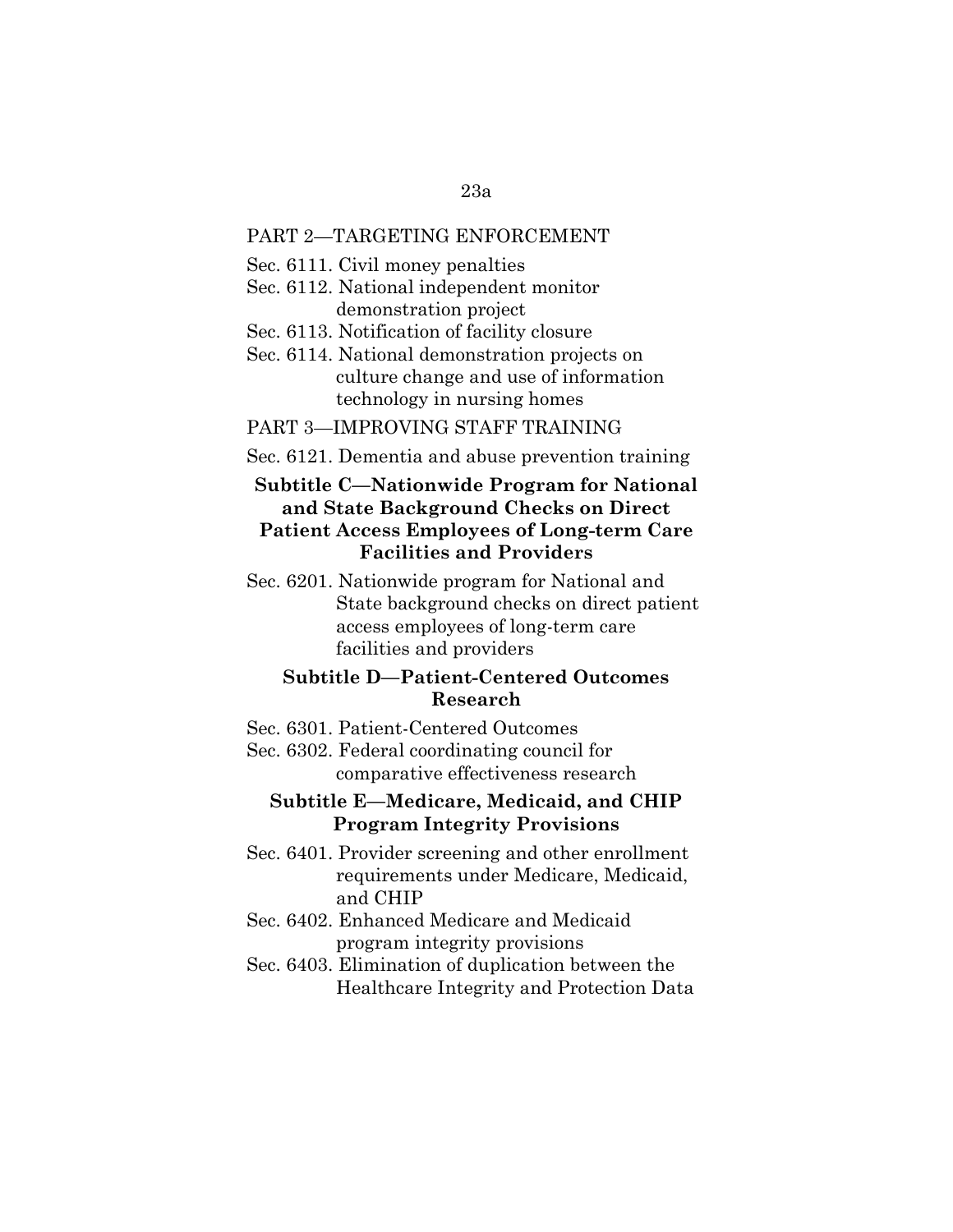Bank and the National Practitioner Data Bank

- Sec. 6404. Maximum period for submission of Medicare claims reduced to not more than 12 months
- Sec. 6405. Physicians who order items or services required to be Medicare enrolled physicians or eligible professionals
- Sec. 6406. Requirement for physicians to provide documentation on referrals to programs at high risk of waste and abuse
- Sec. 6407. Face to face encounter with patient required before physicians may certify eligibility for home health services or durable medical equipment under Medicare
- Sec. 6408. Enhanced penalties
- Sec. 6409. Medicare self-referral disclosure protocol
- Sec. 6410. Adjustments to the Medicare durable medical equipment, prosthetics, orthotics, and supplies competitive acquisition program
- Sec. 6411. Expansion of the Recovery Audit Contractor (RAC) program

## **Subtitle F—Additional Medicaid Program Integrity Provisions**

- Sec. 6501. Termination of provider participation under Medicaid if terminated under Medicare or other State plan
- Sec. 6502. Medicaid exclusion from participation relating to certain ownership, control, and management affiliations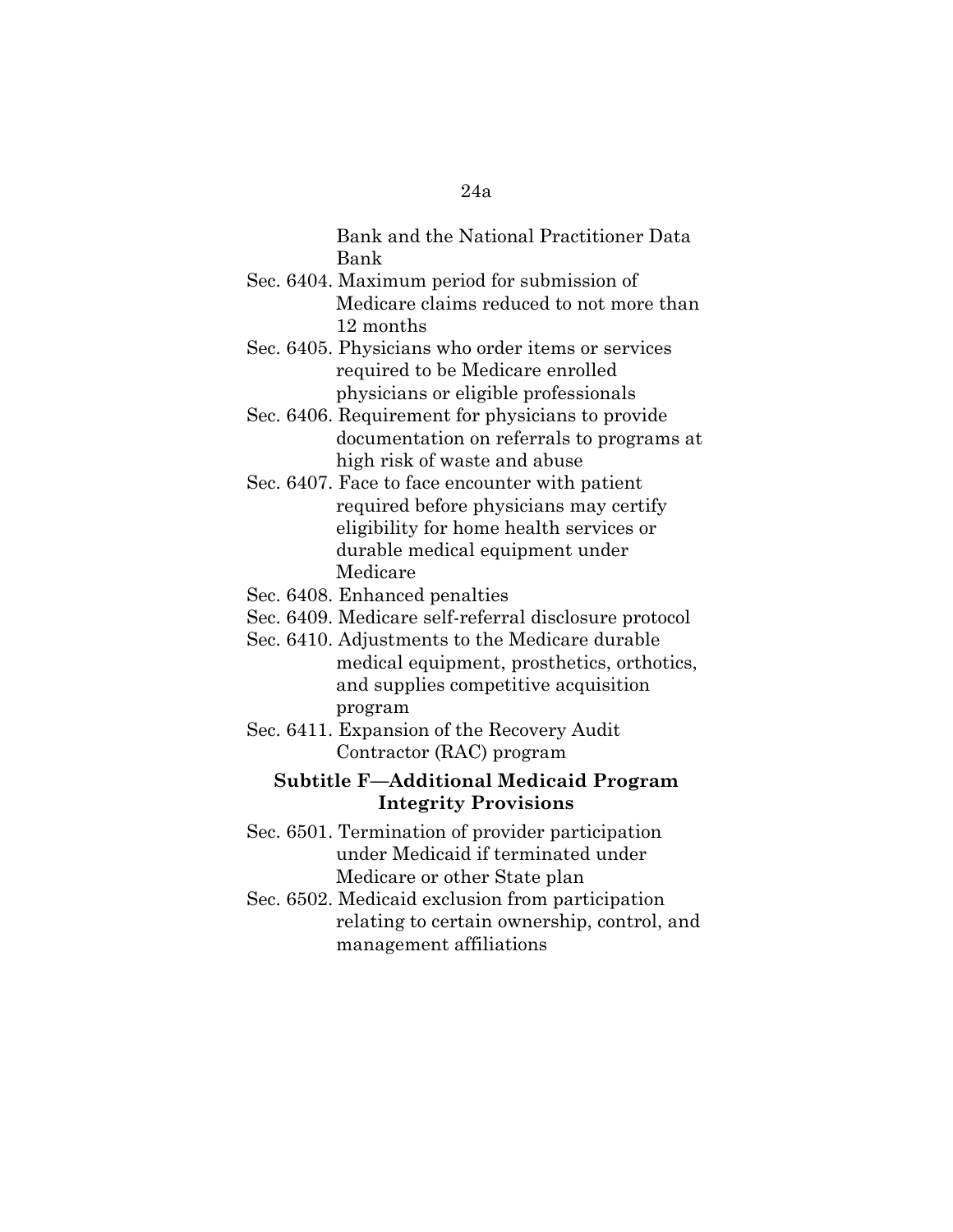- Sec. 6503. Billing agents, clearinghouses, or other alternate payees required to register under Medicaid
- Sec. 6504. Requirement to report expanded set of data elements under MMIS to detect fraud and abuse
- Sec. 6505. Prohibition on payments to institutions or entities located outside of the United States
- Sec. 6506. Overpayments
- Sec. 6507. Mandatory State use of national correct coding initiative
- Sec. 6508. General effective date

### **Subtitle G—Additional Program Integrity Provisions**

- Sec. 6601. Prohibition on false statements and representations
- Sec. 6602. Clarifying definition
- Sec. 6603. Development of model uniform report form
- Sec. 6604. Applicability of State law to combat fraud and abuse
- Sec. 6605. Enabling the Department of Labor to issue administrative summary cease and desist orders and summary seizures orders against plans that are in financially hazardous condition
- Sec. 6606. MEWA plan registration with Department of Labor
- Sec. 6607. Permitting evidentiary privilege and confidential communications

Subtitle H—Elder Justice Act

Sec. 6701. Short title of subtitle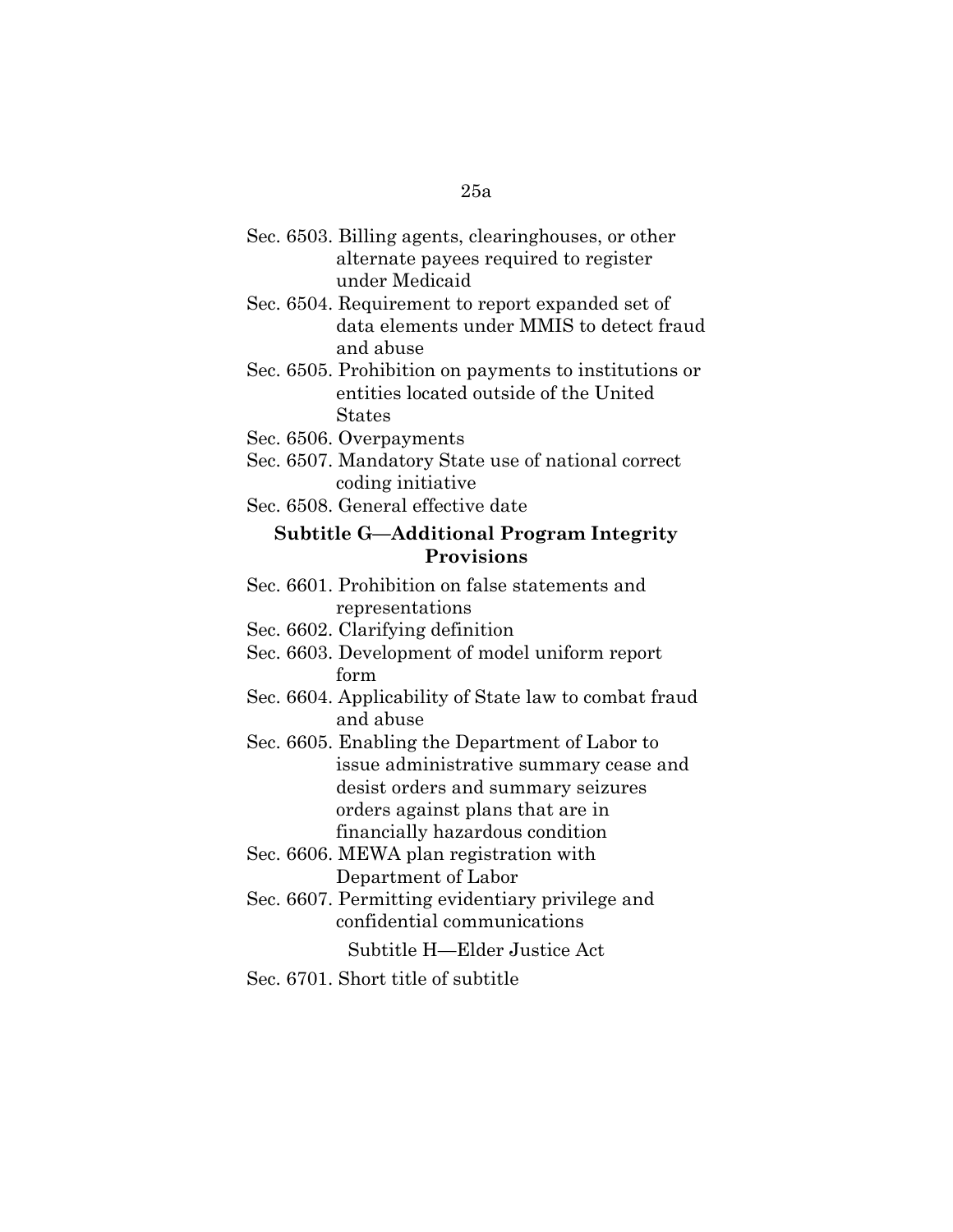# Sec. 6702. Definitions

Sec. 6703. Elder Justice

## **Subtitle I—Sense of the Senate Regarding Medical Malpractice**

Sec. 6801. Sense of the Senate regarding medical malpractice

## **TITLE VII—IMPROVING ACCESS TO INNOVATIVE MEDICAL THERAPIES**

#### **Subtitle A—Biologics Price Competition and Innovation**

Sec. 7001. Short title

Sec. 7002. Approval pathway for biosimilar biological products

Sec. 7003. Savings

#### **Subtitle B—More Affordable Medicines for Children and Underserved Communities**

- Sec. 7101. Expanded participation in 340B program
- Sec. 7102. Improvements to 340B program integrity
- Sec. 7103. GAO study to make recommendations on improving the 340B program

### **TITLE VIII—CLASS ACT**

- Sec. 8001. Short title of title
- Sec. 8002. Establishment of national voluntary insurance program for purchasing community living assistance services and support

#### **TITLE IX—REVENUE PROVISIONS**

## **Subtitle A—Revenue Offset Provisions**

Sec. 9001. Excise tax on high cost employersponsored health coverage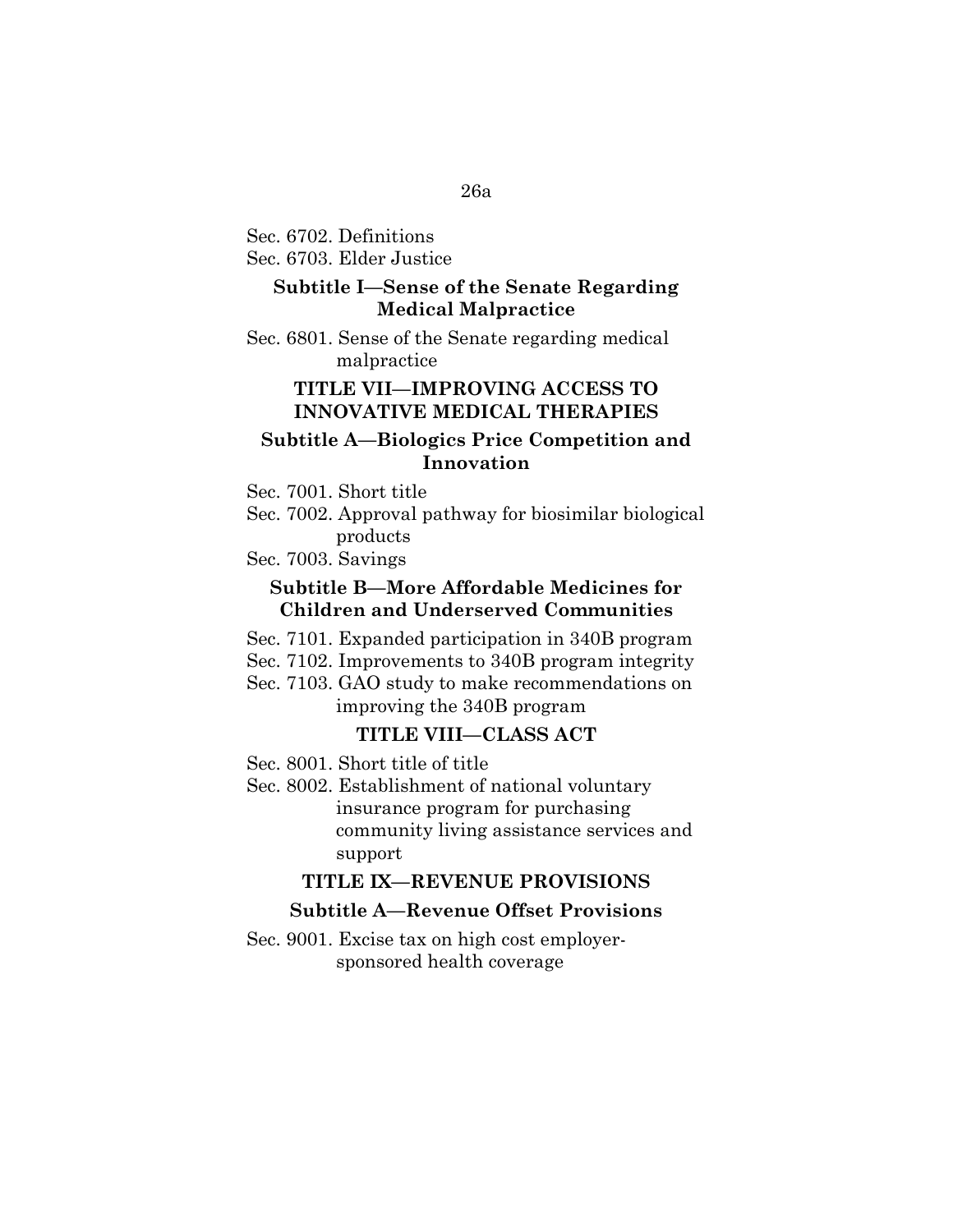| Sec. 9002. Inclusion of cost of employer-sponsored      |
|---------------------------------------------------------|
| health coverage on W-2                                  |
| Sec. 9003. Distributions for medicine qualified only if |
| for prescribed drug or insulin                          |
| Sec. 9004. Increase in additional tax on distributions  |
| from HSAs and Archer MSAs not used for                  |
| qualified medical expenses                              |
| Sec. 9005. Limitation on health flexible spending       |
| arrangements under cafeteria plans                      |
| Sec. 9006. Expansion of information reporting           |
| requirements                                            |
| Sec. 9007. Additional requirements for charitable       |
| hospitals                                               |
| Sec. 9008. Imposition of annual fee on branded          |
| prescription pharmaceutical                             |
| manufacturers and importers                             |
| Sec. 9009. Imposition of annual fee on medical device   |
| manufacturers and importers                             |
| Sec. 9010. Imposition of annual fee on health           |
| insurance providers                                     |
| Sec. 9011. Study and report of effect on veterans       |
| health care                                             |
| Sec. 9012. Elimination of deduction for expenses        |
| allocable to Medicare Part D subsidy                    |
| Sec. 9013. Modification of itemized deduction for       |
| medical expenses                                        |
| Sec. 9014. Limitation on excessive remuneration         |
| paid by certain health insurance providers              |
| Sec. 9015. Additional hospital insurance tax on high-   |
| income taxpayers                                        |
| Sec. 9016. Modification of section 833 treatment of     |
| certain health organizations                            |
| Sec. 9017. Excise tax on elective cosmetic medical      |
| procedures                                              |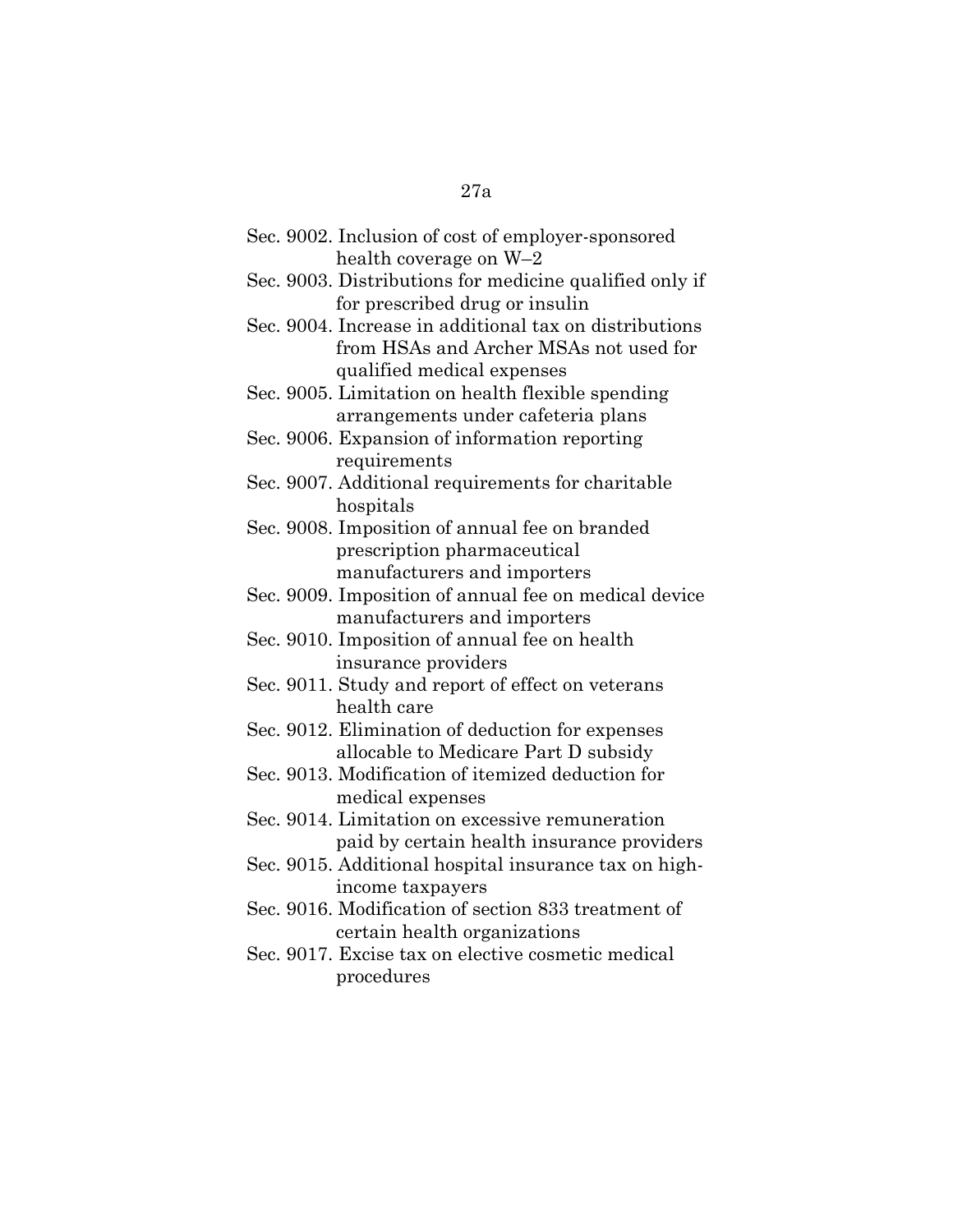#### **Subtitle B—Other Provisions**

- Sec. 9021. Exclusion of health benefits provided by Indian tribal governments
- Sec. 9022. Establishment of simple cafeteria plans for small businesses
- Sec. 9023. Qualifying therapeutic discovery project credit

## **TITLE X—STRENGTHENING QUALITY, AFFORDABLE HEALTH CARE FOR ALL AMERICANS**

#### **Subtitle A—Provisions Relating to Title I**

- Sec. 10101. Amendments to subtitle A
- Sec. 10102. Amendments to subtitle B
- Sec. 10103. Amendments to subtitle C
- Sec. 10104. Amendments to subtitle D
- Sec. 10105. Amendments to subtitle E
- Sec. 10106. Amendments to subtitle F
- Sec. 10107. Amendments to subtitle G
- Sec. 10108. Free choice vouchers
- Sec. 10109. Development of standards for financial and administrative transactions

#### **Subtitle B—Provisions Relating to Title II**

#### PART 1—MEDICAID AND CHIP

- Sec. 10201. Amendments to the Social Security Act and title II of this Act
- Sec. 10202. Incentives for States to offer home and community-based services as a long-term care alternative to nursing homes
- Sec. 10203. Extension of funding for CHIP through fiscal year 2015 and other CHIP-related provisions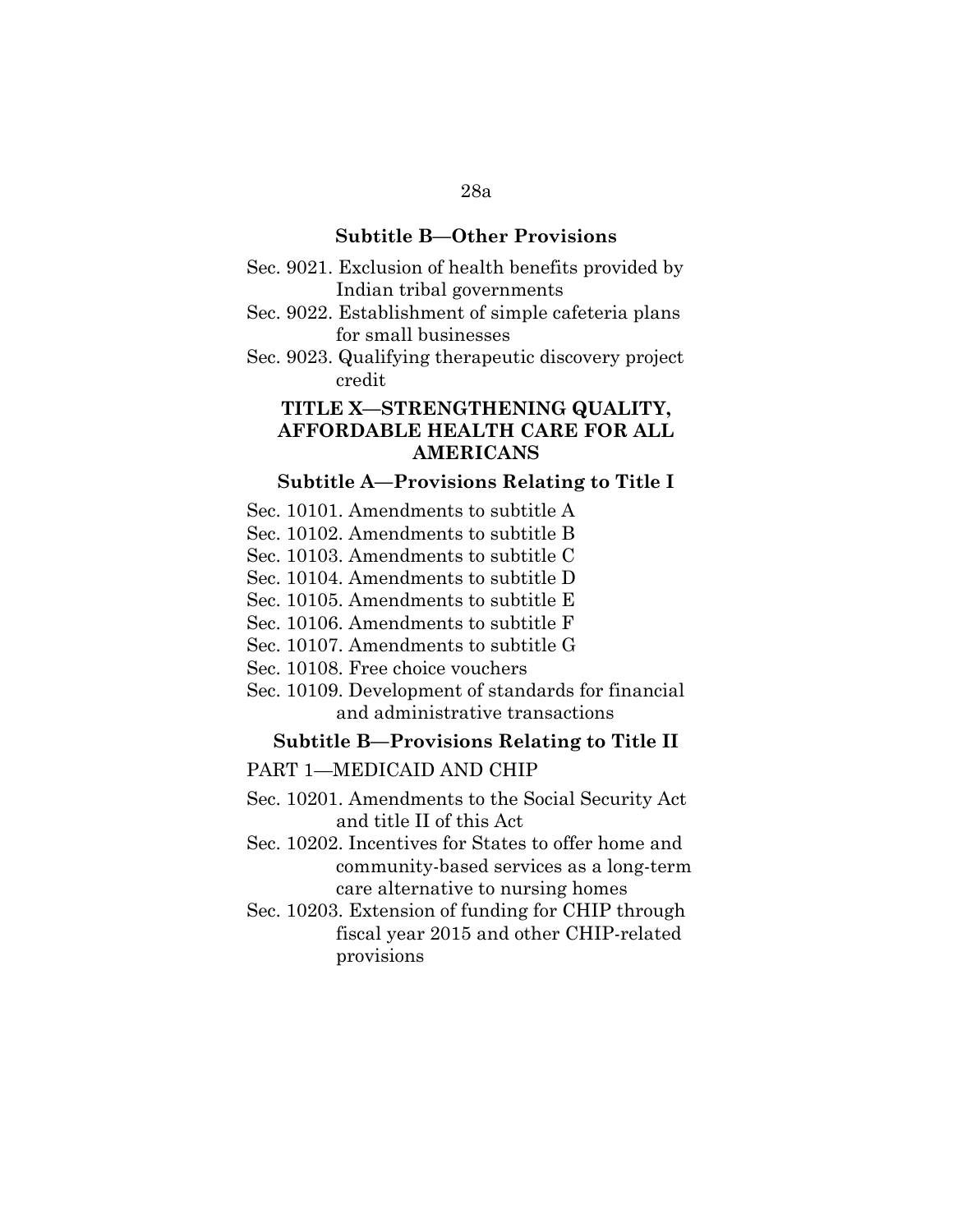## PART 2—SUPPORT FOR PREGNANT AND PARENTING TEENS AND WOMEN

Sec. 10211. Definitions

Sec. 10212. Establishment of pregnancy assistance fund

Sec. 10213. Permissible uses of Fund

Sec. 10214. Appropriations

PART 3—INDIAN HEALTH CARE IMPROVEMENT

Sec. 10221. Indian health care improvement

#### **Subtitle C—Provisions Relating to Title III**

Sec. 10301. Plans for a Value-Based purchasing program for ambulatory surgical centers

Sec. 10302. Revision to national strategy for quality improvement in health care

Sec. 10303. Development of outcome measures

Sec. 10304. Selection of efficiency measures

Sec. 10305. Data collection; public reporting

Sec. 10306. Improvements under the Center for Medicare and Medicaid Innovation

Sec. 10307. Improvements to the Medicare shared savings program

Sec. 10308. Revisions to national pilot program on payment bundling

Sec. 10309. Revisions to hospital readmissions reduction program

Sec. 10310. Repeal of physician payment update

Sec. 10311. Revisions to extension of ambulance addons

Sec. 10312. Certain payment rules for long-term care hospital services and moratorium on the establishment of certain hospitals and facilities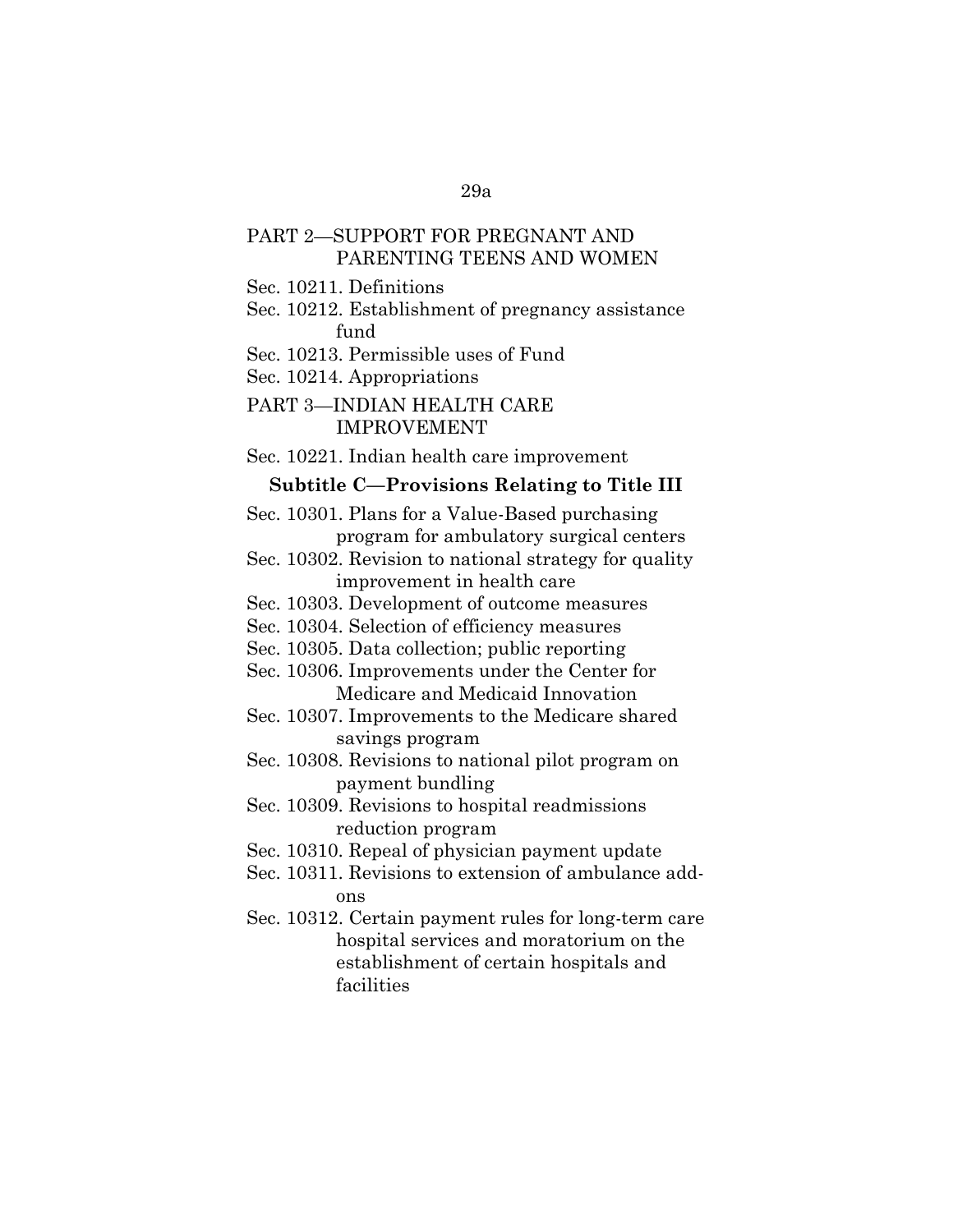- Sec. 10313. Revisions to the extension for the rural community hospital demonstration program
- Sec. 10314. Adjustment to low-volume hospital provision
- Sec. 10315. Revisions to home health care provisions
- Sec. 10316. Medicare DSH
- Sec. 10317. Revisions to extension of section 508 hospital provisions
- Sec. 10318. Revisions to transitional extra benefits under Medicare Advantage
- Sec. 10319. Revisions to market basket adjustments
- Sec. 10320. Expansion of the scope of, and additional improvements to, the Independent Medicare Advisory Board
- Sec. 10321. Revision to community health teams
- Sec. 10322. Quality reporting for psychiatric hospitals
- Sec. 10323. Medicare coverage for individuals exposed to environmental health hazards
- Sec. 10324. Protections for frontier States
- Sec. 10325. Revision to skilled nursing facility prospective payment system
- Sec. 10326. Pilot testing pay-for-performance programs for certain Medicare providers
- Sec. 10327. Improvements to the physician quality reporting system
- Sec. 10328. Improvement in part D medication therapy management (MTM) programs
- Sec. 10329. Developing methodology to assess health plan value
- Sec. 10330. Modernizing computer and data systems of the Centers for Medicare & Medicaid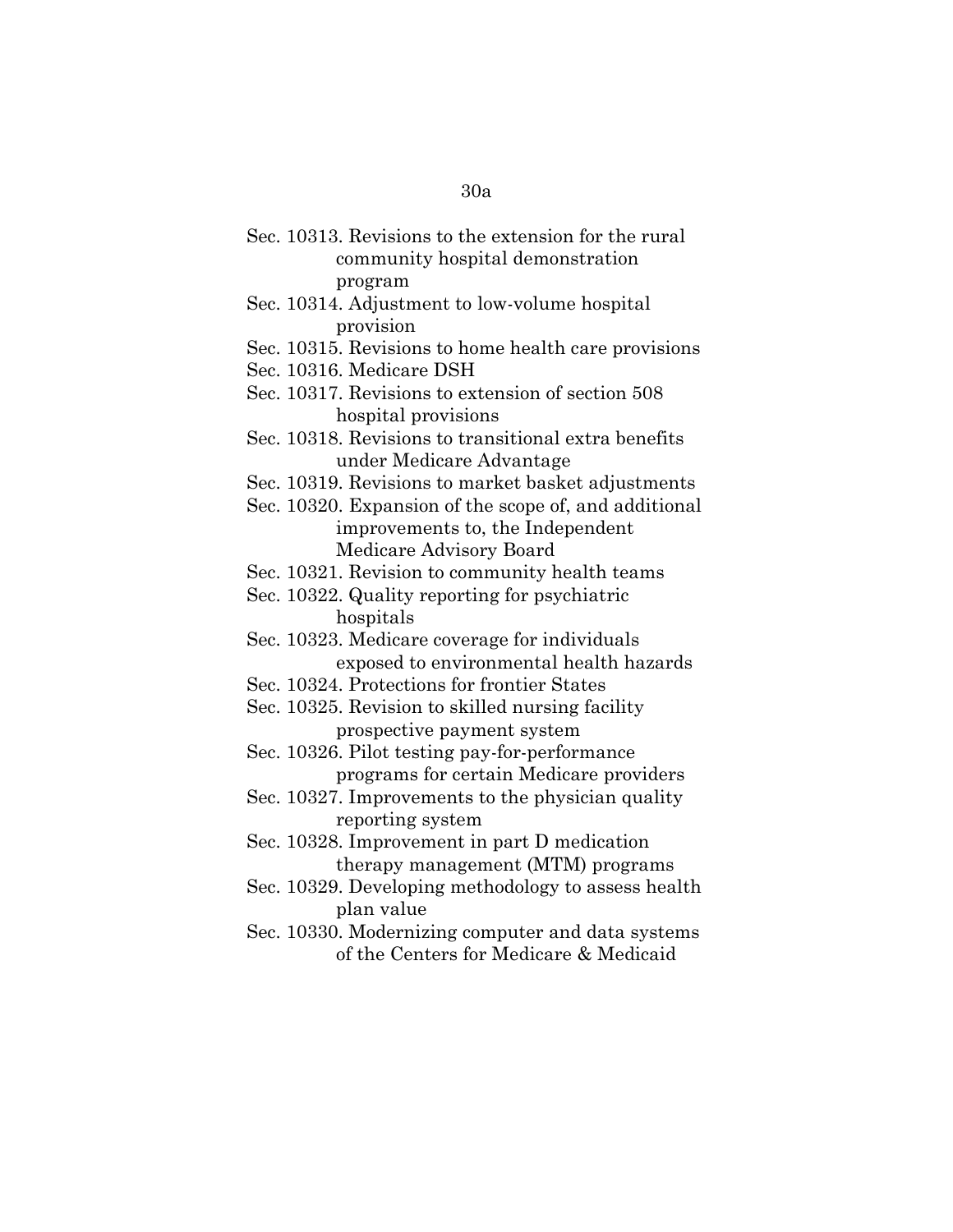services to support improvements in care delivery

- Sec. 10331. Public reporting of performance information
- Sec. 10332. Availability of medicare data for performance measurement
- Sec. 10333. Community-based collaborative care networks
- Sec. 10334. Minority health
- Sec. 10335. Technical correction to the hospital value-based purchasing program
- Sec. 10336. GAO study and report on Medicare beneficiary access to high-quality dialysis services

#### **Subtitle D—Provisions Relating to Title IV**

- Sec. 10401. Amendments to subtitle A
- Sec. 10402. Amendments to subtitle B
- Sec. 10403. Amendments to subtitle C
- Sec. 10404. Amendments to subtitle D
- Sec. 10405. Amendments to subtitle E
- Sec. 10406. Amendment relating to waiving coinsurance for preventive services
- Sec. 10407. Better diabetes care
- Sec. 10408. Grants for small businesses to provide comprehensive workplace wellness programs
- Sec. 10409. Cures Acceleration Network
- Sec. 10410. Centers of Excellence for Depression
- Sec. 10411. Programs relating to congenital heart disease
- Sec. 10412. Automated Defibrillation in Adam's Memory Act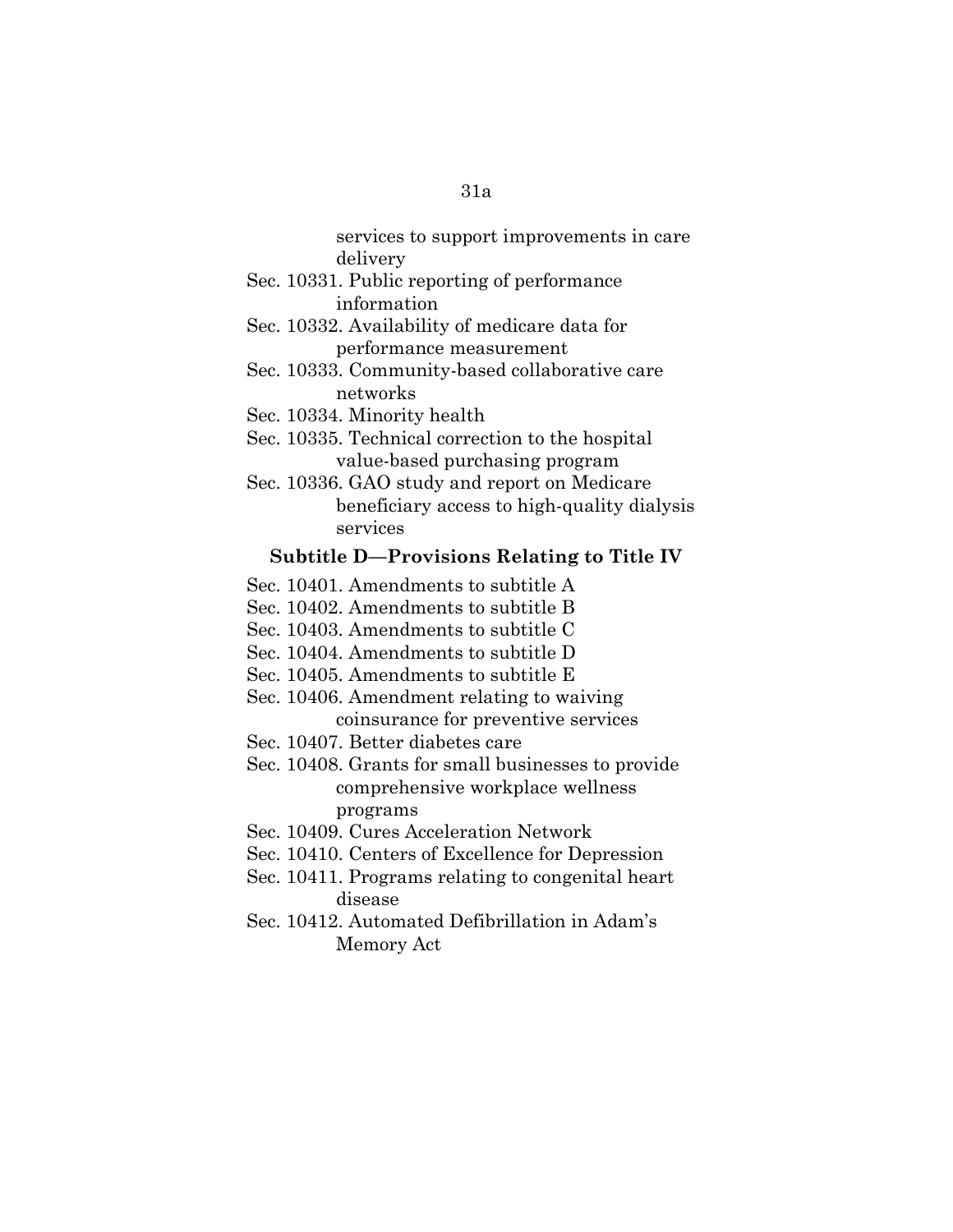#### 32a

| Sec. 10413. Young women's breast health awareness |
|---------------------------------------------------|
| and support of young women diagnosed              |
| with breast cancer                                |

### **Subtitle E—Provisions Relating to Title V**

Sec. 10501. Amendments to the Public Health Service Act, the Social Security Act, and title V of this Act

Sec. 10502. Infrastructure to Expand Access to Care

Sec. 10503. Community Health Centers and the National Health Service Corps Fund

Sec. 10504. Demonstration project to provide access to affordable care

#### **Subtitle F—Provisions Relating to Title VI**

Sec. 10601. Revisions to limitation on medicare exception to the prohibition on certain physician referrals for hospitals

Sec. 10602. Clarifications to patient-centered outcomes research

Sec. 10603. Striking provisions relating to individual provider application fees

Sec. 10604. Technical correction to section 6405

Sec. 10605. Certain other providers permitted to conduct face to face encounter for home health services

Sec. 10606. Health care fraud enforcement

Sec. 10607. State demonstration programs to evaluate alternatives to current medical tort litigation

Sec. 10608. Extension of medical malpractice coverage to free clinics

Sec. 10609. Labeling changes

### **Subtitle G—Provisions Relating to Title VIII**

Sec. 10801. Provisions relating to title VIII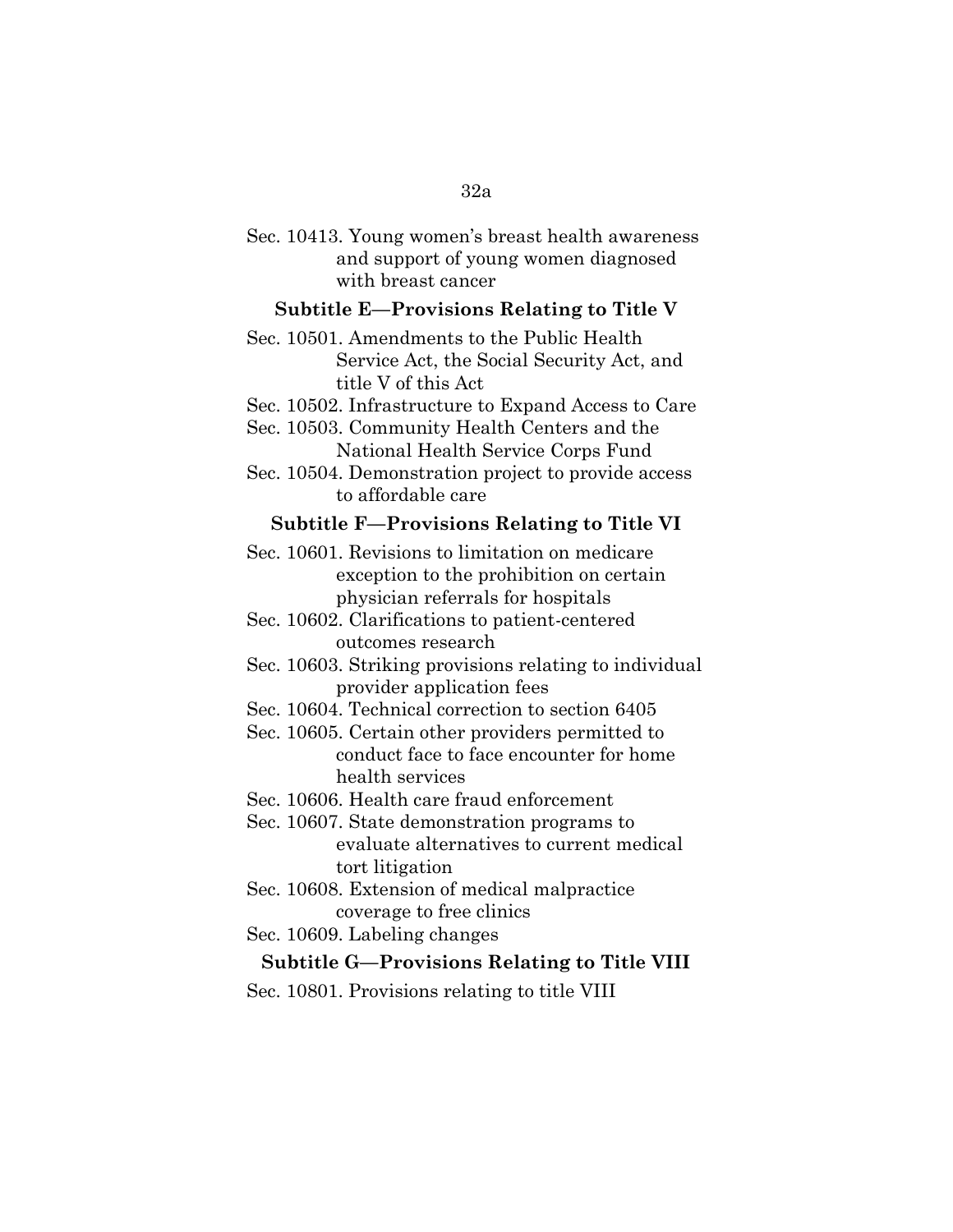# **Subtitle H—Provisions Relating to Title IX** Sec. 10901. Modifications to excise tax on high cost employer-sponsored health coverage Sec. 10902. Inflation adjustment of limitation on health flexible spending arrangements under cafeteria plans Sec. 10903. Modification of limitation on charges by charitable hospitals Sec. 10904. Modification of annual fee on medical device manufacturers and importers Sec. 10905. Modification of annual fee on health insurance providers Sec. 10906. Modifications to additional hospital insurance tax on high-income taxpayers Sec. 10907. Excise tax on indoor tanning services in lieu of elective cosmetic medical procedures Sec. 10908. Exclusion for assistance provided to participants in State student loan repayment programs for certain health professionals Sec. 10909. Expansion of adoption credit and and Education Reconciliation Act of 2010 (Public Law 111–152) Sec. 1001. Tax credits Sec. 1002. Individual responsibility Sec. 1003. Employer responsibility Sec. 1004. Income definitions. Sec. 1005. Implementation funding. **Subtitle B—Medicare** Sec. 1101. Closing the medicare prescription drug

adoption assistance programs Health Care

''donut hole''

Sec. 1102. Medicare Advantage payments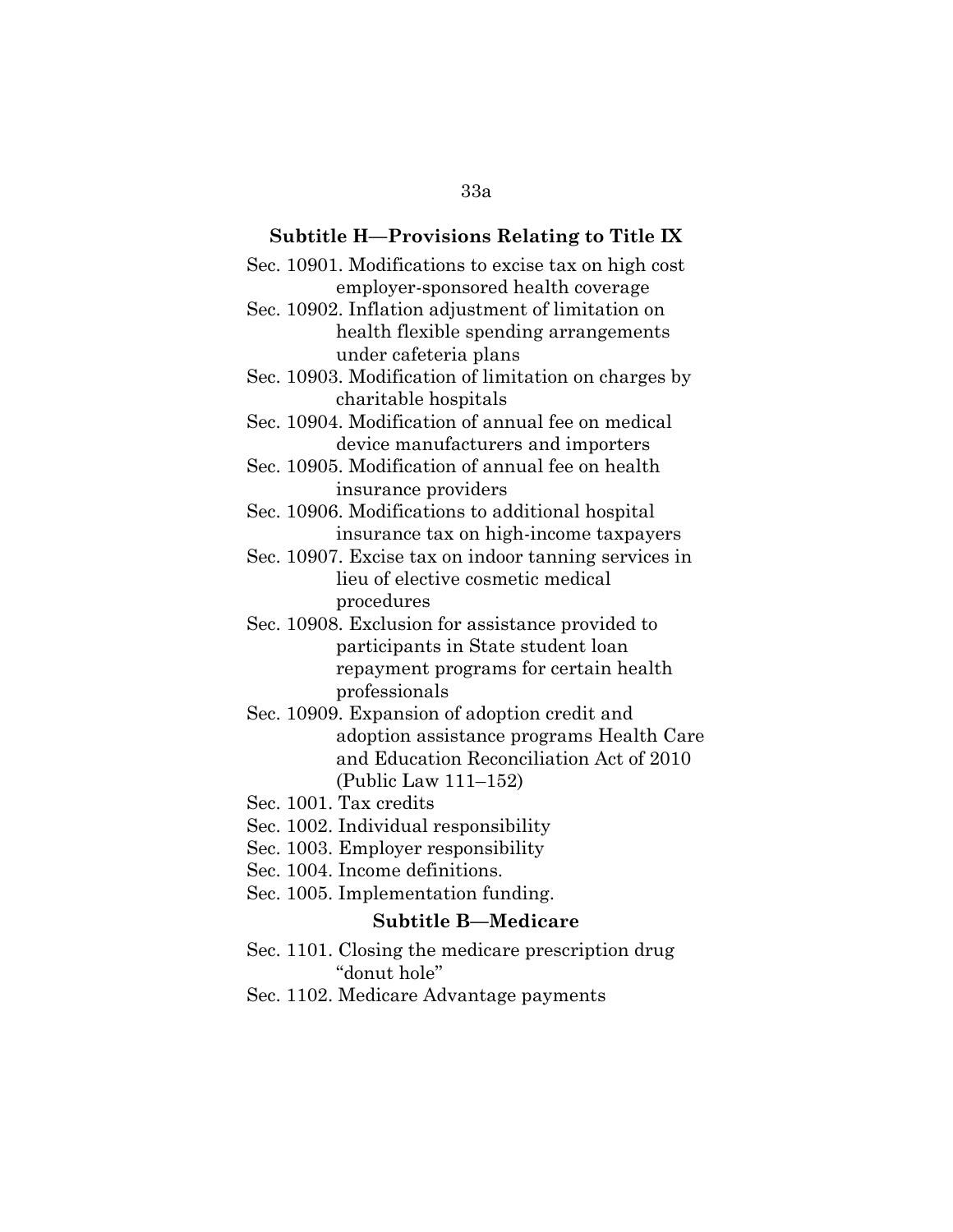### Sec. 1103. Savings from limits on MA plan administrative costs.

### Sec. 1104. Disproportionate share hospital (DSH) payments

- Sec. 1105. Market basket updates
- Sec. 1106. Physician ownership-referral
- Sec. 1107. Payment for imaging services
- Sec. 1108. PE GPCI adjustment for 2010
- Sec. 1109. Payment for qualifying hospitals.

## **Subtitle C—Medicaid**

- Sec. 1201. Federal funding for States
- Sec. 1202. Payments to primary care physicians.
- Sec. 1203. Disproportionate share hospital payments.
- Sec. 1204. Funding for the territories.
- Sec. 1205. Delay in Community First Choice option
- Sec. 1206. Drug rebates for new formulations of existing drugs

#### **Subtitle D—Reducing Fraud, Waste, and Abuse**

- Sec. 1301. Community mental health centers.
- Sec. 1302. Medicare prepayment medical review limitations.
- Sec. 1303. Funding to fight fraud, waste, and abuse.
- Sec. 1304. 90-day period of enhanced oversight for initial claims of DME suppliers

#### **Subtitle E—Provisions Relating to Revenue**

- Sec. 1401. High-cost plan excise tax
- Sec. 1402. Unearned income Medicare contribution.
- Sec. 1403. Delay of limitation on health flexible spending arrangements under cafeteria plans
- Sec. 1404. Brand name pharmaceuticals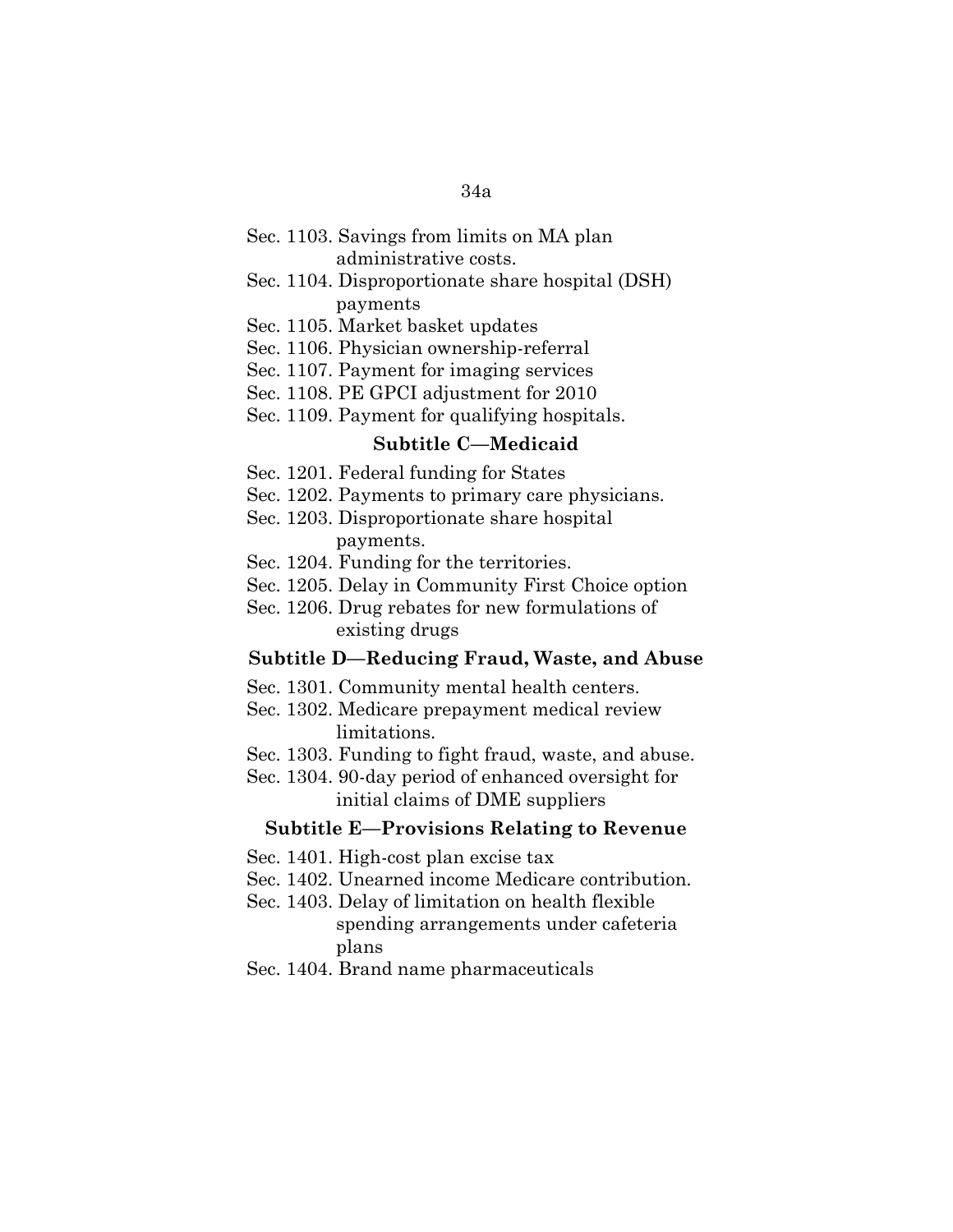| Sec. 1405. Excise tax on medical device |  |
|-----------------------------------------|--|
| manufacturers                           |  |

- Sec. 1406. Health insurance providers
- Sec. 1407. Delay of elimination of deduction for expenses allocable to medicare part D subsidy
- Sec. 1408. Elimination of unintended application of cellulosic biofuel producer credit
- Sec. 1409. Codification of economic substance doctrine and penalties
- Sec. 1410. Time for payment of corporate estimated taxes.

Subtitle F—Other Provisions

Sec. 1501. Community college and career training grant program

### **TITLE II—EDUCATION AND HEALTH**

# **Subtitle A—Education Subtitle B—Health**

- Sec. 2301. Insurance reforms
- Sec. 2302. Drugs purchased by covered entities.
- Sec. 2303. Community health centers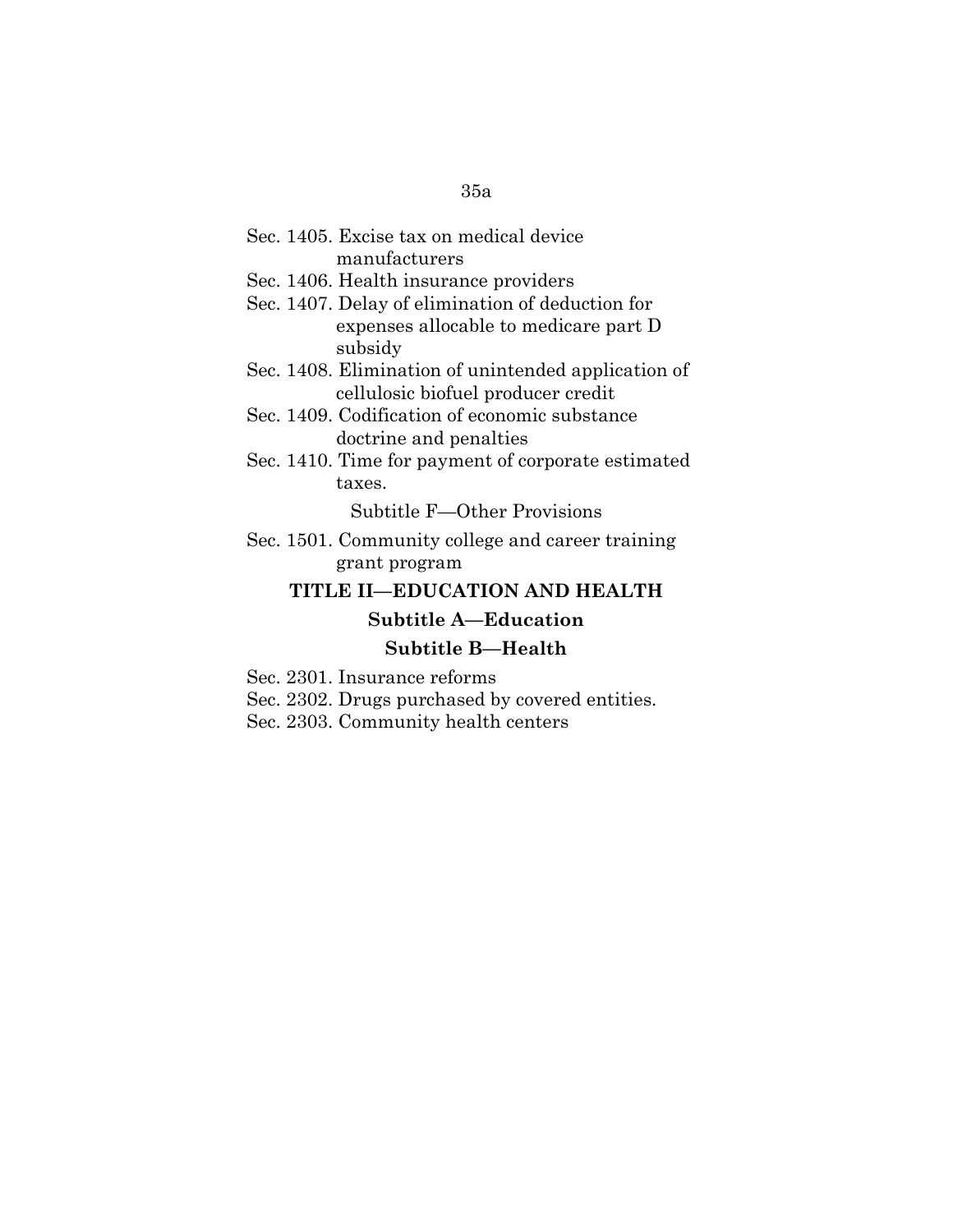# **RELEVANT PROVISIONS OF THE PATIENT PROTECTION & AFFORDABLE CARE ACT, PUB. L. NO. 111-148, AS AMENDED BY THE HEALTH CARE & EDUCATION RECONCILIATION ACT OF 2010, PUB. L. NO. 111-152**

## **SEC. 1201. AMENDMENT TO THE PUBLIC HEALTH SERVICE ACT.**

Part A of title XXVII of the Public Health Service Act (42 U.S.C. 300gg et seq.), as amended by section 1001, is further amended—

(1) by striking the heading for subpart 1 and inserting the following:

#### **''Subpart I—General Reform'';**

(2)(A) in section 2701 (42 U.S.C. 300gg), by striking the section heading and subsection (a) and inserting the following:

## **''SEC. 2704 [42 U.S.C. 300gg-3]. PROHIBITION OF PREEXISTING CONDITION EXCLUSIONS OR OTHER DISCRIMINATION BASED ON HEALTH STATUS.**

''(a) IN GENERAL.—A group health plan and a health insurance issuer offering group or individual health insurance coverage may not impose any preexisting condition exclusion with respect to such plan or coverage.''; and

(B) by transferring such section (as amended by subparagraph (A)) so as to appear after the section 2703 added by paragraph (4);

(3)(A) in section 2702 (42 U.S.C. 300gg–1)—

(i) by striking the section heading and all that follow through subsection (a);

#### 36a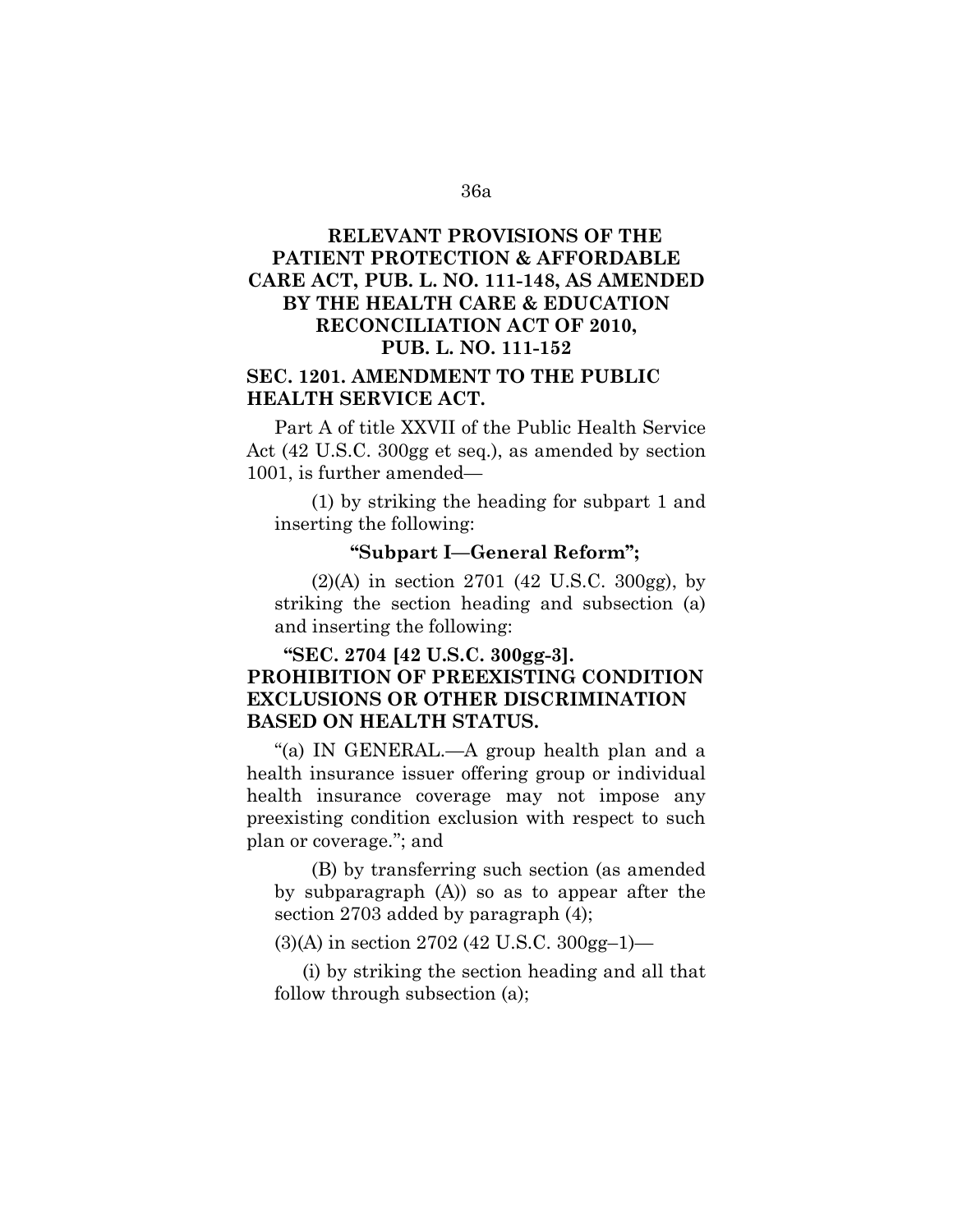(ii) in subsection (b)—

(I) by striking ''health insurance issuer offering health insurance coverage in connection with a group health plan'' each place that such appears and inserting ''health insurance issuer offering group or individual health insurance coverage''; and

(II) in paragraph  $(2)(A)$ —

(aa) by inserting ''or individual'' after "employer"; and

(bb) by inserting "or individual health coverage, as the case may be'' before the semicolon; and

(iii) in subsection (e)—

(I) by striking " $(a)(1)(F)$ " and inserting  $"(a)(6)"$ ;

(II) by striking ''2701'' and inserting "2704"; and

(III) by striking " $2721(a)$ " and inserting " $2735(a)$ "; and

(B) by transferring such section (as amended by subparagraph (A)) to appear after section 2705(a) as added by paragraph (4); and

(4) by inserting after the subpart heading (as added by paragraph (1)) the following:

## **''SEC. 2701 [42 U.S.C. 300gg]. FAIR HEALTH INSURANCE PREMIUMS.**

''(a) PROHIBITING DISCRIMINATORY PREMIUM RATES.—

''(1) IN GENERAL.—With respect to the premium rate charged by a health insurance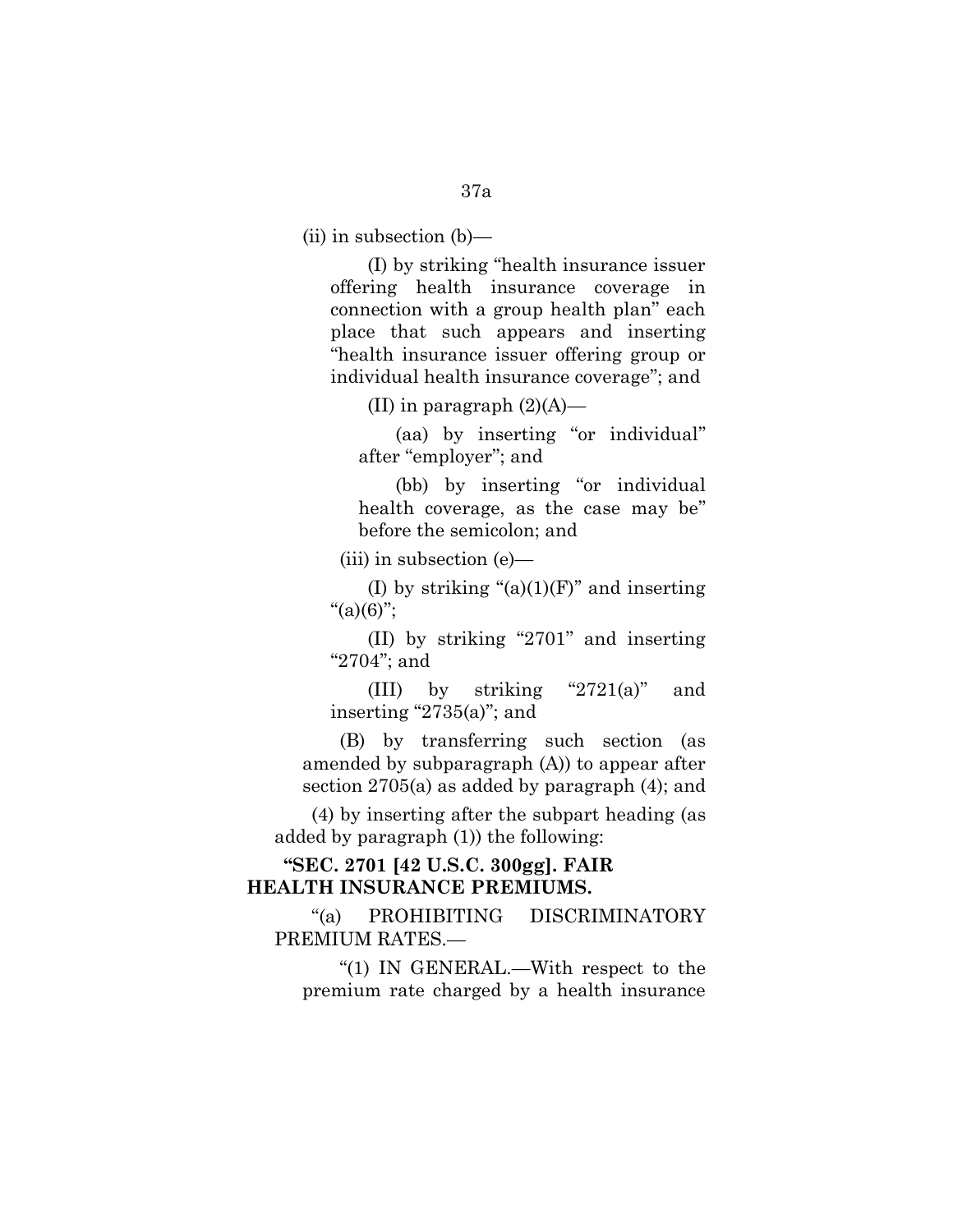issuer for health insurance coverage offered in the individual or small group market—

''(A) such rate shall vary with respect to the particular plan or coverage involved only by—

''(i) whether such plan or coverage covers an individual or family;

''(ii) rating area, as established in accordance with paragraph (2);

''(iii) age, except that such rate shall not vary by more than 3 to 1 for adults (consistent with section 2707(c)); and

"(iv) tobacco use, except that such rate shall not vary by more than 1.5 to 1; and

''(B) such rate shall not vary with respect to the particular plan or coverage involved by any other factor not described in subparagraph (A).

''(2) RATING AREA.—

''(A) IN GENERAL.—Each State shall establish 1 or more rating areas within that State for purposes of applying the requirements of this title.

''(B) SECRETARIAL REVIEW.—The Secretary shall review the rating areas established by each State under subparagraph (A) to ensure the adequacy of such areas for purposes of carrying out the requirements of this title. If the Secretary determines a State's rating areas are not adequate, or that a State does not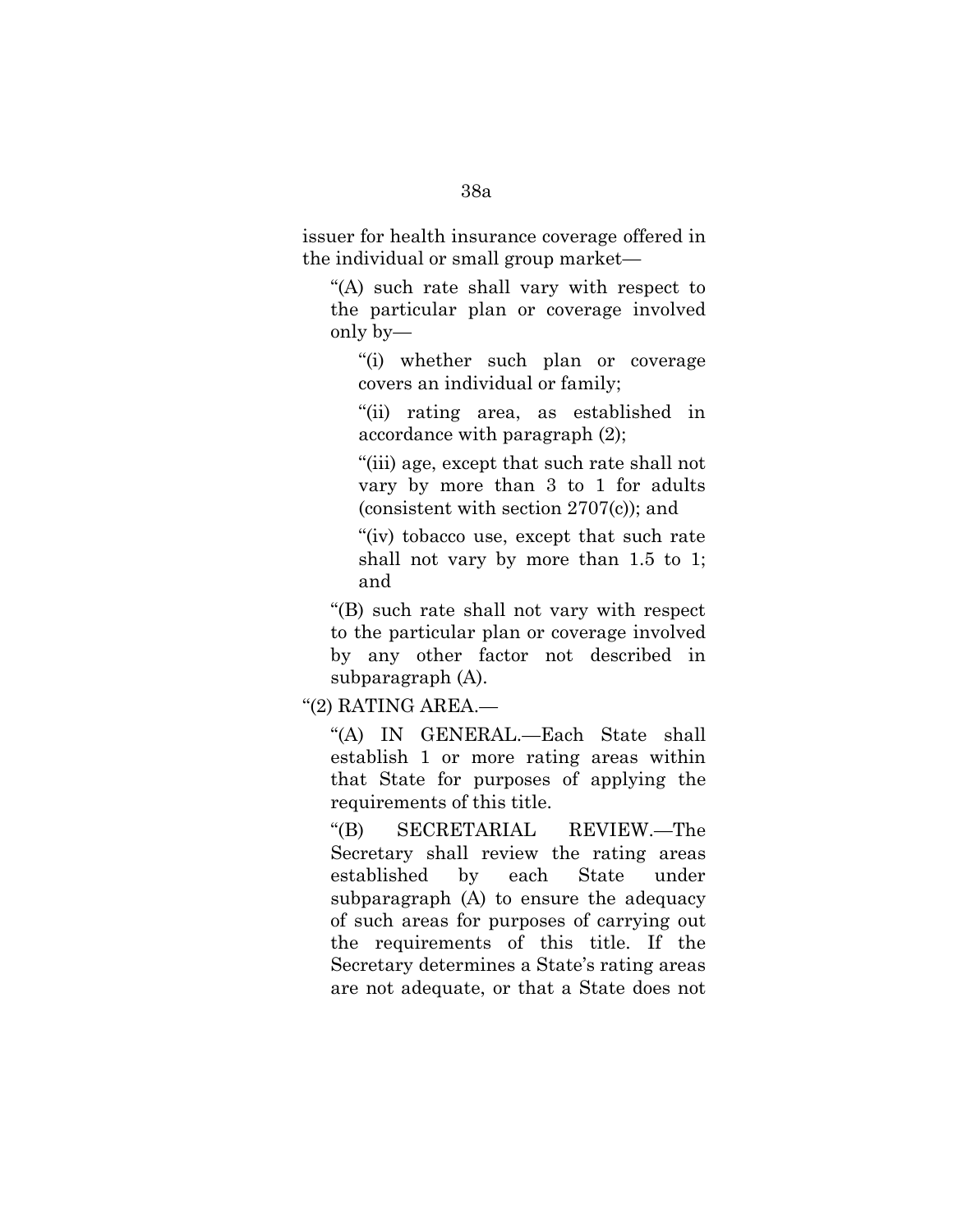establish such areas, the Secretary may establish rating areas for that State.

''(3) PERMISSIBLE AGE BANDS.—The Secretary, in consultation with the National Association of Insurance Commissioners, shall define the permissible age bands for rating purposes under paragraph (1)(A)(iii).

''(4) APPLICATION OF VARIATIONS BASED ON AGE OR TOBACCO USE.—With respect to family coverage under a group health plan or health insurance coverage, the rating variations permitted under clauses (iii) and (iv) of paragraph (1)(A) shall be applied based on the portion of the premium that is attributable to each family member covered under the plan or coverage.

''(5) SPECIAL RULE FOR LARGE GROUP MARKET.—If a State permits health insurance issuers that offer coverage in the large group market in the State to offer such coverage through the State Exchange (as provided for under section 1312(f)(2)(B) of the Patient Protection and Affordable Care Act), the provisions of this subsection shall apply to all coverage offered in such market (other than self-insured group health plans offered in such market) in the State.

### **''SEC. 2702 [42 U.S.C. 300gg–1**]**. GUARANTEED AVAILABILITY OF COVERAGE.**

''(a) GUARANTEED ISSUANCE OF COVERAGE IN THE INDIVIDUAL AND GROUP MARKET.—Subject to subsections (b) through (e), each health insurance issuer that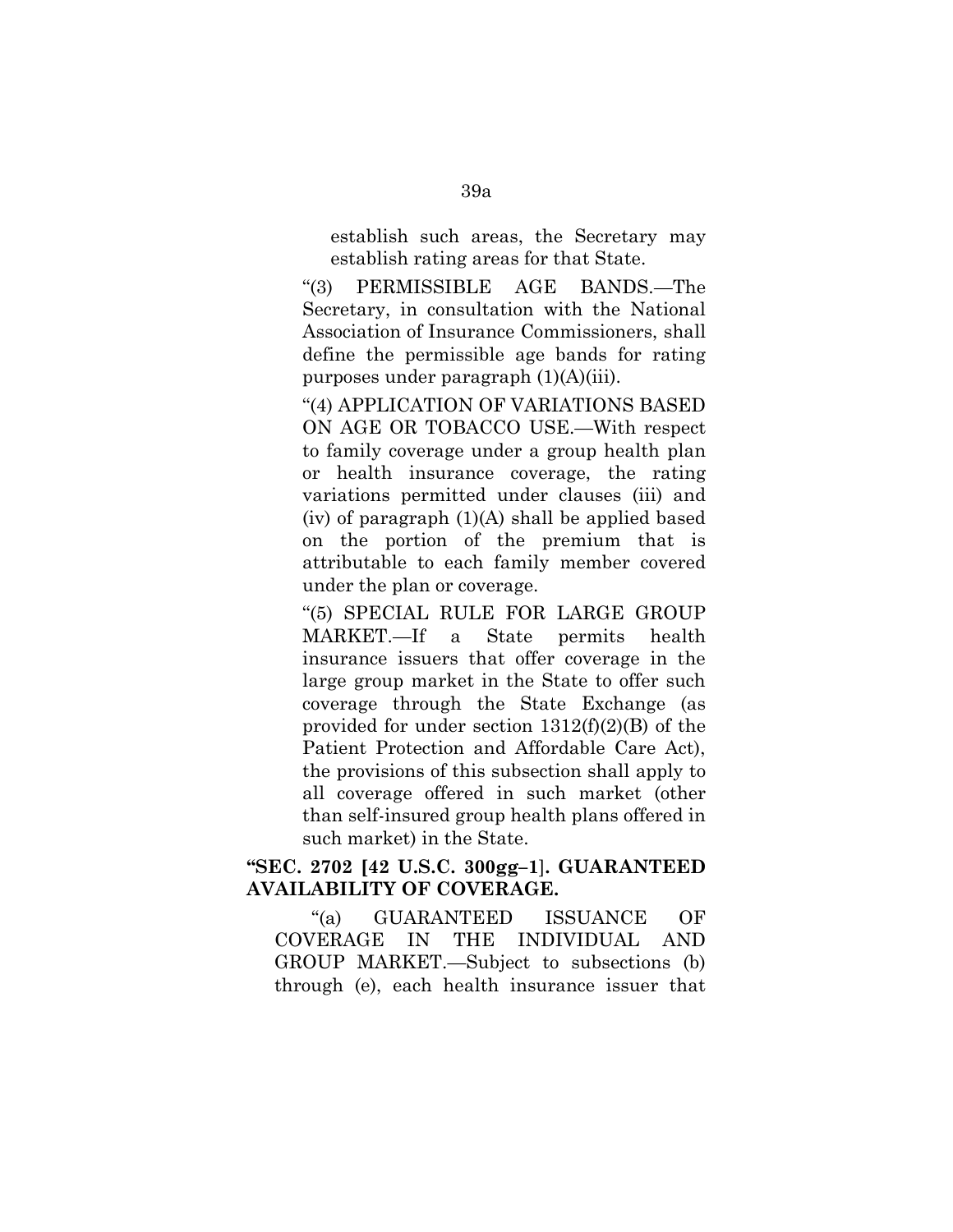offers health insurance coverage in the individual or group market in a State must accept every employer and individual in the State that applies for such coverage.

''(b) ENROLLMENT.—

''(1) RESTRICTION.—A health insurance issuer described in subsection (a) may restrict enrollment in coverage described in such subsection to open or special enrollment periods.

''(2) ESTABLISHMENT.—A health insurance issuer described in subsection (a) shall, in accordance with the regulations promulgated under paragraph (3), establish special enrollment periods for qualifying events (under section 603 of the Employee Retirement Income Security Act of 1974).

''(3) REGULATIONS.—The Secretary shall promulgate regulations with respect to enrollment periods under paragraphs (1) and (2).

## **''SEC. 2703 [42 U.S.C. 300gg–2]. GUARANTEED RENEWABILITY OF COVERAGE.**

''(a) IN GENERAL.—Except as provided in this section, if a health insurance issuer offers health insurance coverage in the individual or group market, the issuer must renew or continue in force such coverage at the option of the plan sponsor or the individual, as applicable.

## **''SEC. 2705 [42 U.S.C. 300gg–4]. PROHIBITING DISCRIMINATION AGAINST INDIVIDUAL**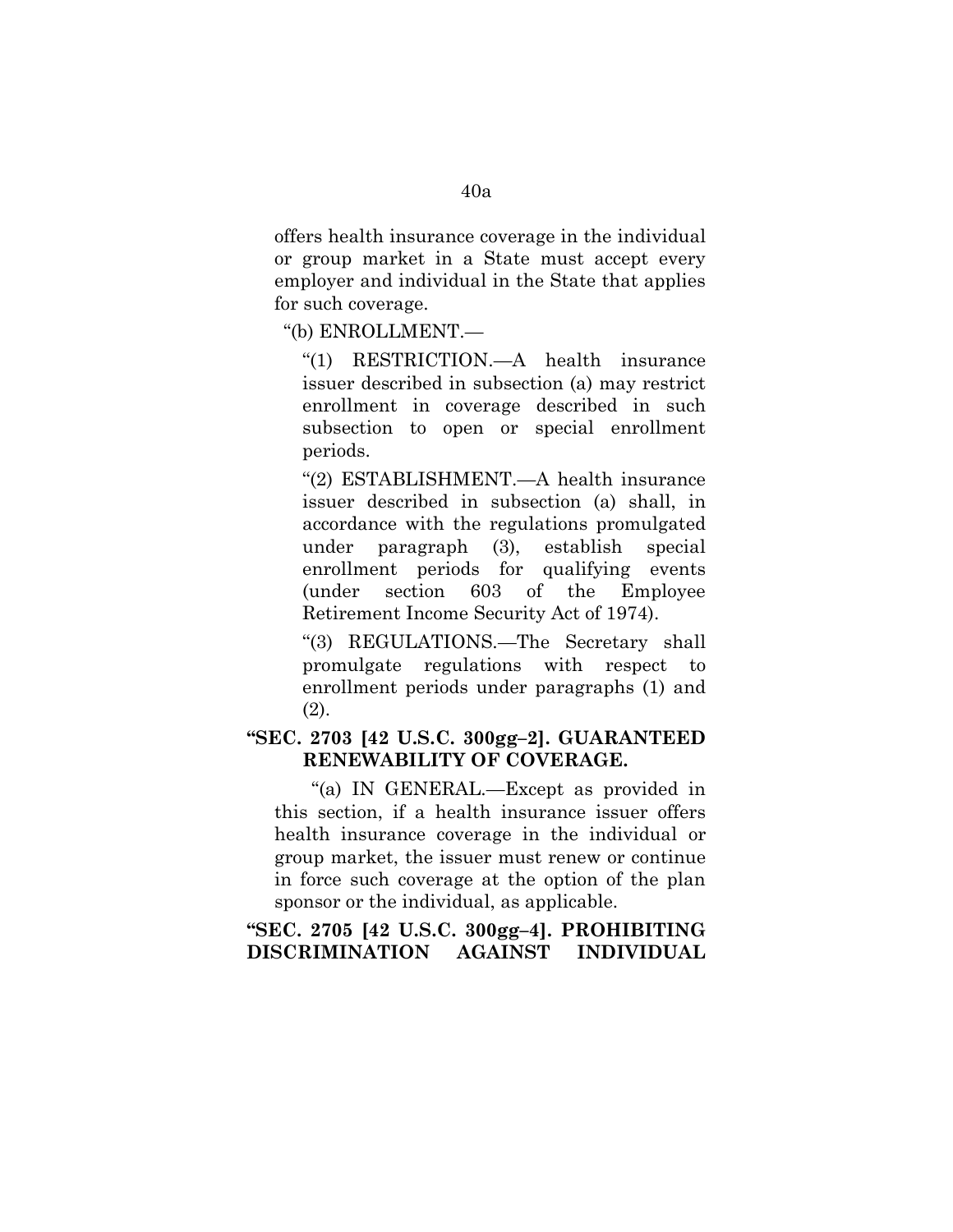## **PARTICIPANTS AND BENEFICIARIES BASED ON HEALTH STATUS.**

''(a) IN GENERAL.—A group health plan and a health insurance issuer offering group or individual health insurance coverage may not establish rules for eligibility (including continued eligibility) of any individual to enroll under the terms of the plan or coverage based on any of the following health status-related factors in relation to the individual or a dependent of the individual:

"(1) Health status.

''(2) Medical condition (including both physical and mental illnesses).

''(3) Claims experience.

''(4) Receipt of health care.

''(5) Medical history.

''(6) Genetic information.

''(7) Evidence of insurability (including conditions arising out of acts of domestic violence).

''(8) Disability.

''(9) Any other health status-related factor determined appropriate by the Secretary.

''(j) PROGRAMS OF HEALTH PROMOTION OR DISEASE PREVENTION.—

''(1) GENERAL PROVISIONS.—

''(A) GENERAL RULE.—For purposes of subsection  $(b)(2)(B)$ , a program of health promotion or disease prevention (referred to in this subsection as a 'wellness program') shall be a program offered by an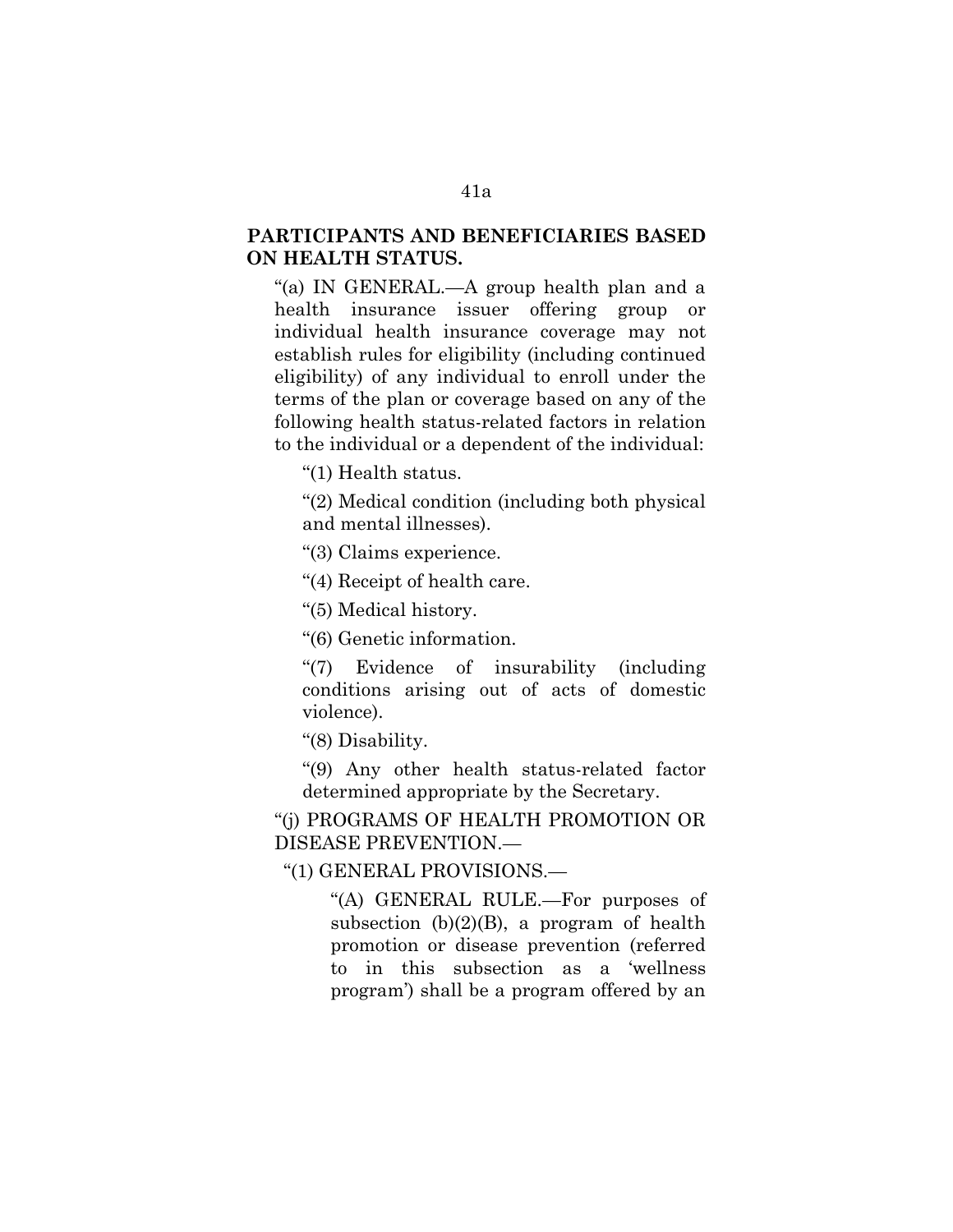employer that is designed to promote health or prevent disease that meets the applicable requirements of this subsection.

''(B) NO CONDITIONS BASED ON HEALTH STATUS FACTOR.— If none of the conditions for obtaining a premium discount or rebate or other reward for participation in a wellness program is based on an individual satisfying a standard that is related to a health status factor, such wellness program shall not violate this section if participation in the program is made available to all similarly situated individuals and the requirements of paragraph (2) are complied with.

''(C) CONDITIONS BASED ON HEALTH STATUS FACTOR.— If any of the conditions for obtaining a premium discount or rebate or other reward for participation in a wellness program is based on an individual satisfying a standard that is related to a health status factor, such wellness program shall not violate this section if the requirements of paragraph (3) are complied with.

''(2) WELLNESS PROGRAMS NOT SUBJECT TO REQUIREMENTS.— If none of the conditions for obtaining a premium discount or rebate or other reward under a wellness program as described in paragraph (1)(B) are based on an individual satisfying a standard that is related to a health status factor (or if such a wellness program does not provide such a reward), the wellness program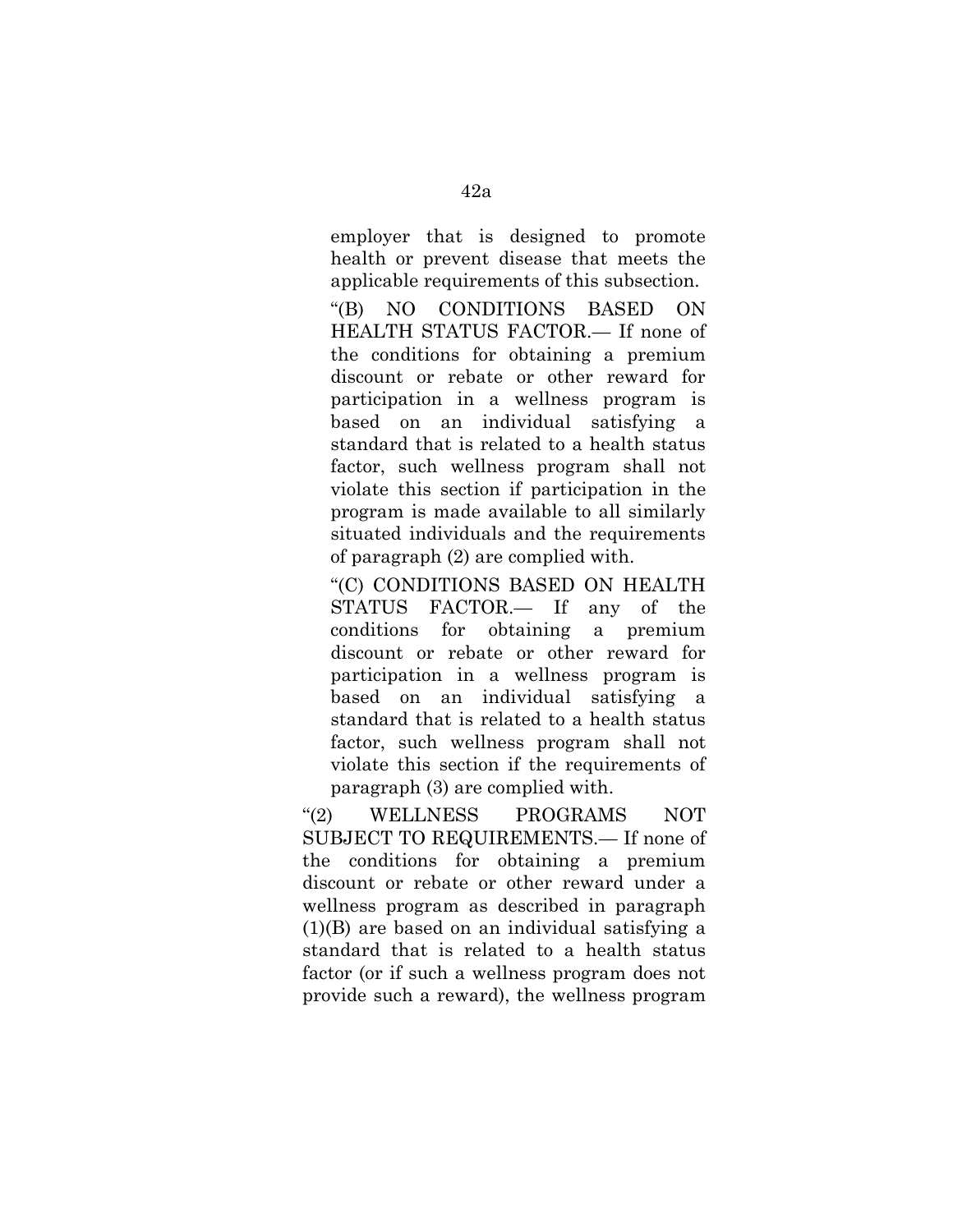shall not violate this section if participation in the program is made available to all similarly situated individuals. The following programs shall not have to comply with the requirements of paragraph (3) if participation in the program is made available to all similarly situated individuals:

''(A) A program that reimburses all or part of the cost for memberships in a fitness center.

''(B) A diagnostic testing program that provides a reward for participation and does not base any part of the reward on outcomes.

''(C) A program that encourages preventive care related to a health condition through the waiver of the copayment or deductible requirement under group health plan for the costs of certain items or services related to a health condition (such as prenatal care or well-baby visits).

''(D) A program that reimburses individuals for the costs of smoking cessation programs without regard to whether the individual quits smoking.

''(E) A program that provides a reward to individuals for attending a periodic health education seminar.

''(3) WELLNESS PROGRAMS SUBJECT TO REQUIREMENTS.—If any of the conditions for obtaining a premium discount, rebate, or reward under a wellness program as described in paragraph (1)(C) is based on an individual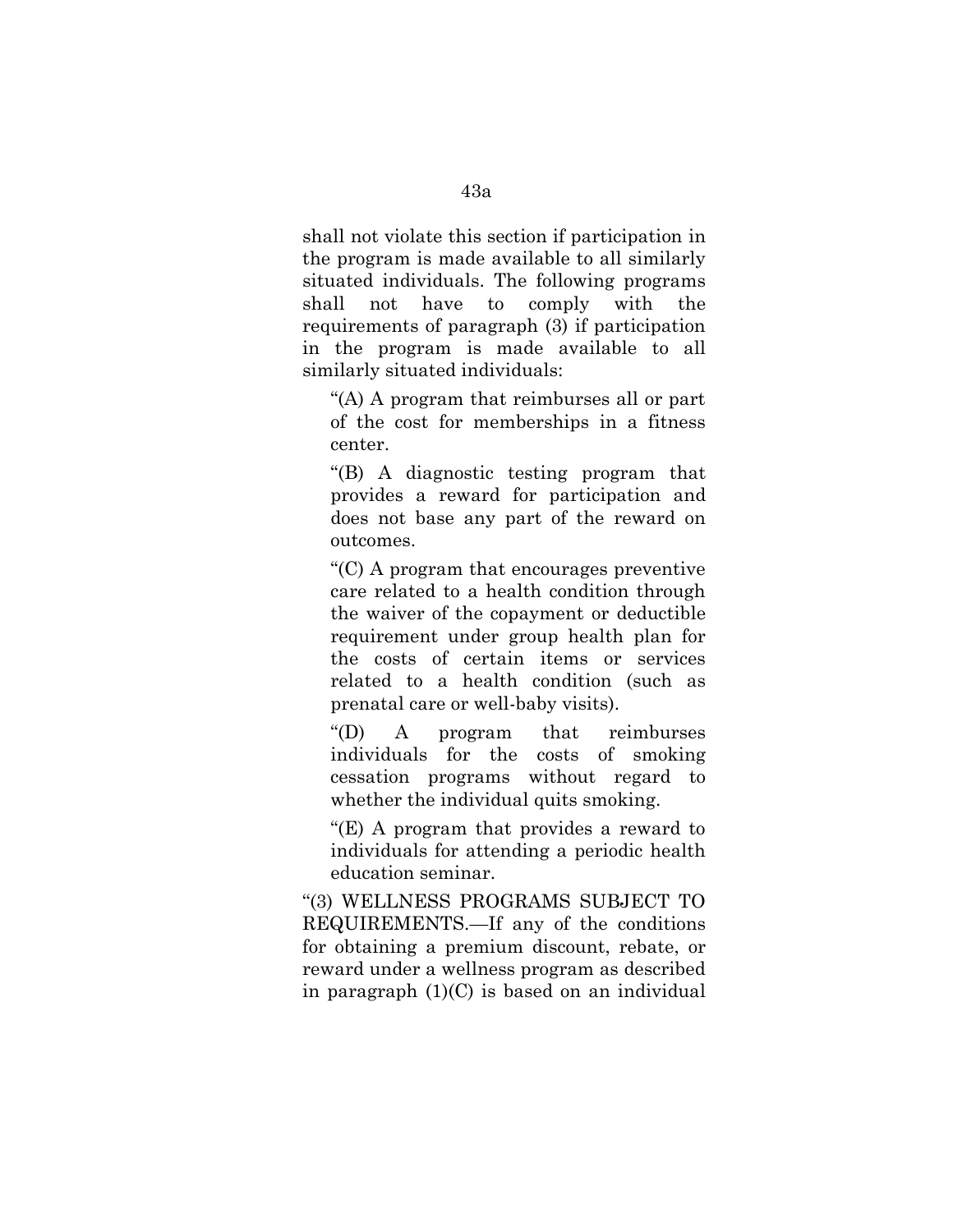satisfying a standard that is related to a health status factor, the wellness program shall not violate this section if the following requirements are complied with:

''(A) The reward for the wellness program, together with the reward for other wellness programs with respect to the plan that requires satisfaction of a standard related to a health status factor, shall not exceed 30 percent of the cost of employee-only coverage under the plan. If, in addition to employees or individuals, any class of dependents (such as spouses or spouses and dependent children) may participate fully in the wellness program, such reward shall not exceed 30 percent of the cost of the coverage in which an employee or individual and any dependents are enrolled. For purposes of this paragraph, the cost of coverage shall be determined based on the total amount of employer and employee contributions for the benefit package under which the employee is (or the employee and any dependents are) receiving coverage. A reward may be in the form of a discount or rebate of a premium or contribution, a waiver of all or part of a cost-sharing mechanism (such as deductibles, copayments, or coinsurance), the absence of a surcharge, or the value of a benefit that would otherwise not be provided under the plan. The Secretaries of Labor, Health and Human Services, and the Treasury may increase the reward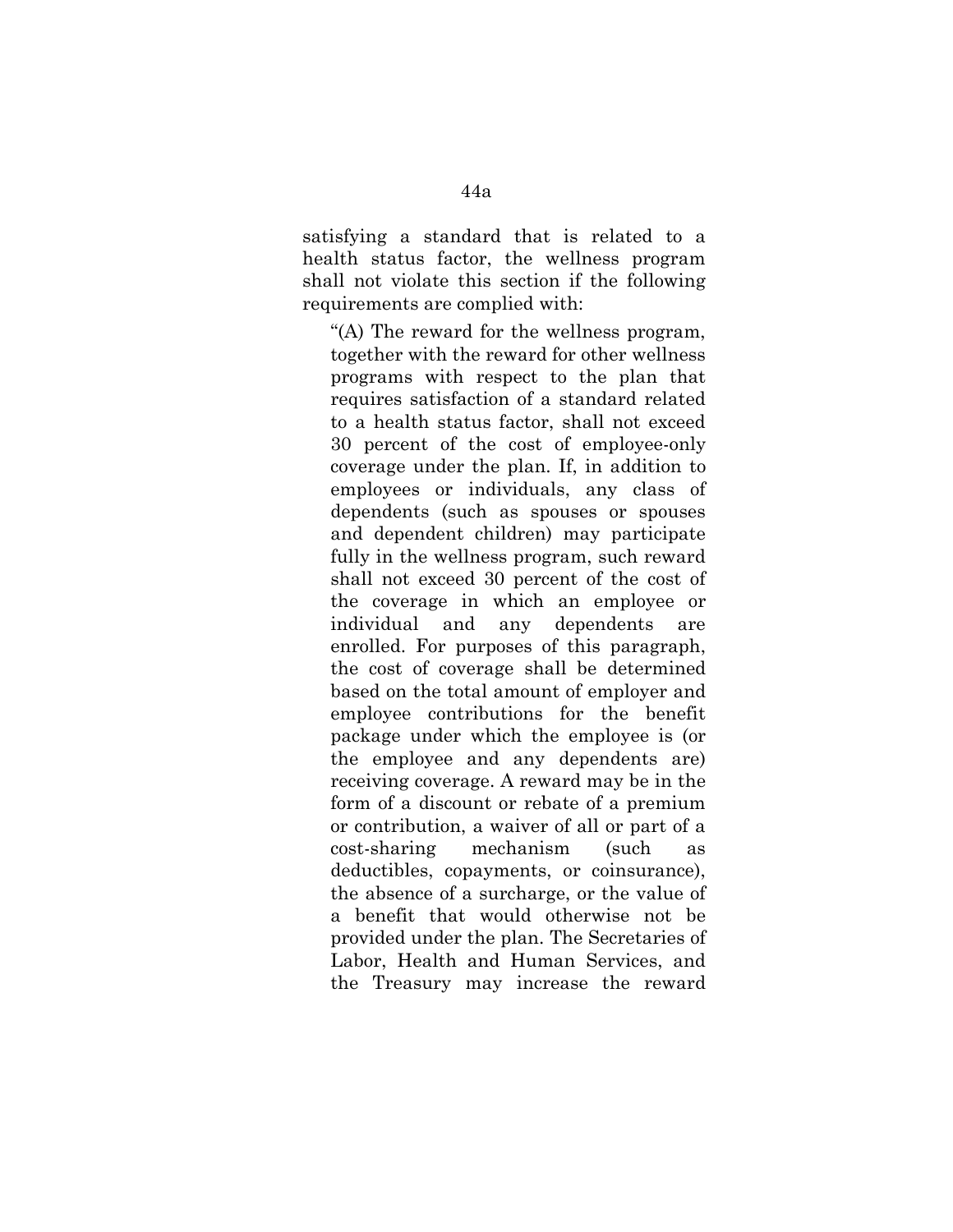available under this subparagraph to up to 50 percent of the cost of coverage if the Secretaries determine that such an increase is appropriate.

''(B) The wellness program shall be reasonably designed to promote health or prevent disease. A program complies with the preceding sentence if the program has a reasonable chance of improving the health of, or preventing disease in, participating individuals and it is not overly burdensome, is not a subterfuge for discriminating based on a health status factor, and is not highly suspect in the method chosen to promote health or prevent disease.

''(C) The plan shall give individuals eligible for the program the opportunity to qualify for the reward under the program at least once each year.

''(D) The full reward under the wellness program shall be made available to all similarly situated individuals. For such purpose, among other things:

''(i) The reward is not available to all similarly situated individuals for a period unless the wellness program allows—

''(I) for a reasonable alternative standard (or waiver of the otherwise applicable standard) for obtaining the reward for any individual for whom, for that period, it is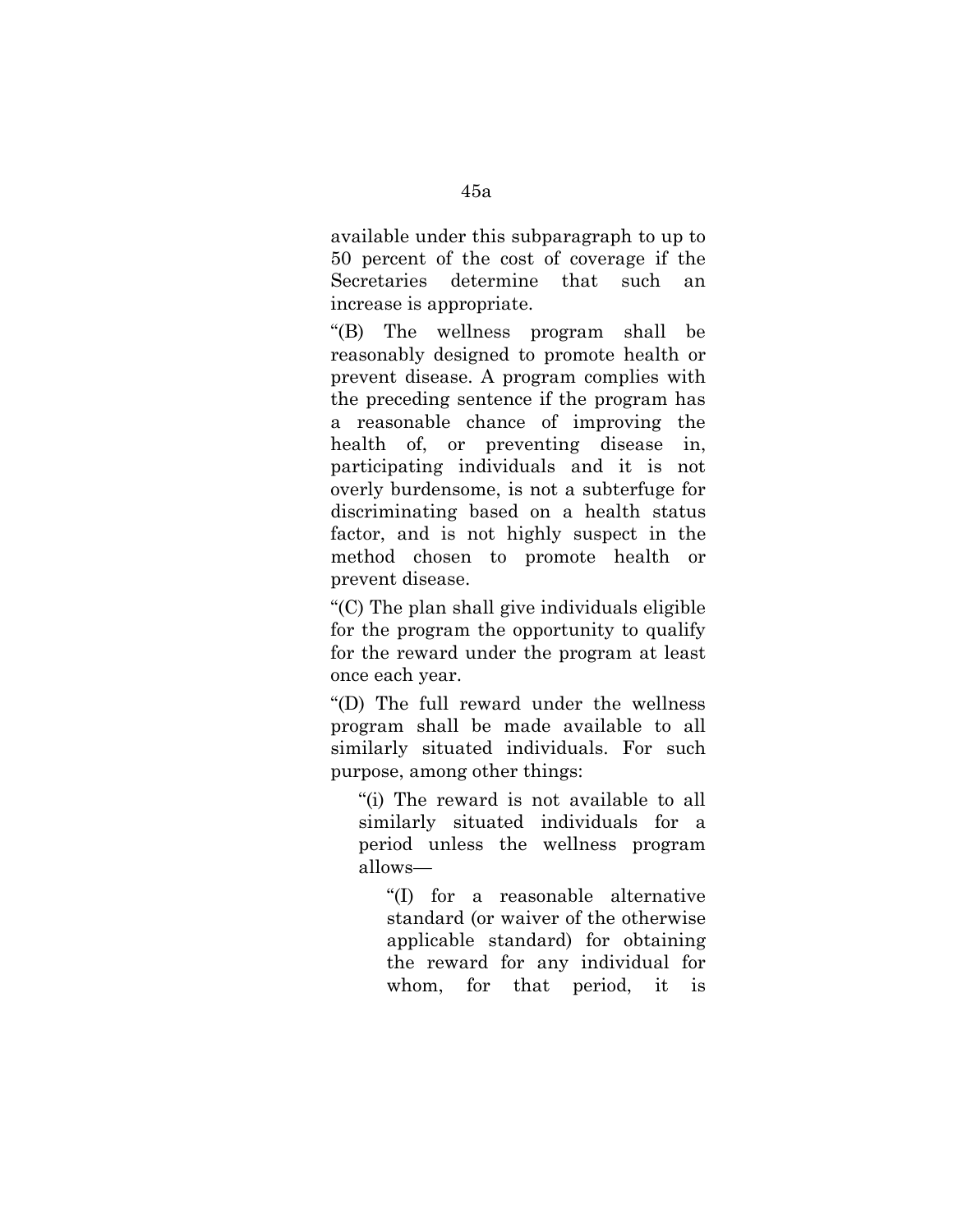unreasonably difficult due to a medical condition to satisfy the otherwise applicable standard; and

''(II) for a reasonable alternative standard (or waiver of the otherwise applicable standard) for obtaining the reward for any individual for whom, for that period, it is medically inadvisable to attempt to satisfy the otherwise applicable standard.

"(ii) If reasonable under the circumstances, the plan or issuer may seek verification, such as a statement from an individual's physician, that a health status factor makes it unreasonably difficult or medically inadvisable for the individual to satisfy or attempt to satisfy the otherwise applicable standard.

"(E) The plan or issuer involved shall disclose in all plan materials describing the terms of the wellness program the availability of a reasonable alternative standard (or the possibility of waiver of the otherwise applicable standard) required under subparagraph (D). If plan materials disclose that such a program is available, without describing its terms, the disclosure under this subparagraph shall not be required.

''(k) EXISTING PROGRAMS.—Nothing in this section shall prohibit a program of health promotion or disease prevention that was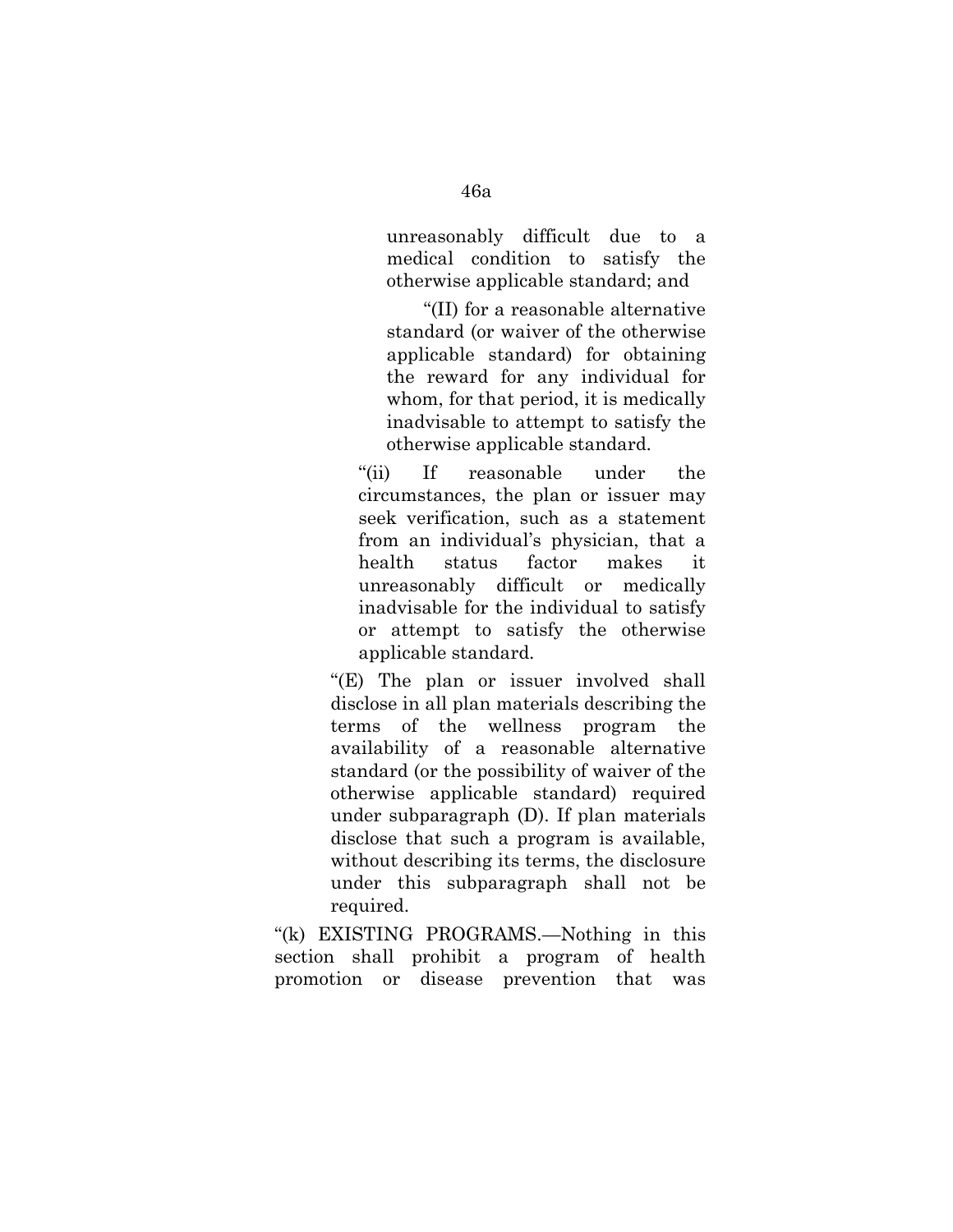established prior to the date of enactment of this section and applied with all applicable regulations, and that is operating on such date, from continuing to be carried out for as long as such regulations remain in effect.

''(l) WELLNESS PROGRAM DEMONSTRATION PROJECT.—

''(1) IN GENERAL.—Not later than July 1, 2014, the Secretary, in consultation with the Secretary of the Treasury and the Secretary of Labor, shall establish a 10-State demonstration project under which participating States shall apply the provisions of subsection (j) to programs of health promotion offered by a health insurance issuer that offers health insurance coverage in the individual market in such State.

''(2) EXPANSION OF DEMONSTRATION PROJECT.—If the Secretary, in consultation with the Secretary of the Treasury and the Secretary of Labor, determines that the demonstration project described in paragraph (1) is effective, such Secretaries may, beginning on July 1, 2017 expand such demonstration project to include additional participating States.

''(3) REQUIREMENTS.—

''(A) MAINTENANCE OF COVERAGE.— The Secretary, in consultation with the Secretary of the Treasury and the Secretary of Labor, shall not approve the participation of a State in the demonstration project under this section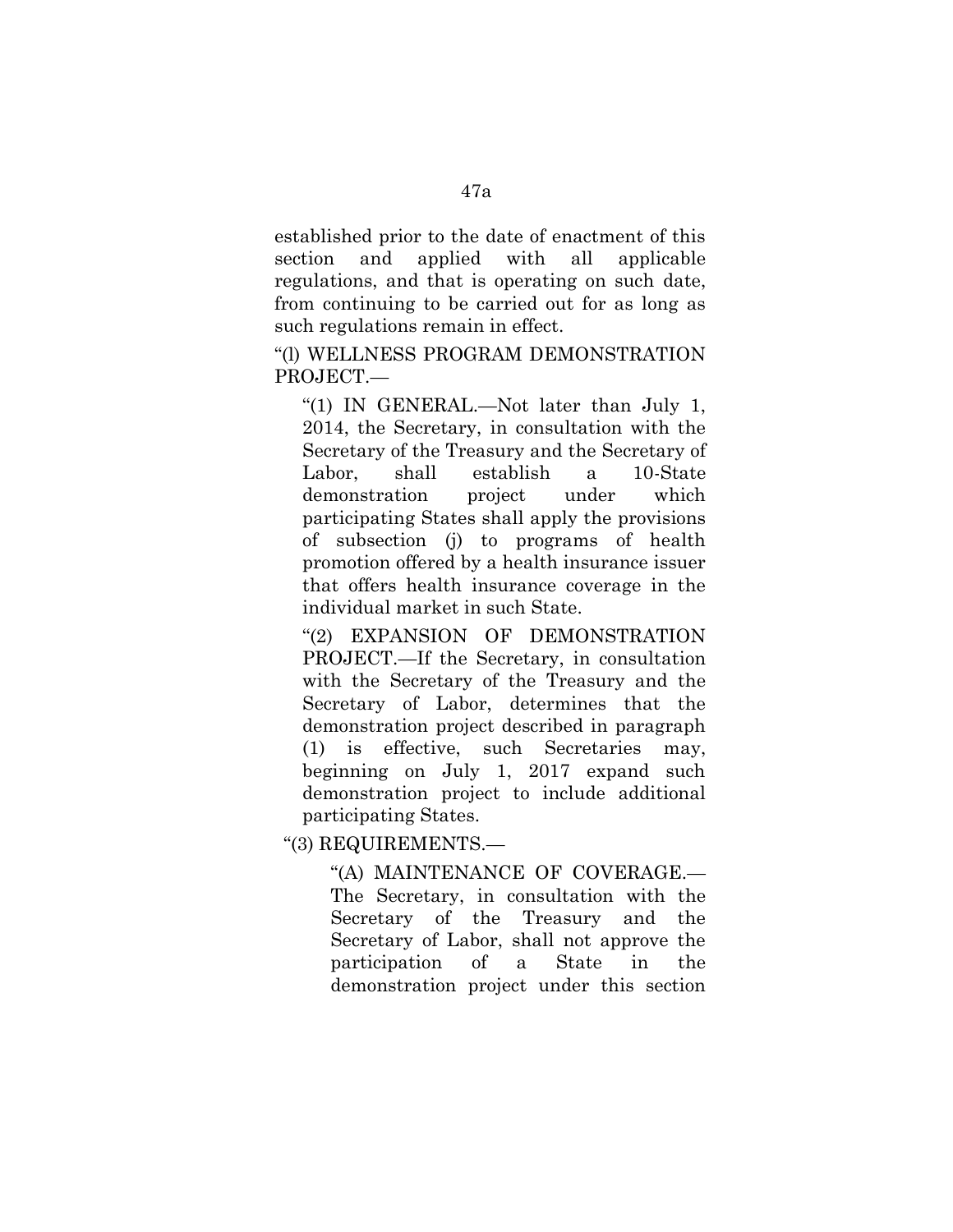unless the Secretaries determine that the State's project is designed in a manner that—

''(i) will not result in any decrease in coverage; and

''(ii) will not increase the cost to the Federal Government in providing credits under section 36B of the Internal Revenue Code of 1986 or costsharing assistance under section 1402 of the Patient Protection and Affordable Care Act.

''(B) OTHER REQUIREMENTS.—States that participate in the demonstration project under this subsection—

''(i) may permit premium discounts or rebates or the modification of otherwise applicable copayments or deductibles for adherence to, or participation in, a reasonably designed program of health promotion and disease prevention;

''(ii) shall ensure that requirements of consumer protection are met in programs of health promotion in the individual market;

''(iii) shall require verification from health insurance issuers that offer health insurance coverage in the individual market of such State that premium discounts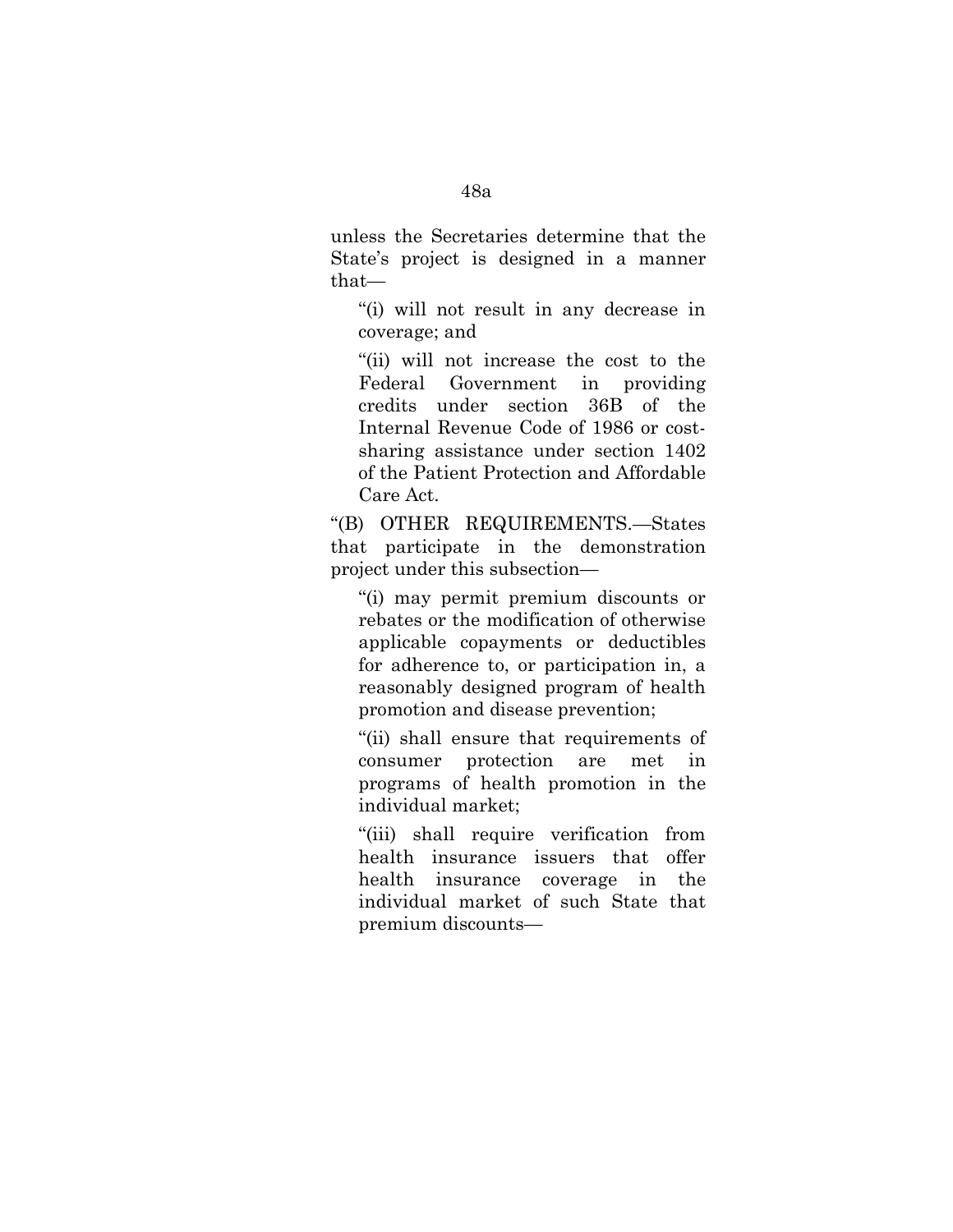''(I) do not create undue burdens for individuals insured in the individual market;

''(II) do not lead to cost shifting; and

''(III) are not a subterfuge for discrimination;

"(iv) shall ensure that consumer data is protected in accordance with the requirements of section 264(c) of the Health Insurance Portability and Accountability Act of 1996 (42 U.S.C. 1320d–2 note); and

"(v) shall ensure and demonstrate to the satisfaction of the Secretary that the discounts or other rewards provided under the project reflect the expected level of participation in the wellness program involved and the anticipated effect the program will have on utilization or medical claim costs.

 $\degree$ (m) REPORT.—

''(1) IN GENERAL.—Not later than 3 years after the date of enactment of the Patient Protection and Affordable Care Act, the Secretary, in consultation with the Secretary of the Treasury and the Secretary of Labor, shall submit a report to the appropriate committees of Congress concerning—

''(A) the effectiveness of wellness programs (as defined in subsection (j)) in promoting health and preventing disease;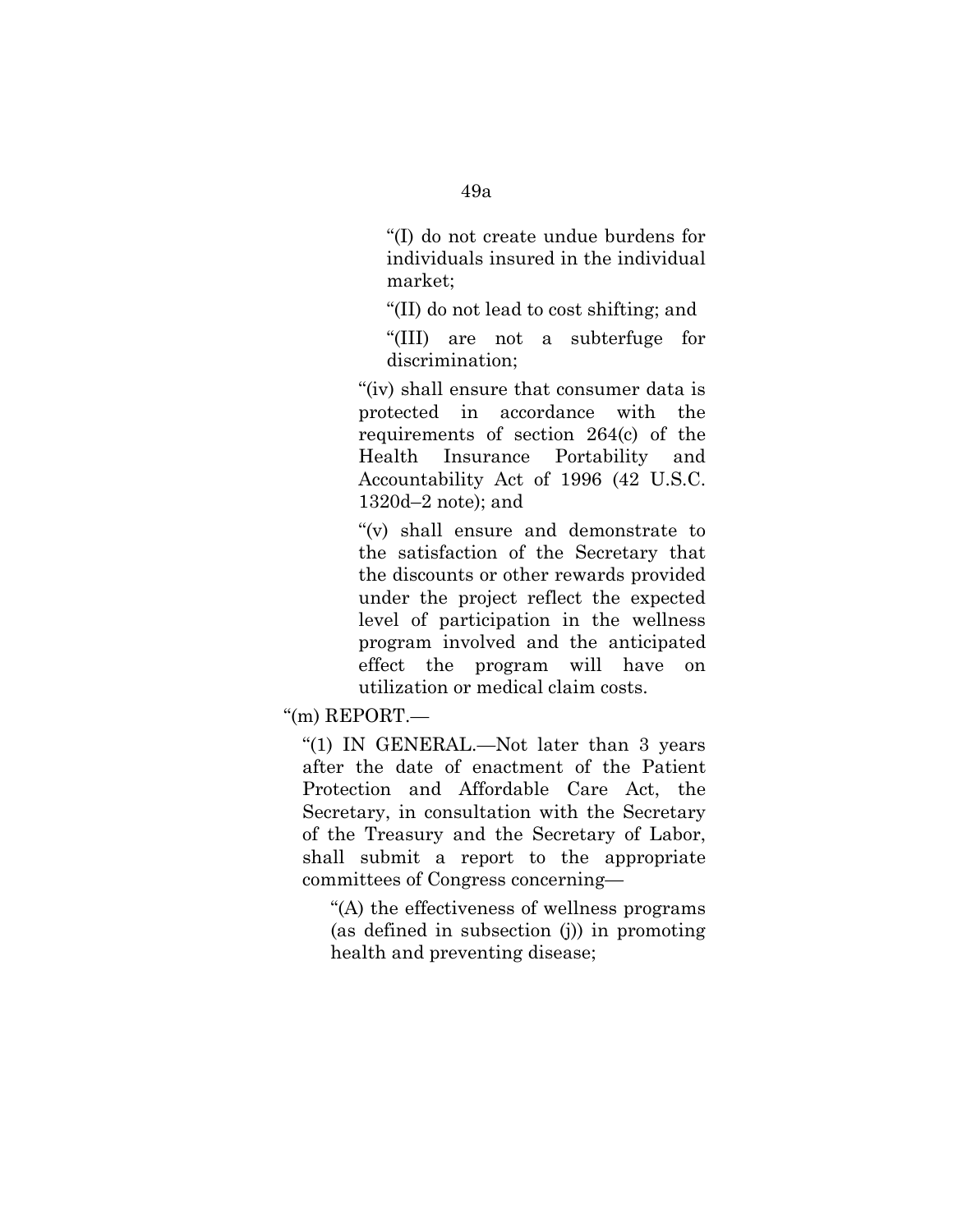''(B) the impact of such wellness programs on the access to care and affordability of coverage for participants and nonparticipants of such programs;

''(C) the impact of premium-based and costsharing incentives on participant behavior and the role of such programs in changing behavior; and

''(D) the effectiveness of different types of rewards.

''(2) DATA COLLECTION.—In preparing the report described in paragraph (1), the Secretaries shall gather relevant information from employers who provide employees with access to wellness programs, including State and Federal agencies.

''(n) REGULATIONS.—Nothing in this section shall be construed as prohibiting the Secretaries of Labor, Health and Human Services, or the Treasury from promulgating regulations in connection

with this section.

#### **''SEC. 2706 [42 U.S.C. 300gg–5]. NON-DISCRIMINATION IN HEALTH CARE.**

''(a) PROVIDERS.—A group health plan and a health insurance issuer offering group or individual health insurance coverage shall not discriminate with respect to participation under the plan or coverage against any health care provider who is acting within the scope of that provider's license or certification under applicable State law. This section shall not require that a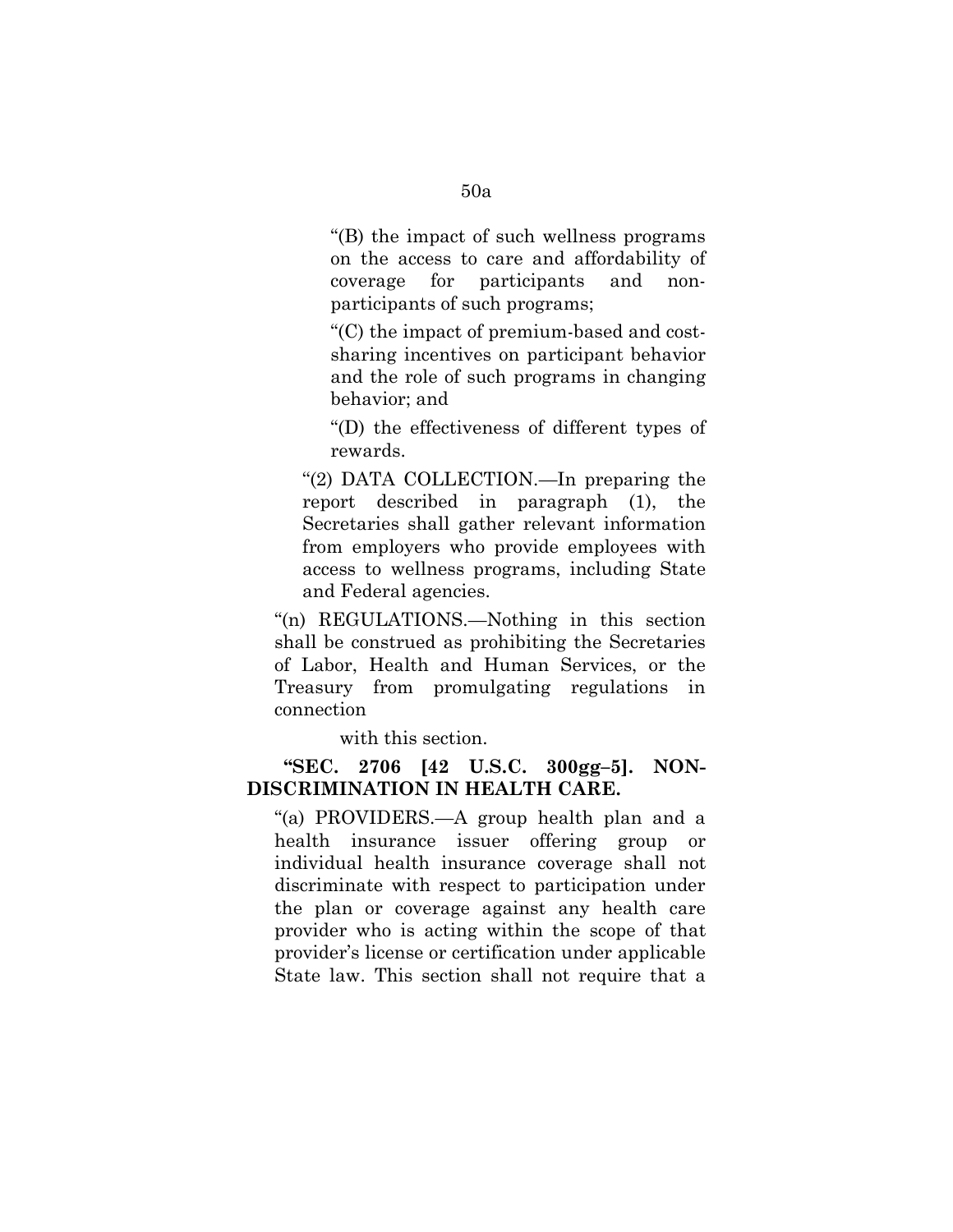group health plan or health insurance issuer contract with any health care provider willing to abide by the terms and conditions for participation established by the plan or issuer. Nothing in this section shall be construed as preventing a group health plan, a health insurance issuer, or the Secretary from establishing varying reimbursement rates based on quality or performance measures.

''(b) INDIVIDUALS.—The provisions of section 1558 of the Patient Protection and Affordable Care Act (relating to non-discrimination) shall apply with respect to a group health plan or health insurance issuer offering group or individual health insurance coverage.

## **''SEC. 2707 [42 U.S.C. 300gg–6]. COMPREHENSIVE HEALTH INSURANCE COVERAGE.**

''(a) COVERAGE FOR ESSENTIAL HEALTH BENEFITS PACKAGE.—A health insurance issuer that offers health insurance coverage in the individual or small group market shall ensure that such coverage includes the essential health benefits package required under section 1302(a) of the Patient Protection and Affordable Care Act.

''(b) COST-SHARING UNDER GROUP HEALTH PLANS.—A group health plan shall ensure that any annual cost-sharing imposed under the plan does not exceed the limitations provided for under paragraphs (1) and (2) of section 1302(c).

''(c) CHILD-ONLY PLANS.—If a health insurance issuer offers health insurance coverage in any level of coverage specified under section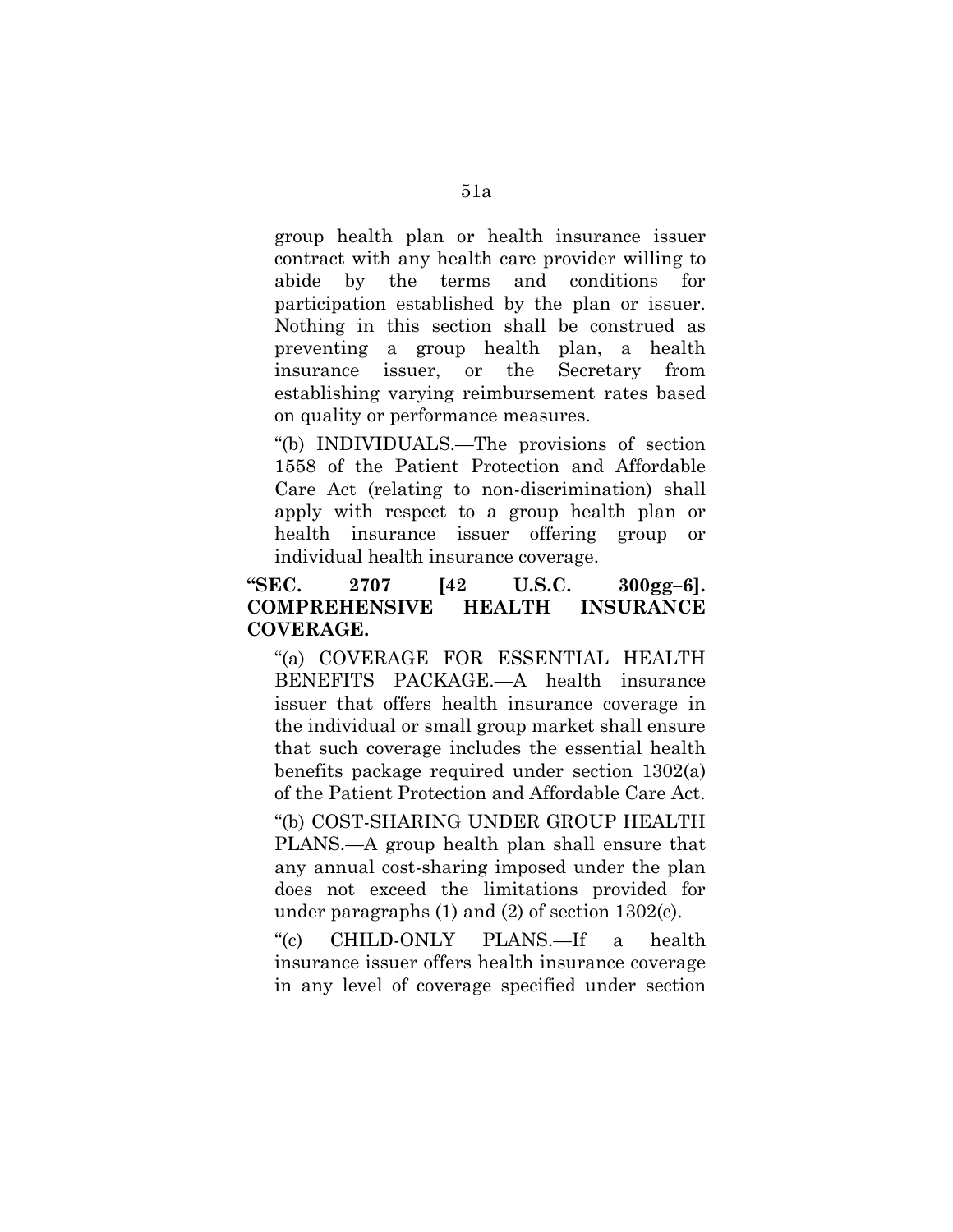1302(d) of the Patient Protection and Affordable Care Act, the issuer shall also offer such coverage in that level as a plan in which the only enrollees are individuals who, as of the beginning of a plan year, have not attained the age of 21.

''(d) DENTAL ONLY.—This section shall not apply to a plan described in section  $1302(d)(2)(B)(ii)(I).$ 

## **''SEC. 2708 [42 U.S.C. 300gg–7]. PROHIBITION ON EXCESSIVE WAITING PERIODS.**

''A group health plan and a health insurance issuer offering group health insurance coverage shall not apply any waiting period (as defined in section 2704(b)(4)) that exceeds 90 days.

# **''SEC. 2709 [42 U.S.C. 300gg–8]. COVERAGE FOR INDIVIDUALS PARTICIPATING IN APPROVED CLINICAL TRIALS.**

''(a) COVERAGE.—

''(1) IN GENERAL.—If a group health plan or a health insurance issuer offering group or individual health insurance coverage provides coverage to a qualified individual, then such plan or issuer—

''(A) may not deny the individual participation in the clinical trial referred to in subsection (b)(2);

''(B) subject to subsection (c), may not deny (or limit or impose additional conditions on) the coverage of routine patient costs for items and services furnished in connection with participation in the trial; and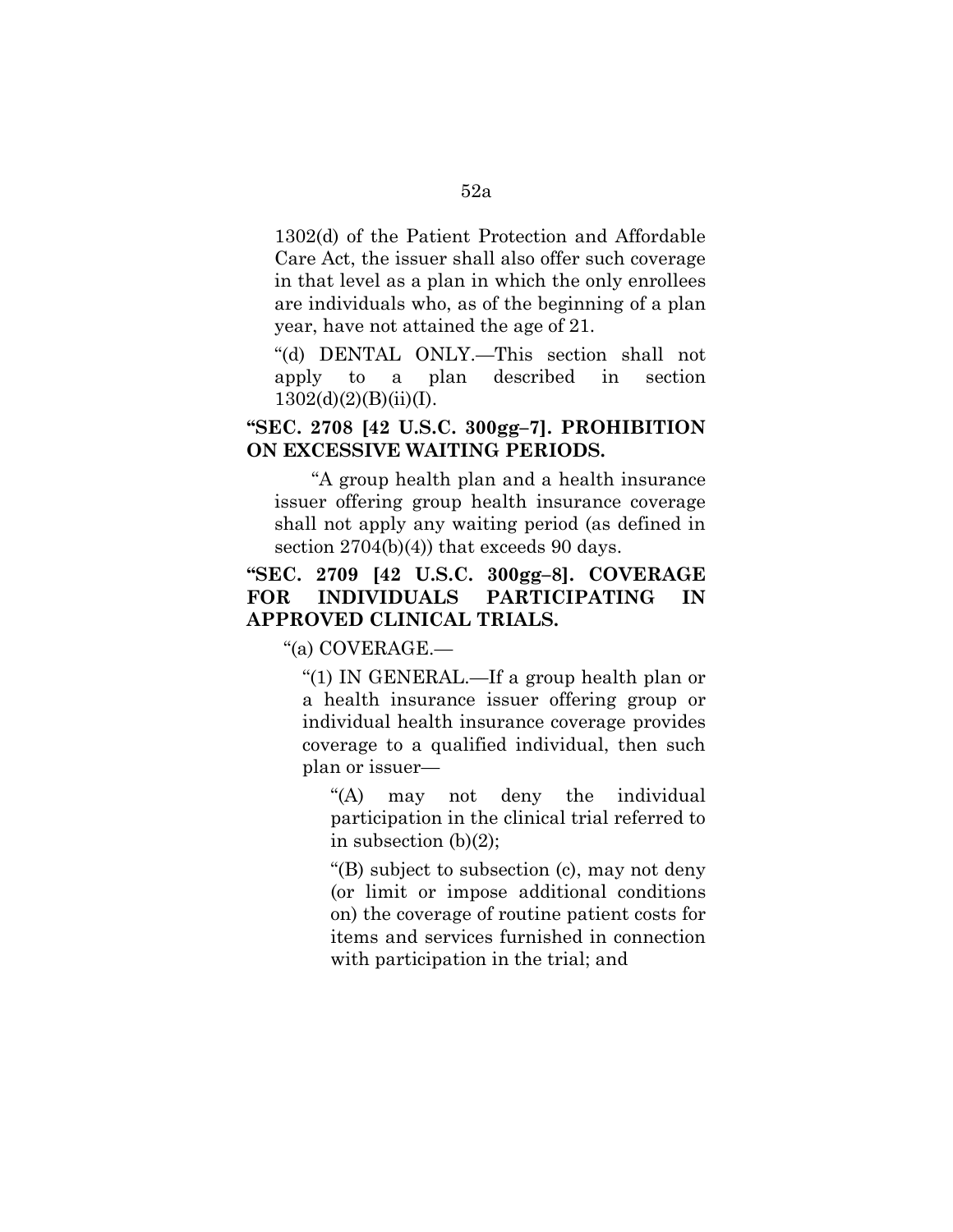''(C) may not discriminate against the individual on the basis of the individual's participation in such trial.

#### ''(2) ROUTINE PATIENT COSTS.—

''(A) INCLUSION.—For purposes of paragraph (1)(B), subject to subparagraph (B), routine patient costs include all items and services consistent with the coverage provided in the plan (or coverage) that is typically covered for a qualified individual who is not enrolled in a clinical trial.

''(B) EXCLUSION.—For purposes of paragraph (1)(B), routine patient costs does not include—

''(i) the investigational item, device, or service, itself;

''(ii) items and services that are provided solely to satisfy data collection and analysis needs and that are not used in the direct clinical management of the patient; or

''(iii) a service that is clearly inconsistent with widely accepted and established standards of care for a particular diagnosis.

''(3) USE OF IN-NETWORK PROVIDERS.—If one or more participating providers is participating in a clinical trial, nothing in paragraph (1) shall be construed as preventing a plan or issuer from requiring that a qualified individual participate in the trial through such a participating provider if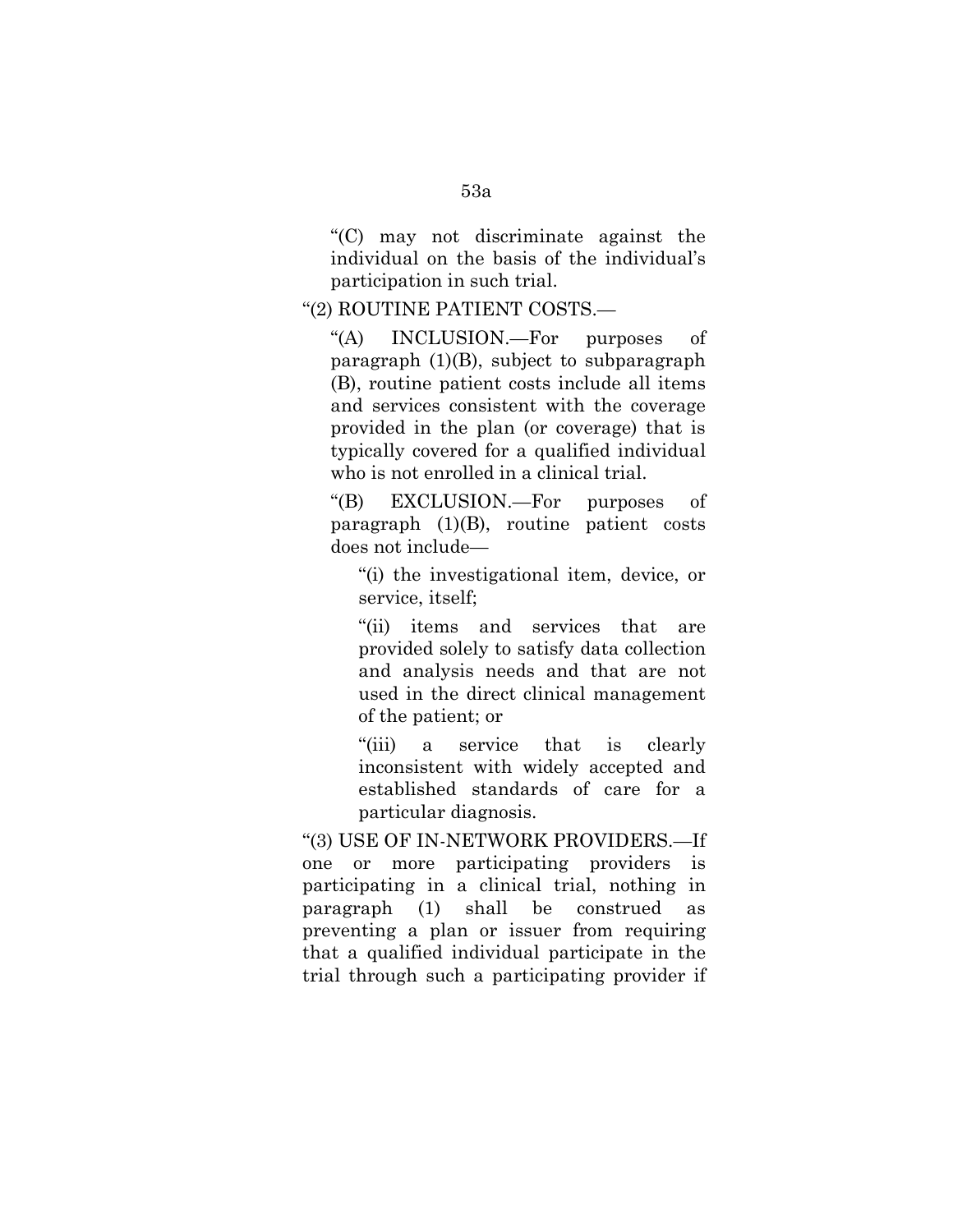the provider will accept the individual as a participant in the trial.

"(4) USE OF OUT-OF-NETWORK.— Notwithstanding paragraph (3), paragraph (1) shall apply to a qualified individual participating in an approved clinical trial that is conducted outside the State in which the qualified individual resides.

''(b) QUALIFIED INDIVIDUAL DEFINED.—For purposes of subsection (a), the term 'qualified individual' means an individual who is a participant or beneficiary in a health plan or with coverage described in subsection (a)(1) and who meets the following conditions:

''(1) The individual is eligible to participate in an approved clinical trial according to the trial protocol with respect to treatment of cancer or other life-threatening disease or condition.

''(2) Either—

''(A) the referring health care professional is a participating health care provider and has concluded that the individual's participation in such trial would be appropriate based upon the individual meeting the conditions described in paragraph (1); or

''(B) the participant or beneficiary provides medical and scientific information establishing that the individual's participation in such trial would be appropriate based upon the individual meeting the conditions described in paragraph (1).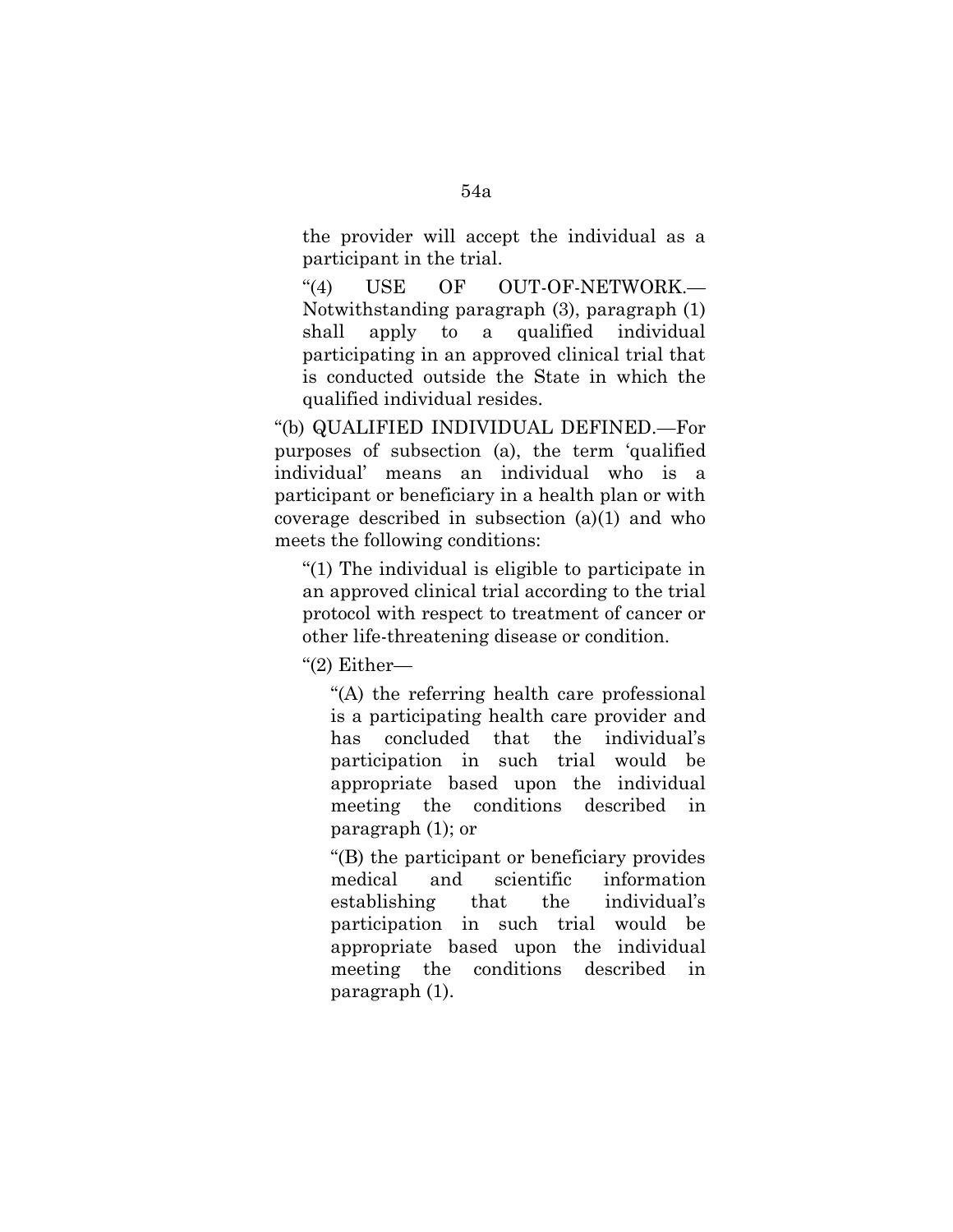''(c) LIMITATIONS ON COVERAGE.— This section shall not be construed to require a group health plan, or a health insurance issuer offering group or individual health insurance coverage, to provide benefits for routine patient care services provided outside of the plan's (or coverage's) health care provider network unless out-of-network benefits are otherwise provided under the plan (or coverage).

''(d) APPROVED CLINICAL TRIAL DEFINED.—

''(1) IN GENERAL.—In this section, the term 'approved clinical trial' means a phase I, phase II, phase III, or phase IV clinical trial that is conducted in relation to the prevention, detection, or treatment of cancer or other lifethreatening disease or condition and is described in any of the following subparagraphs:

''(A) FEDERALLY FUNDED TRIALS.—The study or investigation is approved or funded (which may include funding through in-kind contributions) by one or more of the following:

''(i) The National Institutes of Health.

''(ii) The Centers for Disease Control and Prevention.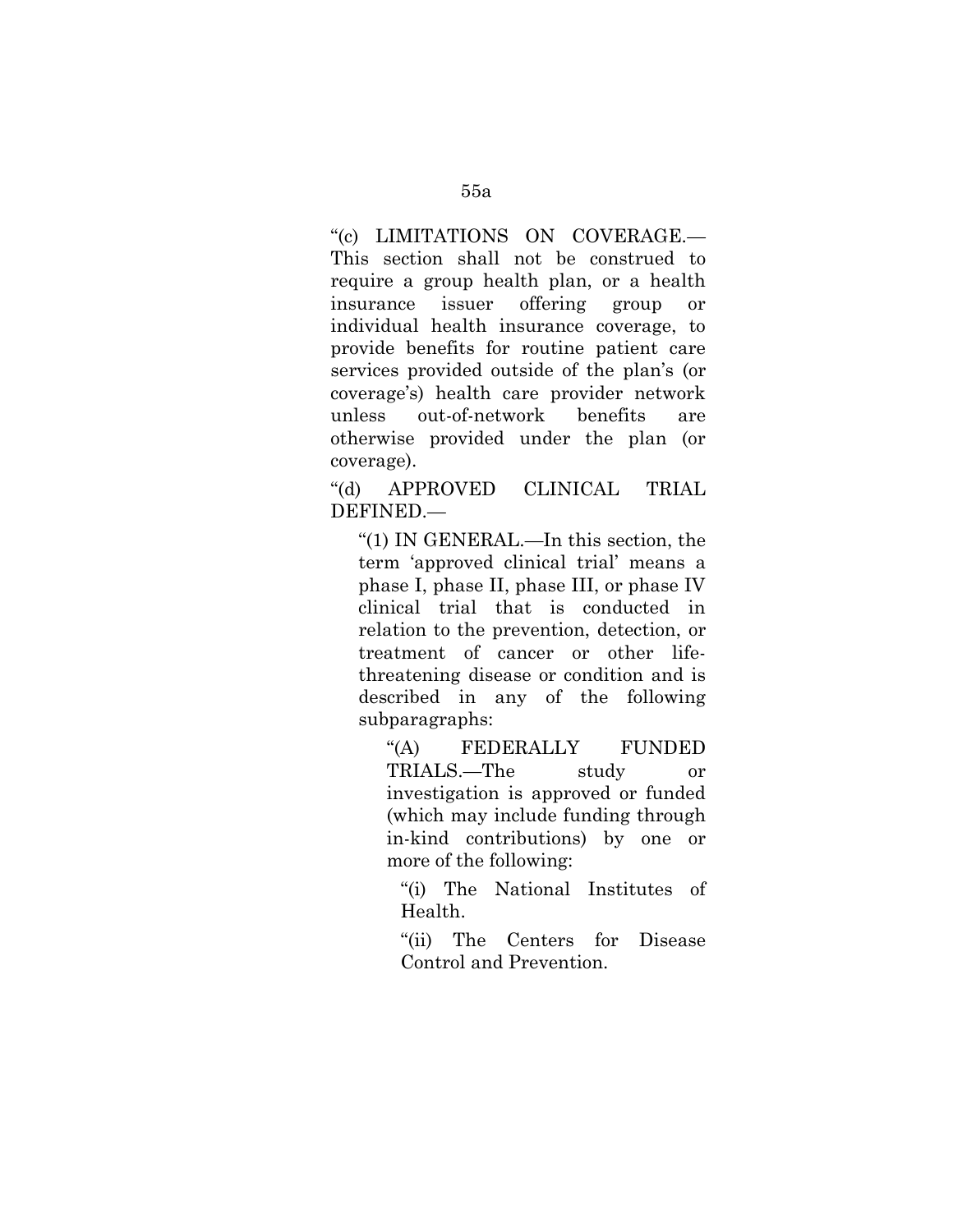''(iii) The Agency for Health Care Research and Quality.

"(iv) The Centers for Medicare & Medicaid Services.

''(v) cooperative group or center of any of the entities described in clauses (i) through (iv) or the Department of Defense or the Department of Veterans Affairs.

''(vi) A qualified non-governmental research entity identified in the guidelines issued by the National Institutes of Health for center support grants.

''(vii) Any of the following if the conditions described in paragraph (2) are met:

''(I) The Department of Veterans Affairs.

''(II) The Department of Defense.

''(III) The Department of Energy.

''(B) The study or investigation is conducted under an investigational new drug application reviewed by the Food and Drug Administration.

''(C) The study or investigation is a drug trial that is exempt from having such an investigational new drug application.

''(2) CONDITIONS FOR DEPARTMENTS.—The conditions described in this paragraph, for a study or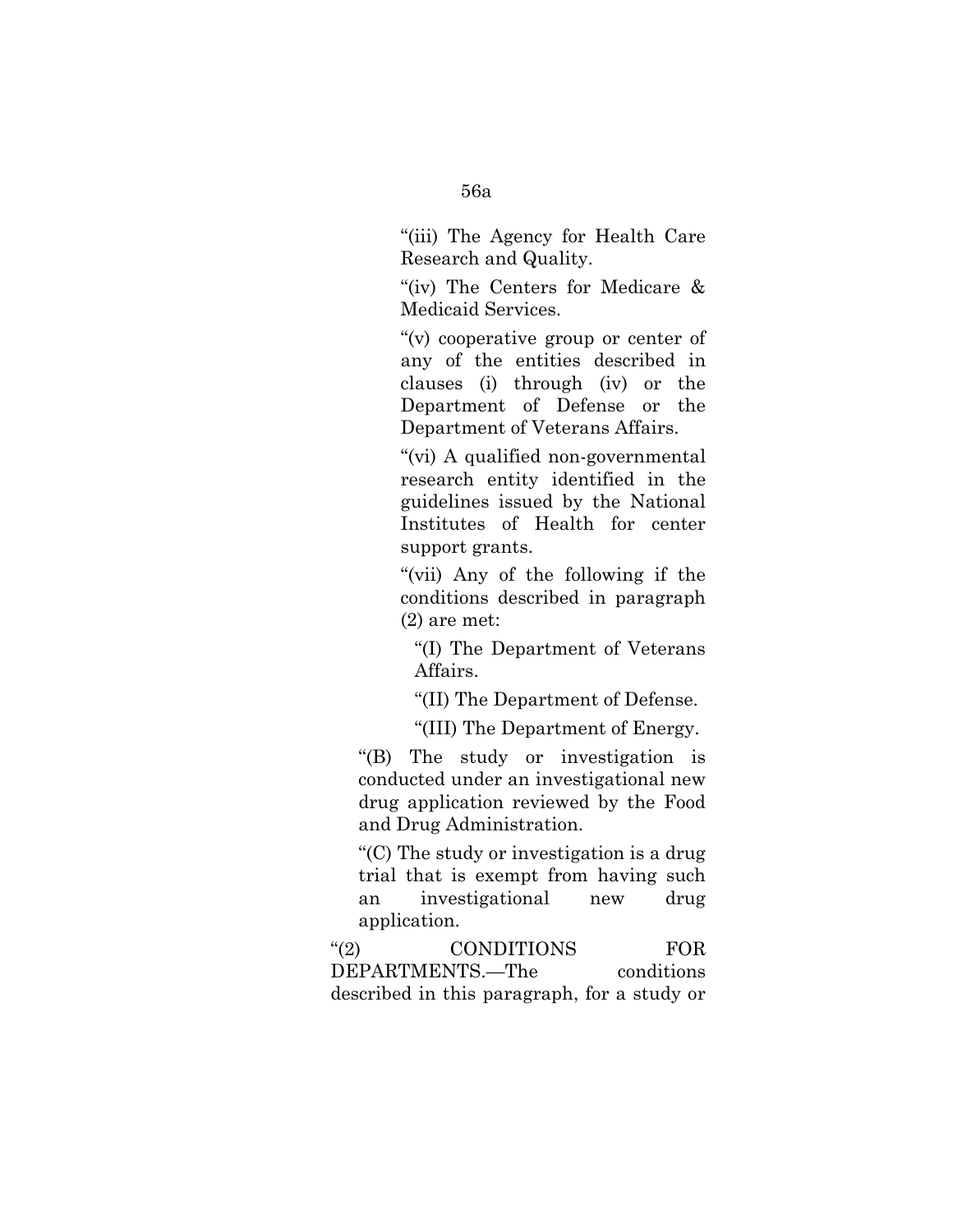investigation conducted by a Department, are that the study or investigation has been reviewed and approved through a system of peer review that the Secretary determines—

"(A) to be comparable to the system of peer review of studies and investigations used by the National Institutes of Health, and

''(B) assures unbiased review of the highest scientific standards by qualified individuals who have no interest in the outcome of the review.

''(e) LIFE-THREATENING CONDITION DEFINED.—In this section, the term 'lifethreatening condition' means any disease or condition from which the likelihood of death is probable unless the course of the disease or condition is interrupted.

''(f) CONSTRUCTION.—Nothing in this section shall be construed to limit a plan's or issuer's coverage with respect to clinical trials.

"(g) APPLICATION TO FEHBP.— Notwithstanding any provision of chapter 89 of title 5, United States Code, this section shall apply to health plans offered under the program under such chapter.

''(h) PREEMPTION.—Notwithstanding any other provision of this Act, nothing in this section shall preempt State laws that require a clinical trials policy for State regulated health insurance plans that is in addition to the policy required under this section.''.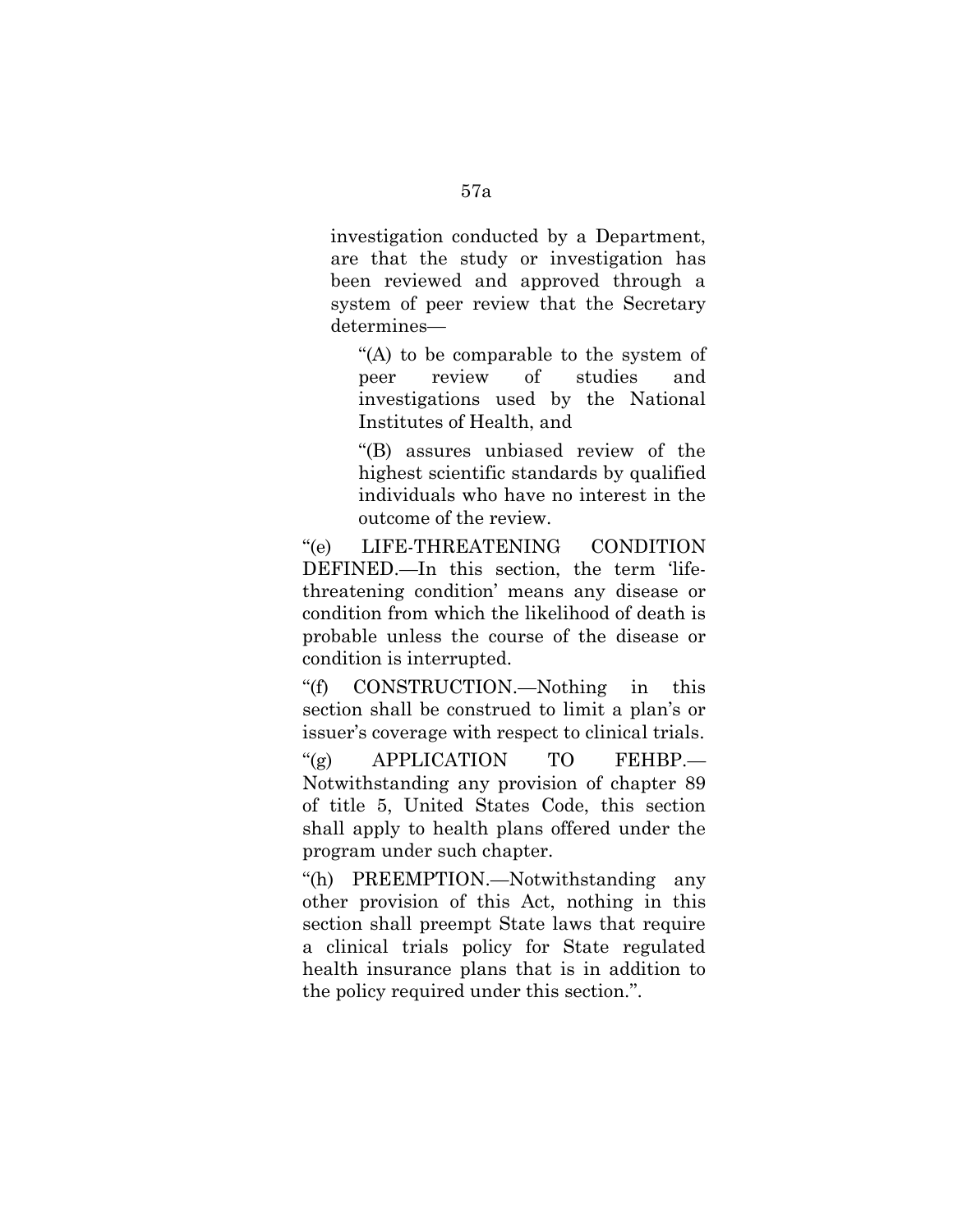## **SEC. 1501. [42 U.S.C. 18091]. REQUIREMENT TO MAINTAIN MINIMUM ESSENTIAL COVERAGE.**

(a) FINDINGS.—Congress makes the following findings:

(1) IN GENERAL.—The individual responsibility requirement provided for in this section (in this subsection referred to as the "requirement" is commercial and economic in nature, and substantially affects interstate commerce, as a result of the effects described in paragraph (2).

(2) EFFECTS ON THE NATIONAL ECONOMY AND INTERSTATE COMMERCE.—The effects described in this paragraph are the following:

(A) The requirement regulates activity that is commercial and economic in nature: economic and financial decisions about how and when health care is paid for, and when health insurance is purchased. In the absence of the requirement, some individuals would make an economic and financial decision to forego health insurance coverage and attempt to selfinsure, which increases financial risks to households and medical providers.

(B) Health insurance and health care services are a significant part of the national economy. National health spending is projected to increase from \$2,500,000,000,000, or 17.6 percent of the economy, in 2009 to \$4,700,000,000,000 in 2019. Private health insurance spending is projected to be \$854,000,000,000 in 2009, and pays for medical supplies, drugs, and equipment that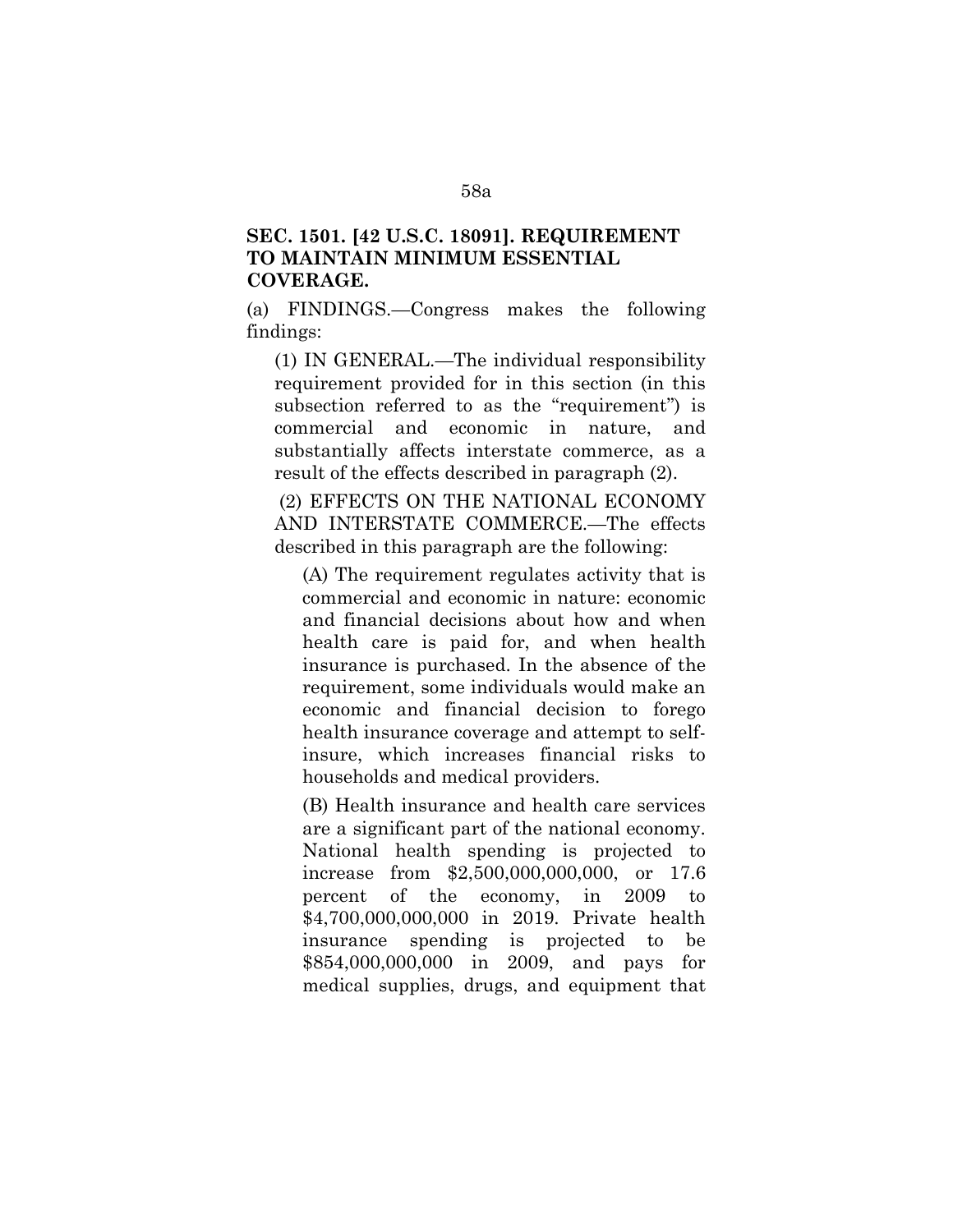are shipped in interstate commerce. Since most health insurance is sold by national or regional health insurance companies, health insurance is sold in interstate commerce and claims payments flow through interstate commerce.

(C) The requirement, together with the other provisions of this Act, will add millions of new consumers to the health insurance market, increasing the supply of, and demand for, health care services, andwill increase the number and share of Americans who are insured.

(D) The requirement achieves near-universal coverage by building upon and strengthening the private employer-based health insurance system, which covers 176,000,000 Americans nationwide. In Massachusetts, a similar requirement has strengthened private employer-based coverage: despite the economic downturn, the number of workers offered employer-based coverage has actually increased.

(E) The economy loses up to \$207,000,000,000 a year because of the poorer health and shorter lifespan of the uninsured. By significantly reducing the number of the uninsured, the requirement, together with the other provisions of this Act, will significantly reduce this economic cost.

(F) The cost of providing uncompensated care to the uninsured was \$43,000,000,000 in 2008. To pay for this cost, health care providers pass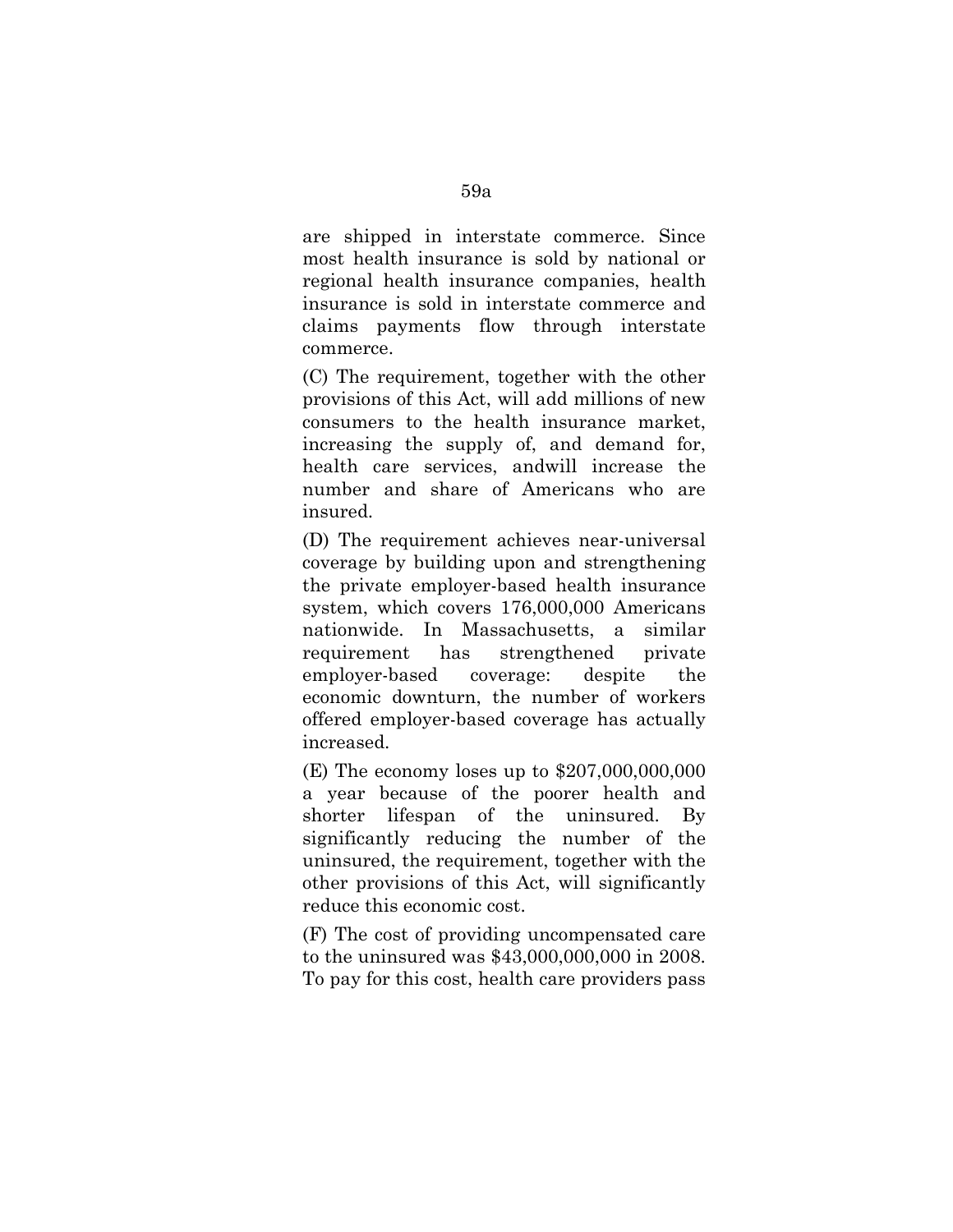on the cost to private insurers, which pass on the cost to families. This cost-shifting increases family premiums by on average over \$1,000 a year. By significantly reducing the number of the uninsured, the requirement, together with the other provisions of this Act, will lower health insurance premiums.

(G) 62 percent of all personal bankruptcies are caused in part by medical expenses. By significantly increasing health insurance coverage, the requirement, together with the other provisions of this Act, will improve financial security for families.

(H) Under the Employee Retirement Income Security Act of 1974 (29 U.S.C. 1001 et seq.), the Public Health Service Act (42 U.S.C. 201 et seq.), and this Act, the Federal Government has a significant role in regulating health insurance. The requirement is an essential part of this larger regulation of economic activity, and the absence of the requirement would undercut Federal regulation of the health insurance market.

(I) Under sections 2704 and 2705 of the Public Health Service Act (as added by section 1201 of this Act), if there were no requirement, many individuals would wait to purchase health insurance until they needed care. By significantly increasing health insurance coverage, the requirement, together with the other provisions of this Act, will minimize this adverse selection and broaden the health insurance risk pool to include healthy individuals, which will lower health insurance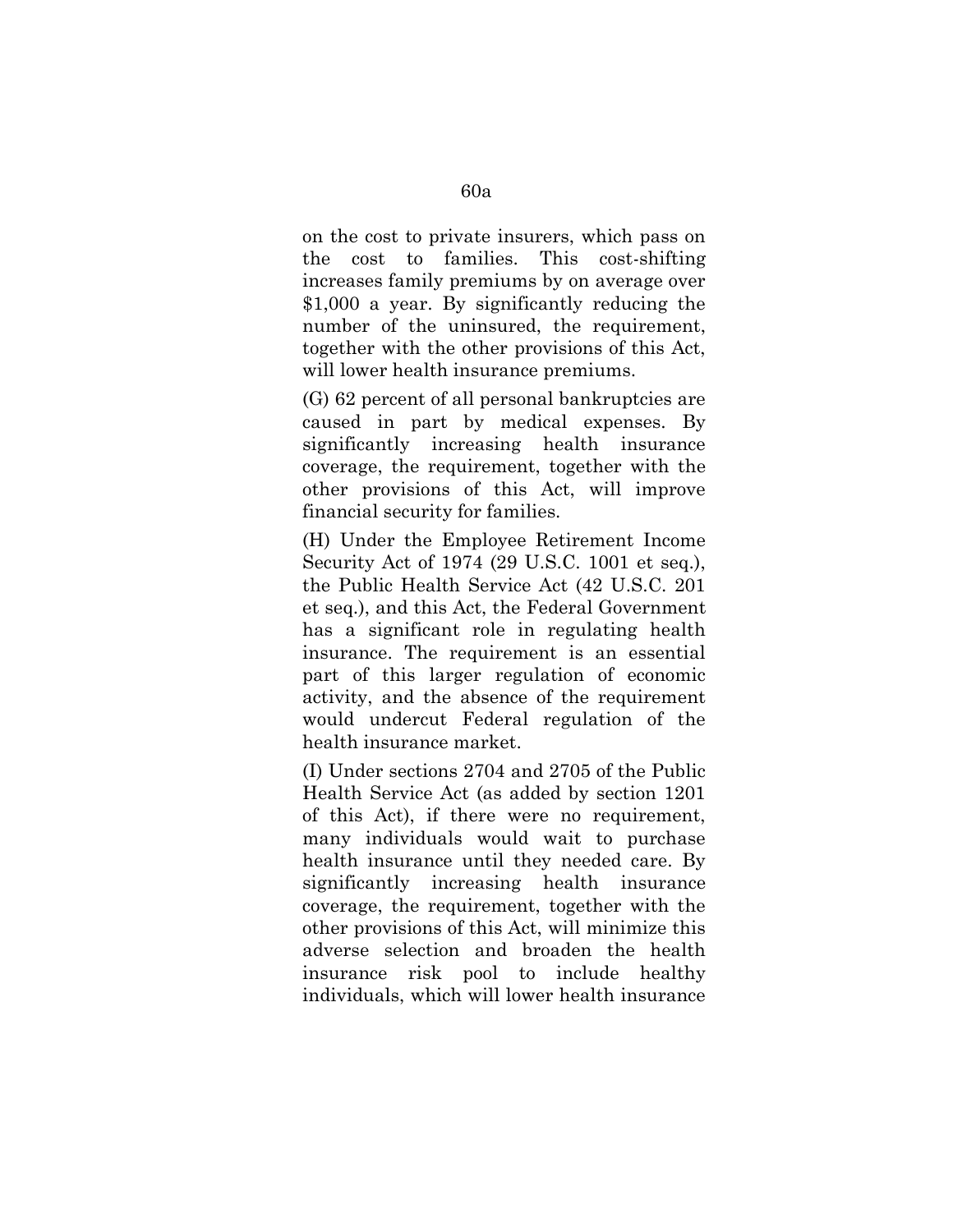premiums. The requirement is essential to creating effective health insurance markets in which improved health insurance products that are guaranteed issue and do not exclude coverage of pre-existing conditions can be sold.

(J) Administrative costs for private health insurance, which were \$90,000,000,000 in 2006, are 26 to 30 percent of premiums in the current individual and small group markets. By significantly increasing health insurance coverage and the size of purchasing pools, which will increase economies of scale, the requirement, together with the other provisions of this Act, will significantly reduce administrative costs and lower health insurance premiums. The requirement is essential to creating effective health insurance markets that do not require underwriting and eliminate its associated administrative costs.

(3) SUPREME COURT RULING.—In United States v. South- Eastern Underwriters Association (322 U.S. 533 (1944)), the Supreme Court of the United States ruled that insurance is interstate commerce subject to Federal regulation.

(b) IN GENERAL.—Subtitle D of the Internal Revenue Code of 1986 is amended by adding at the end the following new chapter:

## **''CHAPTER 48—MAINTENANCE OF MINIMUM ESSENTIAL COVERAGE**

''Sec. 5000A. Requirement to maintain minimum essential coverage.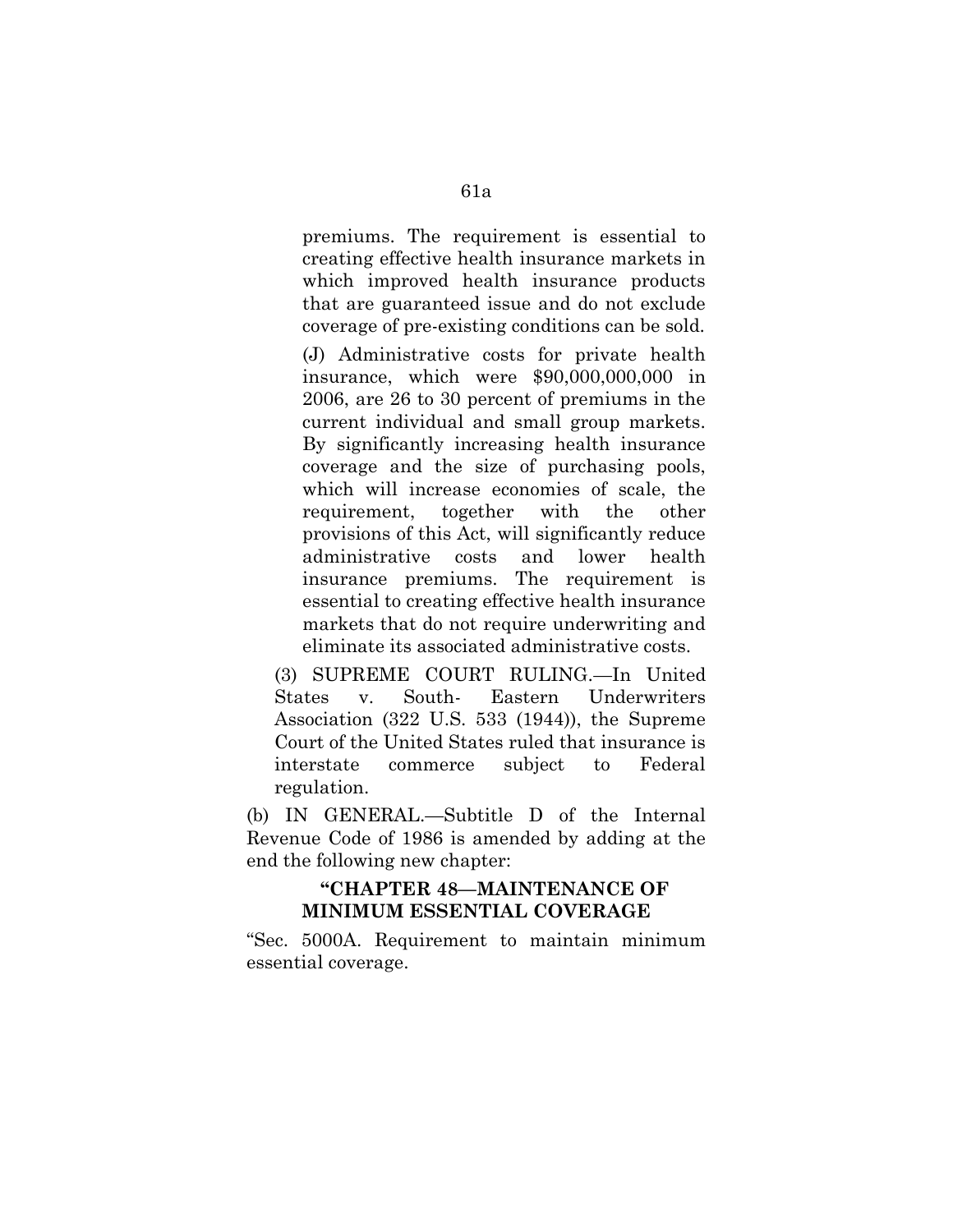## **''SEC. 5000A. REQUIREMENT TO MAINTAIN MINIMUM ESSENTIAL COVERAGE.**

''(a) REQUIREMENT TO MAINTAIN MINIMUM ESSENTIAL COVERAGE.— An applicable individual shall for each month beginning after 2013 ensure that the individual, and any dependent of the individual who is an applicable individual, is covered under minimum essential coverage for such month.

''(b) SHARED RESPONSIBILITY PAYMENT.—

"(1) IN GENERAL.— If a taxpayer who is an applicable individual, or an applicable individual for whom the taxpayer is liable under paragraph (3), fails to meet the requirement of subsection (a) for 1 or more months, then, except as provided in subsection (e), there is hereby imposed on the taxpayer a penalty with respect to such failures in the amount determined under subsection (c).

''(2) INCLUSION WITH RETURN.—Any penalty imposed by this section with respect to any month shall be included with a taxpayer's return under chapter 1 for the taxable year which includes such month.

''(3) PAYMENT OF PENALTY.—If an individual with respect to whom a penalty is imposed by this section for any month—

"(A) is a dependent (as defined in section  $152$ ) of another taxpayer for the other taxpayer's taxable year including such month, such other taxpayer shall be liable for such penalty, or

''(B) files a joint return for the taxable year including such month, such individual and the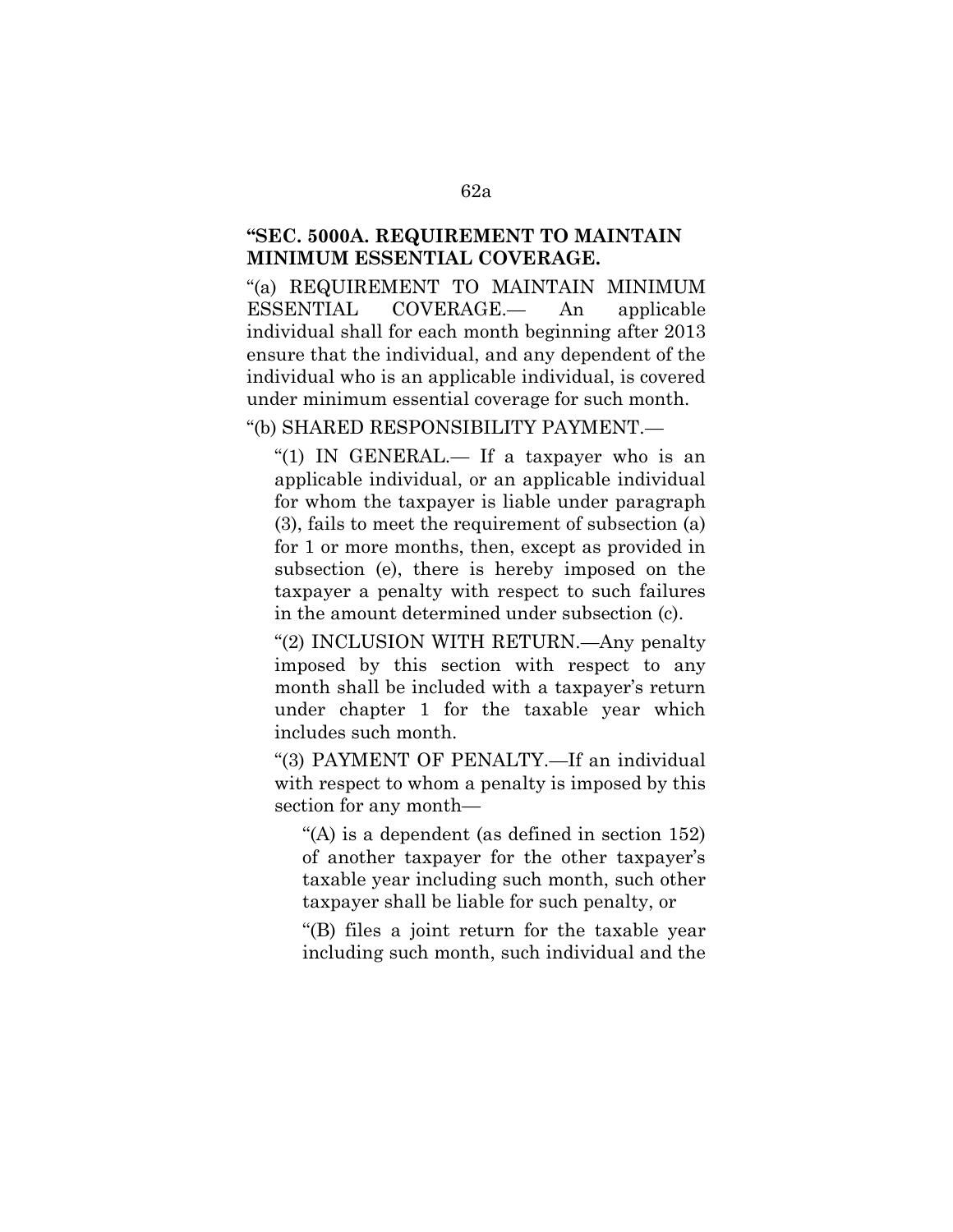spouse of such individual shall be jointly liable for such penalty.

''(c) AMOUNT OF PENALTY.—

"(1) IN GENERAL.— The amount of the penalty imposed by this section on any taxpayer for any taxable year with respect to failures described in subsection (b)(1) shall be equal to the lesser of—

''(A) the sum of the monthly penalty amounts determined under paragraph (2) for months in the taxable year during which 1 or more such failures occurred, or

''(B) an amount equal to the national average premium for qualified health plans which have a bronze level of coverage, provide coverage for the applicable family size involved, and are offered through Exchanges for plan years beginning in the calendar year with or within which the taxable year ends.

''(2) MONTHLY PENALTY AMOUNTS.—For purposes of paragraph (1)(A), the monthly penalty amount with respect to any taxpayer for any month during which any failure described in subsection (b)(1) occurred is an amount equal to 1⁄12 of the greater of the following amounts:

''(A) FLAT DOLLAR AMOUNT.—An amount equal to the lesser of—

"(i) the sum of the applicable dollar amounts for all individuals with respect to whom such failure occurred during such month, or

''(ii) 300 percent of the applicable dollar amount (determined without regard to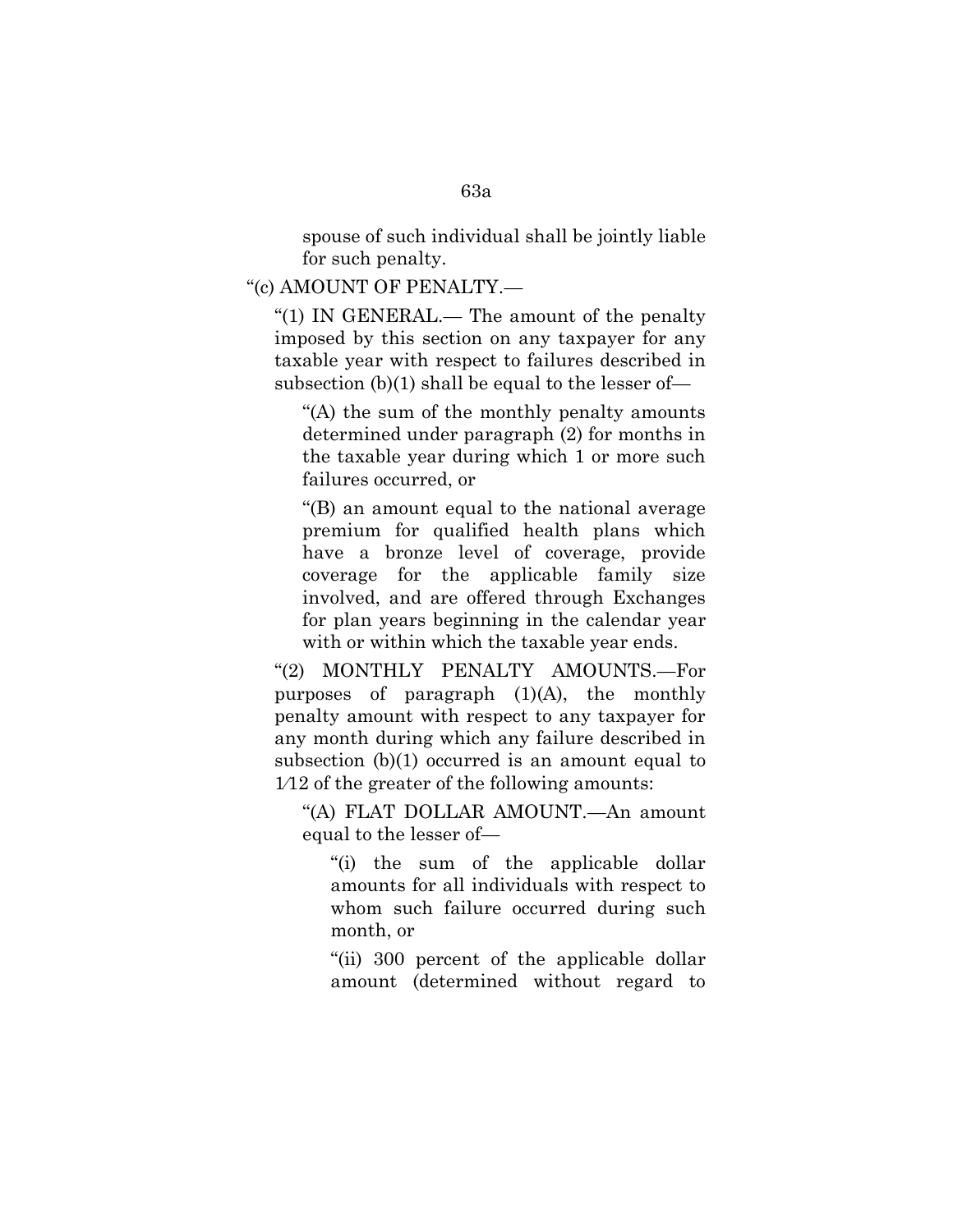paragraph  $(3)(C)$  for the calendar year with or within which the taxable year ends.

''(B) PERCENTAGE OF INCOME.—An amount equal to the following percentage of the excess of the taxpayer's household income for the taxable year over the amount of gross income specified in section  $6012(a)(1)$  with respect to the taxpayer for the taxable year:

''(i) 1.0 percent for taxable years beginning in 2014.

''(ii) 2.0 percent for taxable years beginning in 2015.

"(iii) 2.5 percent for taxable years beginning after 2015.

''(3) APPLICABLE DOLLAR AMOUNT.—For purposes of paragraph (1)—

''(A) IN GENERAL.—Except as provided in subparagraphs (B) and (C), the applicable dollar amount is \$695.

''(B) PHASE IN.—The applicable dollar amount is \$95 for 2014 and \$350 for 2015.

''(C) SPECIAL RULE FOR INDIVIDUALS UNDER AGE 18.— If an applicable individual has not attained the age of 18 as of the beginning of a month, the applicable dollar amount with respect to such individual for the month shall be equal to one-half of the applicable dollar amount for the calendar year in which the month occurs.

''(D) INDEXING OF AMOUNT.—In the case of any calendar year beginning after 2016, the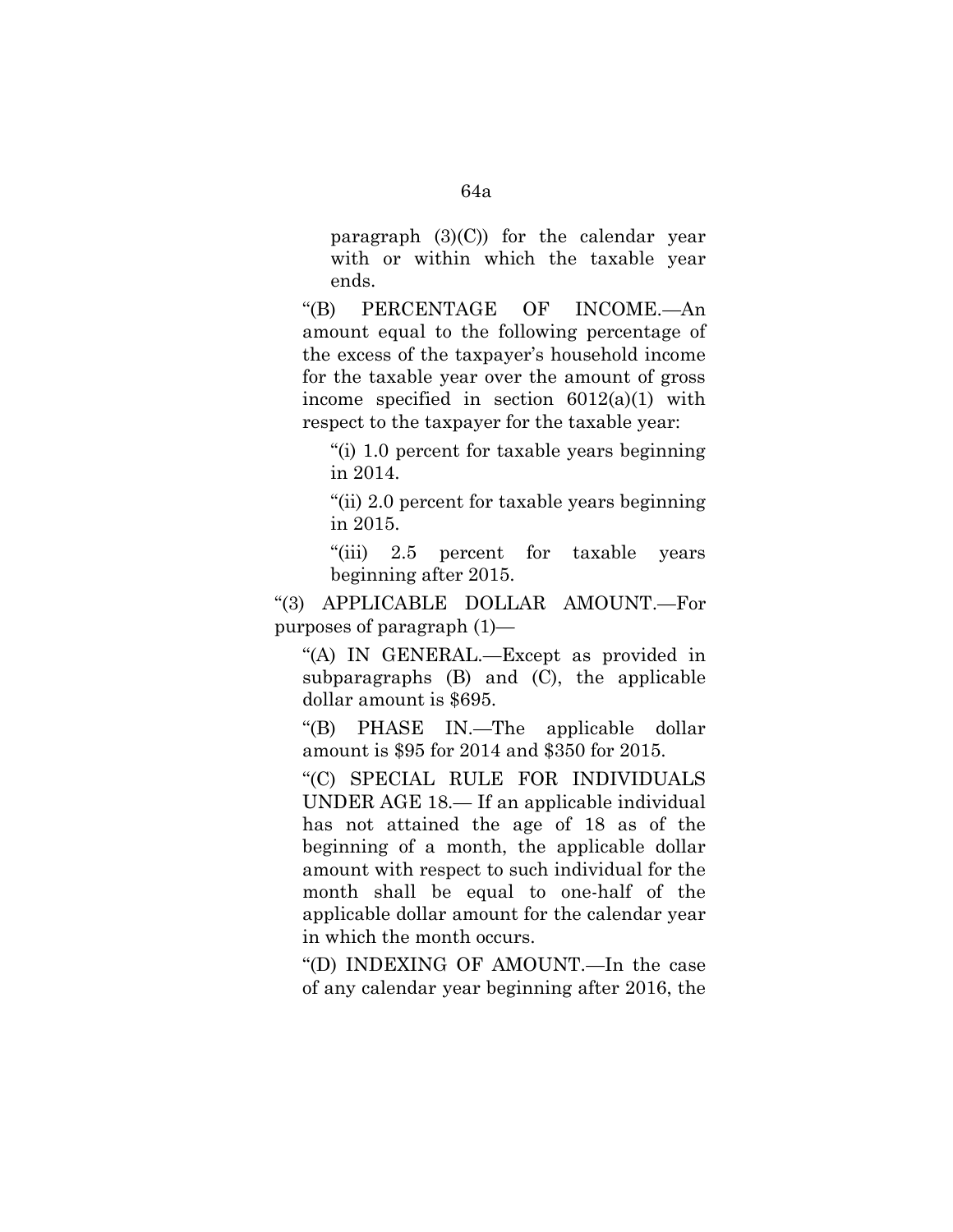applicable dollar amount shall be equal to \$750, increased by an amount equal to—

''(i) \$695, multiplied by

''(ii) the cost-of-living adjustment determined under section 1(f)(3) for the calendar year, determined by substituting 'calendar year 2015' for 'calendar year 1992' in subparagraph (B) thereof.

If the amount of any increase under clause (i) is not a multiple of \$50, such increase shall be rounded to the next lowest multiple of \$50.

''(4) TERMS RELATING TO INCOME AND FAMILIES.—For purposes of this section—

''(A) FAMILY SIZE.—The family size involved with respect to any taxpayer shall be equal to the number of individuals for whom the taxpayer is allowed a deduction under section 151 (relating to allowance of deduction for personal exemptions) for the taxable year.

''(B) HOUSEHOLD INCOME.—The term 'household income' means, with respect to any taxpayer for any taxable year, an amount equal to the sum of—

''(i) the modified *adjusted* gross income of the taxpayer, plus

''(ii) the aggregate modified *adjusted* gross incomes of all other individuals who—

''(I) were taken into account in determining the taxpayer's family size under paragraph (1), and

''(II) were required to file a return of tax imposed by section 1 for the taxable year.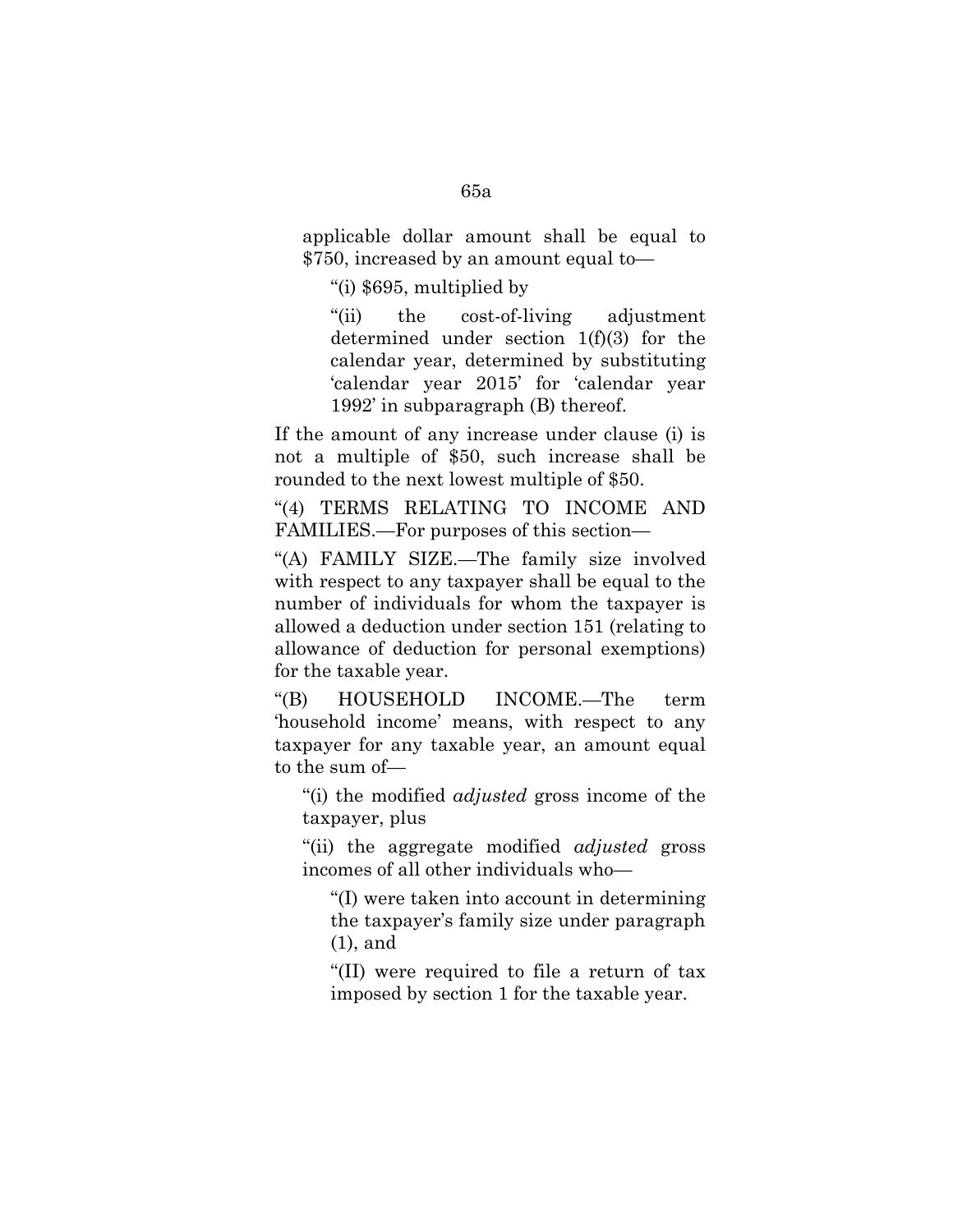''(C) MODIFIED ADJUSTED GROSS INCOME.— The term 'modified gross income' means gross income—

''(i) any amount excluded from gross income under section 911, and

''(ii) any amount of interest received or accrued by the taxpayer during the taxable year which is exempt from tax.

''(d) APPLICABLE INDIVIDUAL.—For purposes of this section—

''(1) IN GENERAL.—The term 'applicable individual' means, with respect to any month, an individual other than an individual described in paragraph  $(2)$ ,  $(3)$ , or  $(4)$ .

''(2) RELIGIOUS EXEMPTIONS.—

''(A) RELIGIOUS CONSCIENCE EXEMPTION.—Such term shall not include any individual for any month if such individual has in effect an exemption under section 1311(d)(4)(H) of the Patient Protection and Affordable Care Act which certifies that such individual is—

"(i) a member of a recognized religious sect or division thereof which is described in section  $1402(g)(1)$  and

"(ii) an adherent of established tenets or teachings of such sect or division as described in such section.

''(B) HEALTH CARE SHARING MINISTRY.—

''(i) IN GENERAL.—Such term shall not include any individual for any month if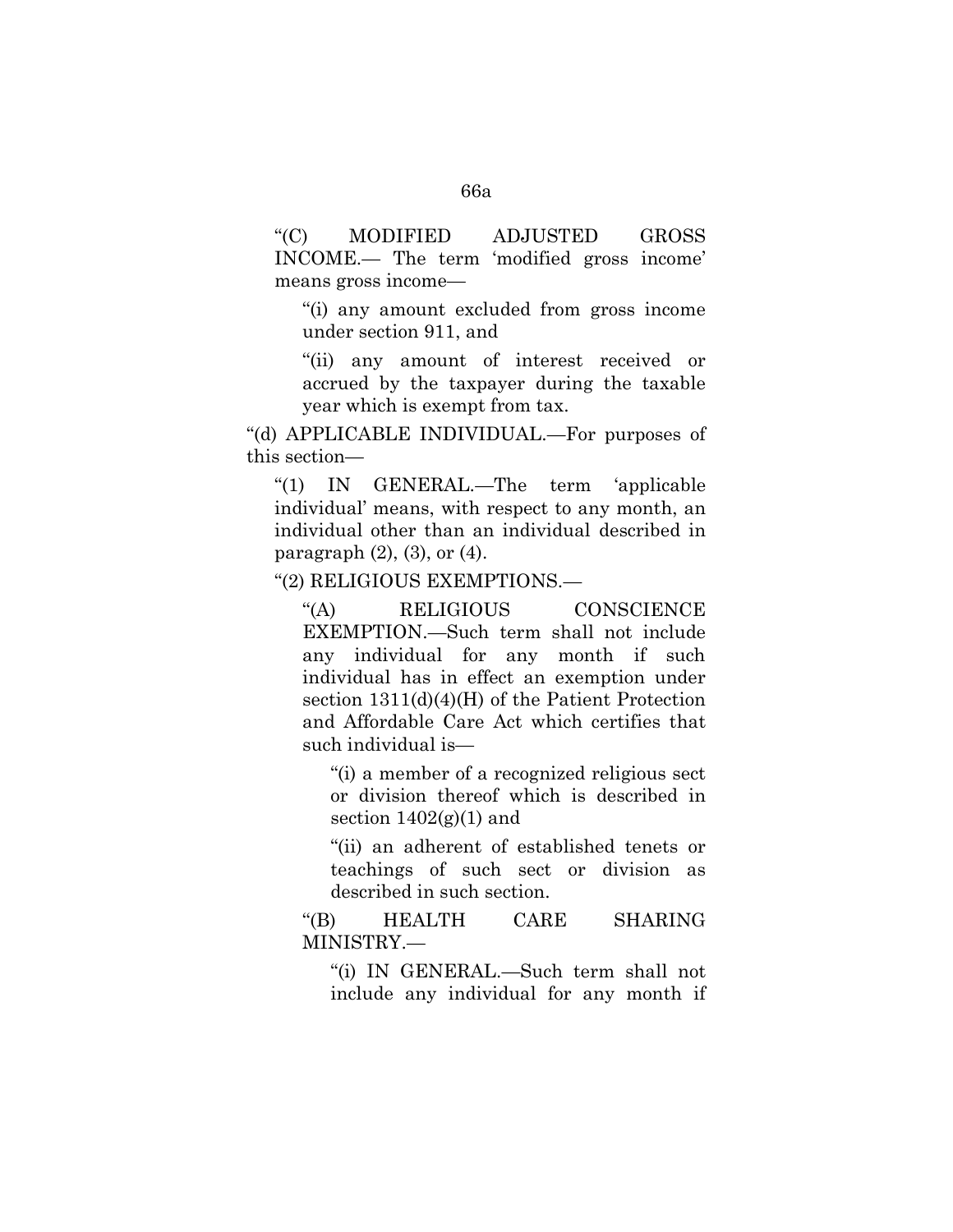such individual is a member of a health care sharing ministry for the month.

''(ii) HEALTH CARE SHARING MINISTRY.—The term 'health care sharing ministry' means an organization—

''(I) which is described in section 501(c)(3) and is exempt from taxation under section 501(a),

''(II) members of which share a common set of ethical or religious beliefs and share medical expenses among members in accordance with those beliefs and without regard to the State in which a member resides or is employed,

''(III) members of which retain membership even after they develop a medical condition,

''(IV) which (or a predecessor of which) has been in existence at all times since December 31, 1999, and medical expenses of its members have been shared continuously and without interruption since at least December 31, 1999, and

''(V) which conducts an annual audit which is performed by an independent certified public accounting firm in accordance with generally accepted accounting principles and which is made available to the public upon request.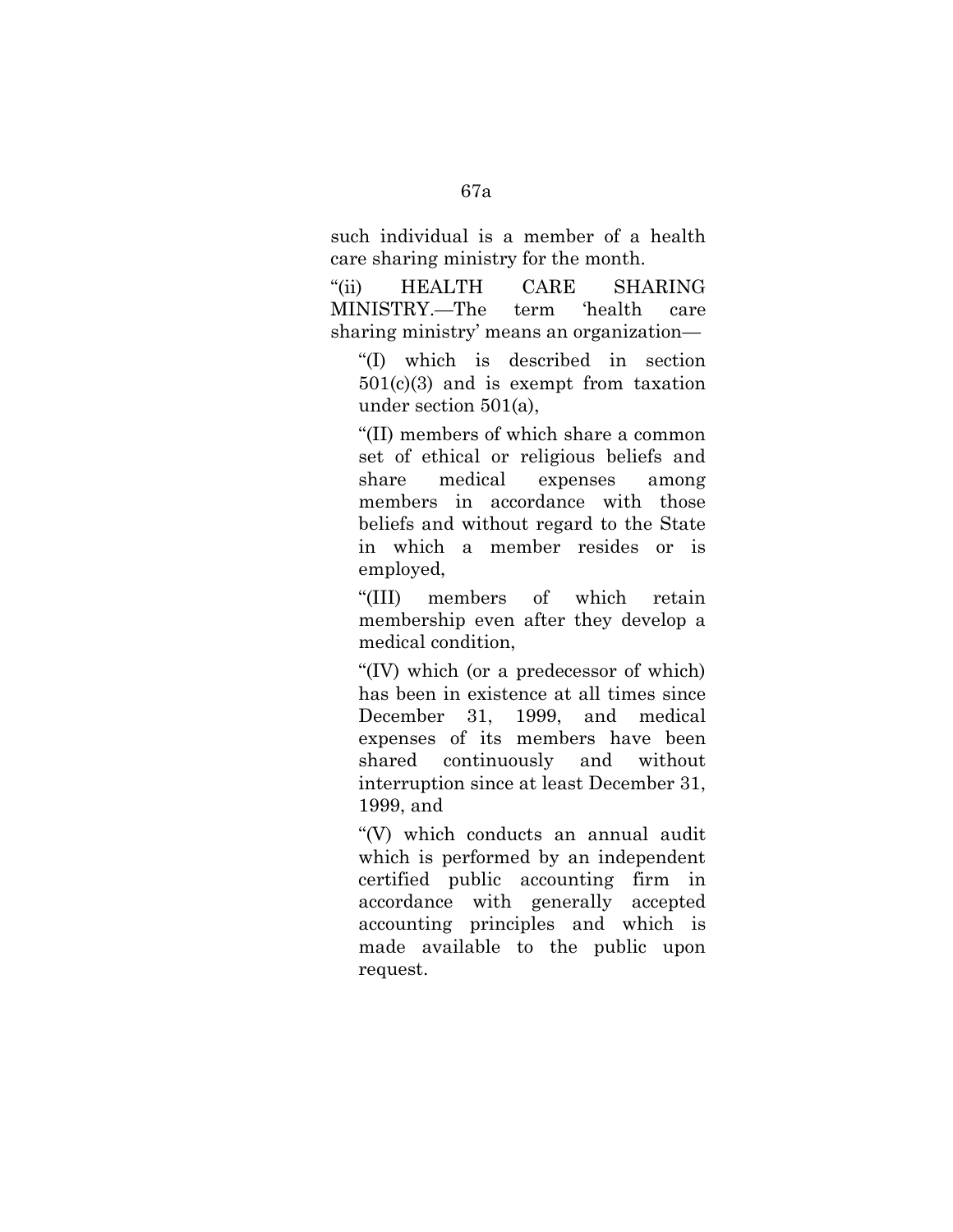''(3) INDIVIDUALS NOT LAWFULLY PRESENT.—Such term shall not include an individual for any month if for the month the individual is not a citizen or national of the United States or an alien lawfully present in the United States.

''(4) INCARCERATED INDIVIDUALS.—Such term shall not include an individual for any month if for the month the individual is incarcerated, other than incarceration pending the disposition of charges.

''(e) EXEMPTIONS.—No penalty shall be imposed under subsection (a) with respect to—

''(1) INDIVIDUALS WHO CANNOT AFFORD COVERAGE.—

''(A) IN GENERAL.—Any applicable individual for any month if the applicable individual's required contribution (determined on an annual basis) for coverage for the month exceeds 8 percent of such individual's household income for the taxable year described in section  $1412(b)(1)(B)$  of the Patient Protection and Affordable Care Act. For purposes of applying this subparagraph, the taxpayer's household income shall be increased by any exclusion from gross income for any portion of the required contribution made through a salary reduction arrangement.

''(B) REQUIRED CONTRIBUTION.—For purposes of this paragraph, the term 'required contribution' means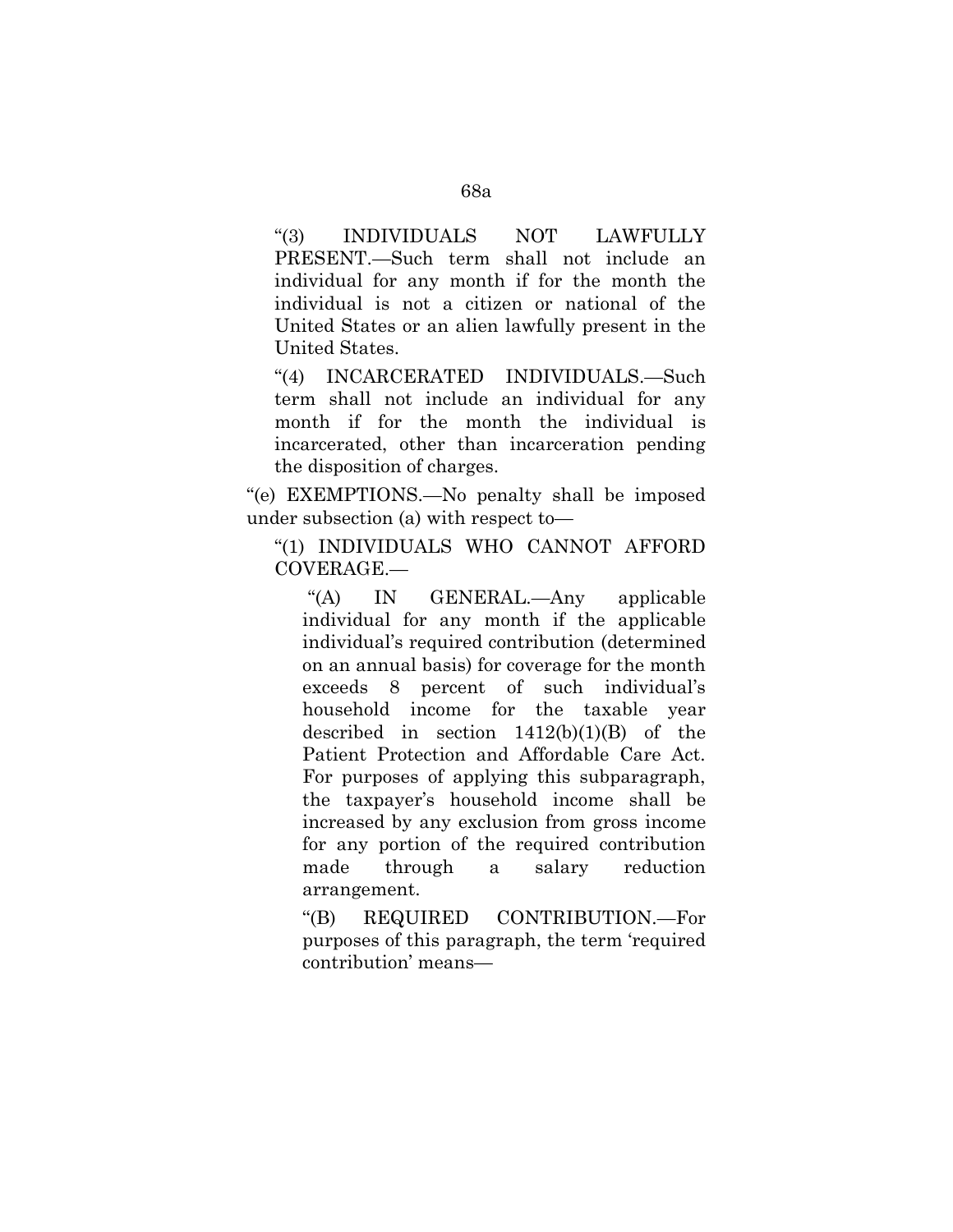''(i) in the case of an individual eligible to purchase minimum essential coverage consisting of coverage through an eligibleemployer-sponsored plan, the portion of the annual premium which would be paid by the individual (without regard to whether paid through salary reduction or otherwise) for self-only coverage, or

''(ii) in the case of an individual eligible only to purchase minimum essential coverage described in subsection  $(f)(1)(C)$ , the annual premium for the lowest cost bronze plan available in the individual market through the Exchange in the State in the rating area in which the individual resides (without regard to whether the individual purchased a qualified health plan through the Exchange), reduced by the amount of the credit allowable under section 36B for the taxable year (determined as if the individual was covered by a qualified health plan offered through the Exchange for the entire taxable year).

''(C) SPECIAL RULES FOR INDIVIDUALS RELATED TO EMPLOYEES.—For purposes of subparagraph (B)(i), if an applicable individual is eligible for minimum essential coverage through an employer by reason of a relationship to an employee, the determination under subparagraph (A) shall be made by reference to required contribution of the employee.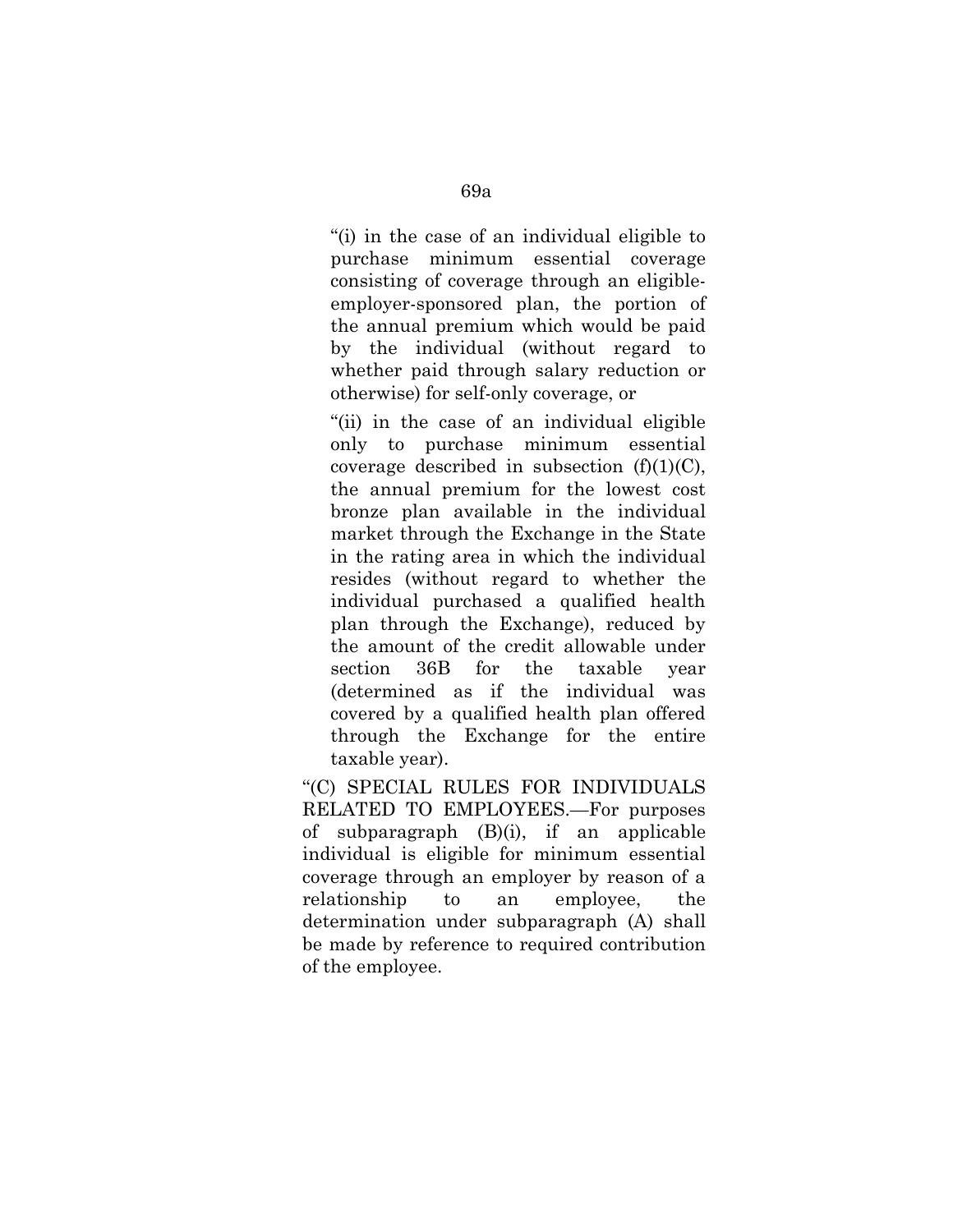''(D) INDEXING.—In the case of plan years beginning in any calendar year after 2014, subparagraph (A) shall be applied by substituting for '8 percent' the percentage the Secretary of Health and Human Services determines reflects the excess of the rate of premium growth between the preceding calendar year and 2013 over the rate of income growth for such period.

''(2) TAXPAYERS WITH INCOME BELOW FILING THRESHOLD.—Any applicable individual for any month during a calendar year if the individual's household income for the taxable year described in section  $1412(b)(1)(B)$  of the Patient Protection and Affordable Care Act is less than the amount of gross income specified in section  $6012(a)(1)$  with respect to the taxpayer.

''(3) MEMBERS OF INDIAN TRIBES.—Any applicable individual for any month during which the individual is a member of an Indian tribe (as defined in section  $45A(c)(6)$ .

"(4) MONTHS DURING SHORT COVERAGE GAPS.—

''(A) IN GENERAL.—Any month the last day of which occurred during a period in which the applicable individual was not covered by minimum essential coverage for a continuous period of less than 3 months.

''(B) SPECIAL RULES.—For purposes of applying this paragraph—

''(i) the length of a continuous period shall be determined without regard to the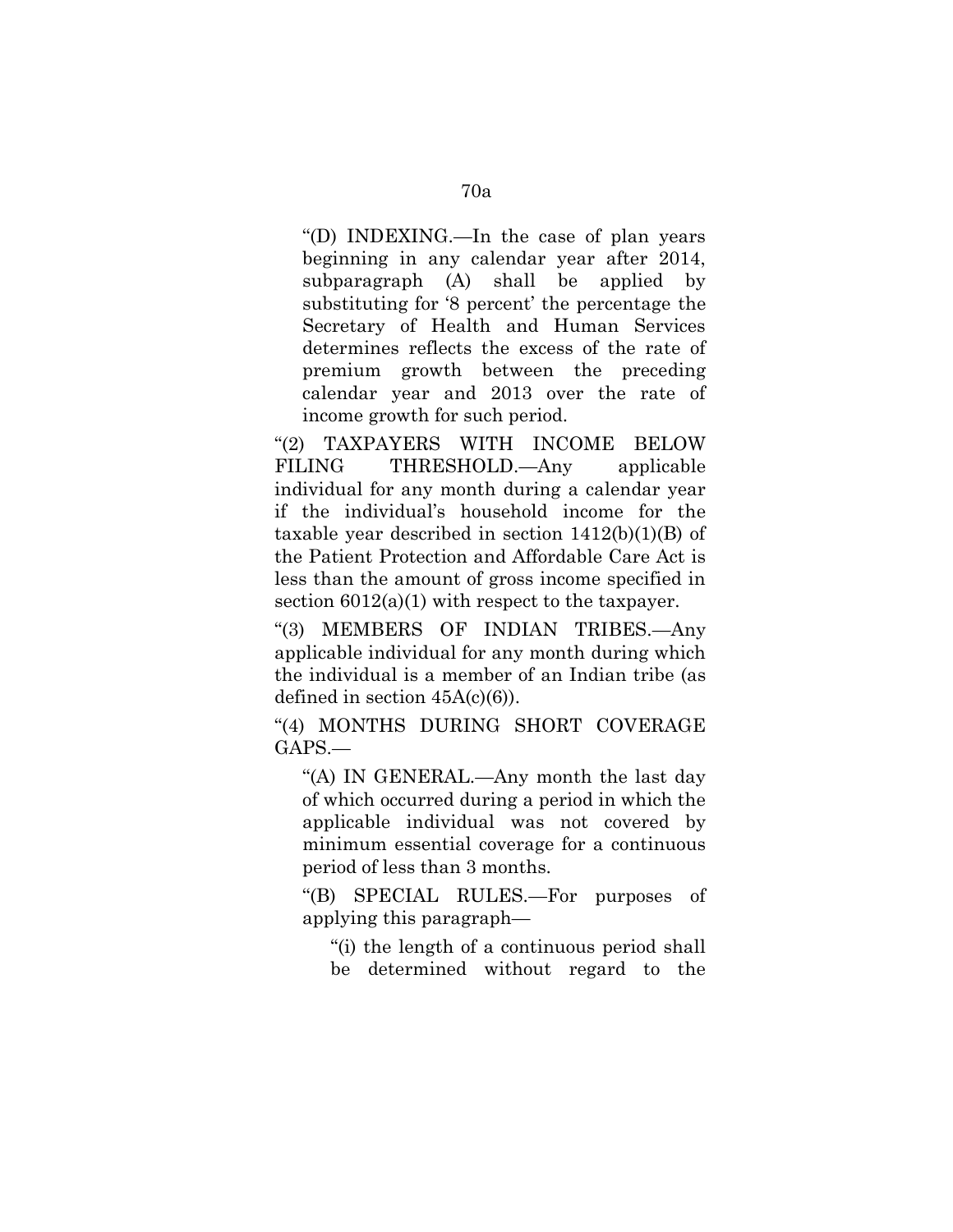calendar years in which months in such period occur,

''(ii) if a continuous period is greater than the period allowed under subparagraph (A), no exception shall be provided under this paragraph for any month in the period, and

''(iii) if there is more than 1 continuous period described in subparagraph (A) covering months in a calendar year, the exception provided by this paragraph shall only apply to months in the first of such periods.

The Secretary shall prescribe rules for the collection of the penalty imposed by this section in cases where continuous periods include months in more than 1 taxable year.

''(5) HARDSHIPS.—Any applicable individual who for any month is determined by the Secretary of Health and Human Services under section  $1311(d)(4)(H)$  to have suffered a hardship with respect to the capability to obtain coverage under a qualified health plan.

''(f) MINIMUM ESSENTIAL COVERAGE.—For purposes of this section—

''(1) IN GENERAL.—The term 'minimum essential coverage' means any of the following:

''(A) GOVERNMENT SPONSORED PROGRAMS.—Coverage under—

''(i) the Medicare program under part A of title XVIII of the Social Security Act,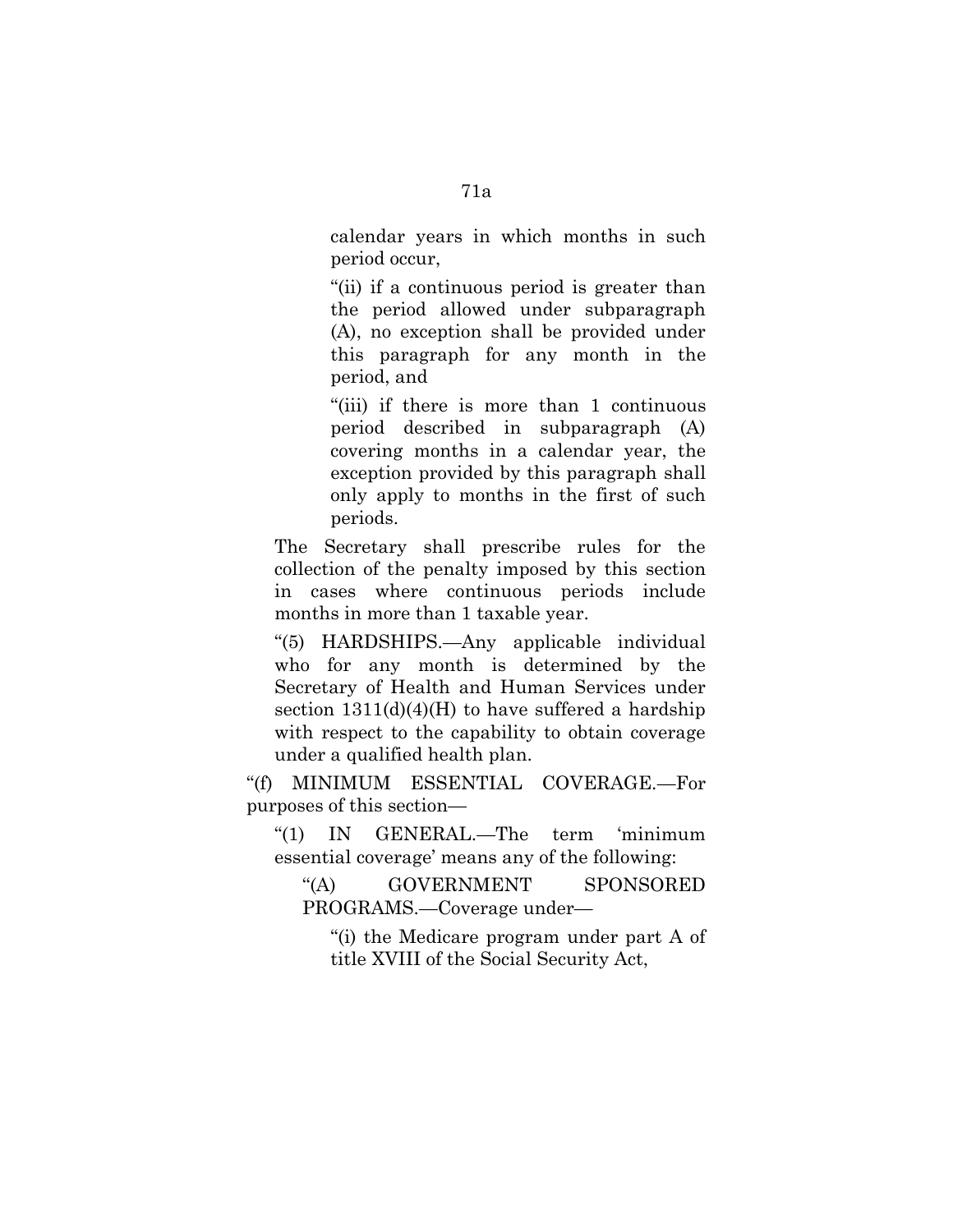''(ii) the Medicaid program under title XIX of the Social Security Act,

''(iii) the CHIP program under title XXI of the Social Security Act,

''(iv) the TRICARE for Life program,

"(v) the veteran's health care program under chapter 17 of title 38, United States Code, or

"(vi) a health plan under section  $2504(e)$  of title 22, United States Code (relating to Peace Corps volunteers).

''(B) EMPLOYER-SPONSORED PLAN.— Coverage under an eligible employersponsored plan.

''(C) PLANS IN THE INDIVIDUAL MARKET.—Coverage under a health plan offered in the individual market within a State.

''(D) GRANDFATHERED HEALTH PLAN.— Coverage under a grandfathered health plan.

''(E) OTHER COVERAGE.—Such other health benefits coverage, such as a State health benefits risk pool, as the Secretary of Health and Human Services, in coordination with the Secretary, recognizes for purposes of this subsection.

''(2) ELIGIBLE EMPLOYER-SPONSORED PLAN.—The term 'eligible employer-sponsored plan' means, with respect to any employee, a group health plan or group health insurance coverage offered by an employer to the employee which is—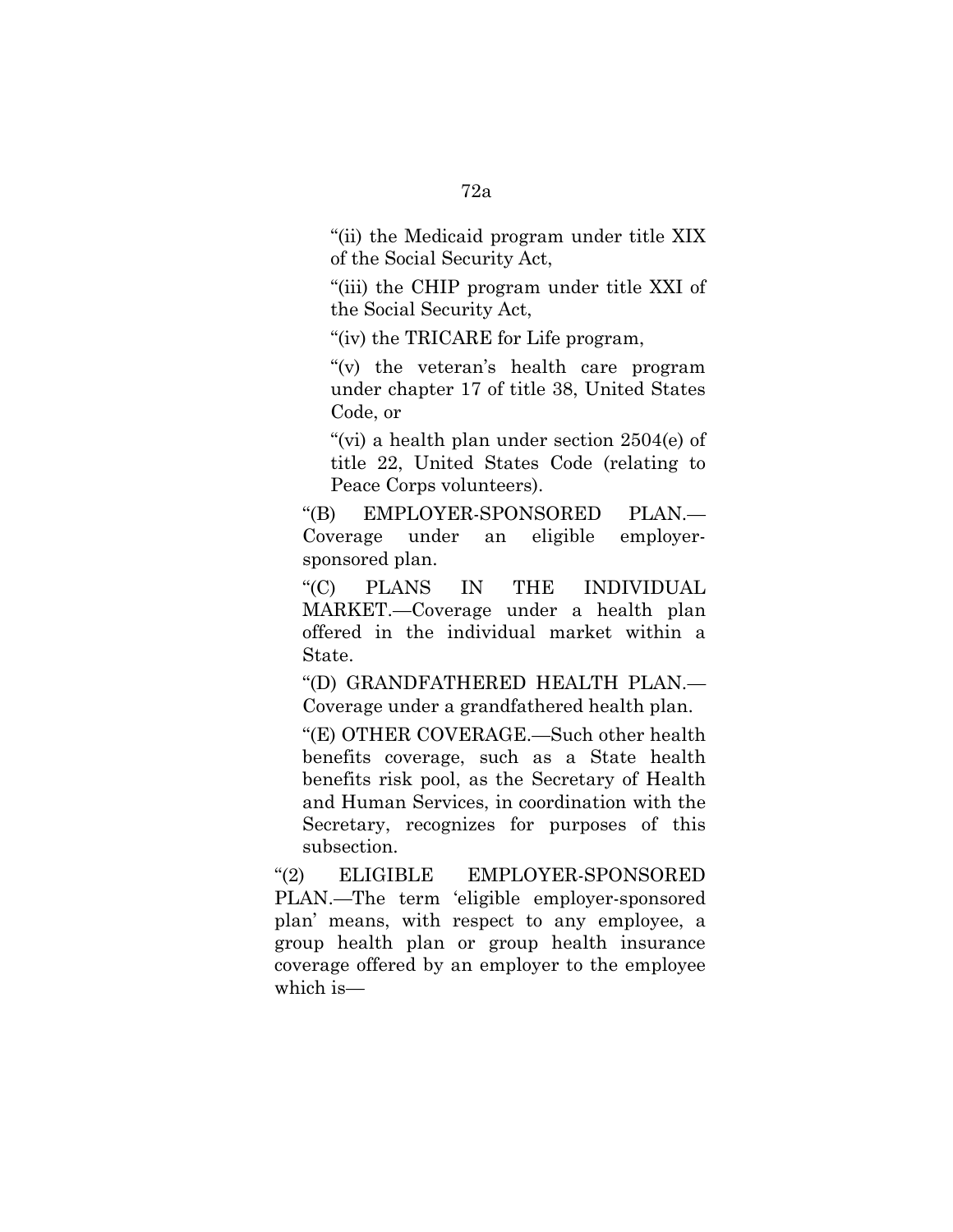''(A) a governmental plan (within the meaning of section 2791(d)(8) of the Public Health Service Act), or

''(B) any other plan or coverage offered in the small or large group market within a State. Such term shall include a grandfathered health plan described in paragraph  $(1)(D)$ offered in a group market.

''(3) EXCEPTED BENEFITS NOT TREATED AS MINIMUM ESSENTIAL COVERAGE.—The term 'minimum essential coverage' shall not include health insurance coverage which consists of coverage of excepted benefits—

''(A) described in paragraph (1) of subsection (c) of section 2791 of the Public Health Service Act; or

"(B) described in paragraph  $(2)$ ,  $(3)$ , or  $(4)$  of such subsection if the benefits are provided under a separate policy, certificate, or contract of insurance.

''(4) INDIVIDUALS RESIDING OUTSIDE UNITED STATES OR RESIDENTS OF TERRITORIES.—Any applicable individual shall be treated as having minimum essential coverage for any month—

"(A) if such month occurs during any period described in subparagraph (A) or (B) of section  $911(d)(1)$  which is applicable to the individual, or

''(B) if such individual is a bona fide resident of any possession of the United States (as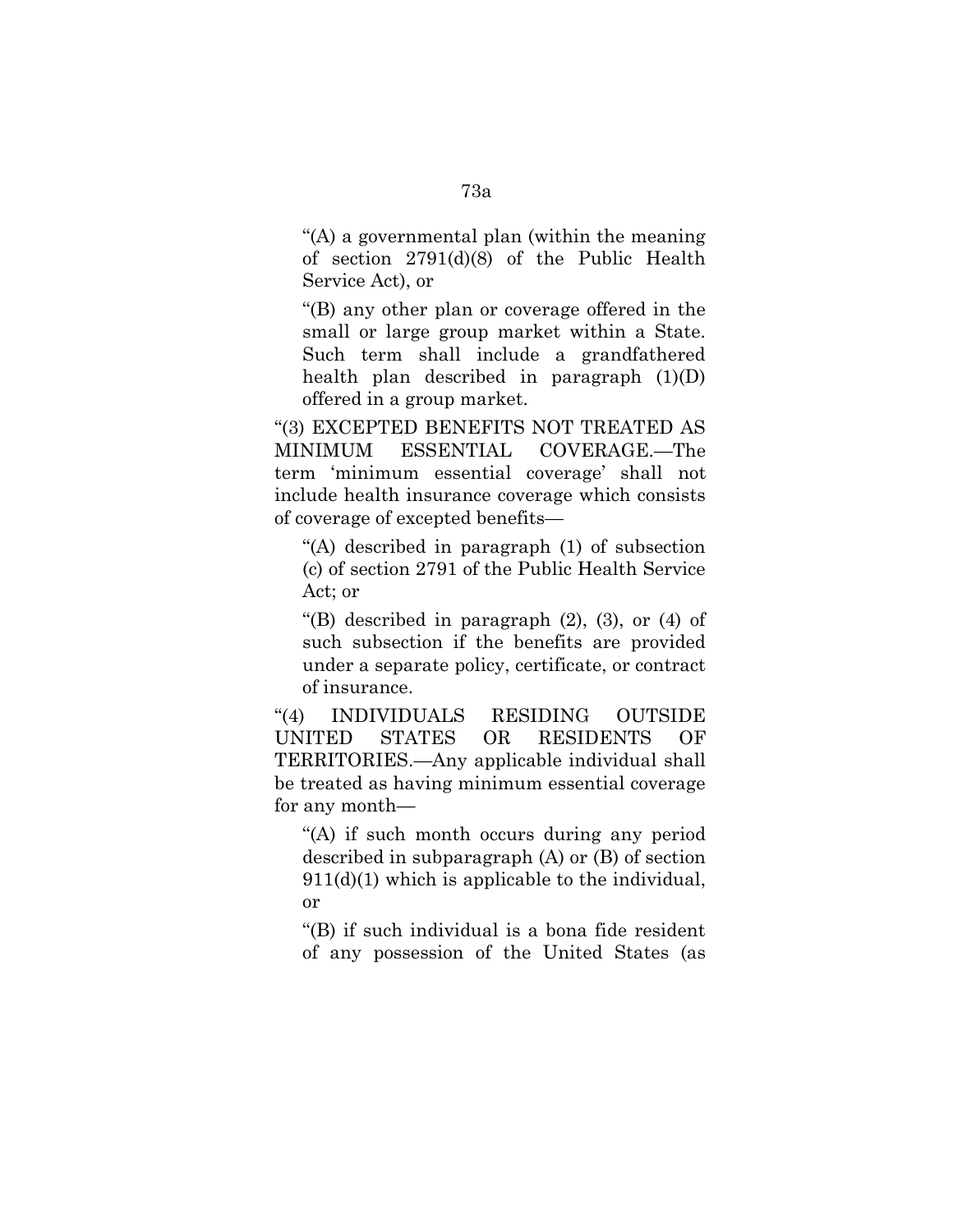determined under section 937(a)) for such month.

''(5) INSURANCE-RELATED TERMS.—Any term used in this section which is also used in title I of the Patient Protection and Affordable Care Act shall have the same meaning as when used in such title.

''(g) ADMINISTRATION AND PROCEDURE.—

''(1) IN GENERAL.—The penalty provided by this section shall be paid upon notice and demand by the Secretary, and except as provided in paragraph (2), shall be assessed and collected in the same manner as an assessable penalty under subchapter B of chapter 68.

''(2) SPECIAL RULES.—Notwithstanding any other provision of law—

''(A) WAIVER OF CRIMINAL PENALTIES.— In the case of any failure by a taxpayer to timely pay any penalty imposed by this section, such taxpayer shall not be subject to any criminal prosecution or penalty with respect to such failure.

''(B) LIMITATIONS ON LIENS AND LEVIES.—The Secretary shall not—

''(i) file notice of lien with respect to any property of a taxpayer by reason of any failure to pay the penalty imposed by this section, or

''(ii) levy on any such property with respect to such failure.''.

(c) CLERICAL AMENDMENT.—The table of chapters for subtitle D of the Internal Revenue Code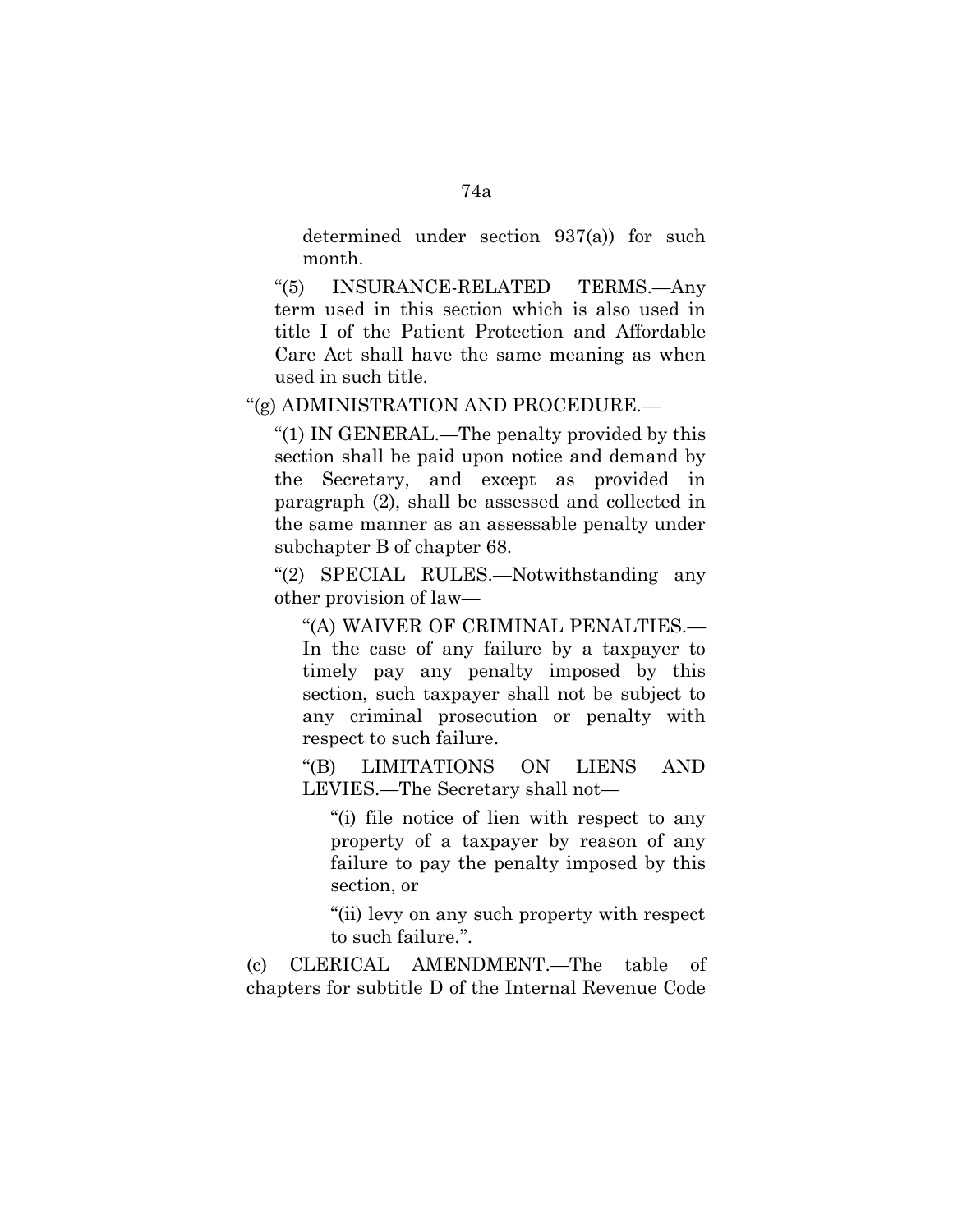## of 1986 is amended by inserting after the item relating to chapter 47 the following new item:

## ''CHAPTER 48—MAINTENANCE OF MINIMUM ESSENTIAL COVERAGE.''.

(d) EFFECTIVE DATE.—The amendments made by this section shall apply to taxable years ending after December 31, 2013.

# 75a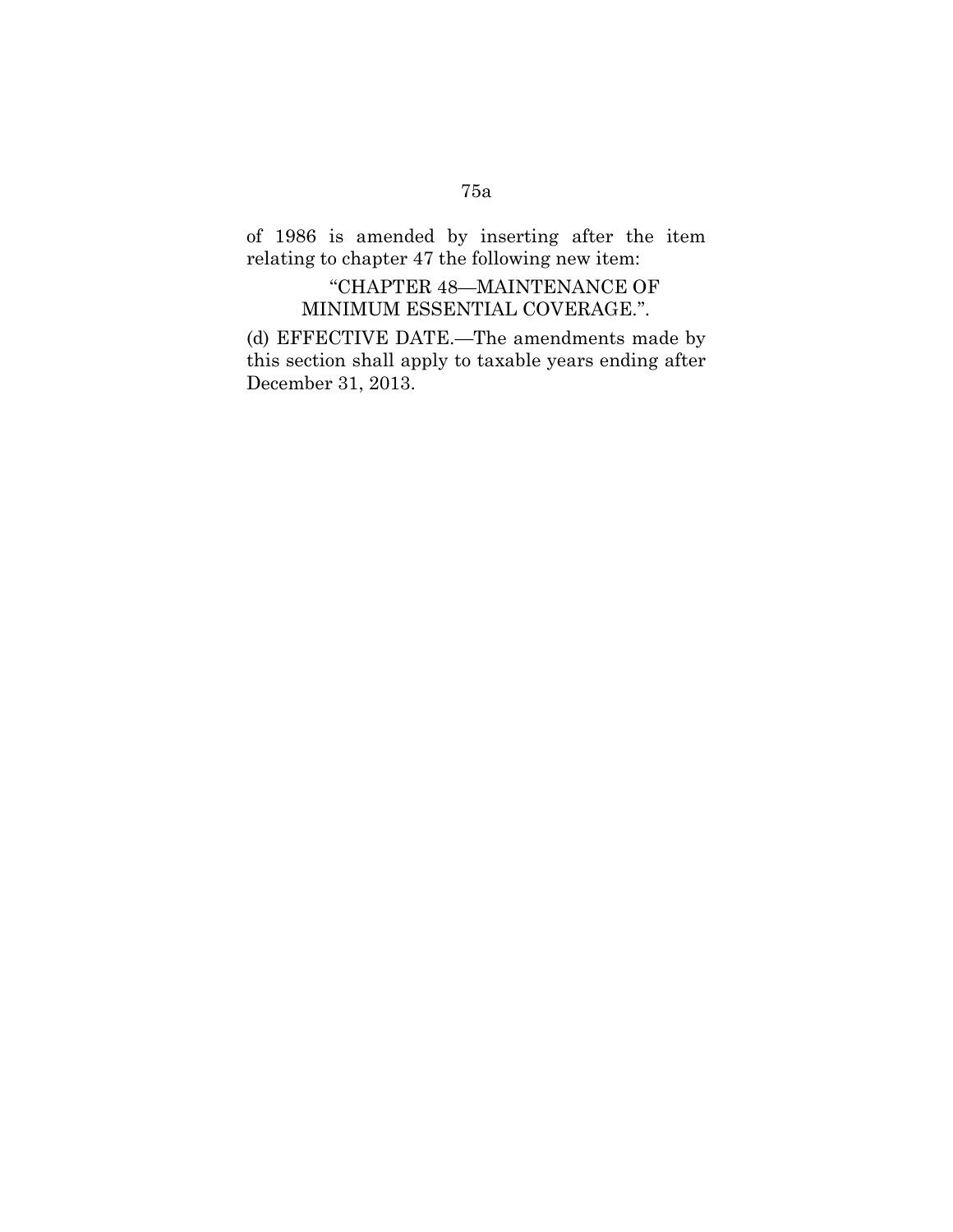### **SEC. 2001. MEDICAID COVERAGE FOR THE LOWEST INCOME POPULATIONS.**

(a) COVERAGE FOR INDIVIDUALS WITH INCOME AT OR BELOW 133 PERCENT OF THE POVERTY LINE.—

(1) BEGINNING 2014.—Section 1902(a)(10)(A)(i) of the Social Security Act (42 U.S.C. 1396a) is amended—

(A) by striking "or" at the end of subclause  $(VI)$ ;

(B) by adding "or" at the end of subclause (VII); and

(C) by inserting after subclause (VII) the following:

''(VIII) beginning January 1, 2014, who are under 65 years of age, not pregnant, not entitled to, or enrolled for, benefits under part A of title XVIII, or enrolled for benefits under part B of title XVIII, and are not described in a previous subclause of this clause, and whose income (as determined under subsection (e)(14)) does not exceed 133 percent of the poverty line (as defined in section  $2110(c)(5)$ ) applicable to a family of the size involved, subject to subsection (k);".

(2) PROVISION OF AT LEAST MINIMUM ESSENTIAL COVERAGE.—

(A) IN GENERAL.—Section 1902 of such Act (42 U.S.C. 1396a) is amended by inserting after subsection (j) the following: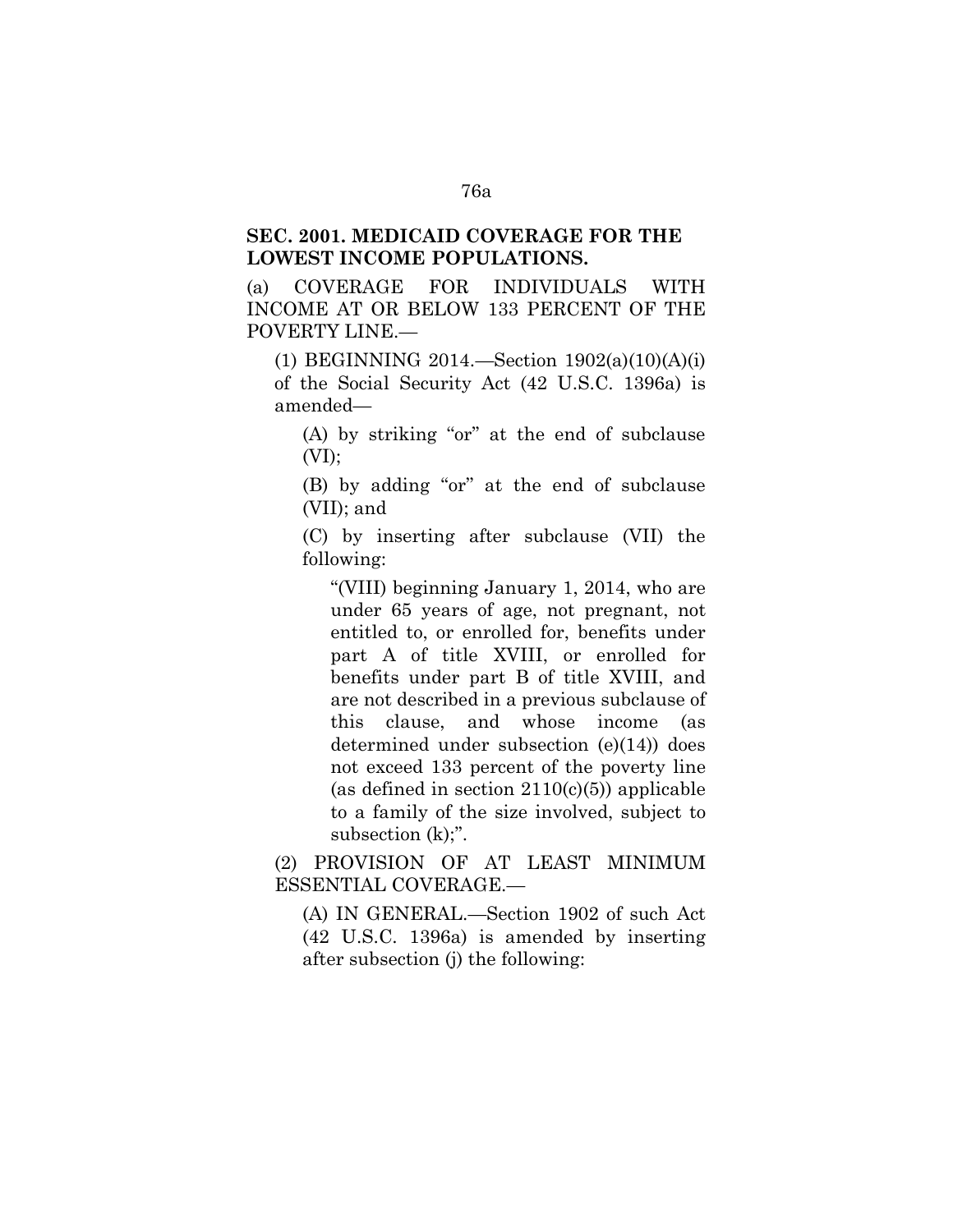" $(k)(1)$  The medical assistance provided to an individual described in subclause (VIII) of subsection  $(a)(10)(A)(i)$  shall consist of benchmark coverage described in section 1937(b)(1) or benchmark equivalent coverage described in section 1937(b)(2). Such medical assistance shall be provided subject to the requirements of section 1937, without regard to whether a State otherwise has elected the option to provide medical assistance through coverage under that section, unless an individual described in subclause (VIII) of subsection  $(a)(10)(A)(i)$  is also an individual for whom, under subparagraph (B) of section  $1937(a)(2)$ , the State may not require enrollment in benchmark coverage described in subsection (b)(1) of section 1937 or benchmark equivalent coverage described in subsection (b)(2) of that section.''.

> (B) CONFORMING AMENDMENT.—Section 1903(i) of the Social Security Act, as amended by section 6402(c), is amended—

 $(i)$  in paragraph  $(24)$ , by striking "or" at the end;

(ii) in paragraph (25), by striking the period and inserting ''; or''; and

(iii) by adding at the end the following:

" $(26)$  with respect to any amounts expended for medical assistance for individuals described in subclause (VIII) of subsection  $(a)(10)(A)(i)$  other than medical assistance provided through benchmark coverage described in section 1937(b)(1) or benchmark equivalent coverage described in section 1937(b)(2).''.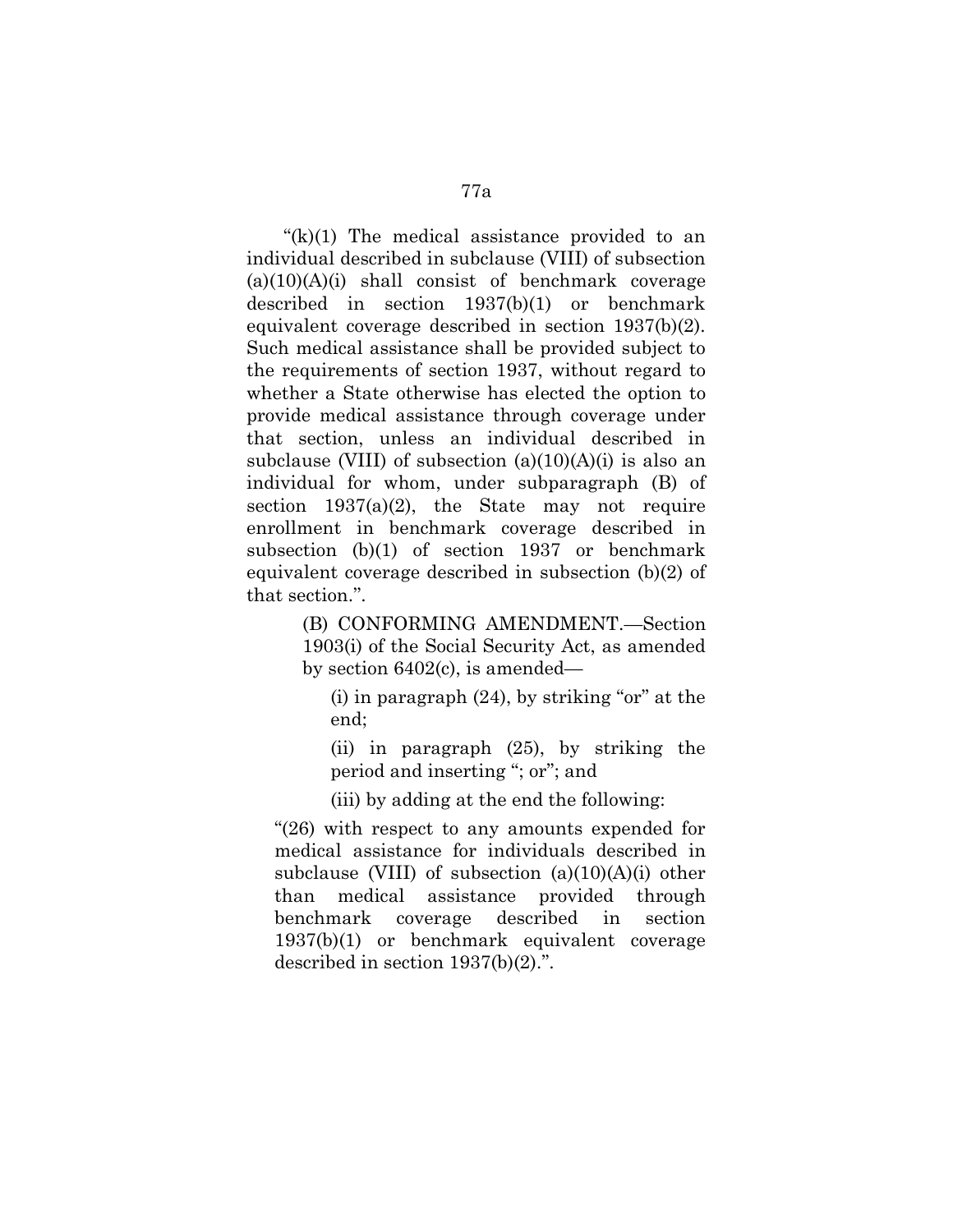(3) FEDERAL FUNDING FOR COST OF COVERING NEWLY ELIGIBLE INDIVIDUALS.— Section 1905 of the Social Security Act (42 U.S.C. 1396d), is amended—

> (A) in subsection (b), in the first sentence, by inserting ''subsection (y) and'' before ''section 1933(d)''; and

> (B) by adding at the end the following new subsection:

"(y) INCREASED FMAP FOR MEDICAL ASSISTANCE FOR NEWLY ELIGIBLE MANDATORY INDIVIDUALS.—

"(1) AMOUNT OF INCREASE.— Notwithstanding subsection (b), the Federal medical assistance percentage for a State that is one of the 50 States or the District of Columbia, with respect to amounts expended by such State for medical assistance for newly eligible individuals described in subclause (VIII) of section  $1902(a)(10)(A)(i)$ , shall be equal to—

> ''(A) 100 percent for calendar quarters in 2014, 2015, and 2016;

''(B) 95 percent for calendar quarters in 2017;

 $C$ ) 94 percent for calendar quarters in 2018;

''(D) 93 percent for calendar quarters in 2019; and

"(E) 90 percent for calendar quarters in  $2020$ and each year thereafter.

''(2) DEFINITIONS.—In this subsection:

''(A) NEWLY ELIGIBLE.—The term 'newly eligible' means, with respect to an individual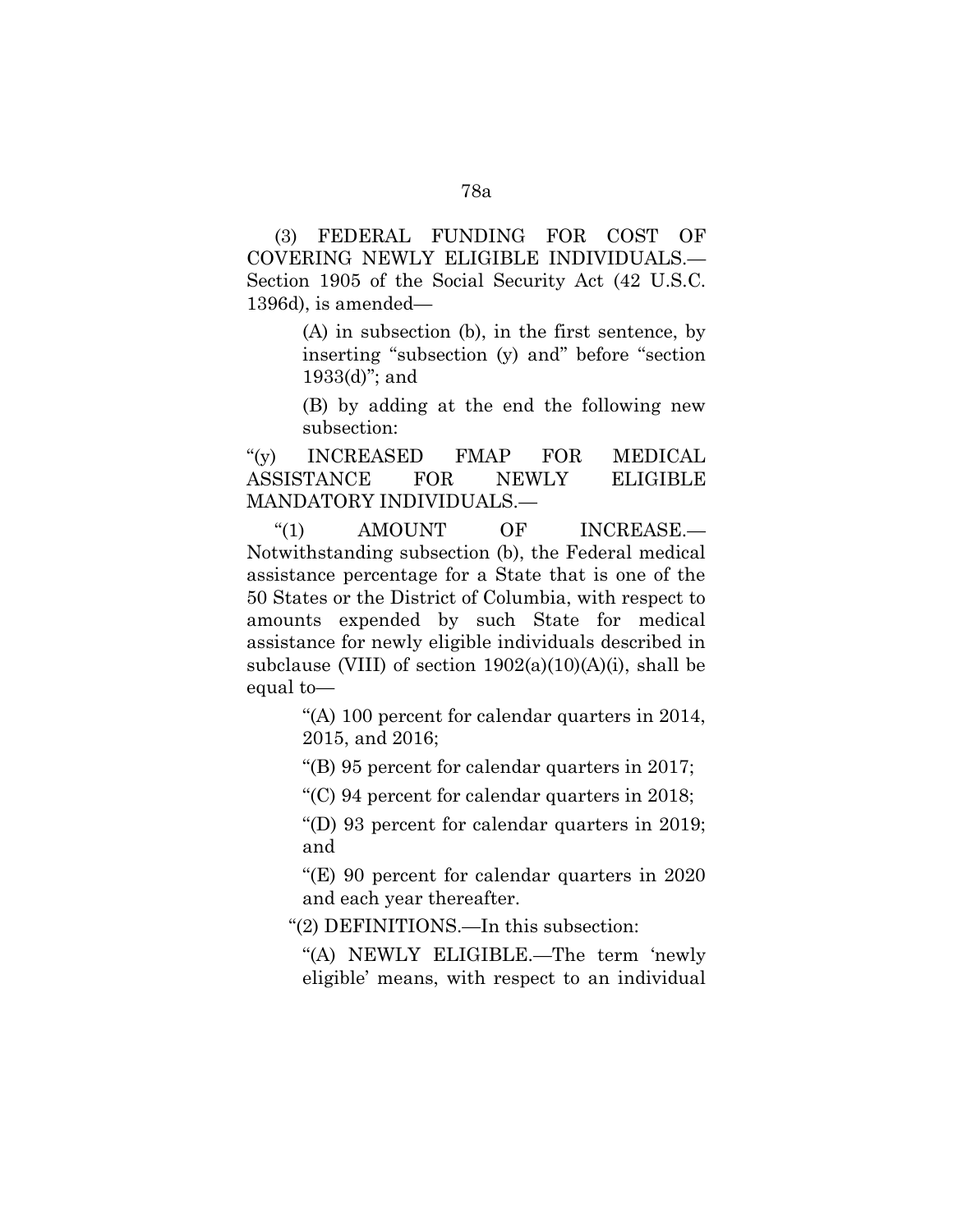described in subclause (VIII) of section  $1902(a)(10)(A)(i)$ , an individual who is not under 19 years of age (or such higher age as the State may have elected) and who, as of December 1, 2009, is not eligible under the State plan or under a waiver of the plan for full benefits or for benchmark coverage described in subparagraph (A), (B), or (C) of section 1937(b)(1) or benchmark equivalent coverage described in section 1937(b)(2) that has an aggregate actuarial value that is at least actuarially equivalent to benchmark coverage described in subparagraph (A), (B), or (C) of section 1937(b)(1), or is eligible but not enrolled (or is on a waiting list) for such benefits or coverage through a waiver under the plan that has a capped or limited enrollment that is full.

''(B) FULL BENEFITS.—The term 'full benefits' means, with respect to an individual, medical assistance for all services covered under the State plan under this title that is not less in amount, duration, or scope, or is determined by the Secretary to be substantially equivalent, to the medical assistance available for an individual described in section  $1902(a)(10)(A)(i)$ .".

(4) STATE OPTIONS TO OFFER COVERAGE EARLIER AND PRESUMPTIVE ELIGIBILITY; CHILDREN REQUIRED TO HAVE COVERAGE FOR PARENTS TO BE ELIGIBLE.—

(A) IN GENERAL.—Subsection (k) of section 1902 of the Social Security Act (as added by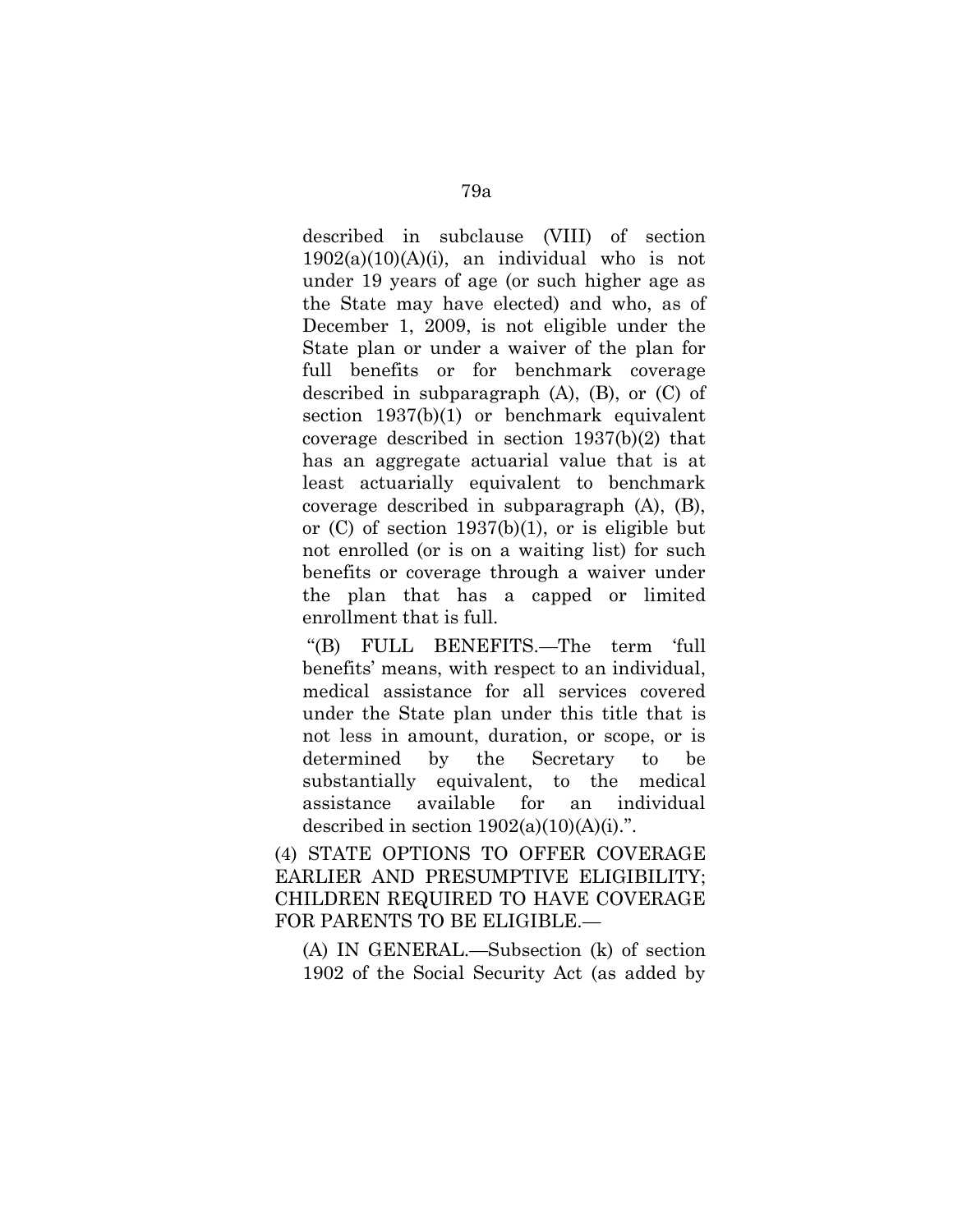paragraph (2)), is amended by inserting after paragraph (1) the following:

''(2) Beginning with the first day of any fiscal year quarter that begins on or after April 1, 2011, and before January 1, 2014, a State may elect through a State plan amendment to provide medical assistance to individuals who would be described in subclause (VIII) of subsection  $(a)(10)(A)(i)$  if that subclause were effective before January 1, 2014. A State may elect to phase-in the extension of eligibility for medical assistance to such individuals based on income, so long as the State does not extend such eligibility to individuals described in such subclause with higher income before making individuals described in such subclause with lower income eligible for medical assistance.

''(3) If an individual described in subclause (VIII) of subsection  $(a)(10)(A)(i)$  is the parent of a child who is under 19 years of age (or such higher age as the State may have elected) who is eligible for medical assistance under the State plan or under a waiver of such plan (under that subclause or under a State plan amendment under paragraph (2), the individual may not be enrolled under the State plan unless the individual's child is enrolled under the State plan or under a waiver of the plan or is enrolled in other health insurance coverage. For purposes of the preceding sentence, the term 'parent' includes an individual treated as a caretaker relative for purposes of carrying out section 1931.''.

> (B) PRESUMPTIVE ELIGIBILITY.—Section 1920 of the Social Security Act (42 U.S.C. 1396r–1) is amended by adding at the end the following: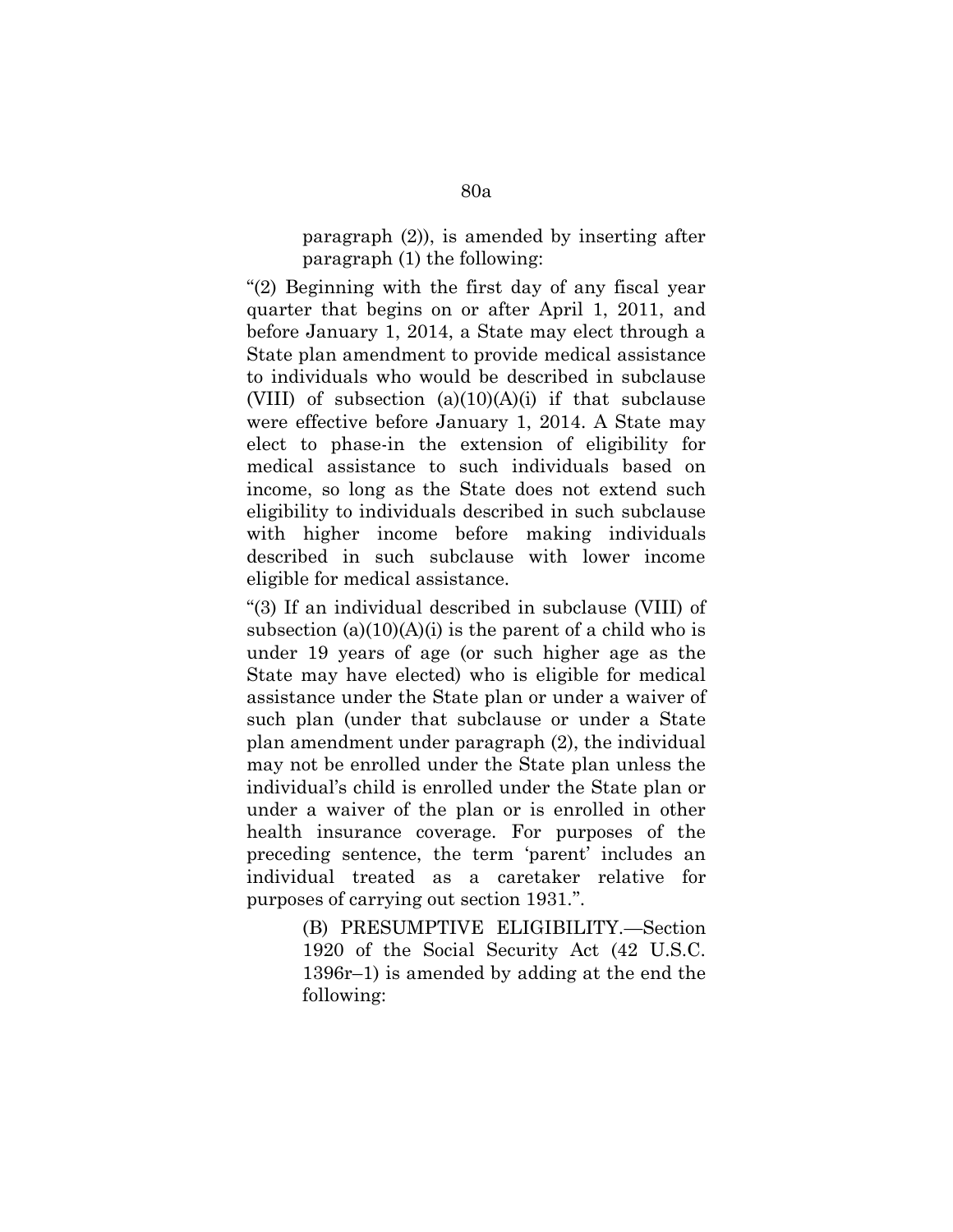''(e) If the State has elected the option to provide a presumptive eligibility period under this section or section 1920A, the State may elect to provide a presumptive eligibility period (as defined in subsection (b)(1)) for individuals who are eligible for medical assistance under clause (i)(VIII) of subsection  $(a)(10)(A)$  or section 1931 in the same manner as the State provides for such a period under this section or section 1920A, subject to such guidance as the Secretary shall establish.''.

(5) CONFORMING AMENDMENTS.—

(A) Section 1902(a)(10) of such Act (42 U.S.C.  $1396a(a)(10)$  is amended in the matter following subparagraph (G), by striking "and (XIV)" and inserting "(XIV)" and by inserting ''and (XV) the medical assistance made available to an individual described in subparagraph (A)(i)(VIII) shall be limited to medical assistance described in subsection  $(k)(1)$ " before the semicolon.

(B) Section 1902(l)(2)(C) of such Act (42 U.S.C.  $1396a(l)(2)(C)$  is amended by striking "100" and inserting "133".

(C) Section 1905(a) of such Act (42 U.S.C. 1396d(a)) is amended in the matter preceding paragraph (1)—

(i) by striking "or" at the end of clause  $(xii)$ ;

(ii) by inserting ''or'' at the end of clause (xiii); and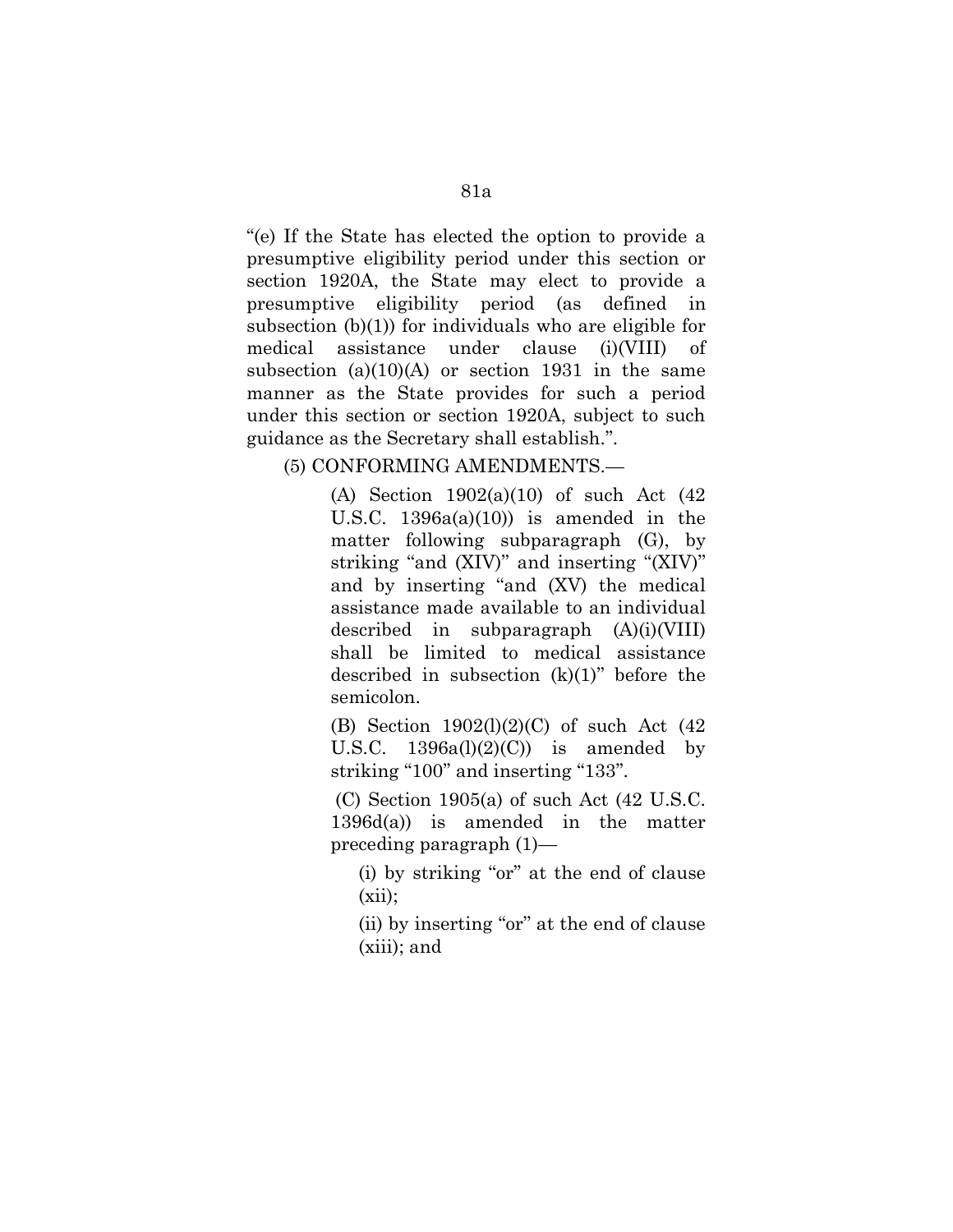(iii) by inserting after clause (xiii) the following:

"(xiv) individuals described in section  $1902(a)(10)(A)(i)(VIII),''$ .

(D) Section 1903(f)(4) of such Act (42 U.S.C. 1396b(f)(4)) is amended by inserting  $"1902(a)(10)(A)(i)(VIII),"$  after " $1902(a)(10)(A)(i)(VII),$ ".

(E) Section  $1937(a)(1)(B)$  of such Act  $(42)$ U.S.C.  $1396u - 7(a)(1)(B)$  is amended by inserting ''subclause (VIII) of section  $1902(a)(10)(A)(i)$  or under" after "eligible under''.

(b) MAINTENANCE OF MEDICAID INCOME ELIGIBILITY.—Section 1902 of the Social Security Act (42 U.S.C. 1396a) is amended—

(1) in subsection (a)—

(A) by striking ''and'' at the end of paragraph  $(72)$ ;

(B) by striking the period at the end of paragraph (73) and inserting ''; and''; and

(C) by inserting after paragraph (73) the following new paragraph:

''(74) provide for maintenance of effort under the State plan or under any waiver of the plan in accordance with subsection (gg).''; and

(2) by adding at the end the following new subsection:

''(gg) MAINTENANCE OF EFFORT.—

''(1) GENERAL REQUIREMENT TO MAINTAIN ELIGIBILITY STANDARDS UNTIL STATE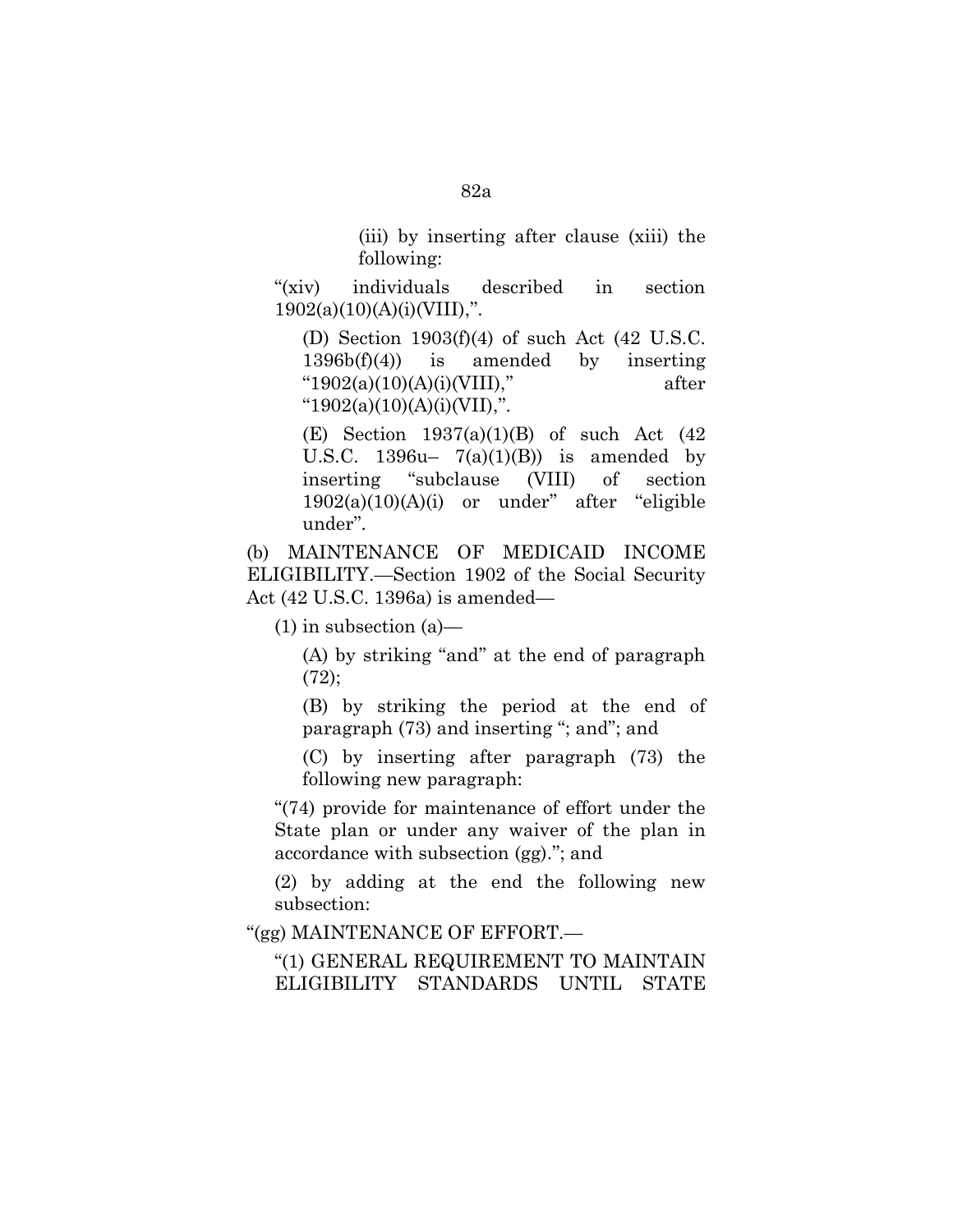EXCHANGE IS FULLY OPERATIONAL.— Subject to the succeeding paragraphs of this subsection, during the period that begins on the date of enactment of the Patient Protection and Affordable Care Act and ends on the date on which the Secretary determines that an Exchange established by the State under section 1311 of the Patient Protection and Affordable Care Act is fully operational, as a condition for receiving any Federal payments under section 1903(a) for calendar quarters occurring during such period, a State shall not have in effect eligibility standards, methodologies, or procedures under the State plan under this title or under any waiver of such plan that is in effect during that period, that are more restrictive than the eligibility standards, methodologies, procedures, respectively, under the plan or waiver that are in effect on the date of enactment of the Patient Protection and Affordable Care Act. ''(2) CONTINUATION OF ELIGIBILITY STANDARDS FOR CHILDREN UNTIL OCTOBER 1, 2019.—The requirement under paragraph (1) shall continue to apply to a State through September 30, 2019, with respect to the eligibility standards, methodologies, and procedures under the State plan under this title or under any waiver of such plan that are applicable to determining the eligibility for medical assistance of any child who is under 19 years of age (or such higher age as the State may have elected).

''(3) NONAPPLICATION.—During the period that begins on January 1, 2011, and ends on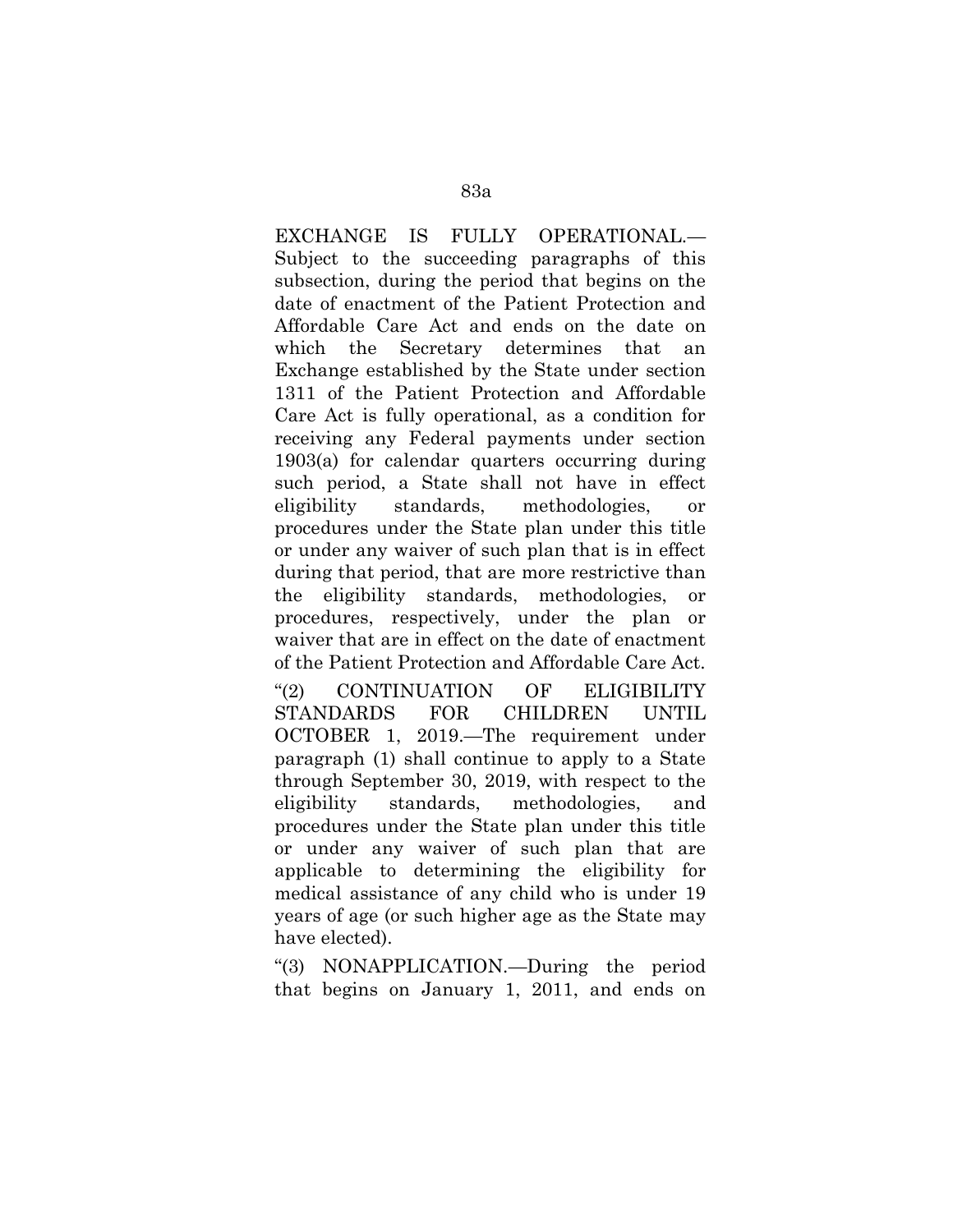December 31, 2013, the requirement under paragraph (1) shall not apply to a State with respect to nonpregnant, nondisabled adults who are eligible for medical assistance under the State plan or under a waiver of the plan at the option of the State and whose income exceeds 133 percent of the poverty line (as defined in section  $2110(c)(5)$  applicable to a family of the size involved if, on or after December 31, 2010, the State certifies to the Secretary that, with respect to the State fiscal year during which the certification is made, the State has a budget deficit, or with respect to the succeeding State fiscal year, the State is projected to have a budget deficit. Upon submission of such a certification to the Secretary, the requirement under paragraph (1) shall not apply to the State with respect to any remaining portion of the period described in the preceding sentence.

#### ''(4) DETERMINATION OF COMPLIANCE.—

''(A) STATES SHALL APPLY MODIFIED ADJUSTED GROSS INCOME.— A State's determination of income in accordance with subsection (e)(14) shall not be considered to be eligibility standards, methodologies, or procedures that are more restrictive than the standards, methodologies, or procedures in effect under the State plan or under a waiver of the plan on the date of enactment of the Patient Protection and Affordable Care Act for purposes of determining compliance with the requirements of paragraph  $(1)$ ,  $(2)$ , or  $(3)$ .

''(B) STATES MAY EXPAND ELIGIBILITY OR MOVE WAIVERED POPULATIONS INTO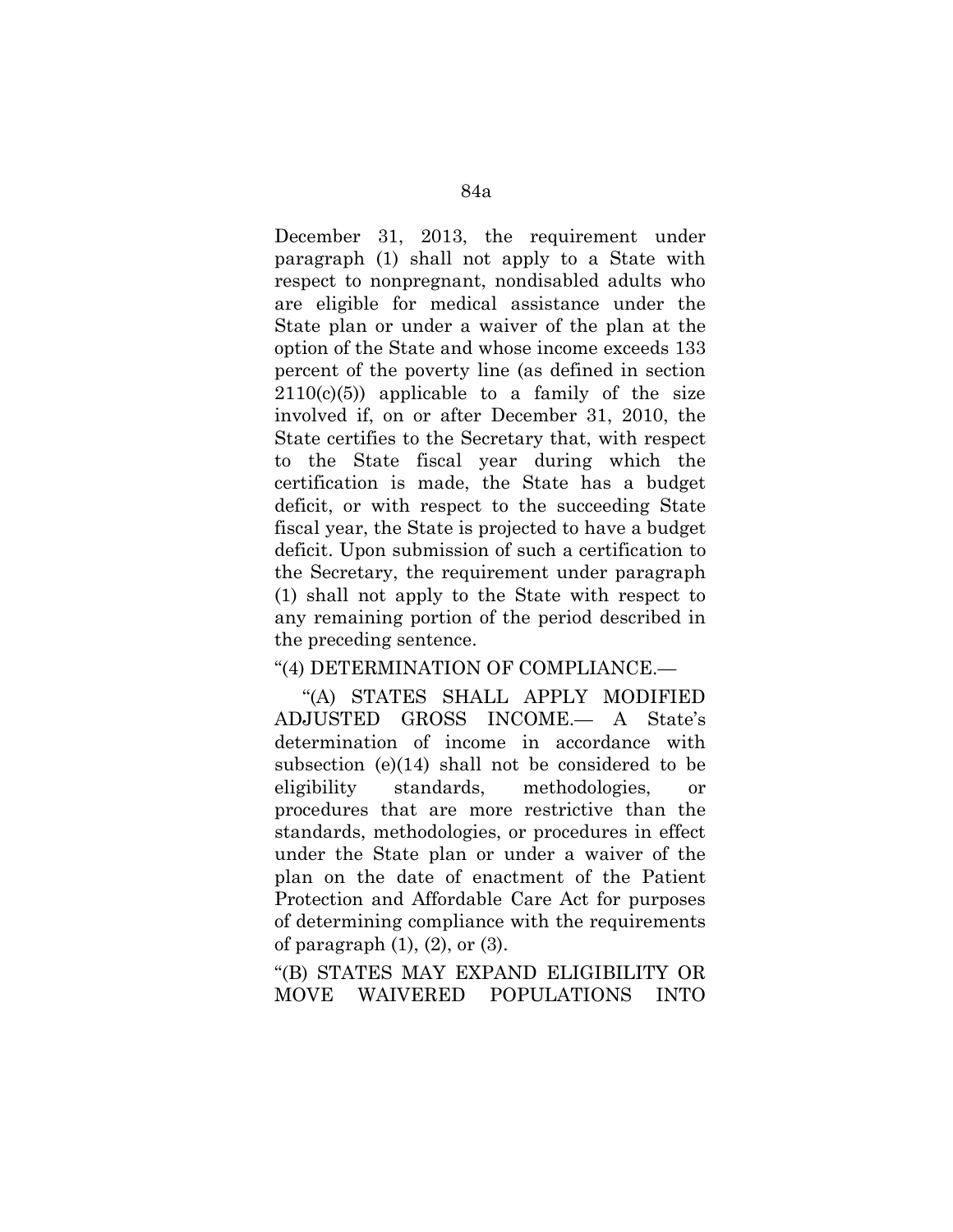COVERAGE UNDER THE STATE PLAN.—With respect to any period applicable under paragraph (1), (2), or (3), a State that applies eligibility standards, methodologies, or procedures under the State plan under this title or under any waiver of the plan that are less restrictive than the eligibility standards, methodologies, or procedures, applied under the State plan or under a waiver of the plan on the date of enactment of the Patient Protection and Affordable Care Act, or that makes individuals who, on such date of enactment, are eligible for medical assistance under a waiver of the State plan, after such date of enactment eligible for medical assistance through a State plan amendment with an income eligibility level that is not less than the income eligibility level that applied under the waiver, or as a result of the application of subclause (VIII) of section  $1902(a)(10)(A)(i)$ , shall not be considered to have in effect eligibility standards, methodologies, or procedures that are more restrictive than the standards, methodologies, or procedures in effect under the State plan or under a waiver of the plan on the date of enactment of the Patient Protection and Affordable Care Act for purposes of determining compliance with the requirements of paragraph  $(1)$ ,  $(2)$ , or  $(3)$ .".

(c) MEDICAID BENCHMARK BENEFITS MUST CONSIST OF AT LEAST MINIMUM ESSENTIAL COVERAGE.—Section 1937(b) of such Act (42 U.S.C. 1396u–7(b)) is amended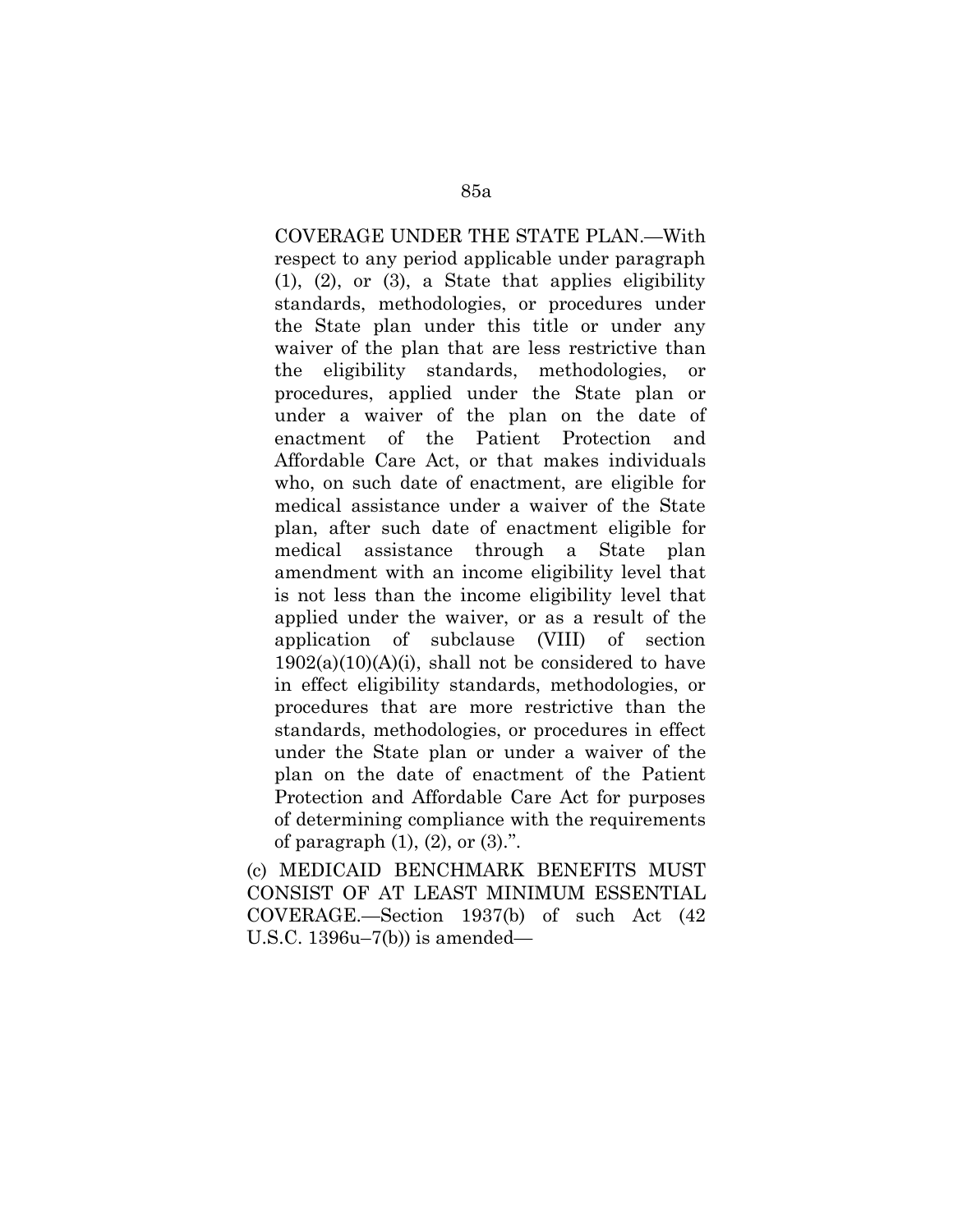(1) in paragraph (1), in the matter preceding subparagraph (A), by inserting "subject to paragraphs  $(5)$  and  $(6)$ ," before "each";

 $(2)$  in paragraph  $(2)$ —

(A) in the matter preceding subparagraph (A), by inserting ''subject to paragraphs (5) and (6)" after "subsection  $(a)(1)$ ,";

(B) in subparagraph (A)—

(i) by redesignating clauses (iv) and (v) as clauses

(vi) and (vii), respectively; and

(ii) by inserting after clause (iii), the following:

"(iv) Coverage of prescription drugs.

''(v) Mental health services.''; and

(C) in subparagraph (C)—

(i) by striking clauses (i) and (ii); and

(ii) by redesignating clauses (iii) and (iv) as clauses (i) and (ii), respectively; and

(3) by adding at the end the following new paragraphs:

''(5) MINIMUM STANDARDS.—Effective January 1, 2014, any benchmark benefit package under paragraph (1) or benchmark equivalent coverage under paragraph (2) must provide at least essential health benefits as described in section 1302(b) of the Patient Protection and Affordable Care Act.

''(6) MENTAL HEALTH SERVICES PARITY.—

''(A) IN GENERAL.—In the case of any benchmark benefit package under paragraph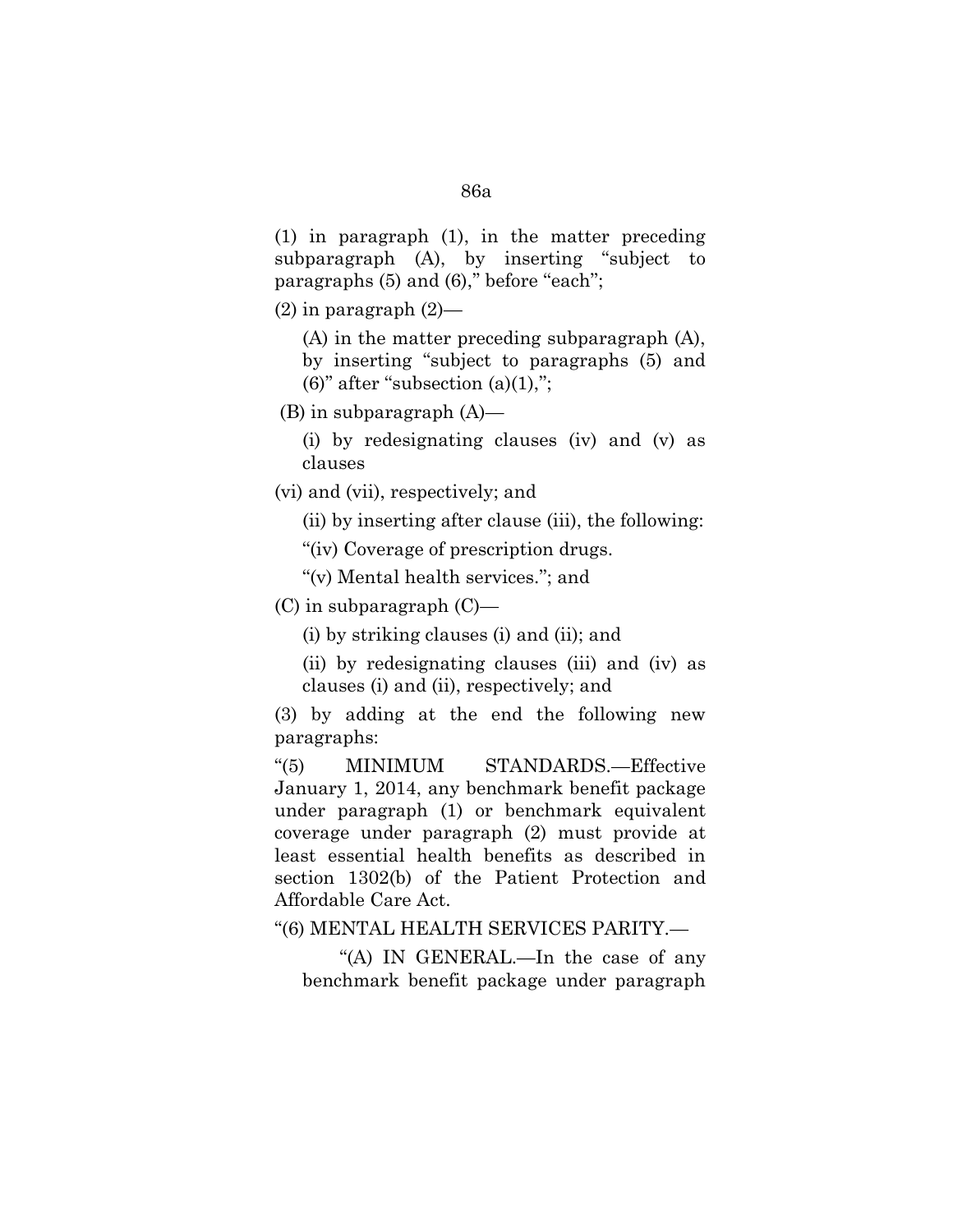(1) or benchmark equivalent coverage under paragraph (2) that is offered by an entity that is not a medicaid managed care organization and that provides both medical and surgical benefits and mental health or substance use disorder benefits, the entity shall ensure that the financial requirements and treatment limitations applicable to such mental health or substance use disorder benefits comply with the requirements of section 2705(a) of the Public Health Service Act in the same manner as such requirements apply to a group health plan.

''(B) DEEMED COMPLIANCE.—Coverage provided with respect to an individual described in section 1905(a)(4)(B) and covered under the State plan under section  $1902(a)(10)(A)$  of the services described in section  $1905(a)(4)(B)$  (relating to early and periodic screening, diagnostic, and treatment services defined in section 1905(r)) and provided in accordance with section  $1902(a)(43)$ , shall be deemed to satisfy the requirements of subparagraph (A).''.

(d) ANNUAL REPORTS ON MEDICAID ENROLLMENT.—

(1) STATE REPORTS.—Section 1902(a) of the Social Security Act (42 U.S.C. 1396a(a)), as amended by subsection (b), is amended—

(A) by striking ''and'' at the end of paragraph  $(73);$ 

(B) by striking the period at the end of paragraph (74) and inserting "; and"; and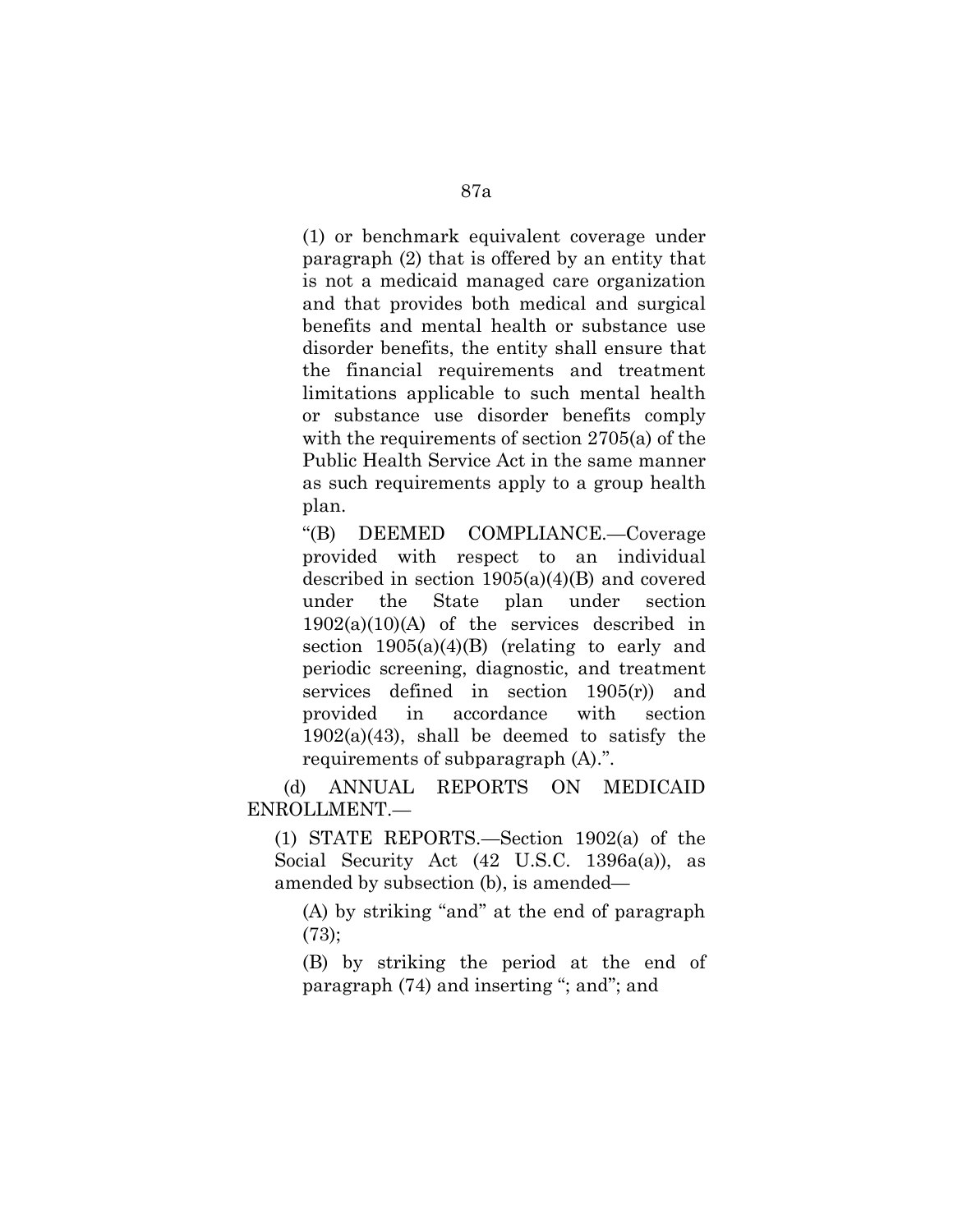(C) by inserting after paragraph (74) the following new paragraph:

" $(75)$  provide that, beginning January 2015, and annually thereafter, the State shall submit a report to the Secretary that contains—

"(A) the total number of enrolled and newly enrolled individuals in the State plan or under a waiver of the plan for the fiscal year ending on September 30 of the preceding calendar year, disaggregated by population, including children, parents, nonpregnant childless adults, disabled individuals, elderly individuals, and such other categories or subcategories of individuals eligible for medical assistance under the State plan or under a waiver of the plan as the Secretary may require;

''(B) a description, which may be specified by population, of the outreach and enrollment processes used by the State during such fiscal year; and

''(C) any other data reporting determined necessary by the Secretary to monitor enrollment and retention of individuals eligible for medical assistance under the State plan or under a waiver of the plan.''.

(2) REPORTS TO CONGRESS.—Beginning April 2015, and annually thereafter, the Secretary of Health and Human Services shall submit a report to the appropriate committees of Congress on the total enrollment and new enrollment in Medicaid for the fiscal year ending on September 30 of the preceding calendar year on a national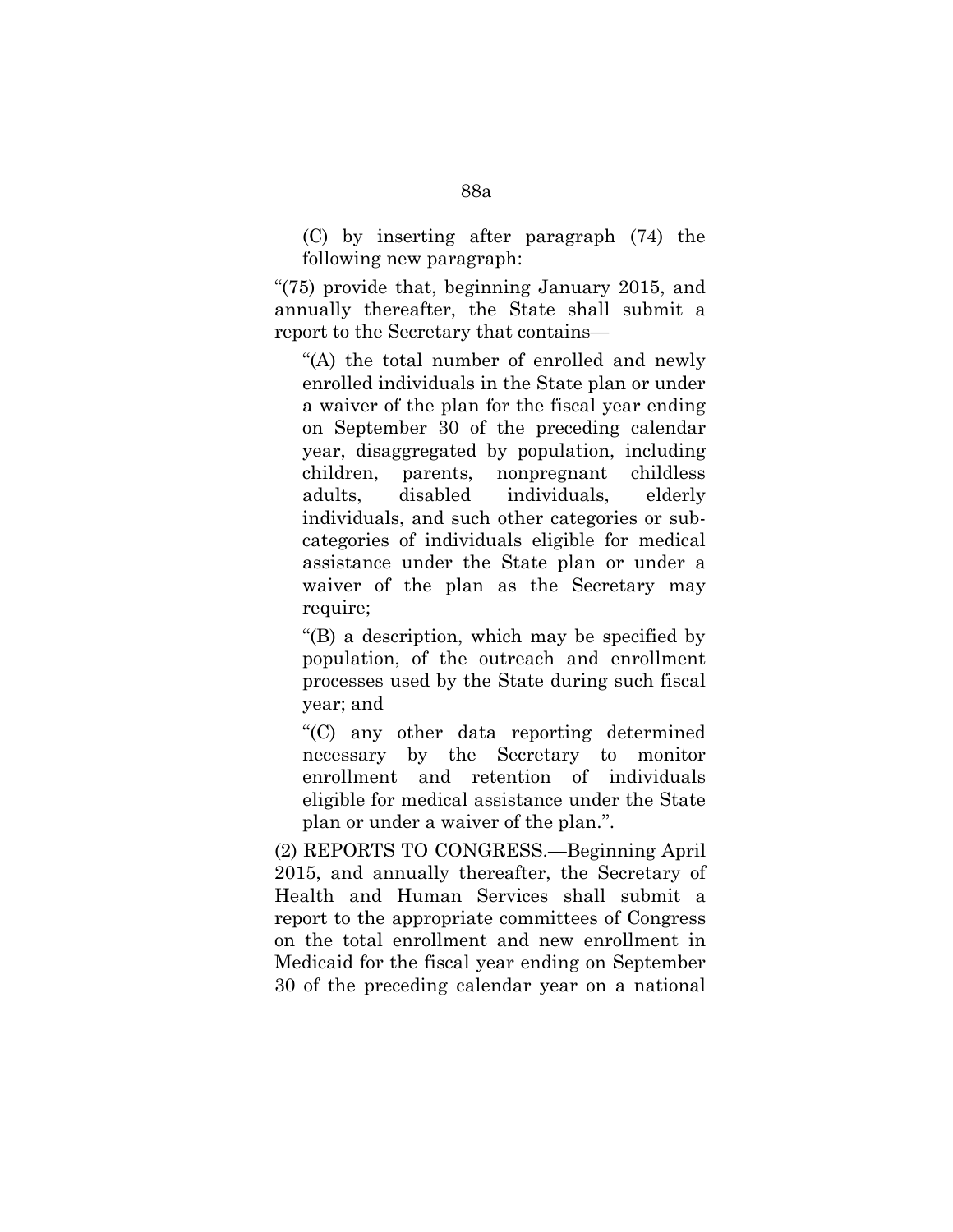and State-by-State basis, and shall include in each such report such recommendations for administrative or legislative changes to improve enrollment in the Medicaid program as the Secretary determines appropriate.

(e) STATE OPTION FOR COVERAGE FOR INDIVIDUALS WITH INCOME THAT EXCEEDS 133 PERCENT OF THE POVERTY LINE.—

(1) COVERAGE AS OPTIONAL CATEGORICALLY NEEDY GROUP.— Section 1902 of the Social Security Act (42 U.S.C. 1396a) is amended—

(A) in subsection  $(a)(10)(A)(ii)$ —

 $(i)$  in subclause (XVIII), by striking "or" at the end;

(ii) in subclause  $(XIX)$ , by adding "or" at the end; and

(iii) by adding at the end the following new subclause:

"(XX) beginning January 1, 2014, who are under 65 years of age and are not described in or enrolled under a previous subclause of this clause, and whose income (as determined under subsection (e) $(14)$ ) exceeds 133 percent of the poverty line (as defined in section  $2110(c)(5)$  applicable to a family of the size involved but does not exceed the highest income eligibility level established under the State plan or under a waiver of the plan, subject to subsection (hh);" and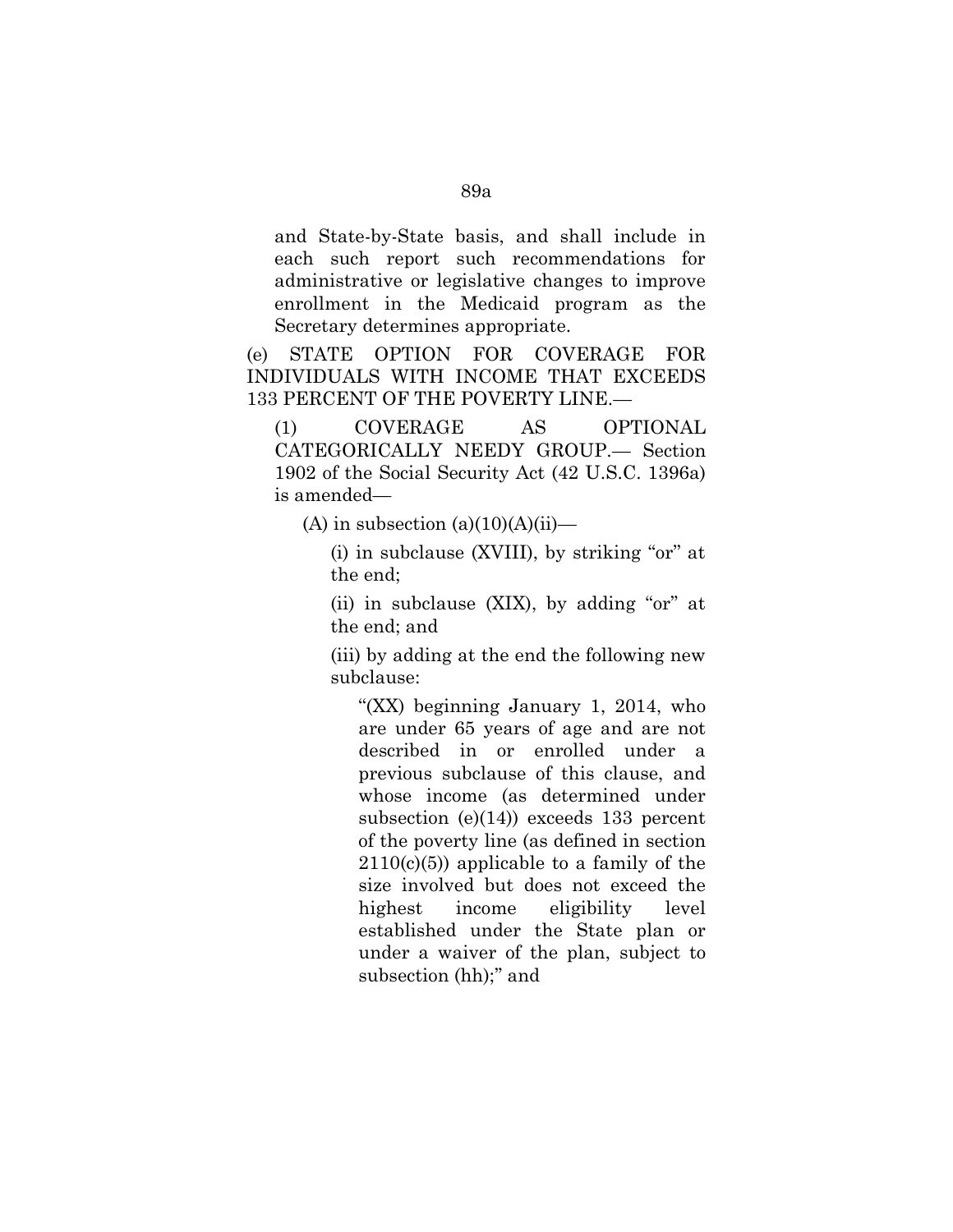(B) by adding at the end the following new subsection:

 $(hh)(1)$  A State may elect to phase-in the extension of eligibility for medical assistance to individuals described in subclause (XX) of subsection  $(a)(10)(A)(ii)$  based on the categorical group (including nonpregnant childless adults) or income, so long as the State does not extend such eligibility to individuals described in such subclause with higher income before making individuals described in such subclause with lower income eligible for medical assistance.

" $(2)$  If an individual described in subclause  $(XX)$ of subsection  $(a)(10)(A)(ii)$  is the parent of a child who is under 19 years of age (or such higher age as the State may have elected) who is eligible for medical assistance under the State plan or under a waiver of such plan, the individual may not be enrolled under the State plan unless the individual's child is enrolled under the State plan or under a waiver of the plan or is enrolled in other health insurance coverage. For purposes of the preceding sentence, the term 'parent' includes an individual treated as a caretaker relative for purposes of carrying out section 1931.''.

(2) CONFORMING AMENDMENTS.—

(A) Section 1905(a) of such Act (42 U.S.C. 1396d(a)), as amended by subsection  $(a)(5)(C)$ , is amended in the matter preceding paragraph (1)—

(i) by striking "or" at the end of clause  $(xiii);$